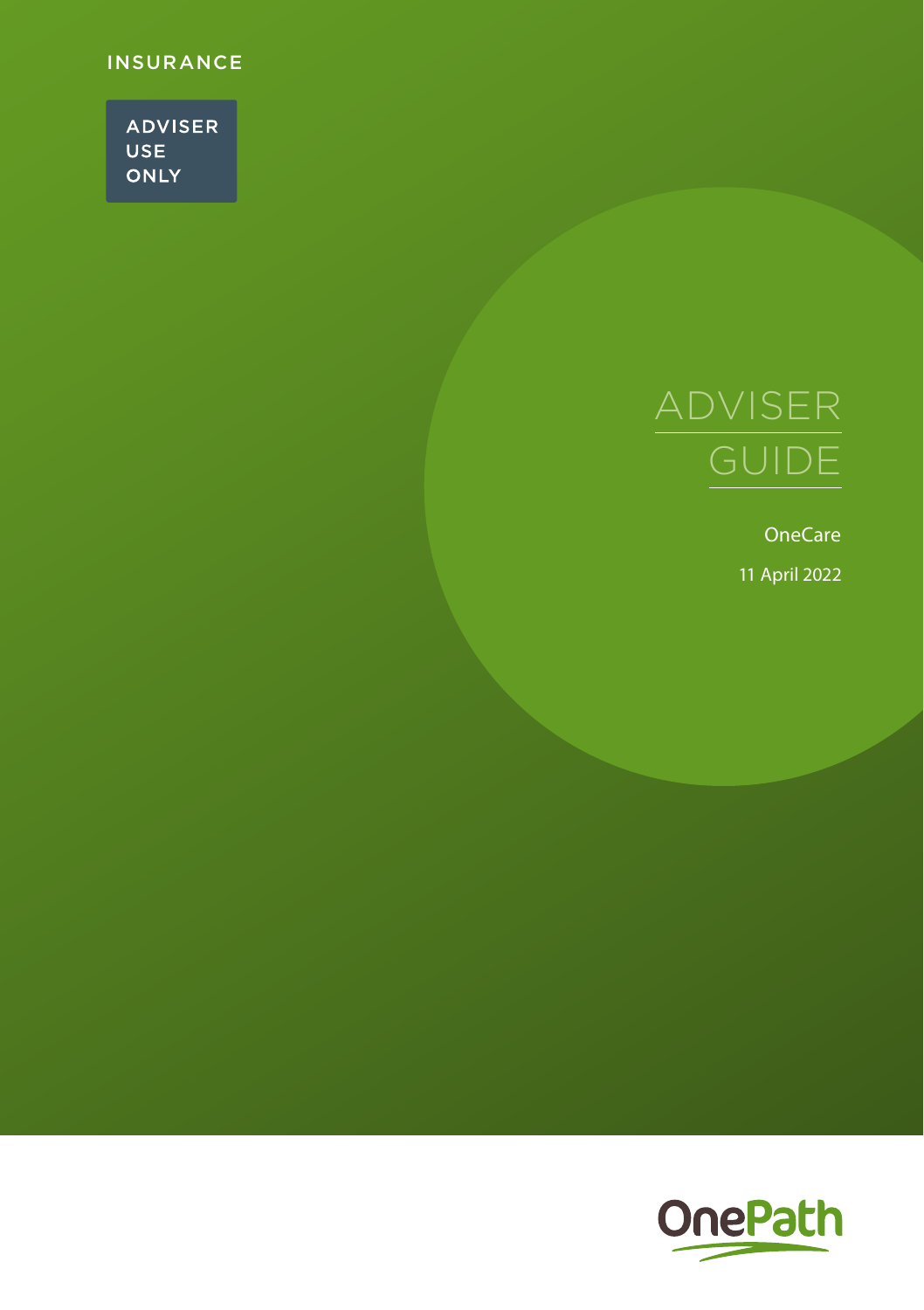# Contents

### [Section 1 – OneCare at a glance 4](#page-3-0)

| All covers                                                               | $\overline{4}$ |
|--------------------------------------------------------------------------|----------------|
| Life Cover                                                               | 6              |
| <b>TPD Cover</b>                                                         | 7              |
| <b>Trauma Cover</b>                                                      | 9              |
| Child Cover                                                              | 10             |
| <b>Extra Care Cover</b>                                                  | 11             |
| Income Secure Cover                                                      | 12             |
| <b>Business Expense Cover</b>                                            | 14             |
| Living Expense Cover                                                     | 15             |
| Section 2 - Underwriting:<br><b>Medical requirements</b>                 | 16             |
| Life, TPD and Trauma Cover                                               | 16             |
| Total risk (Life, stand alone TPD Cover<br>and stand alone Trauma Cover) | 16             |
| Trauma risk                                                              | 17             |
| Section 3 - Underwriting:<br><b>Financial requirements</b>               | 22             |
| Lump sum financial evidence table                                        | 22             |
| Multiples of income relating to<br>personal lump sum covers              | 23             |
| General financial evidence explained                                     | 29             |
| Section 4 - Underwriting special offers                                  | 30             |
| Guaranteed Income Secure Cover<br>for Farmers                            |                |
| (increase to existing policies only)                                     | 30             |

| Section 5 - Modified underwriting                                                        | 31              |
|------------------------------------------------------------------------------------------|-----------------|
| Section 6 - Continuation Options                                                         | 33              |
| General conditions                                                                       | 33              |
| Section 7 - Other underwriting rules<br>and practices                                    | 35              |
| Occupation categories                                                                    | 41              |
| Section 8 - SuperLink arrangement                                                        | 43              |
| Section 9 - Policy maintenance<br>and administration procedures                          | 45              |
| General policy administration                                                            | 45              |
| OnePath Life policies excluding<br><b>OneCare</b>                                        | 58              |
| Transfer of cover to OneCare                                                             | 60              |
| Other WOP<br>transfer situations                                                         | 62              |
| Change of policy ownership                                                               | 62              |
| Availability of assignment or<br>cancel and replace due to change<br>of ownership        | 64              |
| Requirements to effect assignment<br>or cancel and replace due to change<br>of ownership | $\overline{64}$ |
| Change of Trustee on an SMSF                                                             | 67              |
| Change of company name                                                                   | 68              |
| Beneficiaries                                                                            | 68              |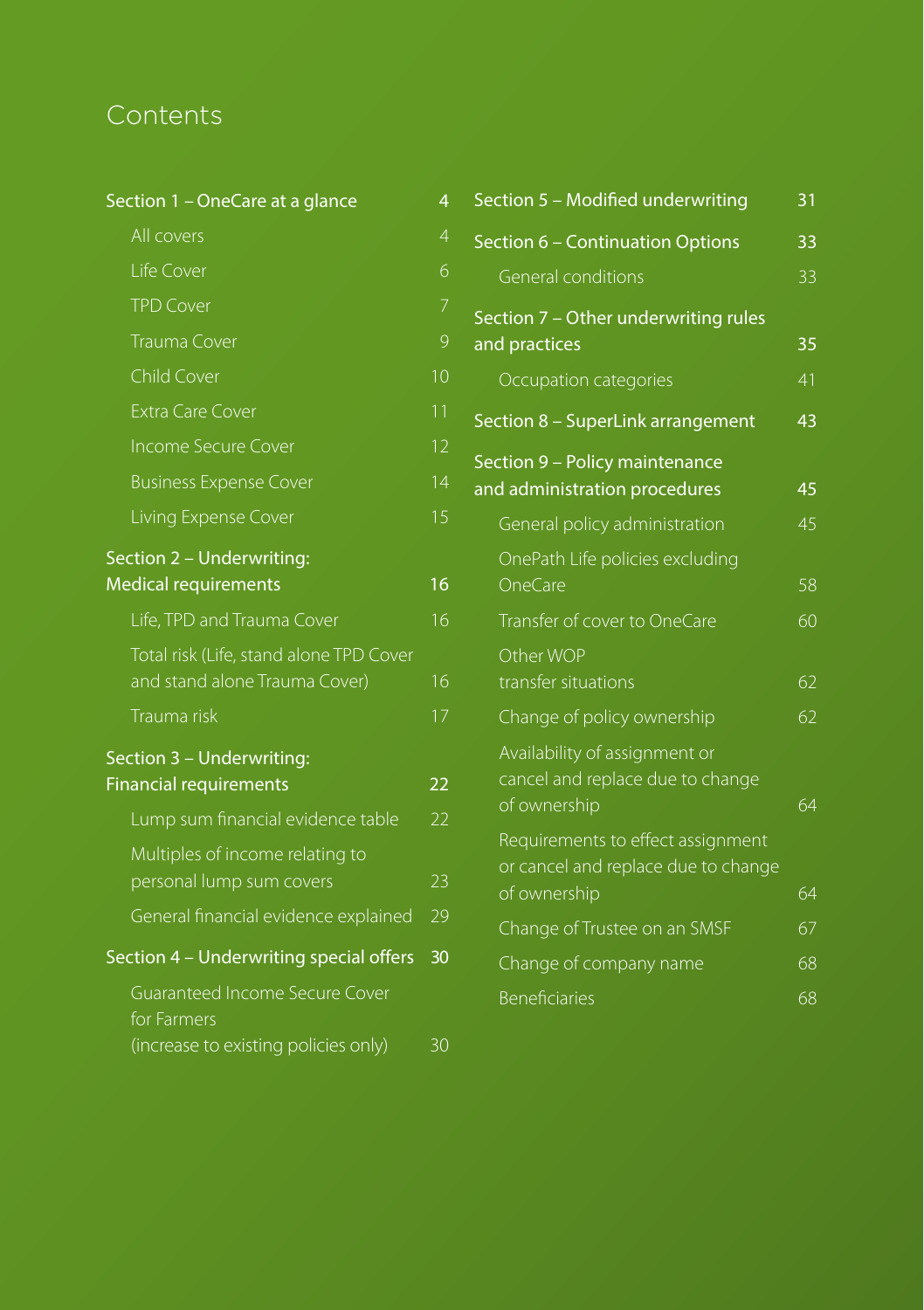#### [Section 10 – Premiums](#page-69-0)  and commission and 70

| Discounts                                                            | 70 |
|----------------------------------------------------------------------|----|
| Multiple life discount                                               | 70 |
| Multi-cover discount                                                 | 71 |
| Size discount/loading                                                | 73 |
| Platform discount                                                    | 74 |
| Other factors that affect the premium                                | 75 |
| Stamp duty                                                           | 76 |
| Financial adviser commission from<br>1 January 2018                  | 76 |
| Financial adviser commission for<br>policies prior to 1 January 2018 | 80 |

| Section 11 - Claims                  | 84 |
|--------------------------------------|----|
| Claims process                       | 84 |
| <b>Section 12 - Contacts</b>         | 85 |
| <b>Risk Adviser Services</b>         | 85 |
| Underwriting                         | 85 |
| Commissions (Adviser Administration) | 85 |
| Claims                               | 85 |
| <b>Customer Services</b>             | 85 |
| Paramedical service providers        | 85 |
|                                      |    |

This Adviser Guide is issued by OnePath Life Limited ABN 33 009 657 176 AFSL 238341 (OnePath Life). It is current as at 11 April 2022 and is subject to change. This Adviser Guide is for adviser use only and must not be reproduced without prior written permission from OnePath Life. The information does not take into account the objectives, financial situation or needs of any person and you should consider the OneCare Product Disclosure Statement (available at [onepath.com.au](http://onepath.com.au)) and the Target Market Determination (available at [onepath.com.au/tmd\)](http://onepath.com.au/tmd) before making any recommendations.

OneCare is issued by OnePath Life. OneCare Super is issued by OnePath Custodians Pty Limited ABN 12 008 508 496 AFSL 238346 (OnePath Custodians). OnePath Life and OnePath Custodians are not related bodies corporate.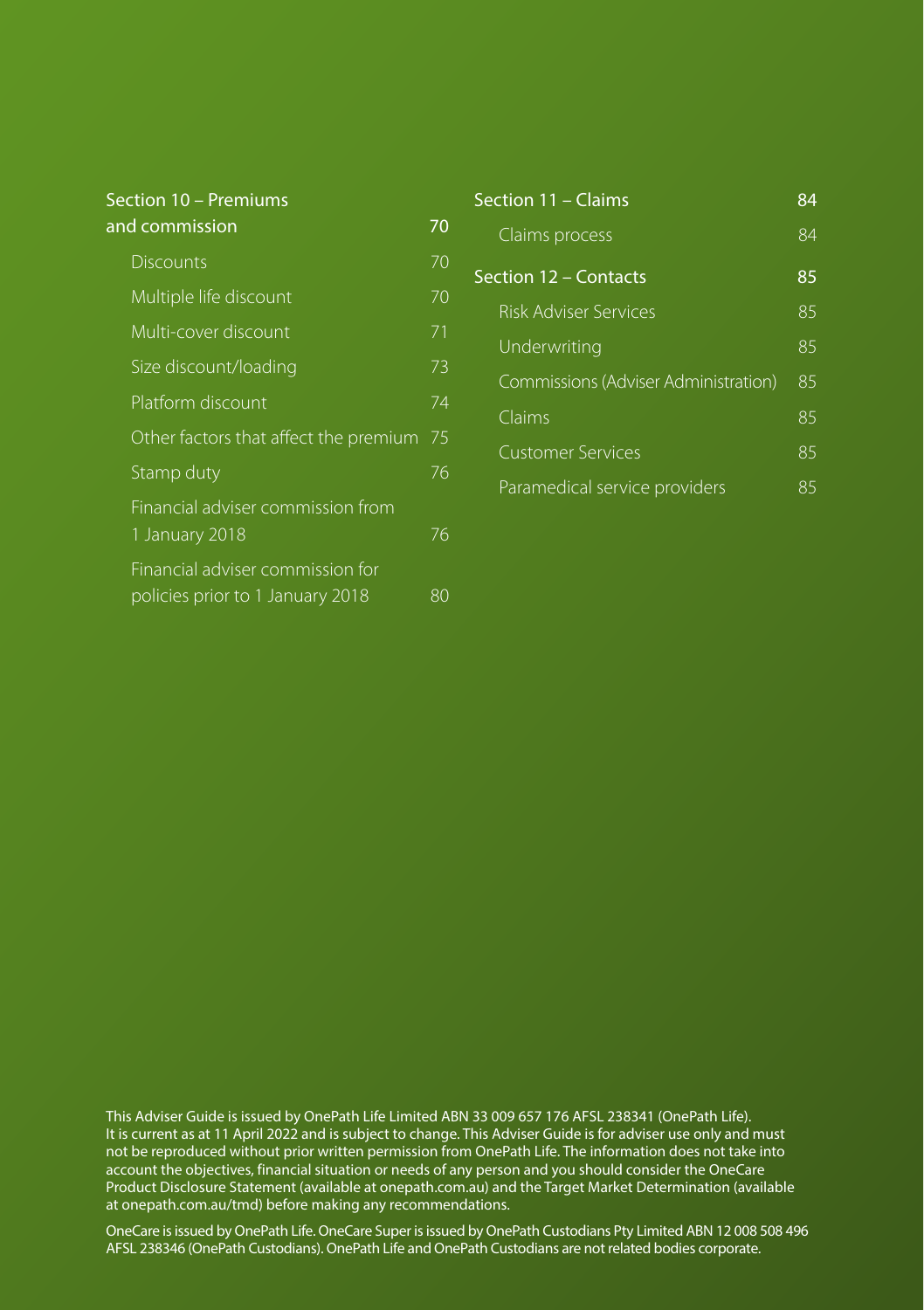# <span id="page-3-0"></span>SECTION 1 – ONECARE AT A GLANCE

OneCare provides a range of insurance covers to suit your clients' financial circumstances, no matter their personal situation or life stage. The flexible nature of OneCare allows tailored insurance solutions able to suit the individual needs of each of your clients, their family and their business – all under the one policy.

This document provides a summary of OneCare and other products. It is intended as a guide only. If there is any inconsistency between this document and the policy terms or product disclosure statement for OneCare or any other product, the policy terms or product disclosure statement (as applicable) will prevail.

## All covers

The following features apply to all OneCare policies.

| Guaranteed update<br>of benefits | Any future improvements to OneCare that do not increase premium rates<br>will automatically apply to existing policies. If exclusions were noted on<br>a Policy Schedule these will continue to apply. |
|----------------------------------|--------------------------------------------------------------------------------------------------------------------------------------------------------------------------------------------------------|
|                                  | The improvements will apply to future claims, but not current claims or<br>claims resulting from events which occurred before the improvements<br>were made.                                           |
|                                  | Any pre-existing conditions are also excluded from the upgrade.                                                                                                                                        |
| Guaranteed<br>continuing cover   | The policy will continue each year regardless of changes to the health<br>of each life insured, as long as the premium continues to be paid.                                                           |
| Worldwide<br>protection          | Cover is provided in accordance with the Policy Terms anywhere and<br>any time.                                                                                                                        |
| Minimum                          | \$50 per life insured for increases.                                                                                                                                                                   |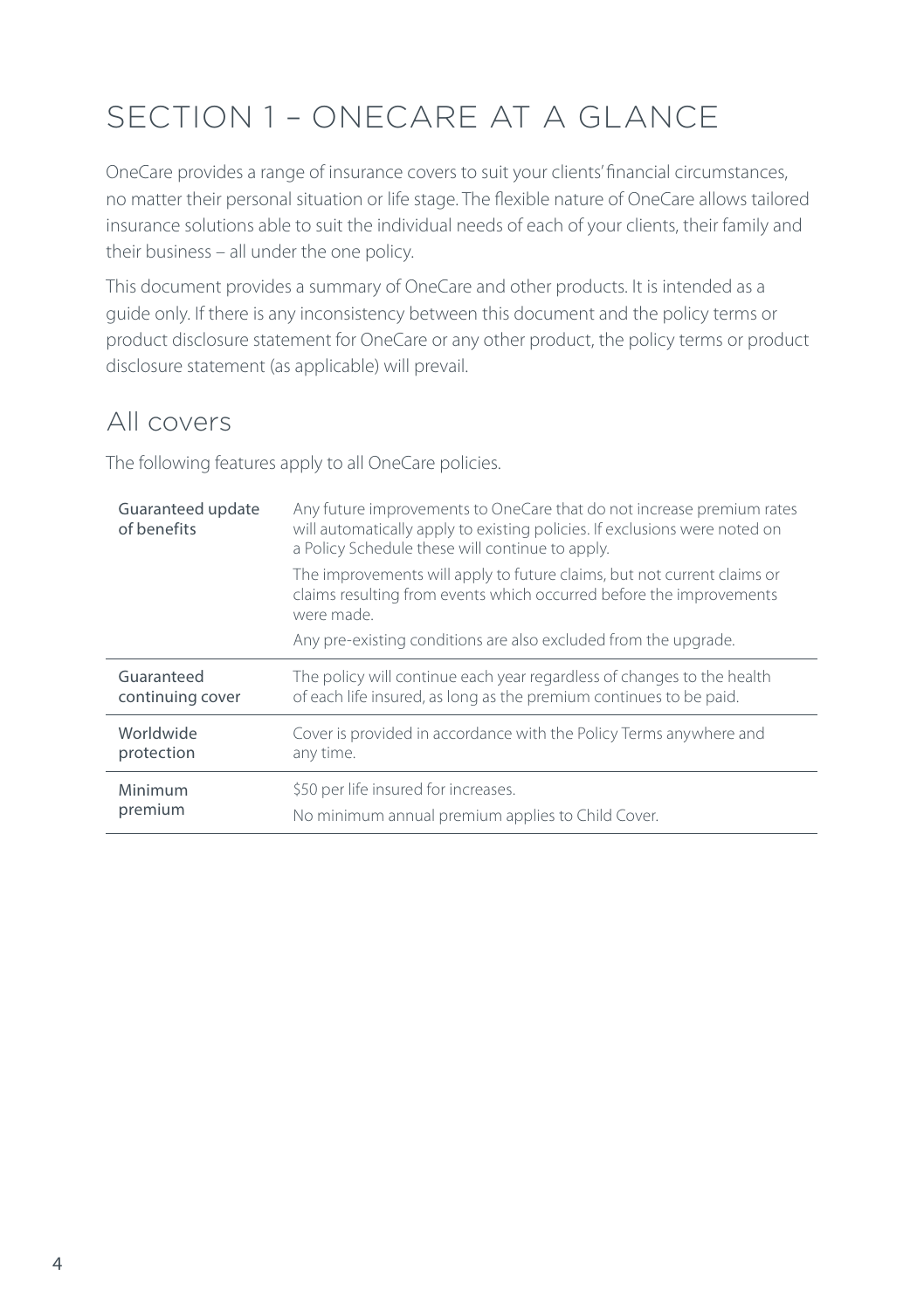| Premium type     | Stepped premiums: the premium is recalculated each policy anniversary<br>based on the life insured's age and the amount insured at that time.                                                                               |
|------------------|-----------------------------------------------------------------------------------------------------------------------------------------------------------------------------------------------------------------------------|
|                  | Level premiums: the premium for a particular level of cover only changes<br>if we change premium rates.                                                                                                                     |
|                  | Please note, if the amount insured or the monthly amount is increased<br>(including due to indexation) the life insured's age at the time of the<br>increase will determine the level premium for the increase sum insured. |
|                  | Regardless of whether stepped or level premium is selected, premium rates<br>and premium factors are not quaranteed or fixed and insurers have<br>increased premium rates in the past and may increase in the future.       |
| Premium payments | Payment method<br>Payment                                                                                                                                                                                                   |

| Premium payments | Payment<br>frequency | Payment method                |                         |                                  |                                  |
|------------------|----------------------|-------------------------------|-------------------------|----------------------------------|----------------------------------|
|                  |                      | Credit<br>$card$ <sup>#</sup> | <b>Direct</b><br>debit# | OnePath<br>internal<br>rollover* | OnePath<br>external<br>rollover* |
|                  | Yearly               |                               |                         |                                  |                                  |
|                  | Half yearly          | $\checkmark$                  |                         |                                  |                                  |
|                  | Monthly              | ✓                             |                         |                                  |                                  |

# Note: There may be tax implications due to the premiums being paid from a personal account. Speak to your financial or tax adviser on how this may affect you.

\* Only available for OneCare Super.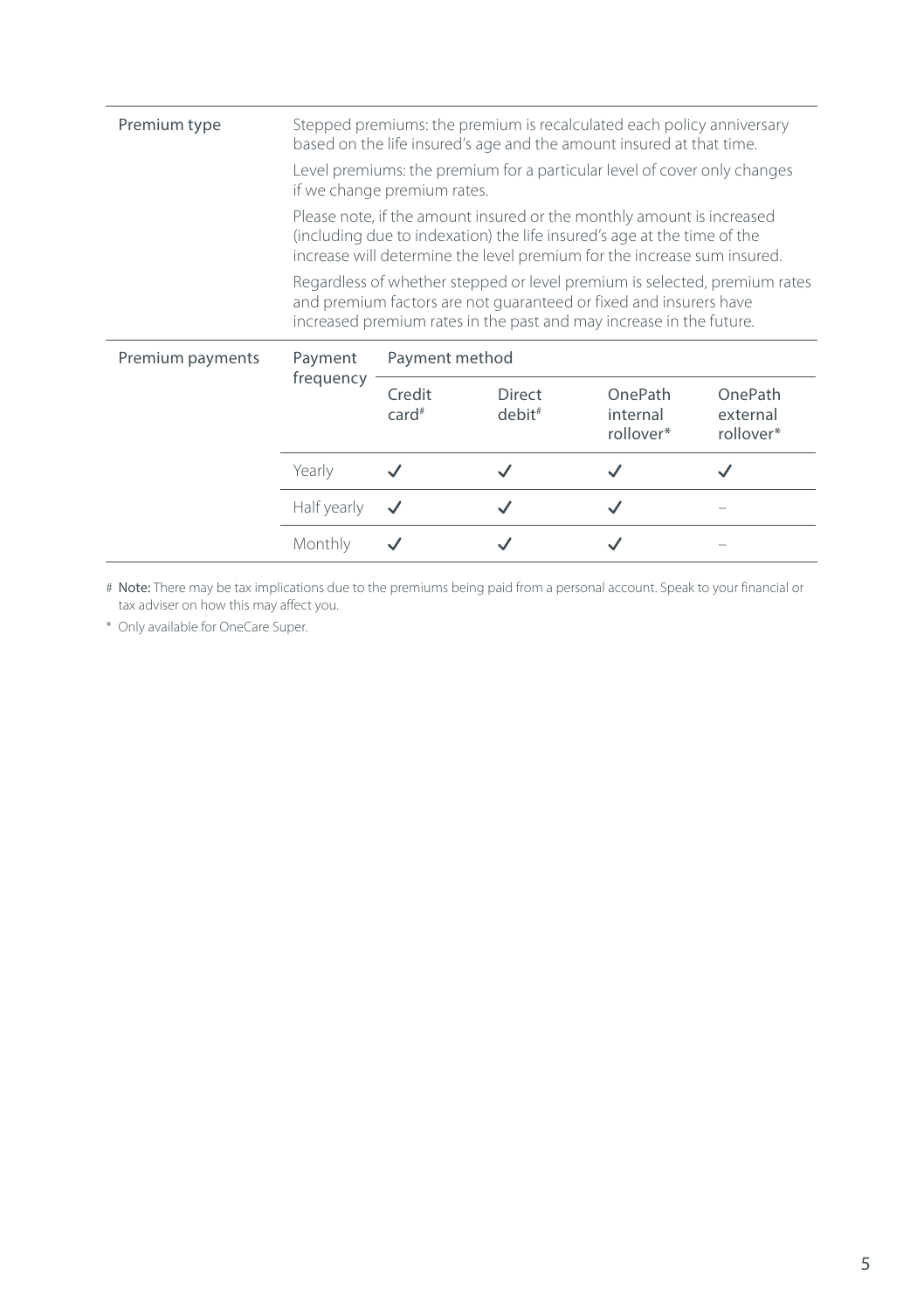# <span id="page-5-0"></span>Life Cover

In the event of the life insured's death or terminal illness, Life Cover pays either a lump sum or an instalment amount. This benefit is commonly used to clear debt, assist family with living expenses, estate planning or business buyouts.

| <b>General cover information</b>                     |                                                                                                         |                                                                                                                          |                                 |  |
|------------------------------------------------------|---------------------------------------------------------------------------------------------------------|--------------------------------------------------------------------------------------------------------------------------|---------------------------------|--|
| Minimum amount<br>insured                            | \$50,000 lump sum or an equivalent amount.                                                              |                                                                                                                          |                                 |  |
| Maximum amount<br>insured at application             | Individual circumstances.                                                                               |                                                                                                                          |                                 |  |
| Maximum amount<br>insured that cover<br>may index to | No indexation limits apply.                                                                             |                                                                                                                          |                                 |  |
| Benefit payment type                                 | • Lump sum<br>• Fixed term instalment $*$ – 3, 5, 10 or 15 years.<br>* OneCare non-superannuation only. |                                                                                                                          |                                 |  |
| Premium type                                         | • Stepped premium<br>• Level premium                                                                    |                                                                                                                          |                                 |  |
|                                                      | OneCare non-<br>OneCare Super<br>Entry age<br>superannuation                                            |                                                                                                                          |                                 |  |
|                                                      |                                                                                                         |                                                                                                                          | OneCare - External Master Trust |  |
|                                                      | Stepped premium                                                                                         | 15 to 75                                                                                                                 | 15 to 74                        |  |
|                                                      | Level premium                                                                                           | 15 to 60                                                                                                                 | 15 to 60                        |  |
| Expiry age <sup>^</sup>                              |                                                                                                         | OneCare non-superannuation<br><b>OneCare Super</b><br>OneCare - External Super (SMSF)<br>OneCare - External Master Trust |                                 |  |
|                                                      | Stepped premium                                                                                         | 130                                                                                                                      |                                 |  |
|                                                      | Level premium                                                                                           | $65*$                                                                                                                    | OneCare - External Super (SMSF) |  |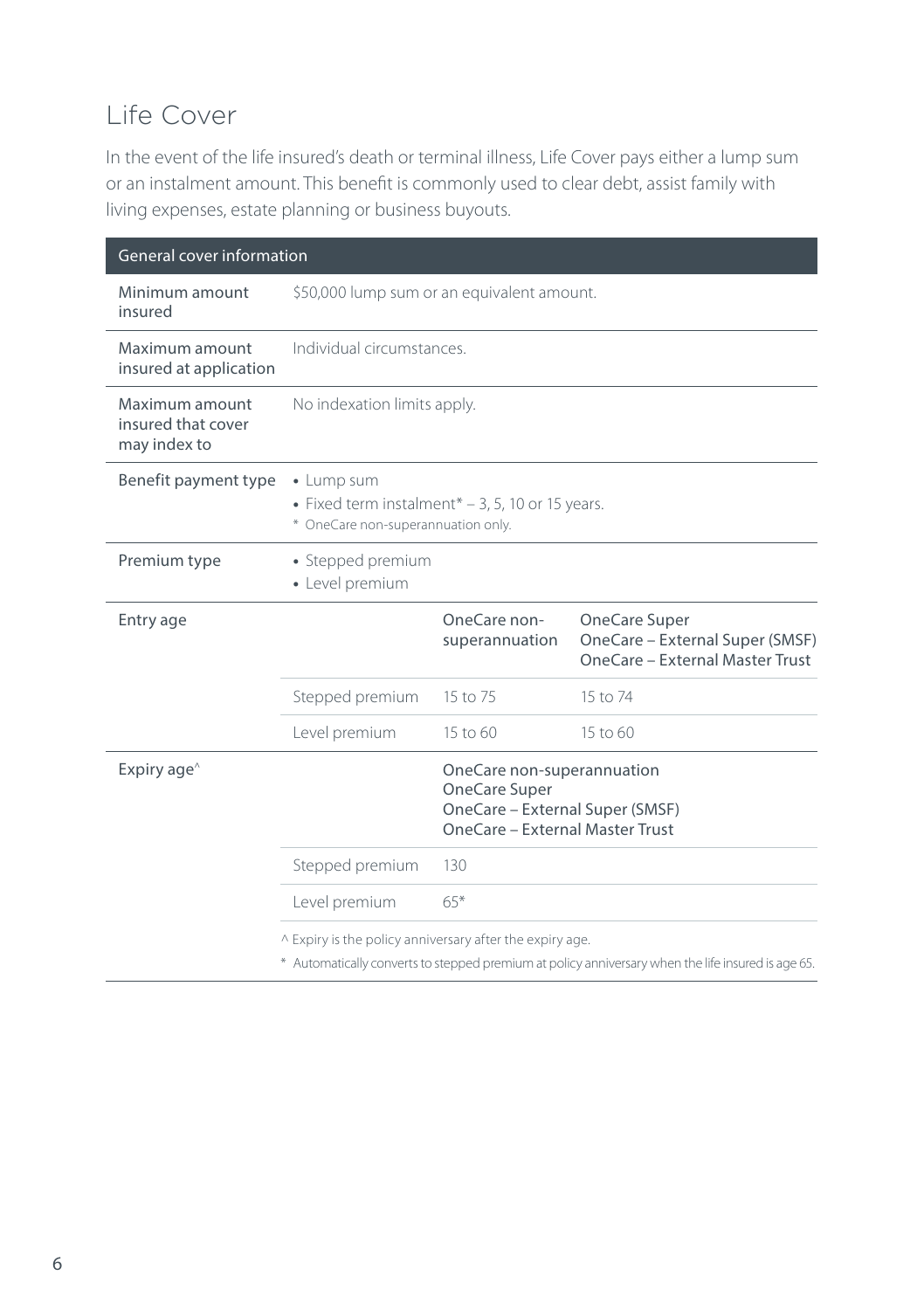# <span id="page-6-0"></span>TPD Cover

If the life insured becomes totally and permanently disabled, Total and Permanent Disablement (TPD Cover) pays either a lump sum or an instalment amount. The benefit is commonly used to pay ongoing medical expenses, make necessary home modifications and to hire homecare services such as nursing, cleaning and cooking.

#### General cover information

Minimum amount 550,000 lump sum or an equivalent instalment amount. insured

| Maximum amount TPD definition                        |                                                                                                                                              |                                                                                                                |                                                                                   | Lump sum*                |  |
|------------------------------------------------------|----------------------------------------------------------------------------------------------------------------------------------------------|----------------------------------------------------------------------------------------------------------------|-----------------------------------------------------------------------------------|--------------------------|--|
| insured at<br>application                            | Overall maximum                                                                                                                              | \$10 million                                                                                                   |                                                                                   |                          |  |
|                                                      | <b>Business TPD</b>                                                                                                                          | \$10 million                                                                                                   |                                                                                   |                          |  |
|                                                      | Any Occupation/Super Any Occupation                                                                                                          |                                                                                                                |                                                                                   | \$5 million <sup>^</sup> |  |
|                                                      | Own Occupation                                                                                                                               |                                                                                                                |                                                                                   | \$5 million <sup>^</sup> |  |
|                                                      | SuperLink TPD                                                                                                                                |                                                                                                                |                                                                                   | \$5 million              |  |
|                                                      | Home-maker/Super Home-maker                                                                                                                  |                                                                                                                |                                                                                   | \$2 million              |  |
|                                                      | Non-working/Super Non-working                                                                                                                |                                                                                                                |                                                                                   | \$5 million              |  |
|                                                      |                                                                                                                                              | Combination of Home-maker and Non-working (including Super<br>\$3 million<br>Home-maker and Super Non-working) |                                                                                   |                          |  |
|                                                      | * Or an equivalent instalment amount.                                                                                                        |                                                                                                                |                                                                                   |                          |  |
|                                                      | ^ Note: Blue collar workers, \$5 million must be taken as a combination of a maximum<br>\$3 million any/own and \$2 million Non-working TPD. |                                                                                                                |                                                                                   |                          |  |
| Maximum amount<br>insured that cover<br>may index to | Business TPD, indexation will cease when the sum insured reaches \$10 million.<br>For all other TPD covers, no indexation limits apply.      |                                                                                                                |                                                                                   |                          |  |
| Benefit payment<br>type                              | • Lump sum<br>• Fixed term instalment $*$ – 3, 5, 10 or 15 years<br>* OneCare non-superannuation only.                                       |                                                                                                                |                                                                                   |                          |  |
| Entry age                                            |                                                                                                                                              | OneCare non-<br>superannuation                                                                                 | OneCare Super<br>OneCare External Super (SMSF)<br>OneCare - External Master Trust |                          |  |
|                                                      | Stepped premium -<br>Any, Own*, SuperLink,<br>Business* and<br>Home-maker                                                                    | 15 to 60                                                                                                       | $15 \text{ to } 60$                                                               |                          |  |
|                                                      | Stepped premium -<br>Non-working                                                                                                             | 15 to 75                                                                                                       | 15 to 74                                                                          |                          |  |
|                                                      | Level premium                                                                                                                                | 15 to 60                                                                                                       | 15 to 60                                                                          |                          |  |
|                                                      | * Not available with OneCare Super or OneCare External Master Trust.                                                                         |                                                                                                                |                                                                                   |                          |  |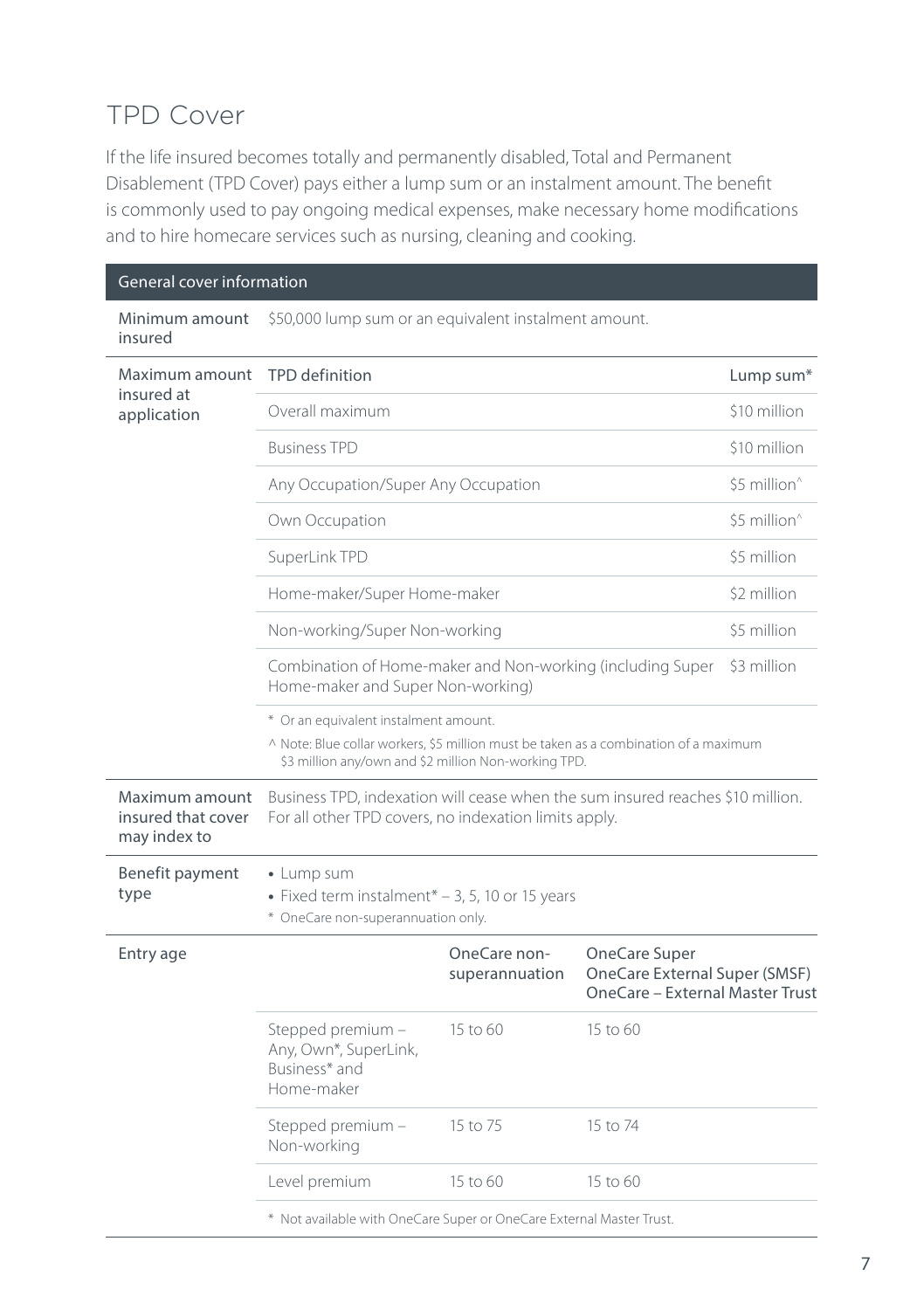| General cover information |                                                      |                                                                                                                 |  |
|---------------------------|------------------------------------------------------|-----------------------------------------------------------------------------------------------------------------|--|
| Expiry age <sup>^</sup>   |                                                      | OneCare non-superannuation<br>OneCare Super<br>OneCare External Super (SMSF)<br>OneCare - External Master Trust |  |
|                           | Stepped premium                                      | $65*$                                                                                                           |  |
|                           | Stepped premium - Non-working                        | 100                                                                                                             |  |
|                           | Level premium                                        | $65***$                                                                                                         |  |
|                           | A Evois is the policy applyment ofter the evoiry ago |                                                                                                                 |  |

^ Expiry is the policy anniversary after the expiry age.

\* At the policy anniversary when the life insured is age 65, the client can apply to continue up to \$1 million of their existing TPD Any and/or Own Occupation if they are working in a white collar occupation. All other TPD, subject to a total maximum of \$3 million, converts to Non-working TPD definition. At age 70, all remaining TPD (Any/Own Occupation) converts to Non-working TPD.

‡ Automatically converts to stepped premium at policy anniversary when the life insured is age 65.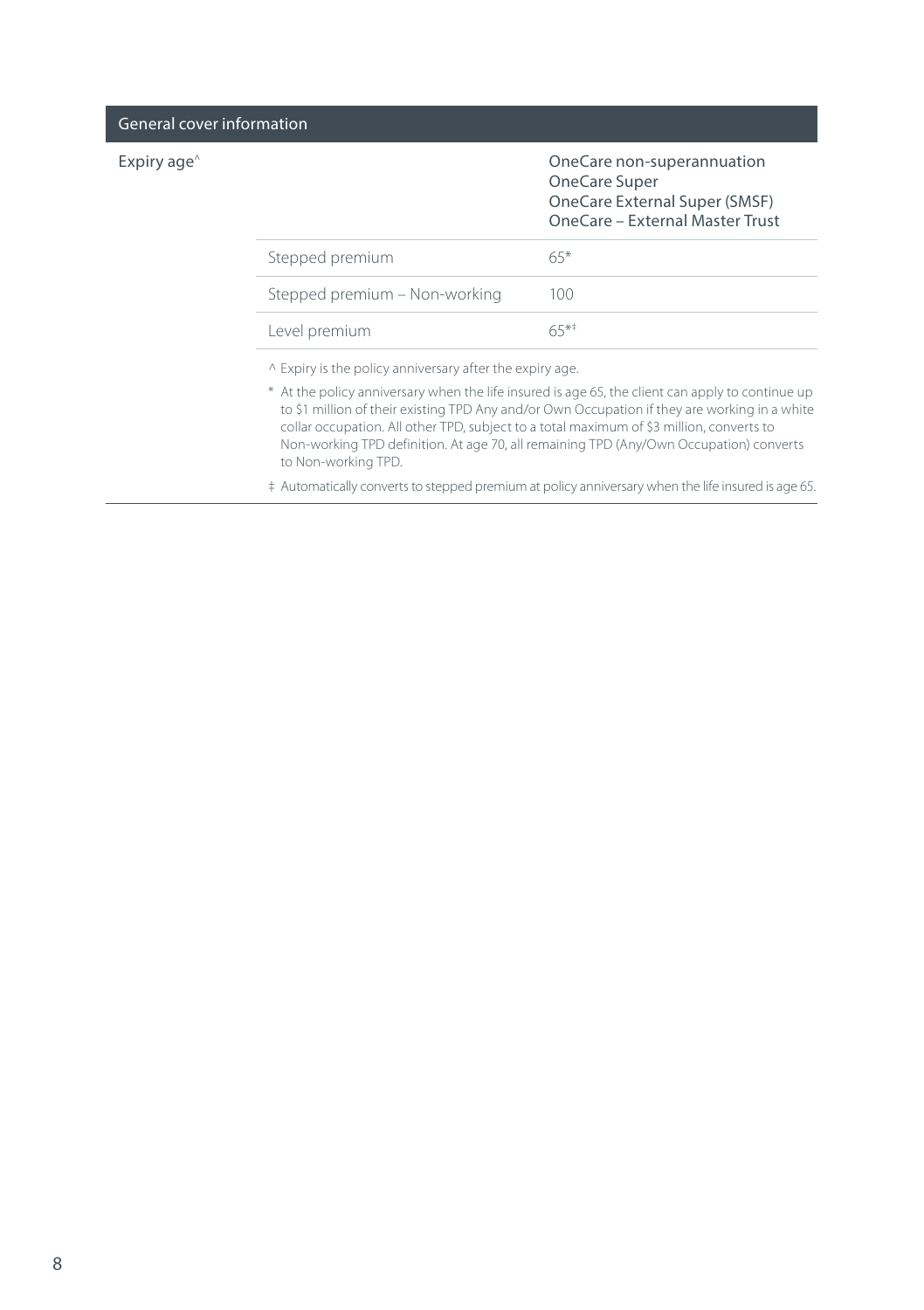# <span id="page-8-0"></span>Trauma Cover

If the life insured meets the definition of a specified trauma condition, Trauma Cover pays either a lump sum or an instalment amount. This benefit is commonly used to assist with medical costs, extra nursing care and day-to-day living expenses. It may also be used to clear debts so that the life insured can focus on a full recovery at their own pace.

| <b>General cover information</b>                         |                                                                                                                                                                                                                                                                                                                                                                                                                |                                                                                 |  |  |
|----------------------------------------------------------|----------------------------------------------------------------------------------------------------------------------------------------------------------------------------------------------------------------------------------------------------------------------------------------------------------------------------------------------------------------------------------------------------------------|---------------------------------------------------------------------------------|--|--|
| Minimum amount<br>insured                                | \$50,000 lump sum or an equivalent instalment amount.                                                                                                                                                                                                                                                                                                                                                          |                                                                                 |  |  |
| Maximum amount<br>insured at application                 |                                                                                                                                                                                                                                                                                                                                                                                                                | \$2 million lump sum or an equivalent instalment amount.                        |  |  |
| Maximum amount<br>insured that cover<br>may index to     | No indexation limits apply.                                                                                                                                                                                                                                                                                                                                                                                    |                                                                                 |  |  |
| Benefit payment type                                     | • Lump sum<br>• Fixed term instalment $*$ – 3, 5, 10 or 15 years<br>* Available to Trauma Comprehensive only.                                                                                                                                                                                                                                                                                                  |                                                                                 |  |  |
| Cover type                                               | • Severity Trauma - 3 tiers of specified trauma conditions based on the<br>severity of the condition:<br>- 21 tier one conditions (pays 10% of the Trauma Benefit)<br>- 17 tier two conditions (pays 50% of the Trauma Benefit)<br>-33 tier three conditions (pays 100% of the Trauma Benefit)<br>• Trauma Comprehensive - 46 specified trauma conditions<br>• Trauma Premier - 60 specified trauma conditions |                                                                                 |  |  |
| <b>Structuring Trauma</b>                                | • Trauma as an option to Life Cover<br>• Stand Alone Trauma with optional TPD Cover<br>• Stand Alone Trauma Cover<br>• SuperLink Trauma Cover^                                                                                                                                                                                                                                                                 | ^ Non-working TPD is not available within a SuperLink Trauma arrangement.       |  |  |
| Entry age                                                |                                                                                                                                                                                                                                                                                                                                                                                                                | OneCare non-superannuation                                                      |  |  |
|                                                          | Stepped premium                                                                                                                                                                                                                                                                                                                                                                                                | 15 to 65                                                                        |  |  |
|                                                          | Level premium                                                                                                                                                                                                                                                                                                                                                                                                  | 15 to 60                                                                        |  |  |
| Expiry age <sup>^</sup>                                  |                                                                                                                                                                                                                                                                                                                                                                                                                | OneCare non-superannuation                                                      |  |  |
|                                                          | Stepped premium                                                                                                                                                                                                                                                                                                                                                                                                | 70                                                                              |  |  |
|                                                          | Level premium                                                                                                                                                                                                                                                                                                                                                                                                  | $65+$                                                                           |  |  |
| ^ Expiry is the policy anniversary after the expiry age. |                                                                                                                                                                                                                                                                                                                                                                                                                |                                                                                 |  |  |
|                                                          | insured is age 65.                                                                                                                                                                                                                                                                                                                                                                                             | + Automatically converts to stepped premium at policy anniversary when the life |  |  |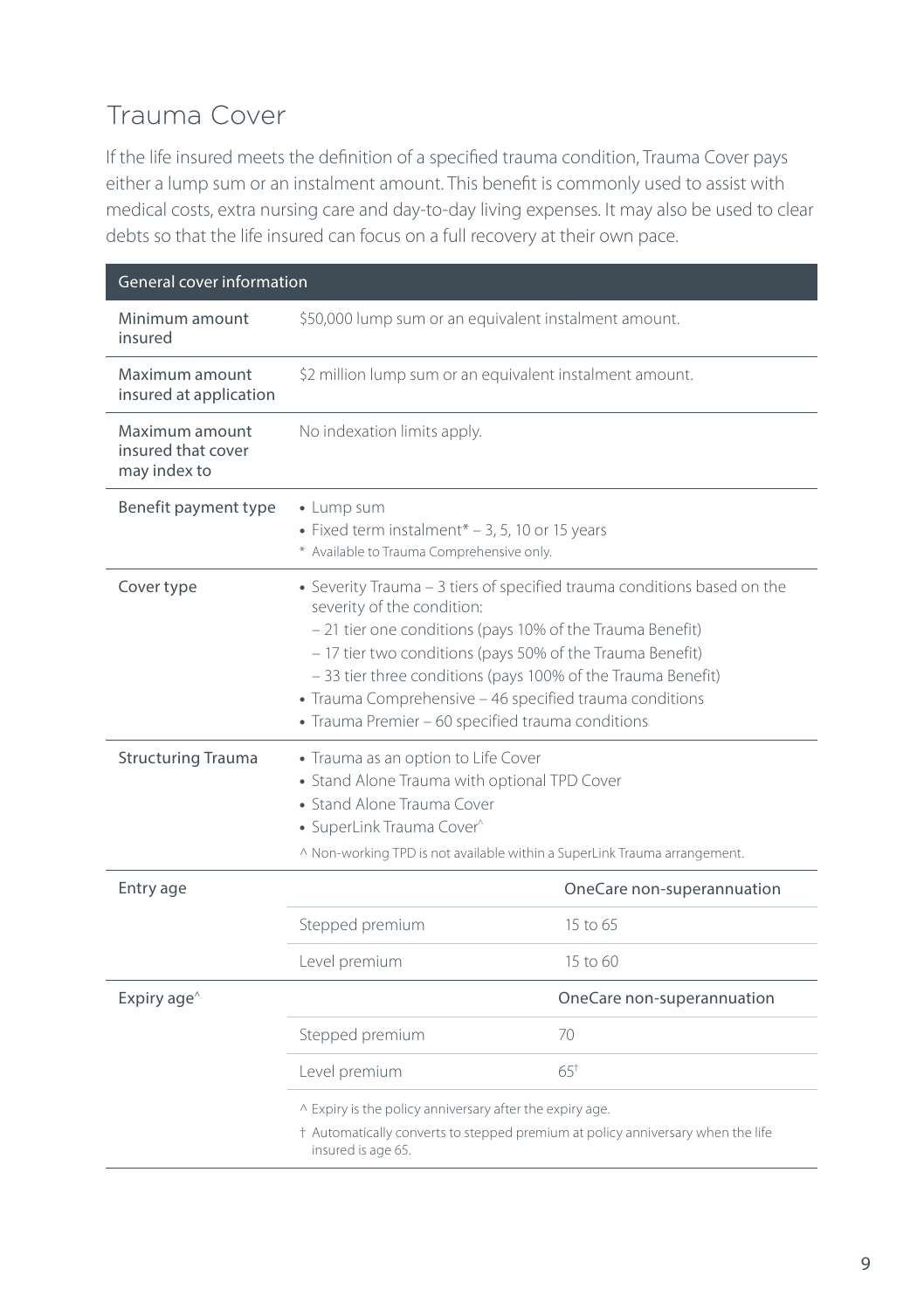# <span id="page-9-0"></span>Child Cover

If the insured child suffers a specified trauma condition or dies, Child Cover pays a lump sum benefit. This benefit is commonly used to help with medical expenses, rehabilitation and home modifications.

This cover must be taken in conjunction with Life Cover, TPD Cover, Trauma Cover, Income Secure Cover, Business Expense Cover or Living Expense Cover.

| <b>General cover information</b>               |                            |
|------------------------------------------------|----------------------------|
| Minimum amount insured                         | \$10,000                   |
| Maximum amount insured at application          | \$200.000                  |
| Maximum amount insured that cover may index to | No indexation limits apply |
| Benefit payment type                           | Lump sum                   |
| Premium type                                   | Stepped premium            |
| Entry age                                      | Age 2-15                   |
| Expiry age $\textdegree$                       | Age $21*$                  |

^ Expiry is the policy anniversary after the expiry age.

\* Conversion option is available to an adult Life Cover with optional linked Severity Trauma or Trauma Comprehensive at policy anniversary when the child insured is age 21.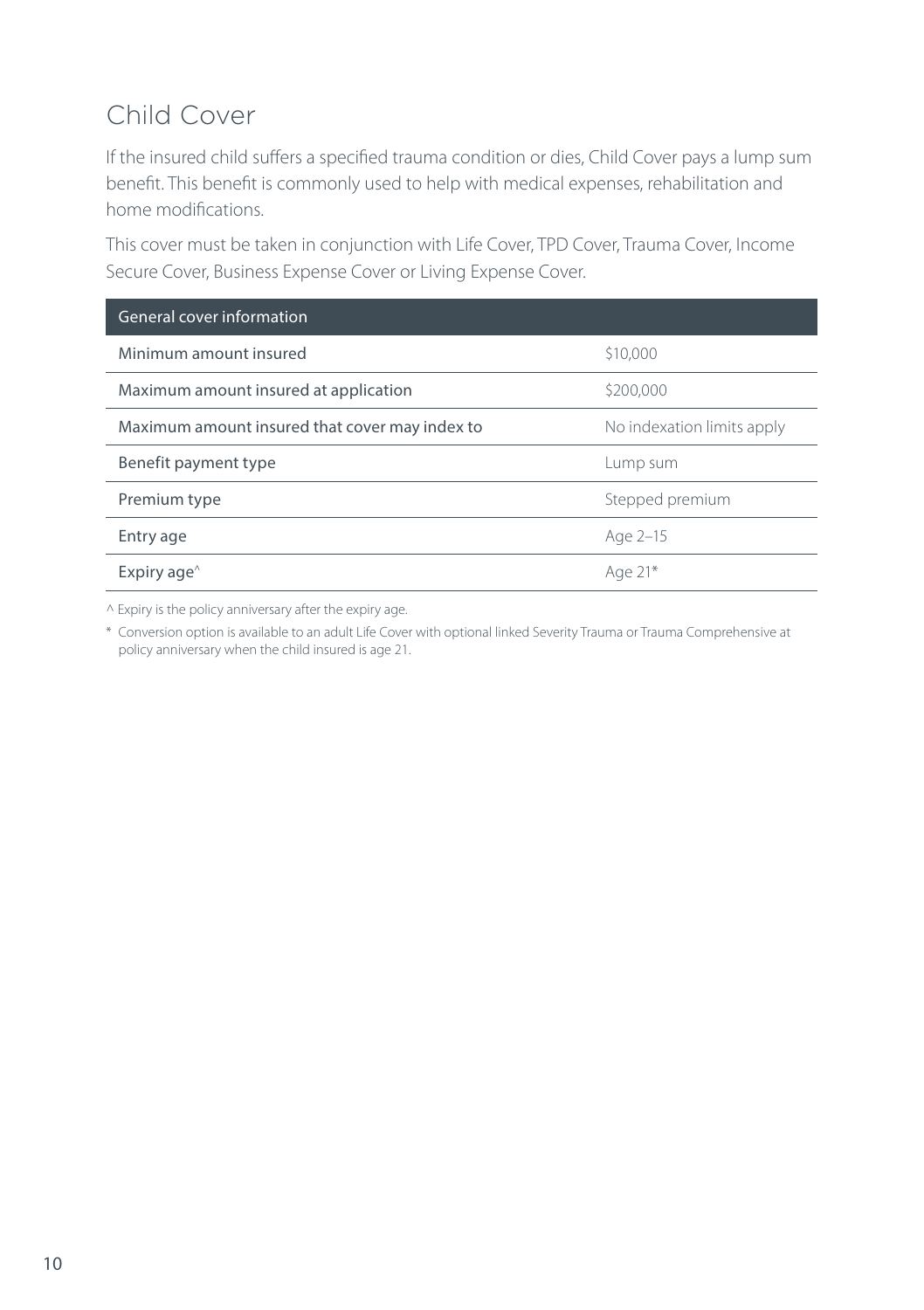# <span id="page-10-0"></span>Extra Care Cover

If the life insured needs more protection, Extra Care Cover pays a lump sum in the event of a claim. This benefit is commonly used to provide extra cover for the life insured if they die in an accident, and can be used to top up the terminal illness protection offered through Life Cover and other covers. It can also provide additional cover for medical professionals for HIV, Hepatitis B and C.

This cover must be taken in conjunction with Life Cover, TPD Cover, Trauma Cover, Income Secure Cover, Business Expense Cover or Living Expense Cover.

| <b>General cover information</b>                  |                                                                                                                                                                                                                   |
|---------------------------------------------------|-------------------------------------------------------------------------------------------------------------------------------------------------------------------------------------------------------------------|
| Minimum amount insured                            | \$50,000                                                                                                                                                                                                          |
| Maximum amount insured at application             | \$1 million                                                                                                                                                                                                       |
| Maximum amount insured that cover may<br>index to | No indexation limits apply.                                                                                                                                                                                       |
| Benefit payment type                              | Lump Sum                                                                                                                                                                                                          |
| Cover types                                       | • Extra Care Accidental Death Benefit<br>• Extra Care Terminal Illness Benefit<br>• Extra Care Extended Needle Stick Benefit*<br>* Not available under SMSF, OneCare Super or an<br><b>External Master Trust.</b> |
| Entry age                                         | $15 - 60$                                                                                                                                                                                                         |
| Expiry age $\textdegree$                          | 65                                                                                                                                                                                                                |

^ Expiry is the policy anniversary after the expiry age.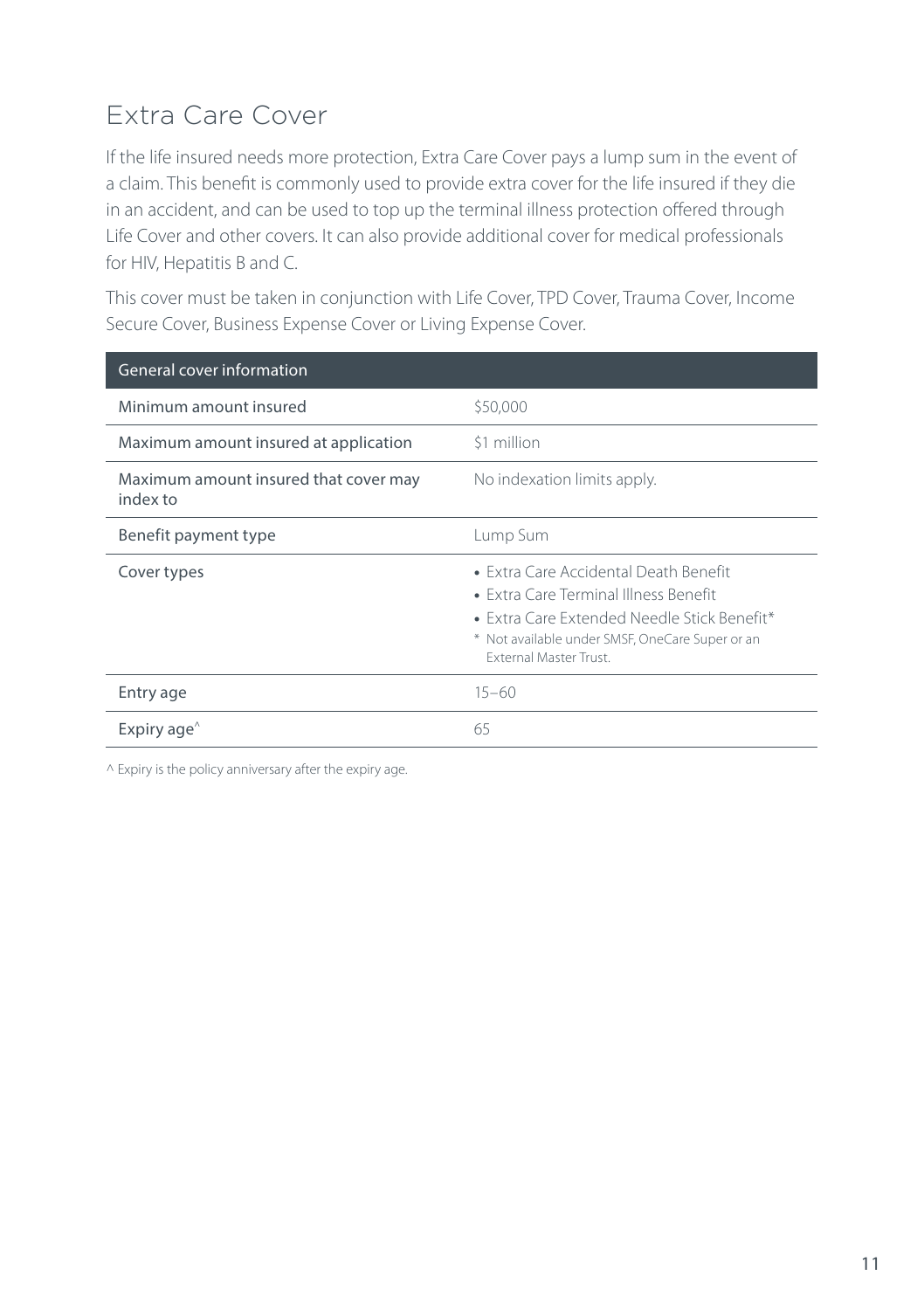# <span id="page-11-0"></span>Income Secure Cover

Income Secure Cover is income protection insurance that pays up to 70% of the life insured's monthly income while they are unable to work due to injury or illness. It pays the monthly amount insured until the life insured is no longer disabled, or until the end of the benefit period. These monthly payments can help the policy owner to meet their regular expenses and maintain lifestyle while the life insured is unable to work.

OneCare offers Income Secure Protection Cover for non super policies and Income Secure Protection Super Cover for policies held through super.

Income Secure Protection Super – provides core cover which is suitable for policies held through superannuation. The insured events are consistent with specified conditions of release under the Superannuation Industry (Supervision) Regulations. This provides peace of mind for those with affordability issues that want to fund their cover through super.

Income Secure Protection – provides core income protection for those who want to feel secure to cover their bills if they are unable to work due to illness or injury.

Refer to the following table for the benefits, features and options applicable for each cover type.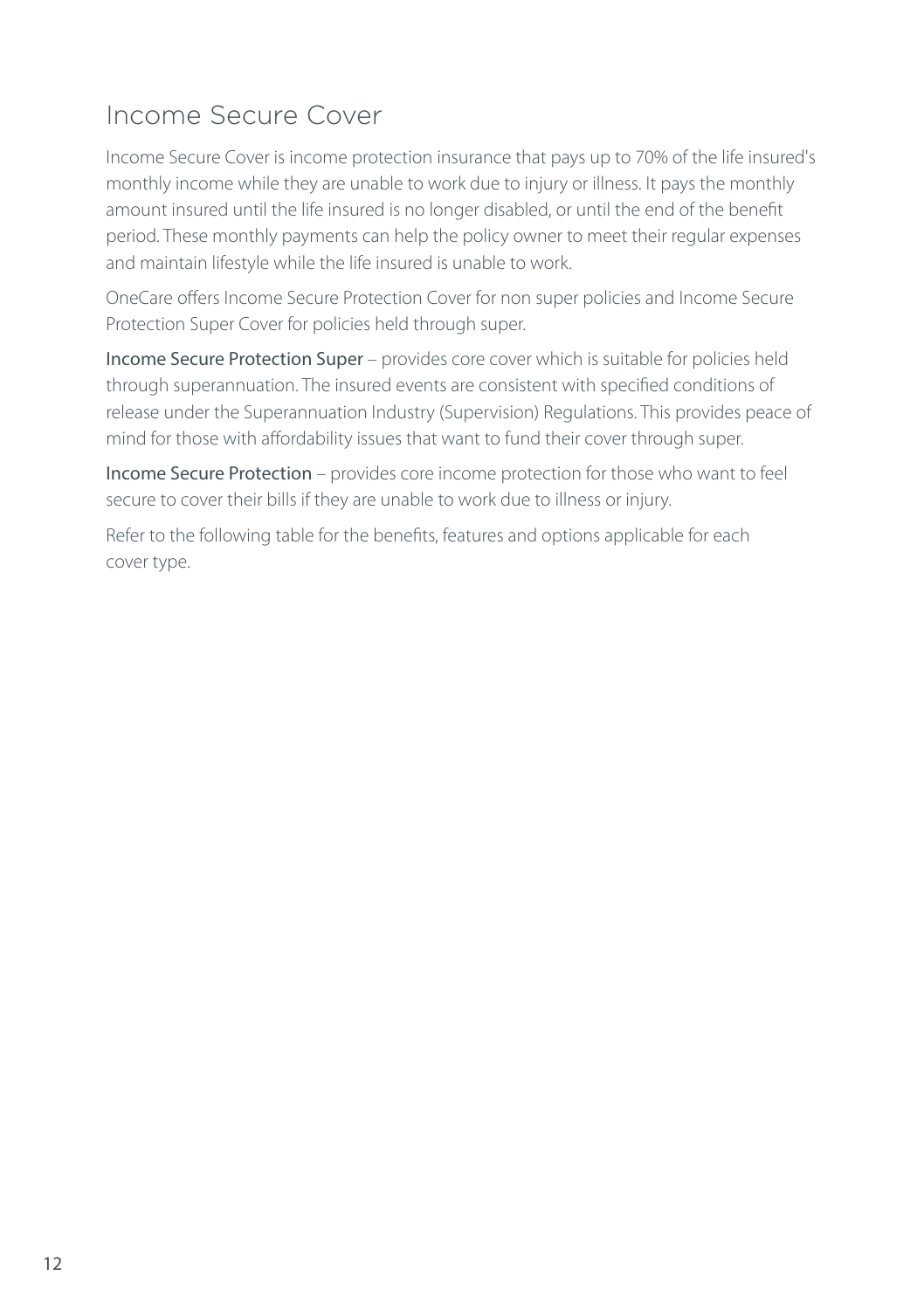| <b>General information</b>                                |                                                                                                                                                                                              |  |  |
|-----------------------------------------------------------|----------------------------------------------------------------------------------------------------------------------------------------------------------------------------------------------|--|--|
| Minimum monthly<br>amount insured                         | \$1.000                                                                                                                                                                                      |  |  |
| Maximum monthly amount<br>insured at application          | \$30,000+<br>+ Occupation category R is restricted to \$10,000 monthly amount insured.                                                                                                       |  |  |
| Maximum monthly amount<br>insured that cover may index to | No indexation limits apply.                                                                                                                                                                  |  |  |
| Benefit payment type                                      | • Indemnity                                                                                                                                                                                  |  |  |
| Premium type                                              | • Stepped                                                                                                                                                                                    |  |  |
| Waiting periods                                           | $\bullet$ 90 days<br>$\bullet$ 30 days<br>$\bullet$ 60 days<br>• 2 years                                                                                                                     |  |  |
| Benefit periods <sup>^</sup>                              | $\bullet$ 2 years<br>• 6 years<br>$\bullet$ To age 65 <sup>+</sup>                                                                                                                           |  |  |
|                                                           | ^ Some HH (heavy duties) occupations are restricted to a 2 year or 6 year<br>benefit period, check with your state office for more information.<br>+ Not available to occupation category R. |  |  |
| Eligibility                                               | Refer to OnePath's Occupation Guide at<br>onepath.com.au/onecareforms or OnePath's Illustrator.                                                                                              |  |  |
| Entry age                                                 | $19 - 60$                                                                                                                                                                                    |  |  |
| Expiry age*                                               | 65<br>* Expiry is the policy anniversary after the expiry age. Conversion to Living<br>Expense Cover may apply at expiry.                                                                    |  |  |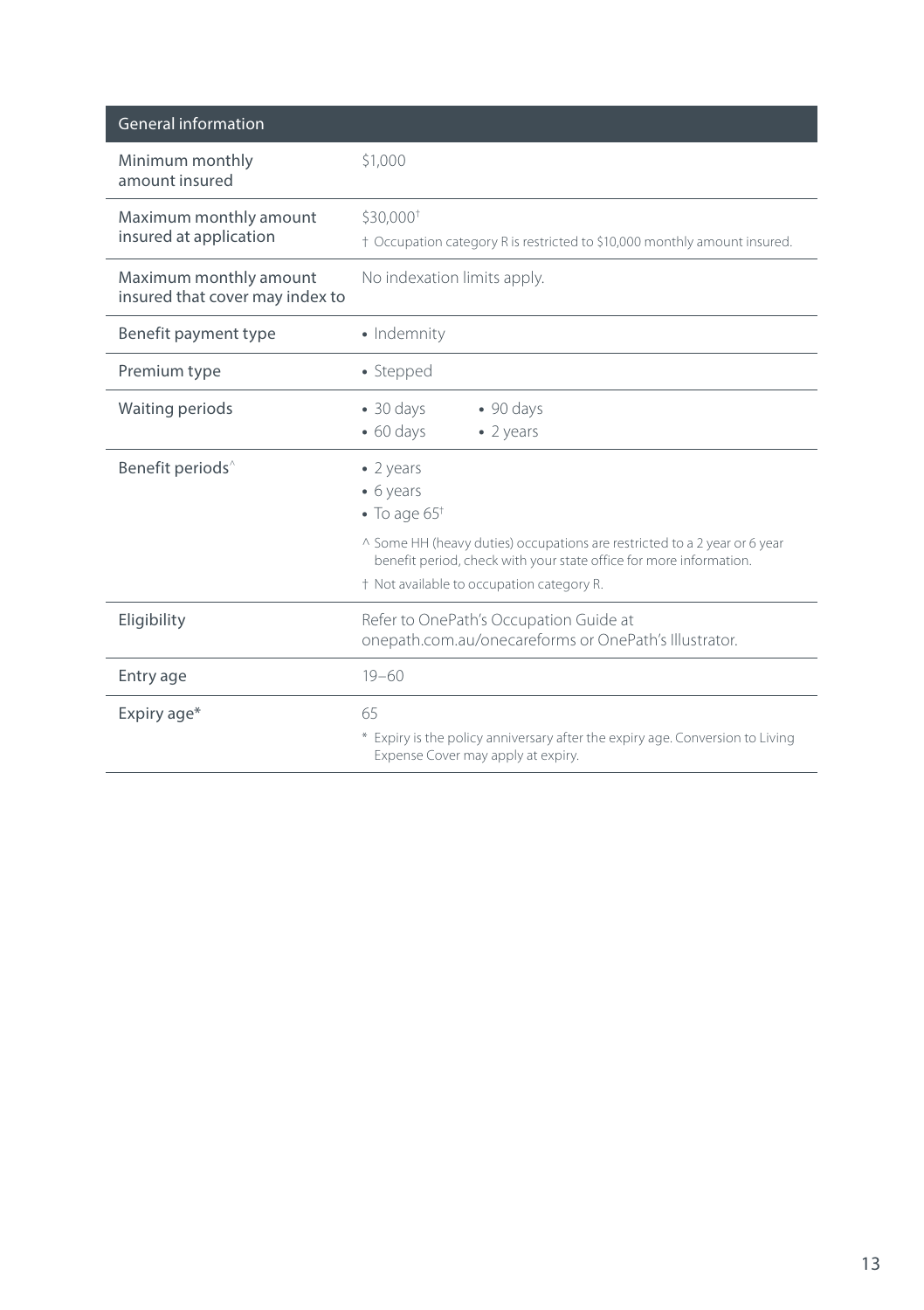# <span id="page-13-0"></span>Business Expense Cover

Business Expense Cover can insure up to 100% of the life insured's monthly business expenses. It pays the monthly amount insured if the life insured is totally or partially disabled and unable to work. It's commonly used to assist with the day-to-day running expenses of the life insured's business such as business loan repayments, rent, utility bills and many other allowable business expenses.

| <b>General cover information</b>                          |                                                                                                                                                                          |
|-----------------------------------------------------------|--------------------------------------------------------------------------------------------------------------------------------------------------------------------------|
| Minimum monthly<br>amount insured                         | \$1.250 stand alone<br>\$500 with Income Secure Cover                                                                                                                    |
| Maximum monthly amount<br>insured at application          | \$60,000                                                                                                                                                                 |
| Maximum monthly amount<br>insured that cover may index to | No indexation limits apply.                                                                                                                                              |
| Benefit payment type                                      | • Indemnity                                                                                                                                                              |
| Premium type                                              | • Stepped<br>$\bullet$   $\angle$<br>* Not available to new business from 15 July 2020.                                                                                  |
| Waiting period                                            | $\bullet$ 90 days<br>$\bullet$ 30 days<br>$\bullet$ 60 days                                                                                                              |
| <b>Benefit</b>                                            | 12 months<br>We may extend the benefit period for a further 12 months until<br>the cumulative total of benefits paid is equal to 12 times the<br>monthly amount insured. |
| Eligibility                                               | Self-employed and working a minimum of 20 hours per week<br>in their principal occupation.                                                                               |
| Entry age                                                 | Age 19 to 60                                                                                                                                                             |
| Expiry age <sup>^</sup>                                   | Age 65                                                                                                                                                                   |

^ Expiry is the policy anniversary after the expiry age.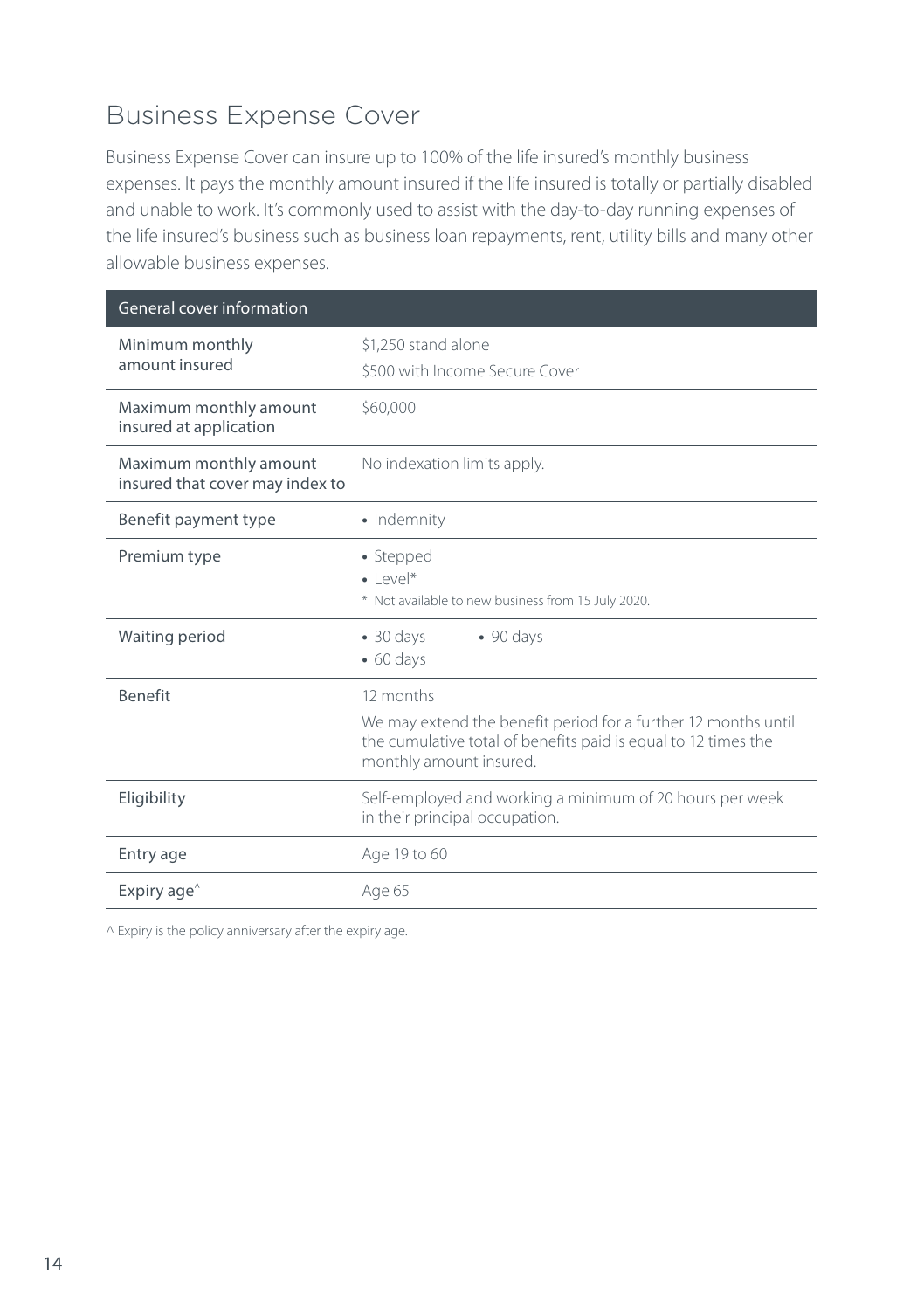# <span id="page-14-0"></span>Living Expense Cover

If the life insured becomes significantly disabled, Living Expense Cover pays the monthly amount insured. It is designed for casual employees, home-makers, retirees, those not eligible for Income Secure Cover, or those who just want a basic level of cover. This benefit is commonly used to pay day-to-day living expenses which can enable the life insured to stay in their own home longer. It can also help pay the costs of either in-home carers or a long-term care facility.

| General cover information                                 |                                          |                                                    |                          |
|-----------------------------------------------------------|------------------------------------------|----------------------------------------------------|--------------------------|
| Minimum monthly<br>amount insured                         | \$1,250                                  |                                                    |                          |
| Maximum monthly<br>amount insured                         | \$5,000                                  |                                                    |                          |
| Maximum monthly amount<br>insured that cover may index to | No indexation limits apply.              |                                                    |                          |
| Benefit payment type                                      |                                          | Guaranteed, based on household income.             |                          |
| Premium type                                              | • Stepped<br>$\bullet$   evel*           | * Not available to new business from 15 July 2020. |                          |
| Waiting period                                            | $\bullet$ 30 days<br>$\bullet$ 90 days   | $\bullet$ 1 year<br>$\bullet$ 2 years              |                          |
| Benefit period                                            | $\bullet$ 2 years<br>$\bullet$ To age 65 | $\bullet$ To age 80                                |                          |
| Entry age                                                 | Benefit period                           |                                                    | Entry ages               |
|                                                           |                                          | Stepped premium                                    | Level premium            |
|                                                           | 2 years                                  | $19 - 75$                                          | $19 - 60$                |
|                                                           | To age 65                                | $19 - 60$                                          | $19 - 60$                |
|                                                           |                                          |                                                    |                          |
|                                                           | To age 80                                | $19 - 75$                                          | $19 - 60$                |
| Expiry age                                                | Benefit period                           |                                                    | Expiry ages <sup>^</sup> |
|                                                           |                                          | Stepped premium                                    | Level premium            |
|                                                           | 2 years                                  | 80                                                 | 65*                      |
|                                                           | To age 65                                | 65                                                 | 65                       |
|                                                           | To age 80                                | 80                                                 | 65*                      |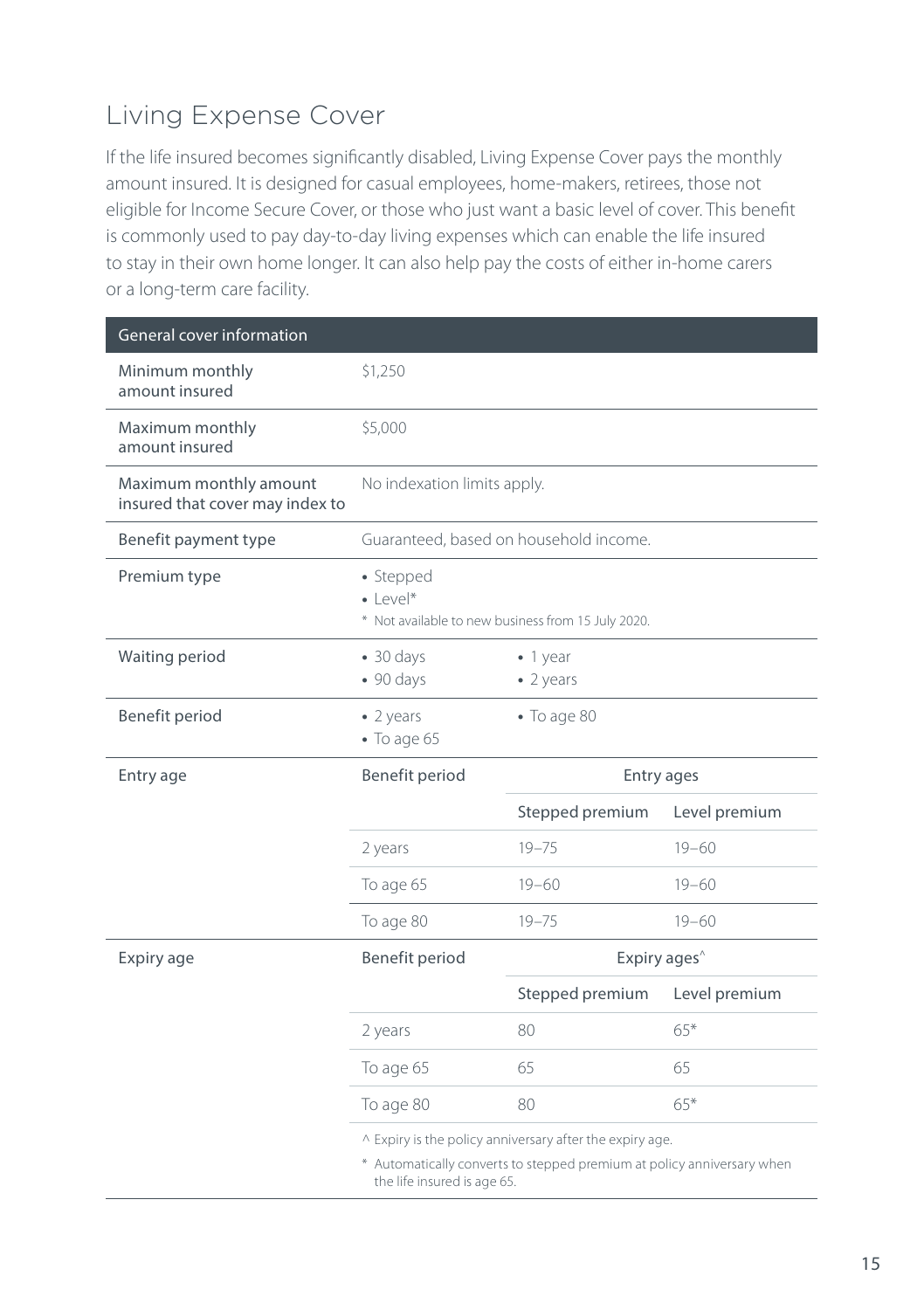# <span id="page-15-0"></span>SECTION 2 – UNDERWRITING: MEDICAL REQUIREMENTS

# Life, TPD and Trauma Cover

Please refer to the tables below to see the medical requirements that apply to the specified lump sum amounts insured, or where an instalment benefit payment type is selected, an equivalent instalment amount.

# <span id="page-15-1"></span>Total risk (Life, stand alone TPD Cover and stand alone Trauma Cover)

The underwriting medical limits are based on the total risk for each life insured.

Total risk is calculated by adding the lump sum amounts insured (or where an instalment benefit payment type applies, the lump sum equivalent) across all policies where the life insured has any Life Cover, stand alone Trauma Cover, Trauma Cover with optional TPD Cover or stand alone TPD Cover.

Refer to page [18](#page-17-0) for treatment of Double Trauma, Double TPD and the Business Guarantee Option.

Extra Care benefits (Accidental Death, Terminal Illness or Extended Needle Stick Benefits) are not included in the 'Total risk' calculation.

The example on page [18](#page-17-1) illustrates how the calculation is applied to establish the life insured's medical requirements.

| Current age | MediQuick*  | <b>MBA-20<sup>#</sup></b><br>Non-fasting | <b>PMAR</b> | Count<br>ESR<br>Blood<br>including<br>言 | (replaces MediQuick)<br>GP medical exam<br>ECG^<br>Exercise | も<br><b>Dug</b><br>$\mathbf{\underline{\infty}}$<br>Hepatitis<br>$\stackrel{+}{\equiv}$ | free<br>ō<br>gram<br>cludin<br>Echo <sup>4</sup><br>male) <sup>§</sup><br>(female)<br>SS<br>Ξ.<br>Stre:<br>Mār<br>PSA<br>ΡSΙ |
|-------------|-------------|------------------------------------------|-------------|-----------------------------------------|-------------------------------------------------------------|-----------------------------------------------------------------------------------------|------------------------------------------------------------------------------------------------------------------------------|
| $15 - 44$   | \$2,500,001 | \$2,500,001                              | \$3,000,001 | \$5,000,001                             | \$5,000,001                                                 | \$10,000,000 <sup>x</sup>                                                               | \$10,000,001                                                                                                                 |
| $45 - 49$   | \$1,500,001 | \$2,000,001                              | \$3,000,001 | \$5,000,001                             | \$5,000,001                                                 | \$10,000,000 <sup>x</sup>                                                               | \$10,000,001                                                                                                                 |
| $50 - 54$   | \$1,000,001 | \$1,000,001                              | \$3,000,001 | \$5,000,001                             | \$5,000,001                                                 | \$10,000,000 <sup>x</sup>                                                               | \$10,000,001§#                                                                                                               |
| $55 - 59$   | \$750,001   | \$750,001                                | \$3,000,001 | \$5,000,001                             | \$5,000,001^                                                | \$10,000,000 <sup>x</sup>                                                               | \$5,000,001 <sup>4§#</sup>                                                                                                   |
| $60 - 65*$  | \$500,001   | \$500,001                                | \$3,000,001 | \$5,000,001                             | \$5,000,001^                                                | \$10,000,000 <sup>x</sup>                                                               | \$5,000,0014\$#                                                                                                              |
| $66 +$      | \$250,001   | \$500.001                                | \$3,000,001 | \$5,000,001                             | \$5,000,001^                                                | \$10,000,000 <sup>x</sup>                                                               | \$5,000,001 <sup>4§#</sup>                                                                                                   |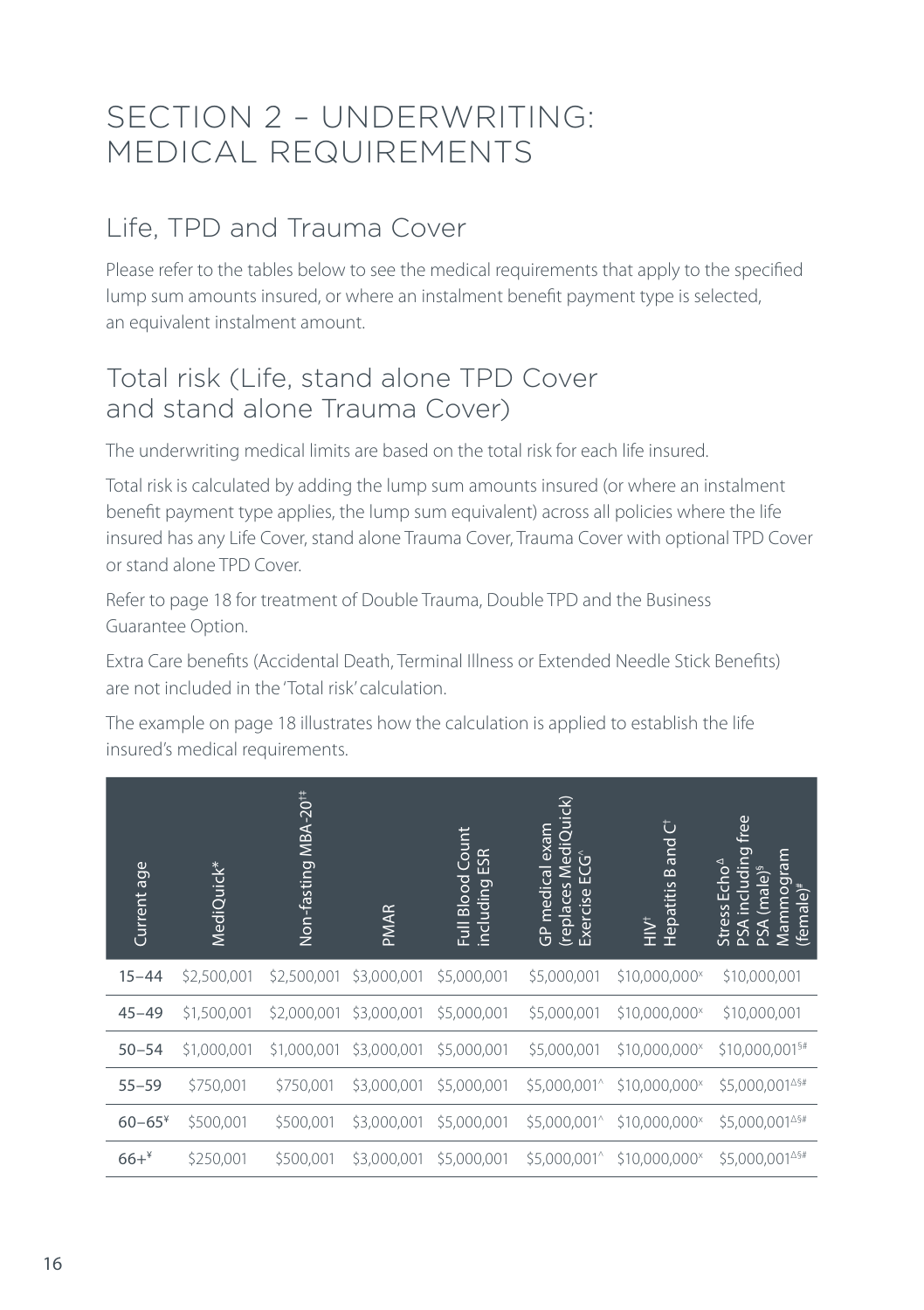# <span id="page-16-1"></span><span id="page-16-0"></span>Trauma risk

Trauma risk is calculated by adding the lump sum amounts insured (or where an instalment benefit payment type applies, the lump sum equivalent) of all Trauma Covers for a life insured, regardless of whether the Trauma Cover is stand alone or optional.

The example below illustrates how this is applied to establish the life insured's medical requirements for total and trauma risks.

| Current age | MediQuick*  | Non-fasting MBA-20 <sup>#</sup> | も<br>and<br>Hepatitis B | Count<br>ESR<br>Full Blood<br>including | 5DE<br>Exercise | free PSA<br>results <sup>§#</sup><br>PSA including<br>Mammogram | (replaces MediQuick)<br>exam<br>medical<br>၆ |
|-------------|-------------|---------------------------------|-------------------------|-----------------------------------------|-----------------|-----------------------------------------------------------------|----------------------------------------------|
| $15 - 44$   | \$1,000,001 | \$1,000,001                     | \$1,000,001             | \$1,500,001                             | $**$            | **                                                              | **                                           |
| $45 - 49$   | \$1,000,001 | \$1,000,001                     | \$1,000,001             | \$1,500,001                             | $**$            | **                                                              | \$1,500,001                                  |
| $50 - 54$   | \$1,000,001 | \$1,000,001                     | \$1,000,001             | \$1,500,001                             | $***$           | \$1,500,001                                                     | \$1,500,001                                  |
| $55 - 59$   | \$500,001   | \$500,001                       | \$1,000,001             | \$1,500,001                             | \$1,000,001     | \$1,500,001                                                     | \$1,500,001                                  |
| $60 - 65$   | \$500,001   | \$500,001                       | \$1,000,001             | \$1,500,001                             | \$1,000,001     | \$1,000,001                                                     | \$1,500,001                                  |

\* MediQuick is a simplified paramedical examination. The life insured is examined by a paramedical service provider (PSP) at their workplace or home. Under MediQuick, the PSP will collect height, weight and blood pressure measurements and conduct a urinalysis. The PSP will also take blood samples if required at the appropriate limits for HIV, Hepatitis B and C, non-fasting MBA-20 and Full Blood Count tests. If the life insured would prefer, they can choose to go to their General Practitioner (GP) for these tests. When arranging a MediQuick, it is necessary for all the applicable Personal Statement questions in the OneCare Application Form to be completed.

- † HIV antibodies tests, non-fasting MBA-20, or Hepatitis B and C serology, can be arranged either with the life insured's GP, or directly at a pathology clinic. If arranging the test for HIV antibodies directly at a pathology clinic, please refer to OnePath Life's 'AIDS and Insurance' brochure for details.
- ‡ A non-fasting MBA-20 is a Multiple Biochemical Analysis. The non-fasting MBA-20 must include HDL/LDL cholesterol levels. This test can be arranged either with the PSP as part of MediQuick, the life insured's GP or directly at a pathology clinic.
- § Current Prostate Specific Antigen (PSA) including free PSA blood test for males only (ages 50 and over).
- # Result of current mammogram (i.e. one conducted within the last 12 months) for females only (ages 50 and over).
- ∆ OnePath Life requires a stress echocardiogram, which will incorporate the stress ECG, for amounts insured over \$10,000,000 (all ages)
- ^ For Life and TPD Cover of \$5,000,001 and over, the Exercise ECG is to be replaced with a stress echocardiogram (ages 55 and over).
- x For total amount insured of \$10,000,000 and above.
- ¥ A Seniors Assessment by a PSP may be requested for any TPD cover (Non-working) for ages 65 and over.
- \*\*Indicates that the procedure is not required.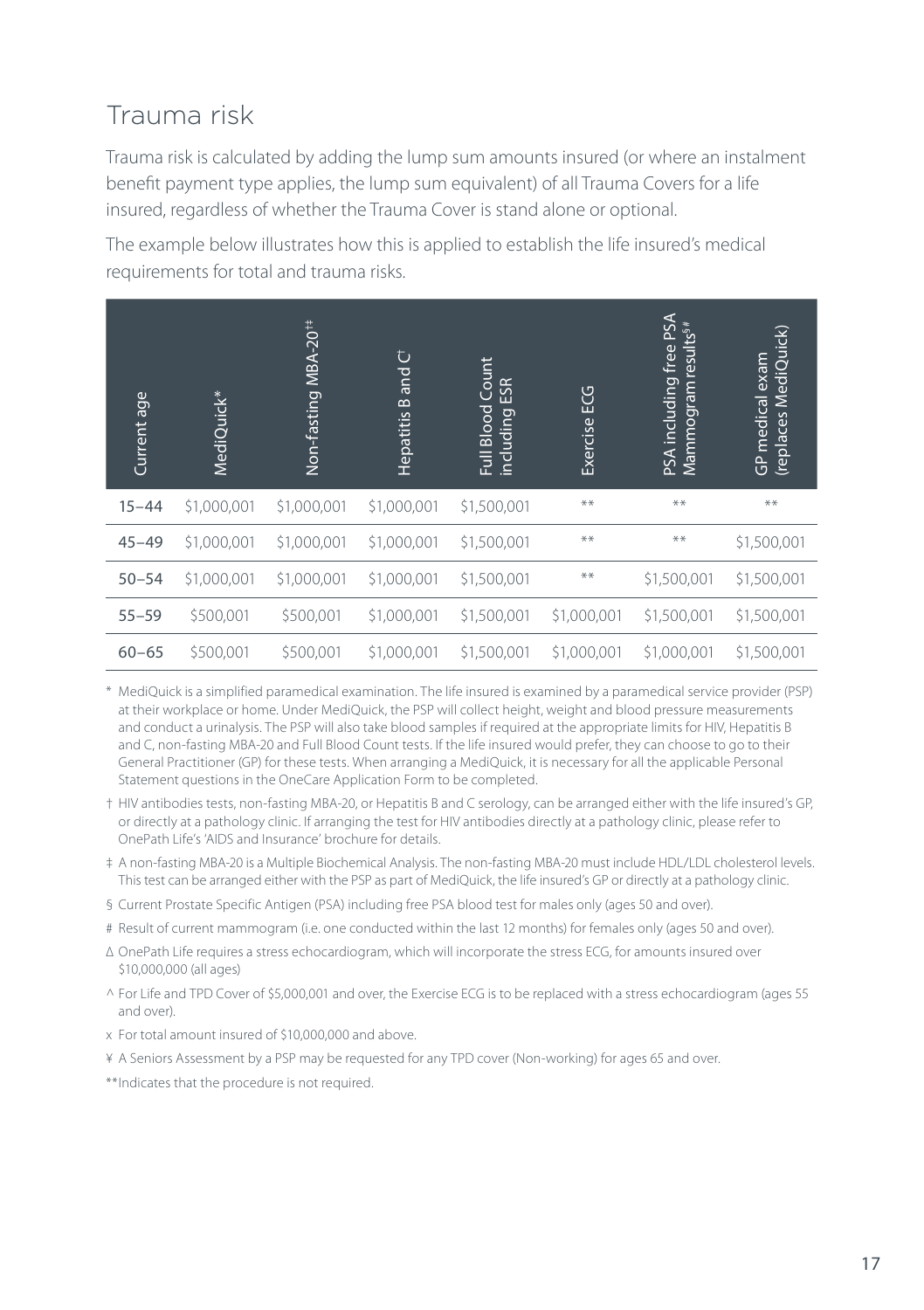#### <span id="page-17-1"></span>**Example – John is applying for the following insurance:**

| Cover type               | Amount insured | <b>Total risk</b> | Trauma risk    |
|--------------------------|----------------|-------------------|----------------|
| l ife Cover              | \$900,000      | \$900,000         |                |
| Optional Trauma Cover    | \$900,000      |                   | \$900,000      |
| Optional TPD Cover       | \$900,000      |                   |                |
| Stand alone Trauma Cover | \$750,000      | \$750,000         | \$750,000      |
| Stand alone TPD          | \$250,000      | \$250,000         |                |
| Total                    |                | \$1.9 million     | \$1.65 million |

John is 52 years old. To establish his medical requirements, we check the 'total risk' table on page [16](#page-15-1) and see his total risk requirements are:

- **•** MediQuick
- **•** Non-fasting MBA-20

Checking the 'trauma risk' table on page [17,](#page-16-1) we see that additional 'trauma risk' requirements are:

- **•** PSA and Free PSA
- **•** Full Blood Count (including ESR)
- **•** General Practitioner (GP) exam\*

\* Where indicated as a requirement, the more comprehensive GP exam will render the MediQuick exam unnecessary.

### <span id="page-17-0"></span>**Double Trauma and Double TPD option**

The medical requirements for cover with the Double Trauma or Double TPD Options will be based on the Life Cover amount insured plus 50% of the amount insured for the Double Trauma or Double TPD Option.

For example, if the amount insured applied for is \$500,000 of Life Cover with optional Trauma Cover of \$250,000 with the Double Trauma Option, the application would be underwritten for an amount insured of \$625,000 total risk and \$250,000 trauma risk.

Where both Double Trauma and Double TPD Options are selected, whichever is the greater amount insured will be used to establish the total risk.

For example, if the amount insured applied for is \$500,000 of Life Cover with optional Trauma Cover of \$300,000 with the Double Trauma option, and optional TPD Cover of \$400,000 with the Double TPD option, the application would be underwritten for an amount insured of \$700,000 total risk and \$300,000 trauma risk.

### **Business Guarantee Option**

The medical requirements for cover with the Business Guarantee Option are based on three times the level of the initial cover.

For example, if the amount insured applied for is \$1 million, the application would be medically underwritten for an amount insured of \$3 million.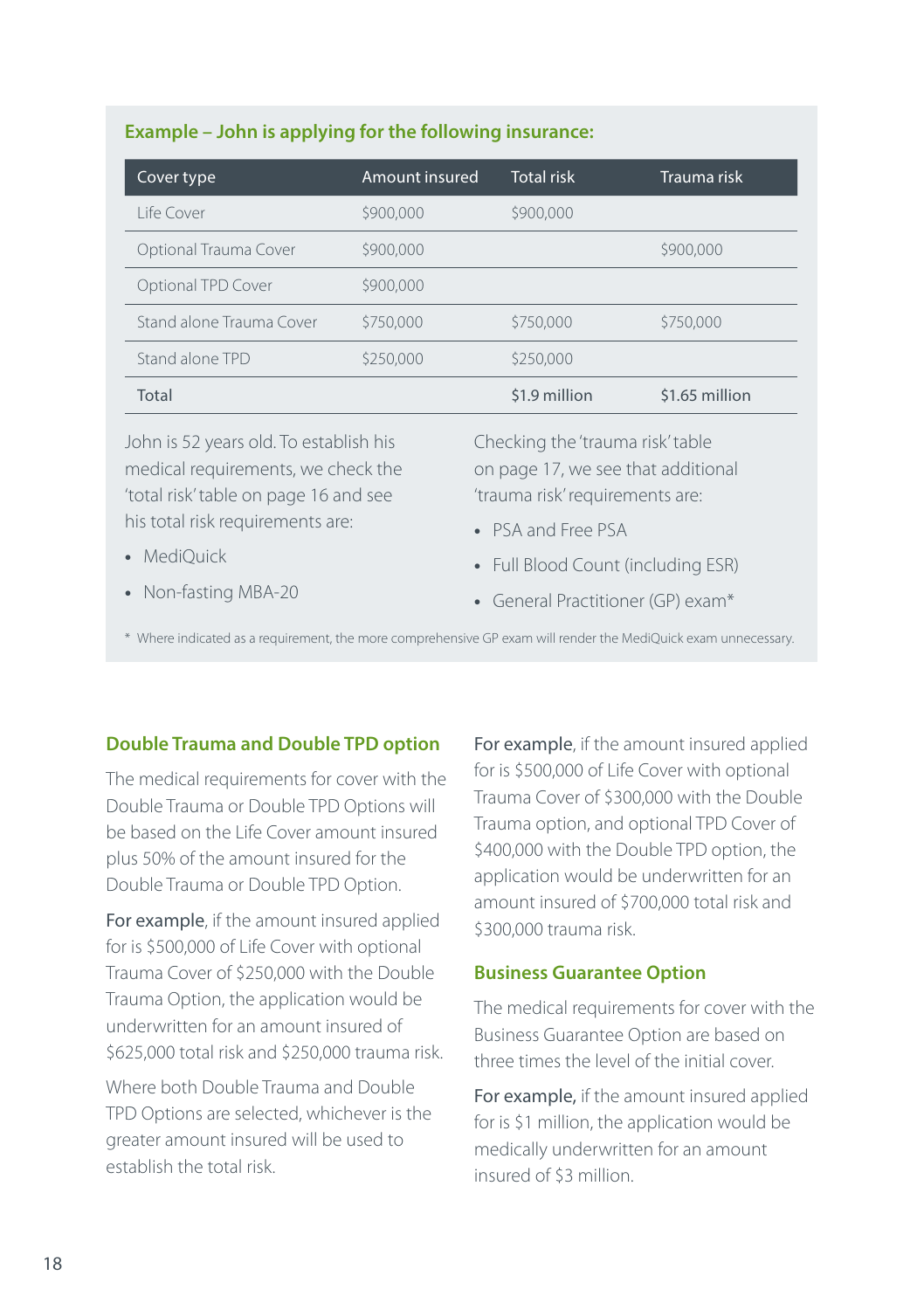If both Double Trauma and/or Double TPD and the Business Guarantee Option are selected, medical requirements will be based on six times the level of the initial sum insured.

Note: Business Guarantee Option is not available where a medical loading exceeds +50%. Depending on the underwriting assessment, more than one exclusion may be considered, contact your underwriter for further information.

#### **Increases**

For an increase in the amount insured, we do not require medical retesting unless the increase to the amount insured brings the application to a new test band or if the increase amount alone necessitates medical testing, as per our medical requirements.

For example: Trauma Cover for a 50 year old has already been accepted for \$1,200,000. A MediQuick, Hepatitis B and C test and non-fasting MBA-20 were received as part of the initial underwriting.

The life insured wishes to increase their cover by \$100,000 at age 52, for a total amount insured of \$1,300,000.

In this example, there is no automatic requirement for another MediQuick, Hepatitis B and C test or non-fasting MBA-20 as no new test bands have been exceeded.

If however, the proposed increase in cover was by \$500,000 to a total of \$1,700,000 sum insured, a new test band limit has now been breached by the total sum insured. The additional tests pertaining to that new band of a GP Medical examination, an FBC and a current PSA reading will be required.

Please note, the medical test requirements for increases depend on the tests performed at the time of the initial underwriting, compared to the requirements in the current medical requirements table. Any changes in this table, as well as the life insured's age, may also impact on the tests required on the increase in cover.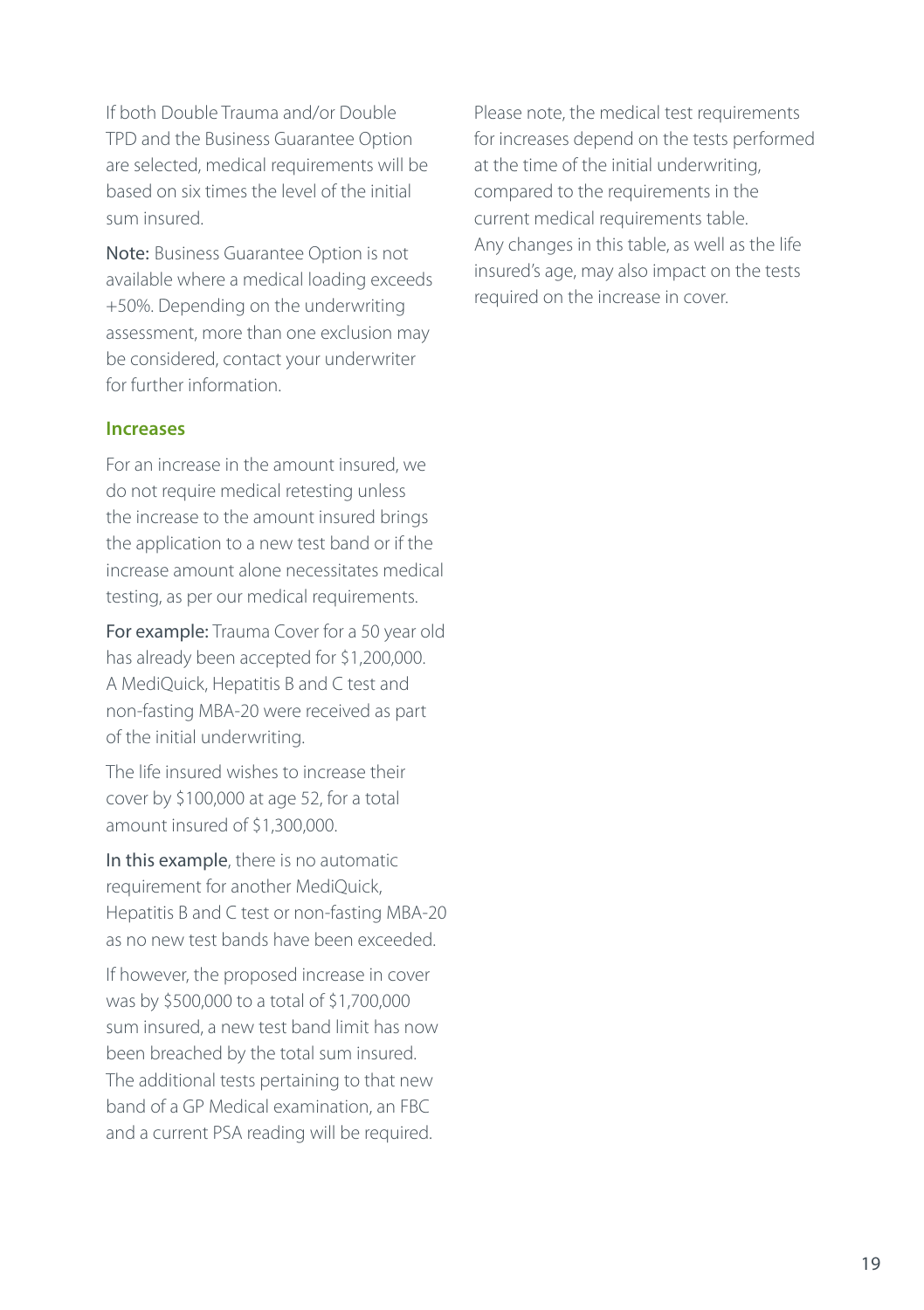#### **Income Secure Cover and Business Expense Cover**

Please refer to the table below to see the medical requirements that apply to the specified monthly amount insured.

| Current age                   | MediQuick* | Non-fasting MBA-20 <sup>†‡</sup> | <b>PMAR</b>                | HNT<br>H | $\ddot{\circ}$<br><b>Hepatitis B and</b> |
|-------------------------------|------------|----------------------------------|----------------------------|----------|------------------------------------------|
|                               |            |                                  | <b>Income Secure Cover</b> |          |                                          |
| $19 - 44$                     | \$12,501   | \$15,001                         | \$20,001                   | \$25,001 | \$25,001                                 |
| $45 - 65$                     | \$10,001   | \$10,001                         | \$20,001                   | \$25,001 | \$25,001                                 |
| <b>Business Expense Cover</b> |            |                                  |                            |          |                                          |
| $19 - 44$                     | \$25,001   | \$30,001                         | \$40,001                   | \$30,001 | \$30,001                                 |
| $45 - 65$                     | \$20,001   | \$20,001                         | \$40,001                   | \$25,001 | \$25,001                                 |

The above medical evidence will only be requested when either or both Income Secure Cover and Business Expense Covers exceed the stated dollar amounts (i.e. they are not added together to determine medical requirements).

- \* MediQuick is a simplified paramedical examination. The life insured is examined by a paramedical service provider (PSP) at their workplace or home. Under MediQuick, the PSP will collect height, weight and blood pressure measurements and conduct a urinalysis. The PSP will also take blood samples if required at the appropriate limits for HIV, Hepatitis B and C, non-fasting MBA-20 and Full Blood Count tests. If the life insured would prefer, they can choose to go to their General Practitioner (GP) for these tests. When arranging a MediQuick, it is necessary for all the applicable Personal Statement questions in the OneCare Application Form to be completed.
- † HIV antibodies tests, non-fasting MBA-20, or Hepatitis B and C serology, can be arranged either with the life insured's GP, or directly at a pathology clinic. If arranging the HIV antibodies test directly at a pathology clinic, please refer to OnePath Life's 'AIDS and Insurance' brochure for details.
- ‡ A non-fasting MBA-20 is a Multiple Biochemical Analysis. The non-fasting MBA-20 must include HDL/LDL cholesterol levels. This test can be arranged either with the PSP as part of MediQuick, the life insured's GP or directly at a pathology clinic.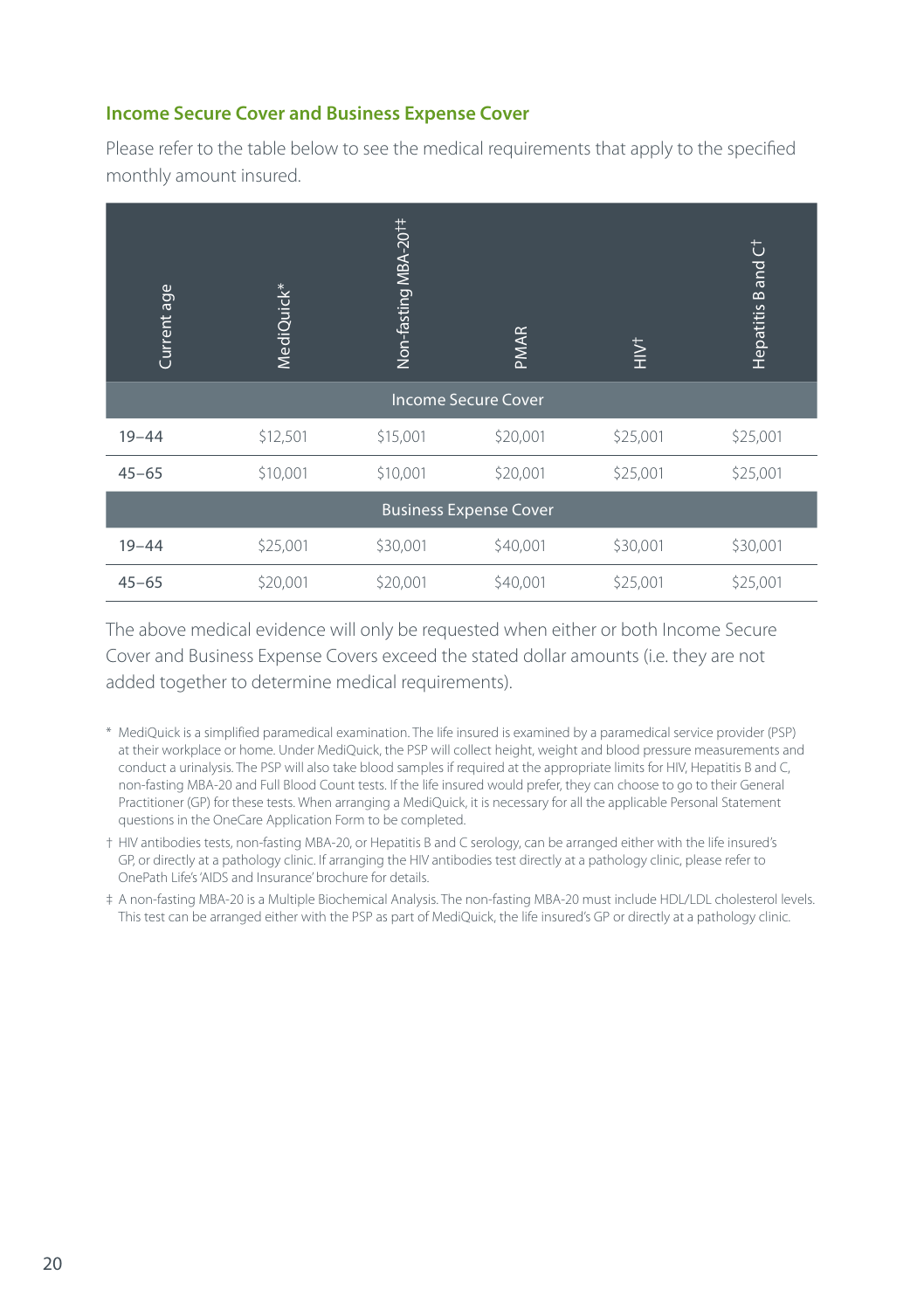#### **Living Expense Cover**

If the life insured has either existing Income Secure Cover or Living Expense Cover, and is applying for new Income Secure Cover or Living Expense Cover, requirements will be based on the combined total of all Income Secure Cover and Living Expense Cover that will be held with OnePath Life on the life insured, as listed in the Income Secure Cover and Business Expense Cover medical requirements table.

|     | Height |     | Weight - BMI 36 |       |  |
|-----|--------|-----|-----------------|-------|--|
| cm  | ft/in  | kg  | lb              | st/lb |  |
| 150 | 4'11'' | 81  | 178             | 12'10 |  |
| 152 | 5'0''  | 83  | 183             | 13'1  |  |
| 155 | 5'1''  | 86  | 190             | 13'8  |  |
| 157 | 5'2''  | 89  | 196             | 14'0  |  |
| 160 | 5'3''  | 92  | 203             | 14'7  |  |
| 163 | 5'4''  | 96  | 212             | 15'2  |  |
| 165 | 5'5''  | 98  | 216             | 15'6  |  |
| 168 | 5'6"   | 102 | 225             | 16'1  |  |
| 170 | 5'7''  | 104 | 229             | 16'5  |  |
| 173 | 5'8''  | 108 | 238             | 17'0  |  |
| 175 | 5'9"   | 110 | 243             | 17'5  |  |
| 178 | 5'10'' | 114 | 251             | 17'13 |  |
| 180 | 5'11"  | 117 | 258             | 18'6  |  |
| 183 | 6'0"   | 121 | 267             | 19'1  |  |
| 185 | 6'1''  | 123 | 271             | 19'5  |  |
| 188 | 6'2''  | 127 | 280             | 20'0  |  |
| 190 | 6'3''  | 130 | 287             | 20'7  |  |
| 193 | 6'4"   | 134 | 295             | 21'1  |  |
| 196 | 6'5''  | 138 | 304             | 21'10 |  |
| 198 | 6'6"   | 141 | 311             | 22'3  |  |

A Seniors' Assessment by a PSP may be requested for TPD Cover (Non-working) or Living Expense Cover for ages 65 and over.

#### **Body Mass Index (BMI)**

If the life insured's Body Mass Index (BMI) is greater than or equal to 36, a MediQuick and Fasting MBA will be required. Where the life insured's BMI is greater than 40, please contact your OnePath underwriter to determine if cover is available.

| Height |        | Weight - BMI 40 |     |       |  |
|--------|--------|-----------------|-----|-------|--|
| cm     | ft/in  | kg              | lb  | st/lb |  |
| 150    | 4'11'' | 90              | 198 | 14'2  |  |
| 152    | 5'0"   | 92              | 203 | 14'7  |  |
| 155    | 5'1''  | 96              | 212 | 15'2  |  |
| 157    | 5'2''  | 98              | 216 | 15'6  |  |
| 160    | 5'3''  | 102             | 225 | 16'1  |  |
| 163    | 5'4"   | 106             | 234 | 16'10 |  |
| 165    | 5'5''  | 109             | 240 | 17'2  |  |
| 168    | 5'6"   | 113             | 249 | 17'11 |  |
| 170    | 5'7''  | 116             | 256 | 18'4  |  |
| 173    | 5'8''  | 120             | 265 | 18'13 |  |
| 175    | 5'9''  | 122             | 269 | 19'3  |  |
| 178    | 5'10"  | 127             | 280 | 20'0  |  |
| 180    | 5'11"  | 130             | 287 | 20'7  |  |
| 183    | 6'0"   | 134             | 295 | 21'1  |  |
| 185    | 6'1''  | 137             | 302 | 21'8  |  |
| 188    | 6'2''  | 141             | 311 | 22'3  |  |
| 190    | 6'3''  | 144             | 317 | 22'9  |  |
| 193    | 6'4''  | 149             | 328 | 23'6  |  |
| 196    | 6'5''  | 154             | 340 | 24'4  |  |
| 198    | 6'6"   | 157             | 346 | 24'10 |  |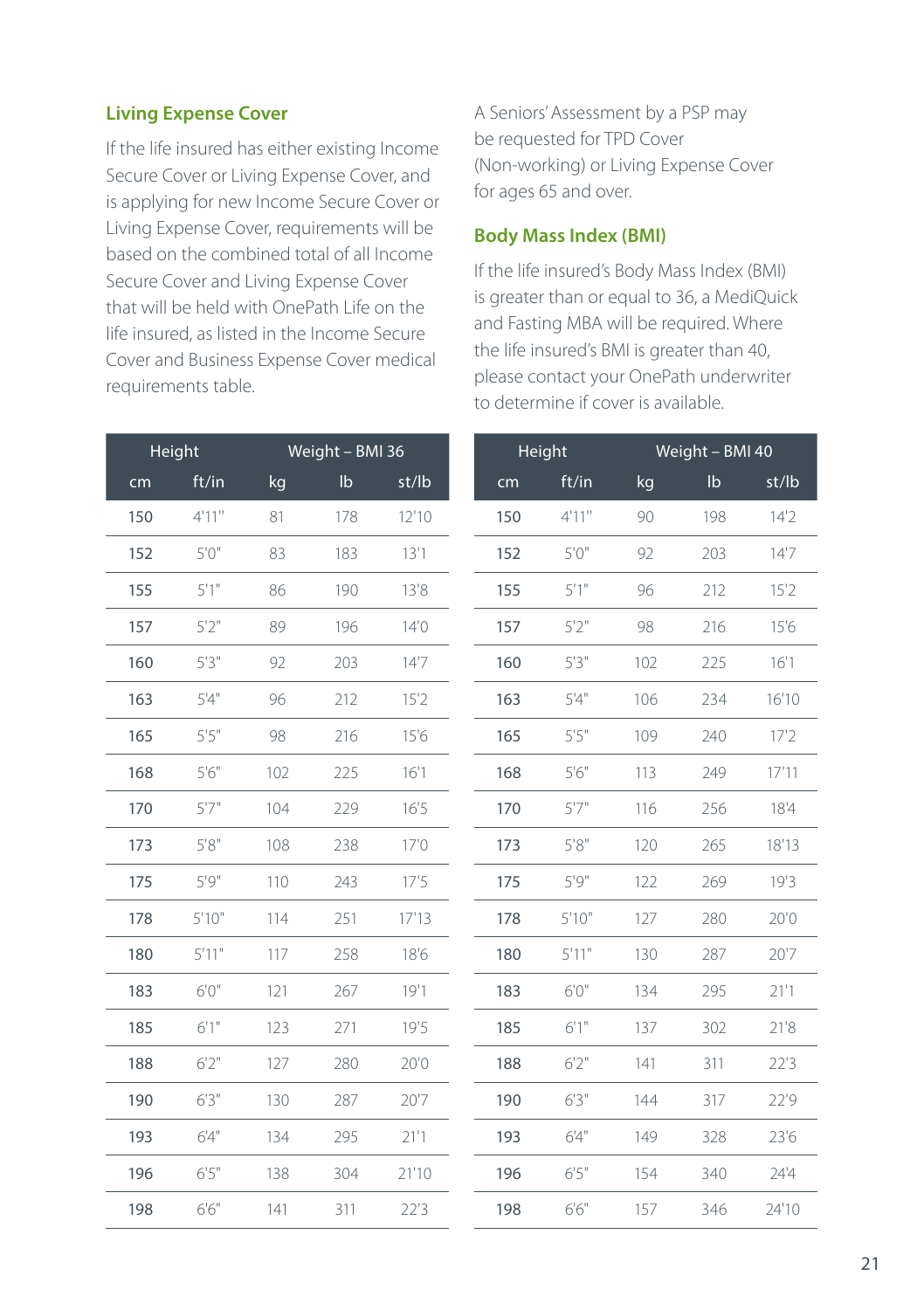# <span id="page-21-0"></span>SECTION 3 – UNDERWRITING: FINANCIAL REQUIREMENTS

The financial evidence required will vary depending on the total financial risk for each application of cover type. The financial evidence required is determined by:

- **•** the total sum of each separate cover type; and
- **•** the insured's industry-wide separate cover type.

# Lump sum financial evidence table

<span id="page-21-1"></span>

| Life Cover<br>(industry-wide) | <b>TPD Cover</b><br>(industry-wide)<br>(Only TPD<br><b>Business is</b><br>available above<br>\$5,000,000) | <b>Trauma Cover</b><br>(industry-wide) | Financial<br>evidence<br>personal cover<br>(employed<br>individuals) | Financial<br>evidence<br>personal and<br>business cover<br>(self-employed<br>individuals <sup>#</sup> ) |
|-------------------------------|-----------------------------------------------------------------------------------------------------------|----------------------------------------|----------------------------------------------------------------------|---------------------------------------------------------------------------------------------------------|
| Up to<br>\$3,000,000          | Up to \$3,000,000                                                                                         | Up to \$2,000,000                      | A                                                                    | A                                                                                                       |
| \$3,000,001 to<br>\$6,000,000 | \$3,000,001 to<br>\$5,000,000                                                                             |                                        | $A + B$                                                              | $A + B^* (+ C + D)$<br>if TPD is for<br>business purposes)                                              |
| Above<br>\$6,000,000          | Above<br>\$5,000,000 <sup>4</sup>                                                                         |                                        | $A + B + C$                                                          | $A + B + C + D^*$                                                                                       |

#### Key

A Application Form only (personal income details must be completed).

Cover eligibility will generally be assessed in line with income multiples (refer table of multiples on page [23\)](#page-22-1).

Does not apply to applications where the occupation is a Home-maker (refer to page [24\)](#page-23-0) or where Business Guarantee Option forward underwriting option is selected (refer to page [25](#page-24-0)).

- B Financial Questionnaire with relevant sections completed (often a copy of the Statement of Advice (SOA) may serve as a substitute) if the sole reason for the proposed cover is personal or family protection only.
- C Life insured's personal Income Tax Return and Notice of Assessment for the two most recent financial years.
- D Business financial statements (including detailed Profit and Loss Statements and Balance Sheets) and business income tax returns for the two most recent financial years.

Please note, if the business trades through several entities (e.g. company, trust, partnership), we will require business financial statements and income tax returns for each entity in the group, in order to properly assess the cover applied for (consolidated group financial statements can be provided as an alternative, if available).

For more complicated business structures where there are several trading and investment entities, we recommend providing a group structure diagram outlining the relevant entities and the insured's ownership and involvement. This diagram would be readily available from the insured's accountant.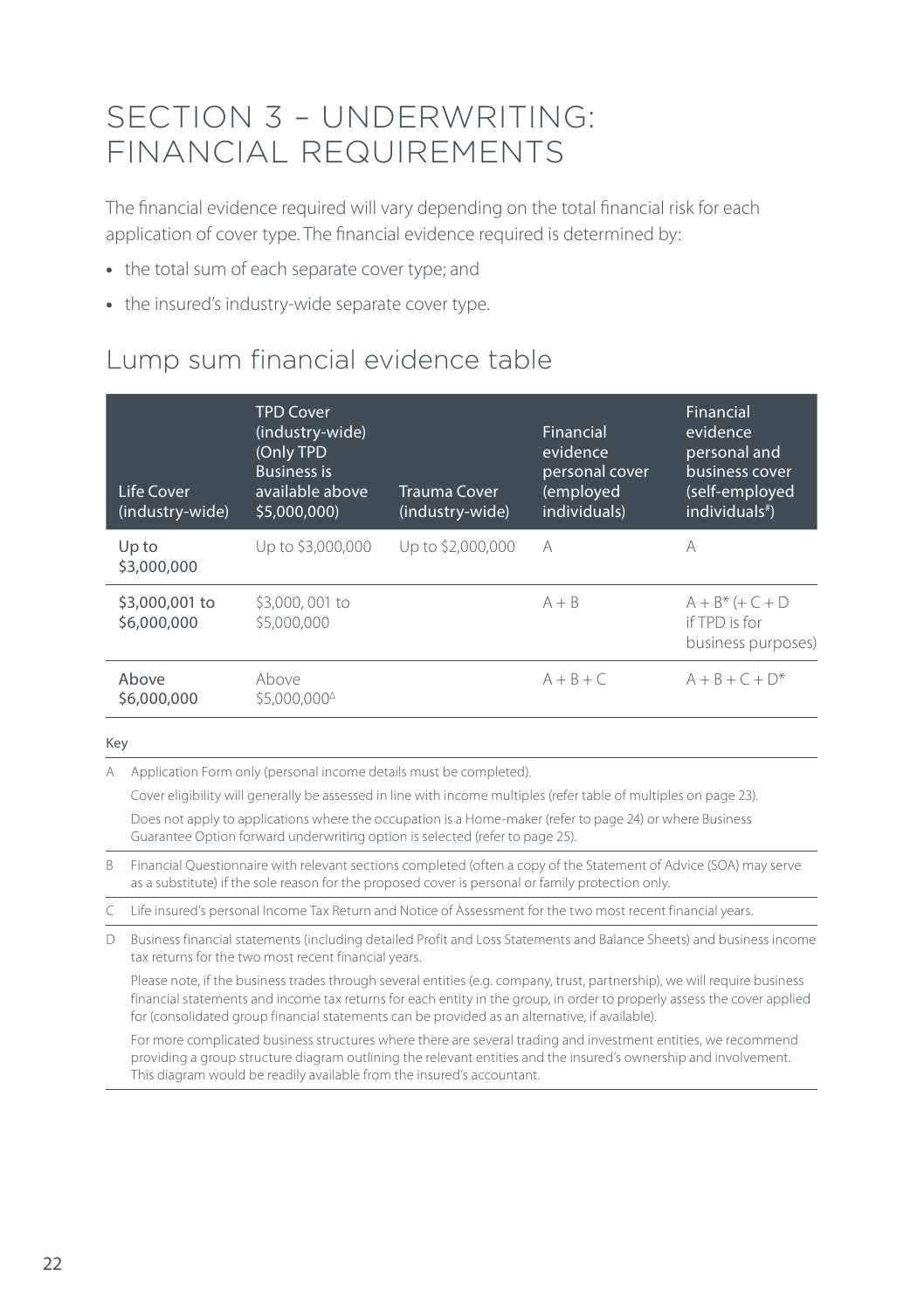- Self-employed individuals include partners within a partnership and individuals employed by their own companies or trusts (including contractors and consultants who deliver their services through an independent business structure).
- Recommended additional information that will assist with business cover underwriting assessment (please note, this additional information is compulsory when applying for Business TPD or the Business Guarantee Option is selected):
	- Buy/sell, shareholder or partnership insurance please provide a copy of the business valuation prepared by the accountant or directors that supports the sum insured and which sets out the valuation methodology and detailed calculations
	- Key person cover please provide details of the role of the key person, replacement remuneration details and estimated impact of absence on business profits. Provision of detailed calculations supporting the amount of cover applied for will help expedite underwriting decisions
	- Loan cover evidence of the debt (examples include, but are not limited to copies of the loan agreement, bank letter of offer, bank statements or email/letter from bank relationship manager confirming current debt balances).
- Δ Any TPD Cover above \$5 million total TPD industry-wide is only available under Business TPD. When applying for Business TPD, a Business TPD Questionnaire needs to be completed (this Form can be found in Illustrator) in addition to the compulsory additional information listed at '\*' above.

Please note, that the Business Guarantee Option is not available when applying for Business TPD.

### Multiples of income relating to personal lump sum covers

As a guideline, the total personal cover eligible will be calculated based on the income as stated in the Personal Statement, multiplied by the relevant multiple of income as shown in the following table.

<span id="page-22-1"></span>

|                        | Multiples of income |                                       |                                      |                  |  |  |
|------------------------|---------------------|---------------------------------------|--------------------------------------|------------------|--|--|
| Age of life<br>insured | Life Cover          | <b>TPD Cover</b><br>up to \$3,000,000 | <b>TPD Cover</b><br>over \$3,000,000 | Trauma Cover     |  |  |
| Up to $45$             | Up to $25\times$    | Up to $25\times$                      | Up to $15\times$ *                   | Up to $15\times$ |  |  |
| 46 to 50               | Up to $20\times$    | Up to $20\times$                      | Up to $12\times$ *                   | Up to $12\times$ |  |  |
| 51 to 55               | Up to $15\times$    | Up to $15\times$                      | Up to $12\times$ *                   | Up to $10\times$ |  |  |
| 56 to 60               | Up to $15\times$    | Up to $15\times$                      | Up to $12\times$ *                   | Up to $5\times$  |  |  |
| $60+$                  | Up to $10\times$    | Up to $10\times$                      | N/A                                  | Up to $5\times$  |  |  |

\* The stated multiple must be used when calculating the total amount of personal TPD Cover and not just for the amount in excess of \$3 million.

In addition to multiples of income, there are further factors that can be considered to increase the maximum level of cover available. These include:

- **•** residential mortgage (up to 100% of the loan value)
- **•** investment loans (up to 30% of the loan value)
- **•** costs associated with dependants (e.g. education, child care, disabled dependant requiring long-term specialist care)
- **•** medical costs in the event of disability or trauma
- **•** other where the purpose of cover is clearly documented, appropriate evidence is provided and cover seems reasonable. 23

#### <span id="page-22-0"></span>Key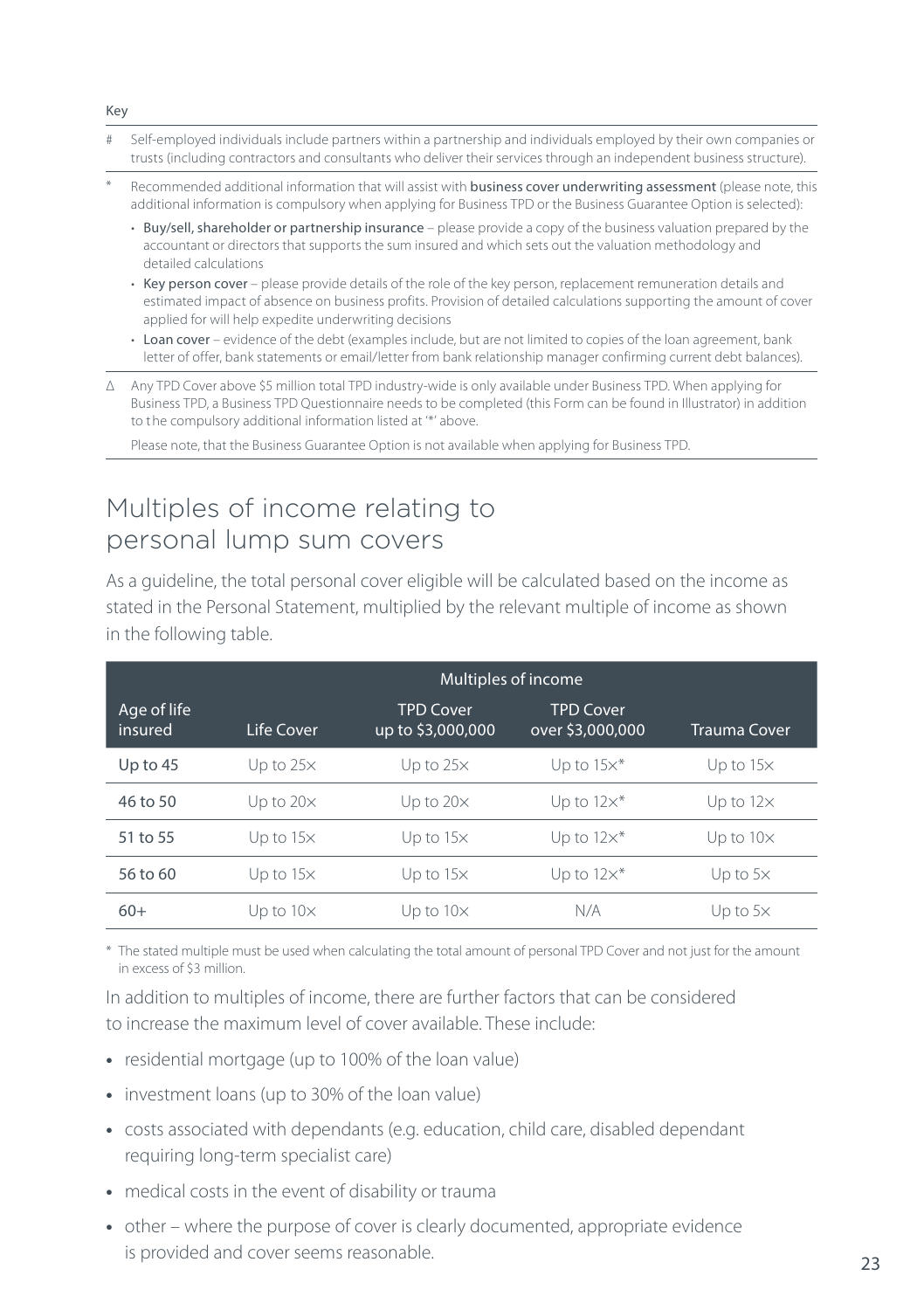### <span id="page-23-0"></span>**Life Cover and TPD Cover (for Home-makers)**

| Amount insured                         | <b>Financial evidence</b>                                                                                                                                                       |
|----------------------------------------|---------------------------------------------------------------------------------------------------------------------------------------------------------------------------------|
| Up to \$1,000,000                      | May be accepted on proposal without additional financial information.                                                                                                           |
| Between \$1,000,001<br>and \$2,000,000 | Maximum benefit based on five times the spouse's income plus<br>residential mortgage.                                                                                           |
|                                        | In addition to the above, the underwriter may also take into<br>consideration full evidence supporting the recommended level of<br>cover, such as the Statement of Advice (SOA) |
|                                        | Generally, the additional information that we will take into account<br>from an adviser's recommendation may include the following:                                             |
|                                        | • the client's future financial plan                                                                                                                                            |
|                                        | • home-maker plans to return to work, previous income<br>and occupation<br>• child with special needs.                                                                          |
|                                        | Working spouse must have an equal amount or greater level of cover<br>on their life.                                                                                            |
|                                        | Maximum level of Life and TPD Cover is \$2,000,000.                                                                                                                             |

### **Trauma Cover (for Home-makers)**

| Amount insured                       | Financial evidence                                                                                                                  |
|--------------------------------------|-------------------------------------------------------------------------------------------------------------------------------------|
| Up to \$750,000                      | May be accepted on proposal without additional financial information.                                                               |
| Between \$750,001 and<br>\$1,250,000 | Maximum benefit based on five times the spouse's income plus<br>residential mortgage.                                               |
|                                      | Full evidence supporting the recommended level of cover, such as the<br>Statement of Advice (SOA).                                  |
|                                      | Generally, the additional information that we will take into account<br>from an adviser's recommendation may include the following: |
|                                      | • the client's future financial plan;                                                                                               |
|                                      | • home-maker plans to return to work, previous income and<br>occupation; and                                                        |
|                                      | • child with special needs.                                                                                                         |
|                                      | Working spouse must have an equal amount or greater level of cover<br>on their life.                                                |
|                                      | Maximum level of Trauma Cover is \$1,250,000.                                                                                       |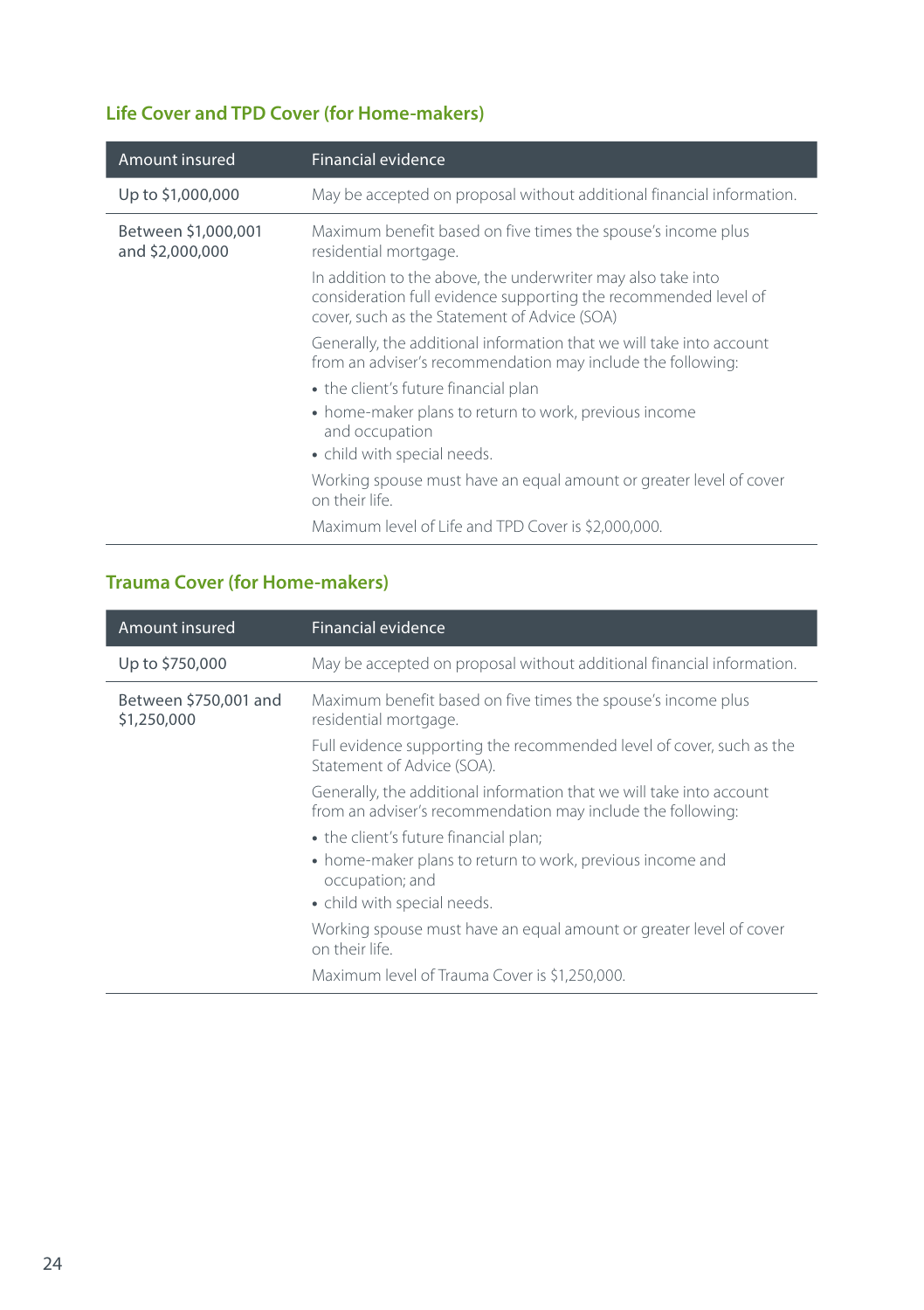### <span id="page-24-0"></span>**Business Guarantee Option**

This option allows you to increase the amount insured where cover has been taken out for business purposes without supplying medical evidence if the value associated with the business purpose increases in the future.

'Business insurance purposes' include key person insurance, loan guarantee insurance, insurance which supports a business succession agreement including buy/sell or equity transfer agreements, or any other business insurance purposes which we may approve.

When applying for the Business Guarantee Option, we will require financial evidence as set out at the '\*' in the table on page [22](#page-21-1).

To exercise the Business Guarantee Option, we will require:

- **•** OneCare Application Form (excluding Personal Statement);
- **•** current Occupational Questionnaire;
- **•** Product Illustration;
- **•** relevant financial evidence of the increase (e.g. business valuation, loan documents).

When exercising the Business Guarantee Option, the increase value must:

- a. relate to the original 'business insurance purpose(s)' (i.e. key person, loan guarantee, buy/sell); and
- b. be calculated using the exact same methodology as used to calculate the initial cover.

The Business Guarantee Option is not available when applying for Business TPD Cover.

Note: Business Guarantee Option is not available where a medical loading exceeds +50%. Depending on the underwriting assessment, more than one exclusion may be considered, contact your underwriter for further information.

#### <span id="page-24-1"></span>**Income Secure Cover and Business Expense Cover financial evidence table**

When the monthly amount insured\*^ applied for is greater than the amount shown in the table below, in addition to the Application Form with the relevant sections completed, full financial evidence (A, B, C and D under Key on the following page) will be required at time of underwriting.

| Income Secure Cover                                      | \$30,000 per month |
|----------------------------------------------------------|--------------------|
| Business Expense Cover                                   | \$30,000 per month |
| Income Secure Cover and Business<br><b>Expense Cover</b> | \$40,000 per month |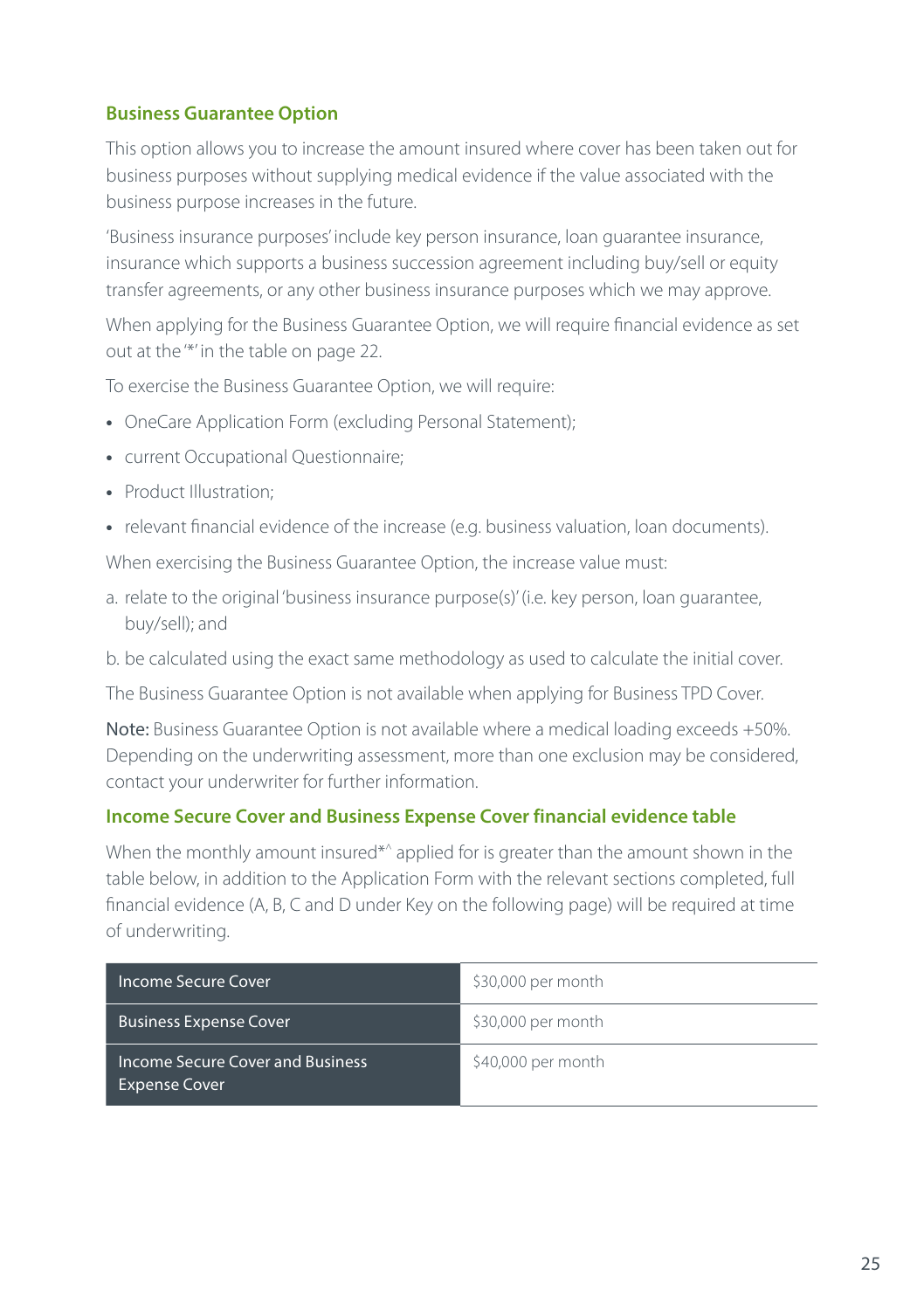- Key
- A Statement of Advice (SOA), including detailed assets and liabilities. (Alternatively, a Financial Questionnaire, including all relevant Income Secure cover sections, can be provided instead of the SOA).
- B Proof of income required. Any one of the following can be supplied as proof of personal income:
	- details of salary package on employer letterhead
	- insured's personal Income Tax Return and Notice of Assessment
	- PAYG payment summary (group certificate)
	- copy of employment contract if employed under a contract
	- payslips in very limited circumstances (please contact your underwriter for more information)
	- Single Touch payroll income statement.
- Insured's personal Income Tax Return and Notice of Assessment.
- D If self-employed individuals<sup>#</sup>, business financial statements (including detailed Profit and Loss Statements and Balance Sheets or Statement of Financial Performance/Position) and business income tax returns for either the most recent one or two financial years, depending on requested sum insured (refer to ^ below).

Please note, if the business trades through several entities (e.g. company, trust, partnership), we would require business financial statements and income tax returns for each entity in the group in order to properly assess the cover applied for (consolidated group financial statements can be provided as an alternative, if available).

For more complicated business structures, where there are several trading and investment entities we recommend providing a group structure diagram outlining the relevant entities and the insured's ownership and involvement. This diagram would be readily available from the insured's accountant.

- Self-employed individuals include partners within a partnership and individuals employed by their own companies or trusts (including contractors and consultants who deliver their services through an independent business structure).
- \* The minimum benefits available are \$1,000 per month for Income Secure Protection or Protection Super, and \$1,250 per month for Business Expense Cover. If Business Expense Cover is taken out in conjunction with Income Secure Cover then the minimum Business Expense Cover benefit we will consider is \$500 per month. The maximum monthly amount insured for Income Secure Protection or Protection Super is \$30,000.
- For guaranteed benefits above \$15,000 per month and indemnity benefits above \$20,000 per month we require tax returns and financial statements for the two most recent financial years in relation to self-employed individuals. Proof of income for the most recent financial year is generally sufficient when a stable earnings pattern exists for monthly benefits up to \$40,000 for employees. If cover exceeds \$40,000 per month, we will require financial evidence for the two most recent financial years.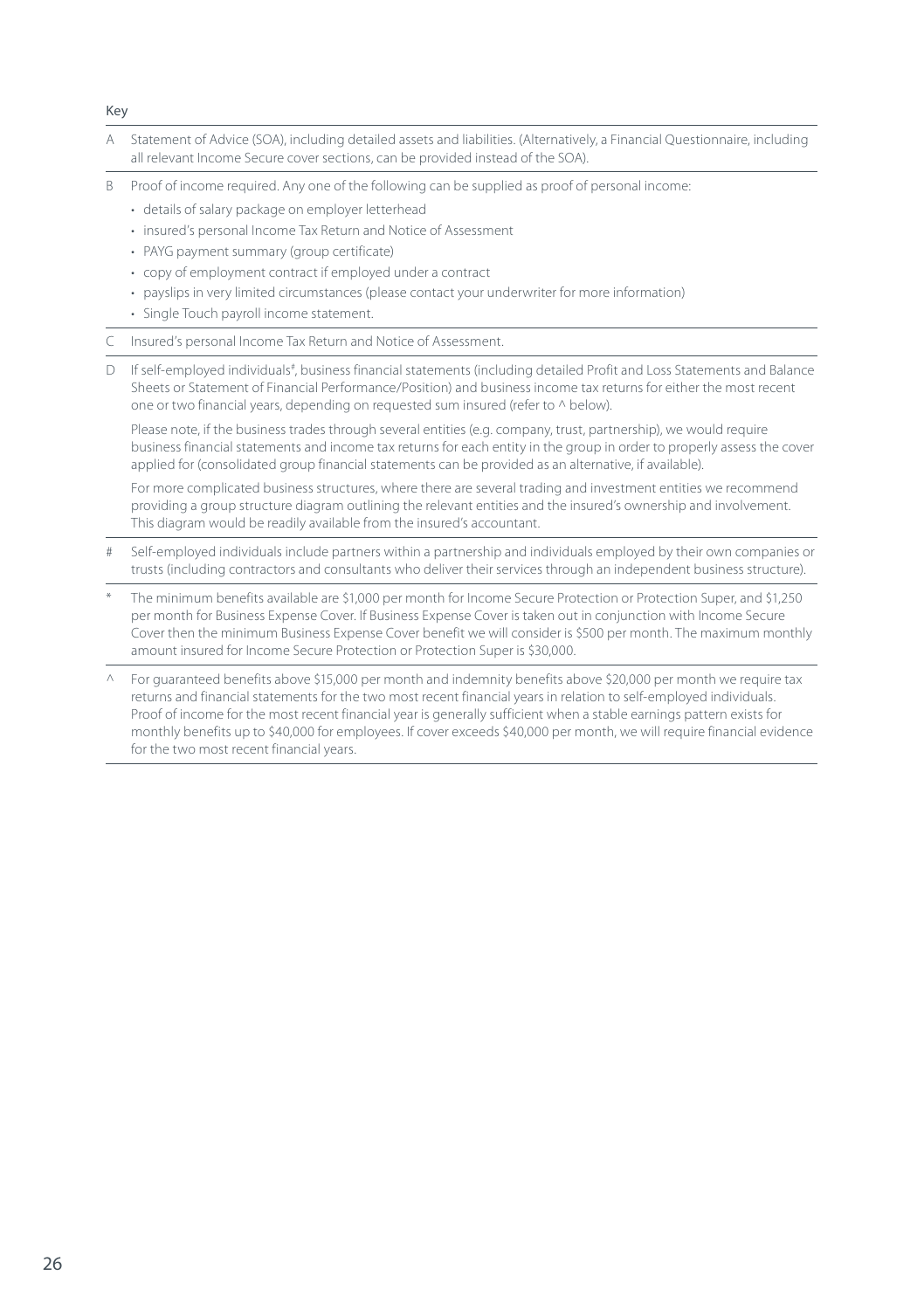### **Calculating the benefit**

The benefit is based on the insured's annual income earned through personal exertion, before tax, excluding superannuation contributions but after deduction of business expenses.

The maximum that can be insured is  $\mathcal{V}_1$  of:

- **•** 70% of the first \$300,000 of annual income
- **•** 50% of the next \$200,000 of annual income
- **•** 25% of the balance.

To assist you in calculating the insurable earnings of self-employed individuals, please refer to the income protection calculators which can assist you in calculating the sum insured. Please enquire with your underwriter about obtaining a copy.

### **Guaranteed benefit payment type** (increase to existing Guaranteed policies only)

Financial evidence must be provided at the time of application for all Income Secure Cover applications and all Business Expense Cover applications where the guaranteed benefit payment type is chosen.

In the event of a claim, financial evidence supporting pre-application income must be, or have already been, received in order for the claim to proceed. As this policy offers a guaranteed benefit, it is imperative that we establish the life insured's annual pre-application income with supporting financial evidence.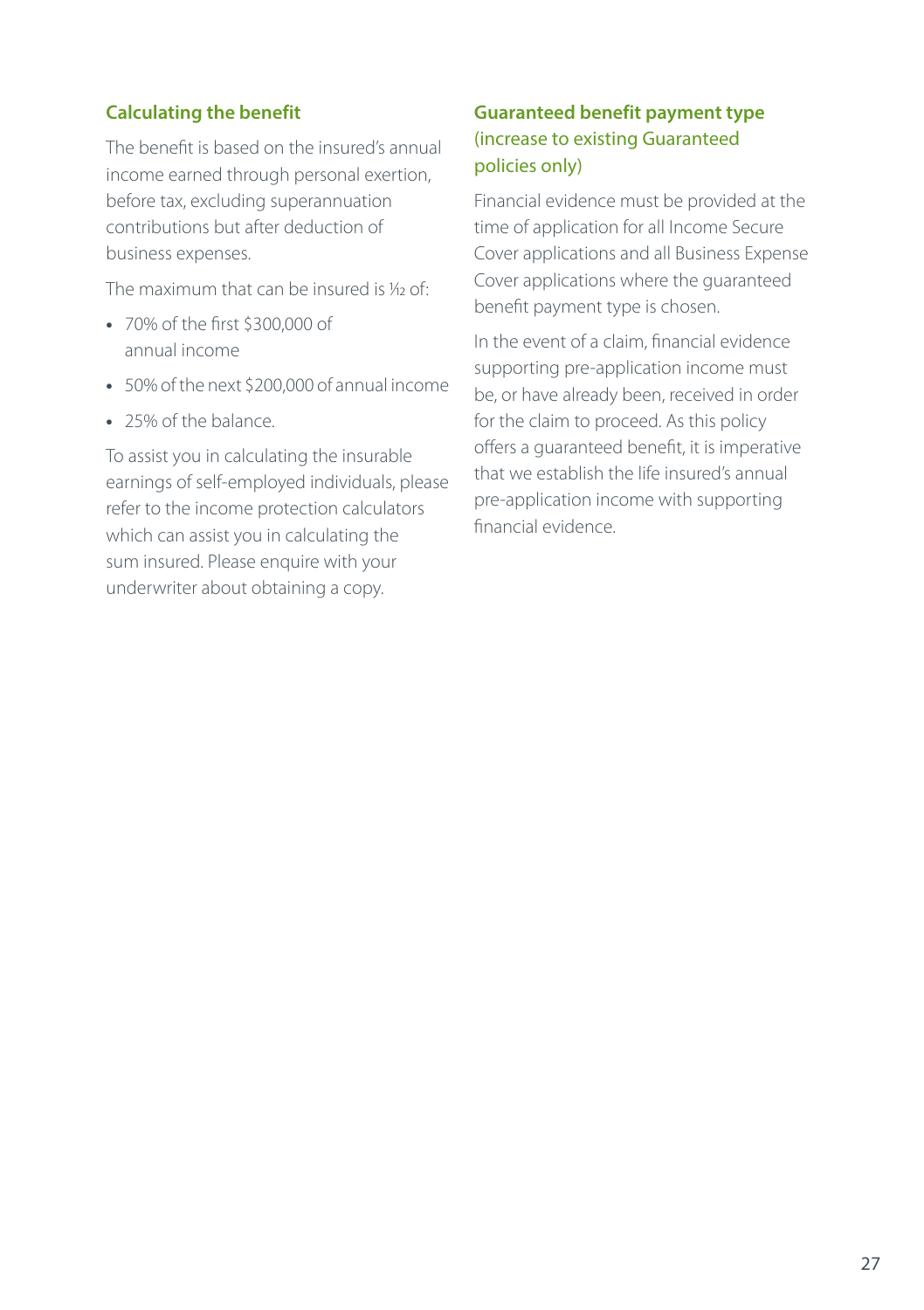### **Providing proof of pre-application income at the time of application** (increase to existing Guaranteed policies only)

### Financial evidence provided and confirmed:

- **•** the life insured's personal income tax return and Notice of Assessment for the financial year immediately preceding the date the application is submitted;
- **•** business financial statements and income tax returns for the financial year immediately preceding the date the application is submitted (not required for individuals employed by an independent employer);
- **•** proof of minimum monthly mortgage repayments if the mortgage maintenance under the Priority Income Option is selected; and
- **•** Bankruptcy Questionnaire if formerly or currently bankrupt.

### Financial evidence not provided and confirmed:

When financial evidence is not provided or confirmed the monthly amount insured is based on the proportion of income relating to each financial year, for the 12 month period up to the date of policy commencement.

### Example:

Joe's policy commenced on 1 November 2018. The financial evidence has been received and assessed for the financial years ending 30 June 2018 and 30 June 2019.

Joe's insurable income is \$50,000 and \$60,000 for these years respectively. As the 12 month period immediately preceding Joe's policy covers eight months of the financial year ending 30 June 2018 and four months of the financial year ending 30 June 2019, the eligible monthly amount insured is calculated as:

 $=$  (\$50,000  $\times$  8 ÷ 12 + \$60,000  $\times$  4 ÷ 12)  $\times$  75% ÷ 12 = (\$33,333 + \$20,000)  $\times$  75%  $\div$  12 = \$3.333 monthly amount insured

### Living Expense Cover financial requirements

The financial underwriting for Living Expense Cover is limited to a question on the Application Form in relation to household income.

The following table shows the maximum monthly amount insured that can be applied for depending on the household income.

| Household income     | Maximum monthly<br>amount insured |
|----------------------|-----------------------------------|
| \$0 to \$30,000      | \$1,250                           |
| \$30,001 to \$50,000 | \$2,000                           |
| \$50,001 to \$65,000 | \$3,000                           |
| \$65,001 to \$80,000 | \$4,000                           |
| S80.001+             | \$5,000                           |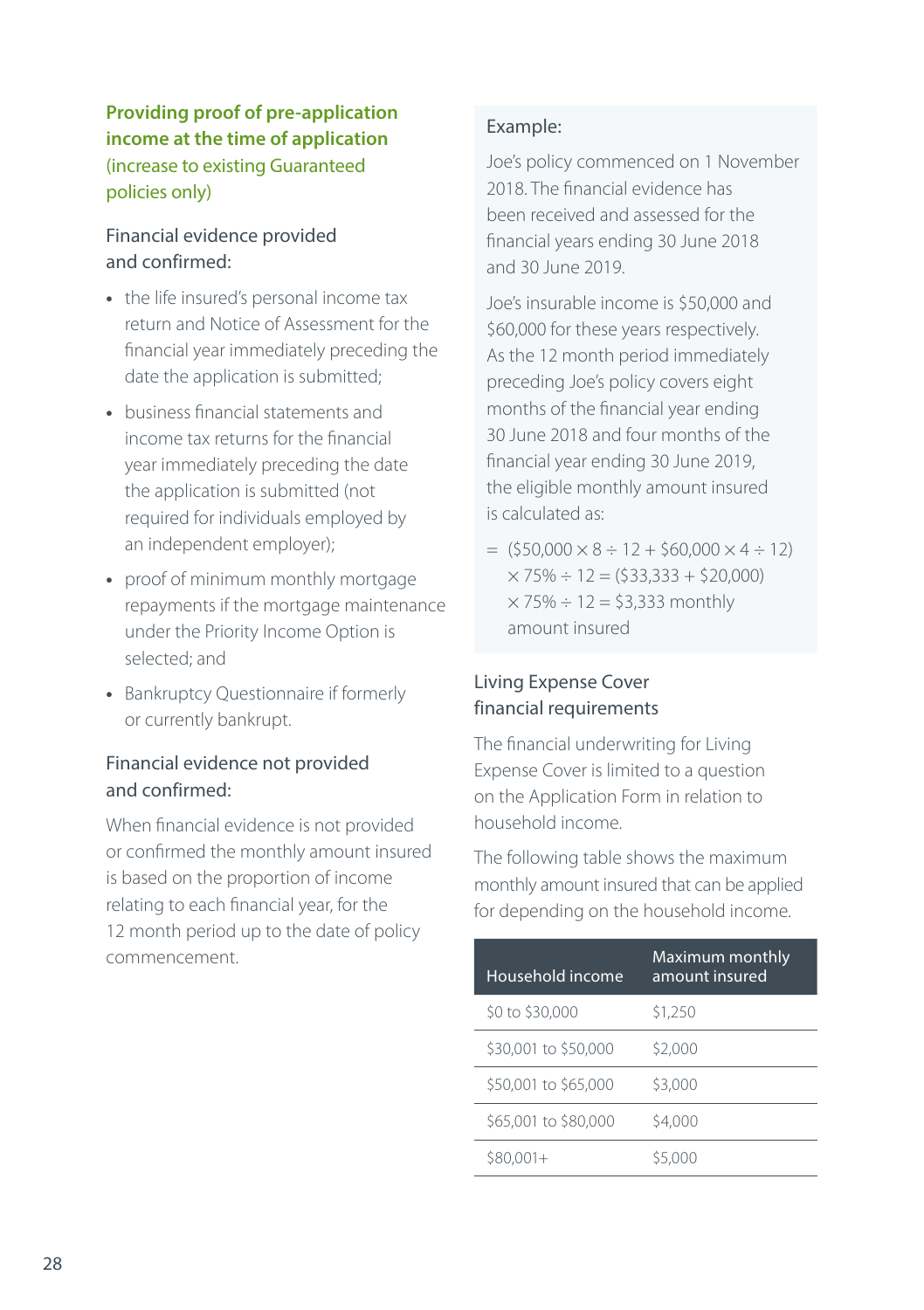<span id="page-28-0"></span>If Living Expense Cover is applied for in conjunction with Income Secure Cover, the combined monthly amount insured is limited by the maximum replacement ratio of 1/12 of:

- **•** 70% of the first \$300,000 of annual income
- **•** 50% of the next \$200,000 of annual income
- 25% of the balance.

### General financial evidence explained

#### Individual tax return

We need the full tax return so we can determine whether or not any income is received from investments or other sources. Please note, this information is not shown on the Notice of Assessment.

If income splitting is occurring, to expedite underwriting you should also obtain a copy of the spouse's Individual Tax Return and confirmation that they are not working in the business. The spouse's tax return must be from the same year(s) as that being submitted for the life insured.

#### Letter from employer

It is important that the letter comes from an independent source and the individual amounts of each component of the salary package are shown. The letter should be on company letterhead and signed by an appropriate designated person (e.g. Human Resources Manager or Payroll Manager). A copy of the life insured's most recent annual salary review letter will also suffice provided it shows all the relevant information and is clearly from an independent person/company.

### Helpful hints for complex trading structures

Many people arrange their business in a manner by way of various trusts, companies and/or partnerships. Regardless of such arrangements, the monthly amount insured is based on the income earned through the personal exertion of the life insured, which includes the profits of the business.

However, in some cases such business arrangements can be complex, so it is recommended that where a number of entities are involved, you discuss with your underwriter the financial requirements prior to arranging the information. For example, it may be necessary to obtain the set of accounts for the family trust as well as financial statements for the business.

When submitting an application or financial evidence where there are complex financial structures, it is often helpful if you provide a diagram or written explanation of the various entities, how they relate to each other and the flow of funds between them.

### Investment/Unearned/ Household income

.

Investment income (e.g. rental income, share portfolios) cannot be insured under an Income Secure Cover policy, because such income will continue to be received if the life insured were to become disabled.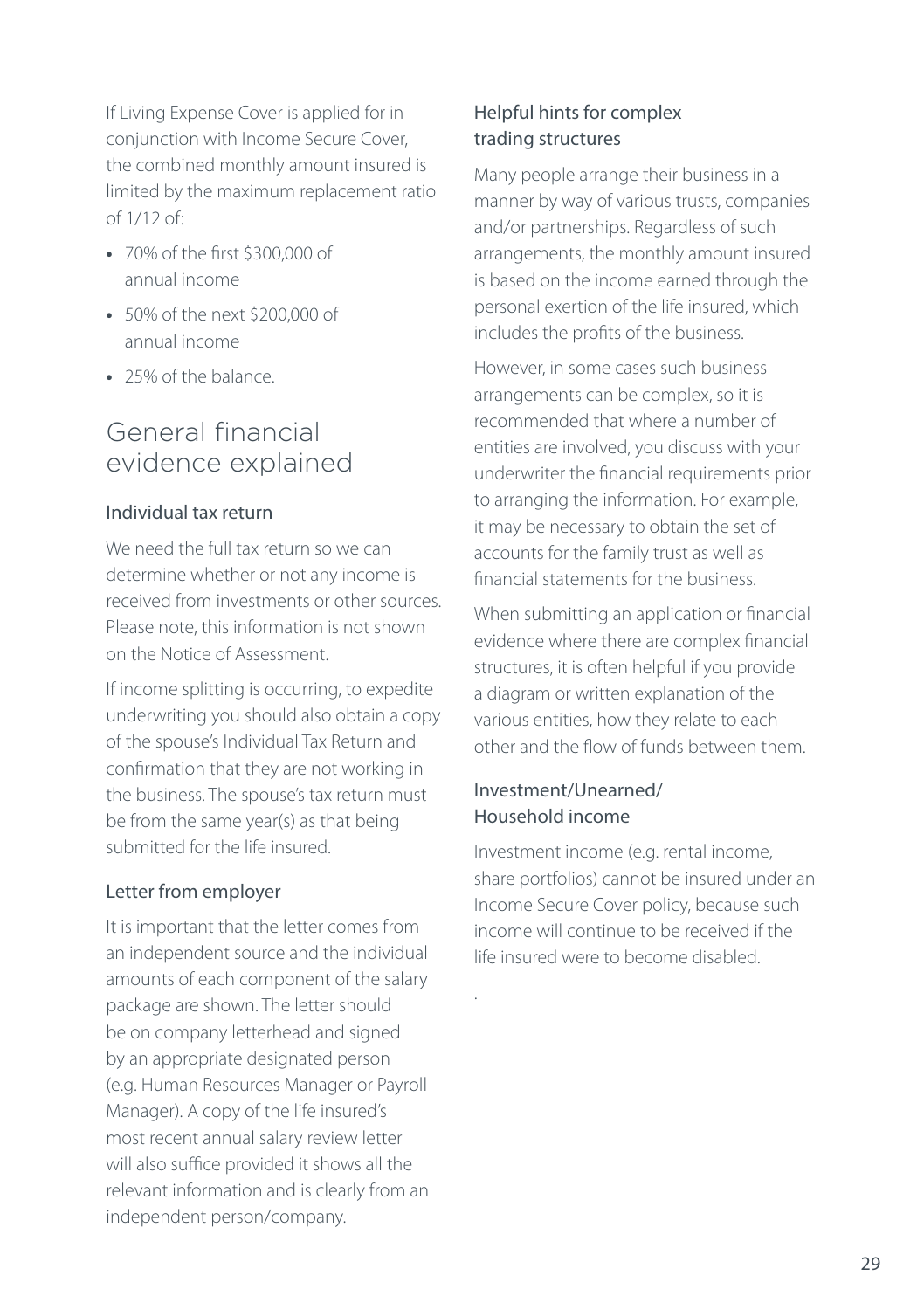# <span id="page-29-0"></span>SECTION 4 – UNDERWRITING SPECIAL OFFERS

### Guaranteed Income Secure Cover for Farmers (increase to existing policies only)

(Not available for cover held inside superannuation)

OnePath Life allows farm owners to apply for an increase to an Income Secure Cover Guaranteed policy without submission of the usual financial evidence, on the following basis:

Guaranteed Income Secure Cover for farm owners/qualified farm managers without financial evidence.

#### Income secure benefits available

Monthly benefit

Up to \$5,000 (maximum)<sup>2</sup>

#### Waiting Period

Minimum 30 days<sup>3</sup>

#### Benefit Period

Maximum 6 years<sup>3</sup>

#### Income secure benefits available

#### Requirements

- **•** Farmer's questionnaire
- **•** Farm owners and qualified farm managers only (not employees)<sup>1</sup>
- **•** Must have either
	- a. agricultural qualifications or
	- b. worked the current farm for at least five years<sup>1</sup>
- **•** Positive net asset position at time of application
- **•** Max benefit for farm owners calculated at 1/2 of 30% of average gross turnover in the preceding three years (if operating for less than three years then average over actual operating time) (Note: In order to support a monthly benefit of \$5,000 you would need \$200,000 p.a. average farm turnover)
- 1 Farmers who do not meet these criteria may apply for Income Secure cover in the usual way and will be subject to our usual underwriting practices and product limits.
- 2 Farmers who seek guaranteed (increase to existing Guaranteed policies only) or indemnity cover above \$5,000 may apply for Income Secure Cover in the usual way but will be subject to our usual financial underwriting practices (see page [25\)](#page-24-1).
- 3 Farmers who seek cover outside of these periods will be subject to our usual underwriting practices and product limits.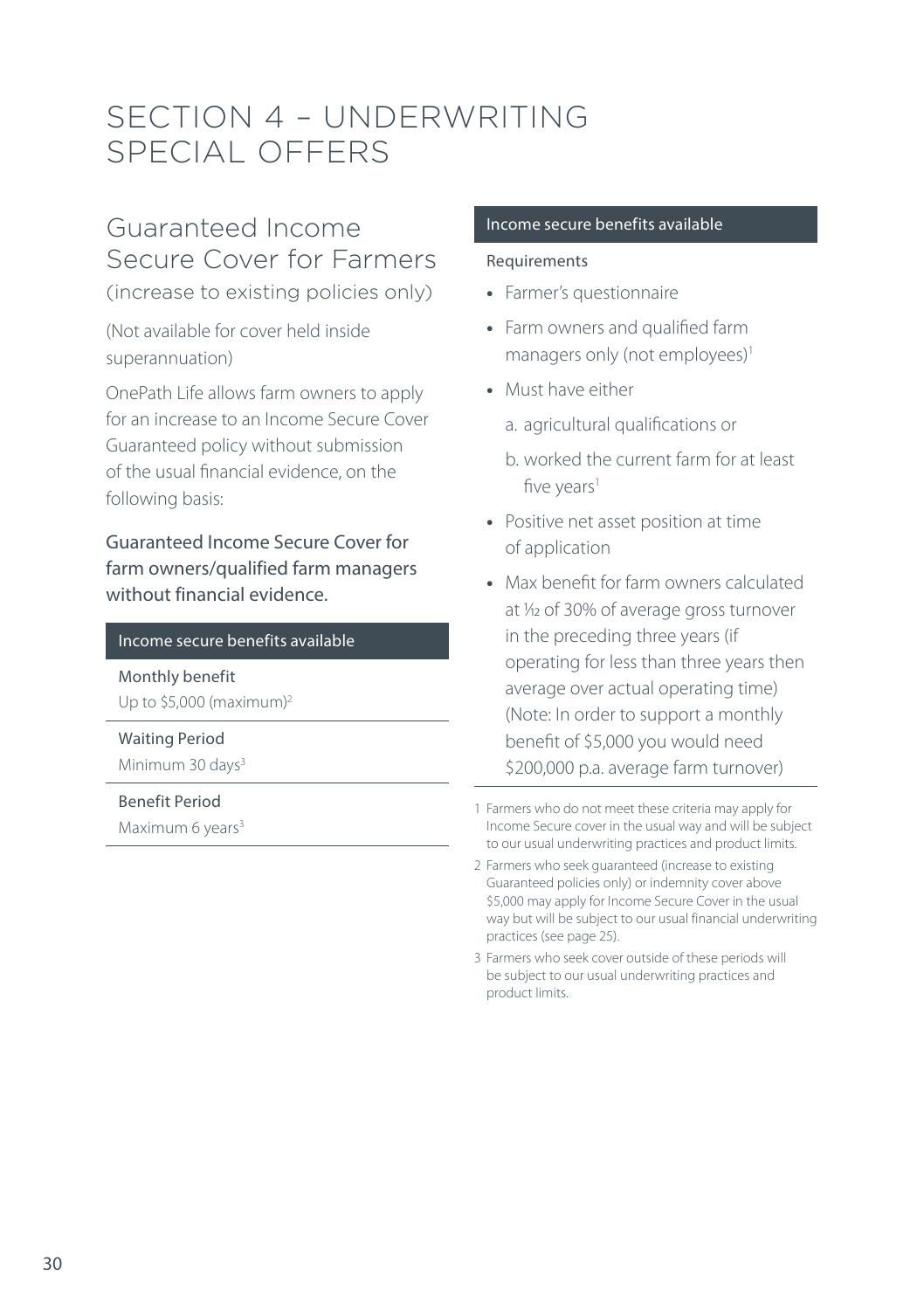# <span id="page-30-0"></span>SECTION 5 – MODIFIED UNDERWRITING

Modified underwriting waives the need for mandatory medical requirements when applying to replace cover from another insurer with OneCare. It does not remove the need to underwrite. Whilst every effort will be made to underwrite using the personal statement, additional medical information may be required.

The level of cover being applied for must not exceed the level of cover being replaced, and must also be 'like for like' covers. For instance, TPD definitions and for Income Secure Cover waiting periods and benefit periods will be the same as the original cover.

For policies that were subject to a premium loading or exclusion, further medical evidence may be required.

The policy to be replaced must not have been previously accepted under modified underwriting, transfer or takeover terms by another life office.

Any exclusions applying to the cover being replaced will be considered individually and may continue to apply.

OnePath Life's modified underwriting terms are detailed in the table below.

| Life, TPD, Trauma, Income Secure and Business Expense Cover |                                                      |                                                                                                                                                  |  |  |
|-------------------------------------------------------------|------------------------------------------------------|--------------------------------------------------------------------------------------------------------------------------------------------------|--|--|
| Covers                                                      | Date last fully<br>underwritten<br>(all cover types) | Up to five years prior                                                                                                                           |  |  |
|                                                             | Additional<br>requirements for<br>all cover types    | • Latest renewal/anniversary notice<br>• Current Policy Schedule<br>• Evidence of current amount insured                                         |  |  |
|                                                             | Exclusions<br>and loadings<br>(all cover types)      | Standard lives and substandard cases will be considered                                                                                          |  |  |
|                                                             | <b>Interim Cover</b>                                 | Interim Cover will not apply                                                                                                                     |  |  |
| Life<br>Cover                                               | Maximum age                                          | Age 60                                                                                                                                           |  |  |
|                                                             | Maximum<br>amount insured                            | • \$3 million (across all policies with OnePath)                                                                                                 |  |  |
|                                                             | Requirements                                         | • OneCare Application Form (paper)<br>• Product Illustration                                                                                     |  |  |
| <b>TPD</b><br>Cover                                         | Maximum age                                          | Age 55                                                                                                                                           |  |  |
|                                                             | Maximum<br>amount insured                            | • \$2 million up to age 55 (across all policies with<br>OnePath Life)<br>• \$2.5 million up to age 50 (across all policies with<br>OnePath Life) |  |  |
|                                                             | Requirements                                         | • OneCare Application Form (paper)<br>• Product Illustration                                                                                     |  |  |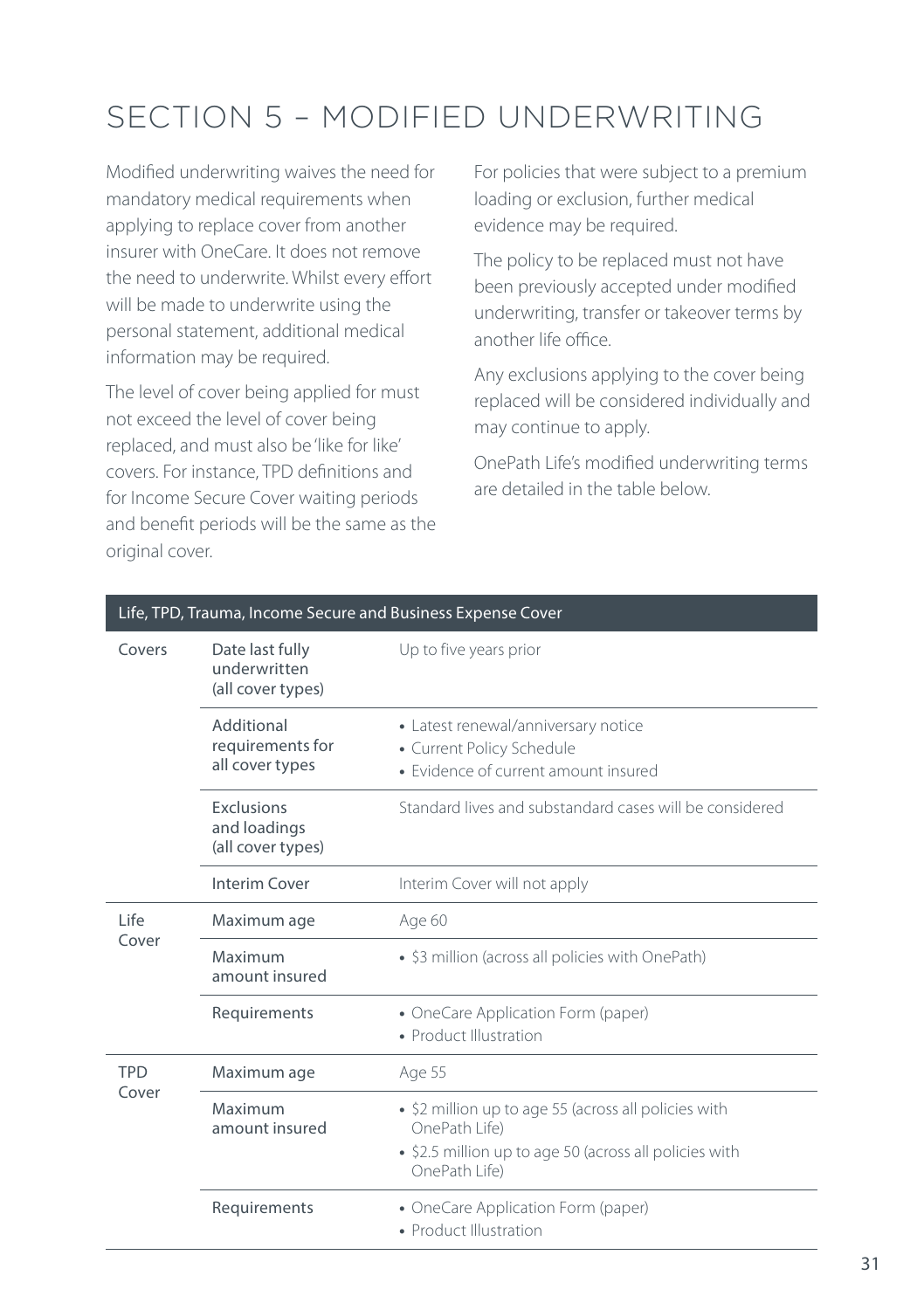| Life, TPD, Trauma, Income Secure and Business Expense Cover |                                                                |                                                                                                                                                                                                                                 |  |
|-------------------------------------------------------------|----------------------------------------------------------------|---------------------------------------------------------------------------------------------------------------------------------------------------------------------------------------------------------------------------------|--|
| Trauma<br>Cover                                             | Maximum age                                                    | Age 55                                                                                                                                                                                                                          |  |
|                                                             | Maximum<br>amount insured                                      | • \$1 million up to age 55 (across all policies with<br>OnePath Life)<br>• \$1.5 million up to age 50 (across all policies with<br>OnePath Life)                                                                                |  |
|                                                             | Requirements                                                   | • OneCare Application Form (paper)<br>• Product Illustration                                                                                                                                                                    |  |
| Income<br>Secure<br>Cover                                   | Maximum age                                                    | Age 55                                                                                                                                                                                                                          |  |
|                                                             | Maximum monthly<br>amount insured<br>including<br>requirements | • Up to \$10,000<br>- OneCare Application Form (paper)<br>- Product Illustration<br>$\cdot$ \$10,001 to \$15,000<br>- OneCare Application Form (paper)<br>- Product Illustration<br>- MediOuick                                 |  |
| <b>Business</b><br>Expense<br>Cover                         | Maximum age                                                    | Age 55                                                                                                                                                                                                                          |  |
|                                                             | Maximum monthly<br>amount insured<br>including<br>requirements | • Up to \$15,000<br>- OneCare Application Form (paper)<br>- Product Illustration<br>$\cdot$ \$15,001 to \$20,000<br>- OneCare Application Form (paper)<br>- Product Illustration<br>- Personal Medical Attendant Reports (PMAR) |  |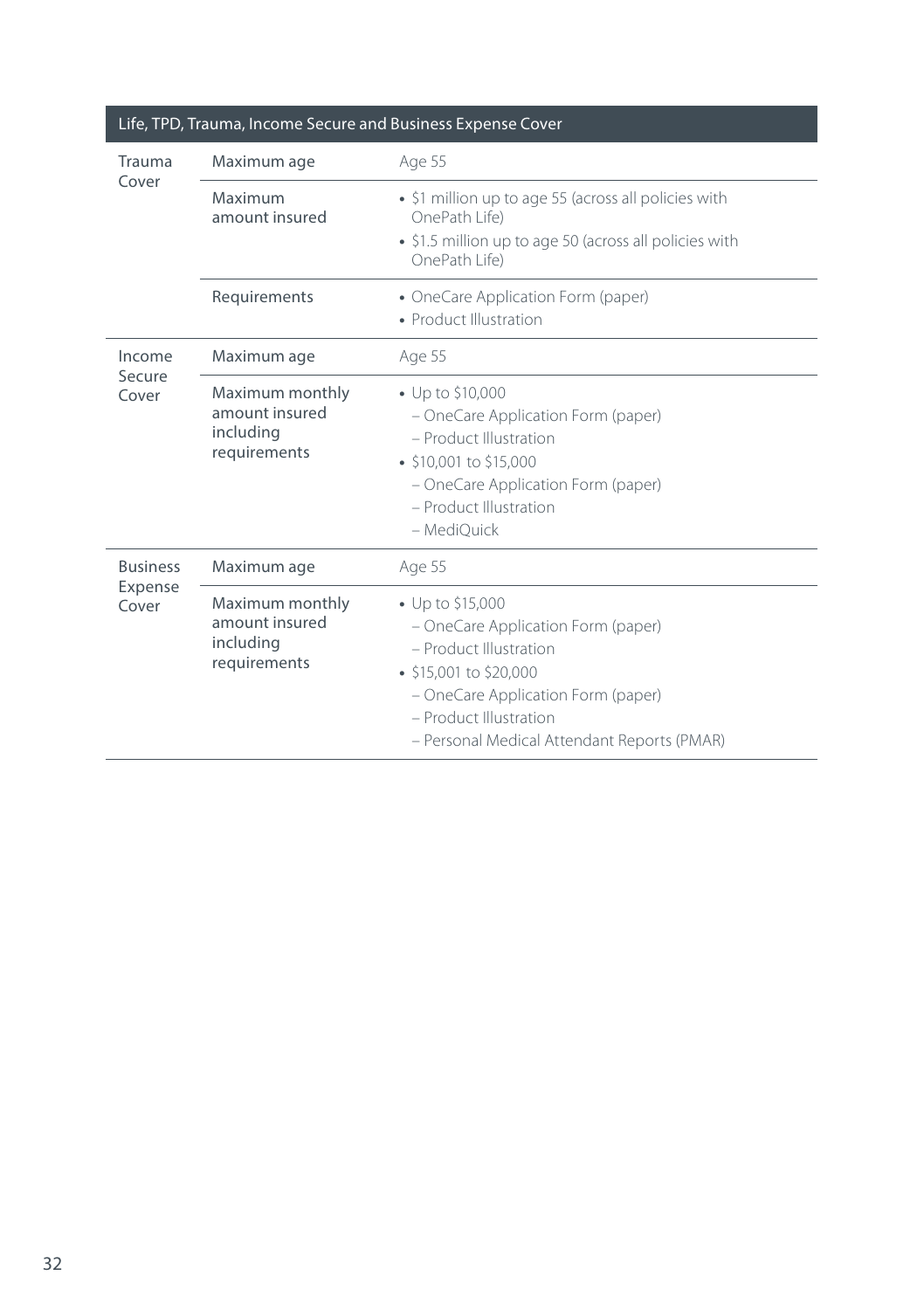# <span id="page-32-0"></span>SECTION 6 – CONTINUATION OPTIONS

A Continuation Option is an optional feature that may be available to a member who leaves a OnePath group fund. The Continuation Option entitles the member to convert the amount of cover to an individual OnePath Life policy without provision for medical evidence.

# General conditions

- **•** Any conditions which apply to the Continuation Option as set out in the relevant Policy Terms must be satisfied.
- **•** The option must be exercised and application submitted within 60 or 90 days (subject to the group scheme) of leaving the group fund.
- **•** Continued cover is limited to the same amount provided under the group fund arrangement, as well as the same loadings and/or exclusions.
- **•** The new individual policy must be of a type approved by OnePath Life and will be subject to OnePath Life's normal eligibility criteria for that product type.
- **•** Continued income protection cover is limited to OneCare Income Secure Cover with Indemnity benefit payment type only and limited to a maximum monthly amount insured of \$30,000.

**•** The following extra cost options are not available under the continued cover:

Life Cover

– Business Guarantee Option

TPD Cover

- Double TPD Option
- Life Cover Purchase Option
- Business Guarantee Option

Note: Whilst a Continuation Option removes the need for 'medical' underwriting, other risk aspects will be fully assessed such as:

- **•** overseas travel/residence
- **•** existing insurance
- **•** occupation/duties
- **•** income and working hours
- **•** pastimes/pursuits
- **•** smoker status.

When submitting an application for cover under a Continuation Option arrangement:

- **•** clearly indicate cover is being applied for as a Continuation Option; and
- **•** complete the sections of the application indicated on page [34](#page-33-0).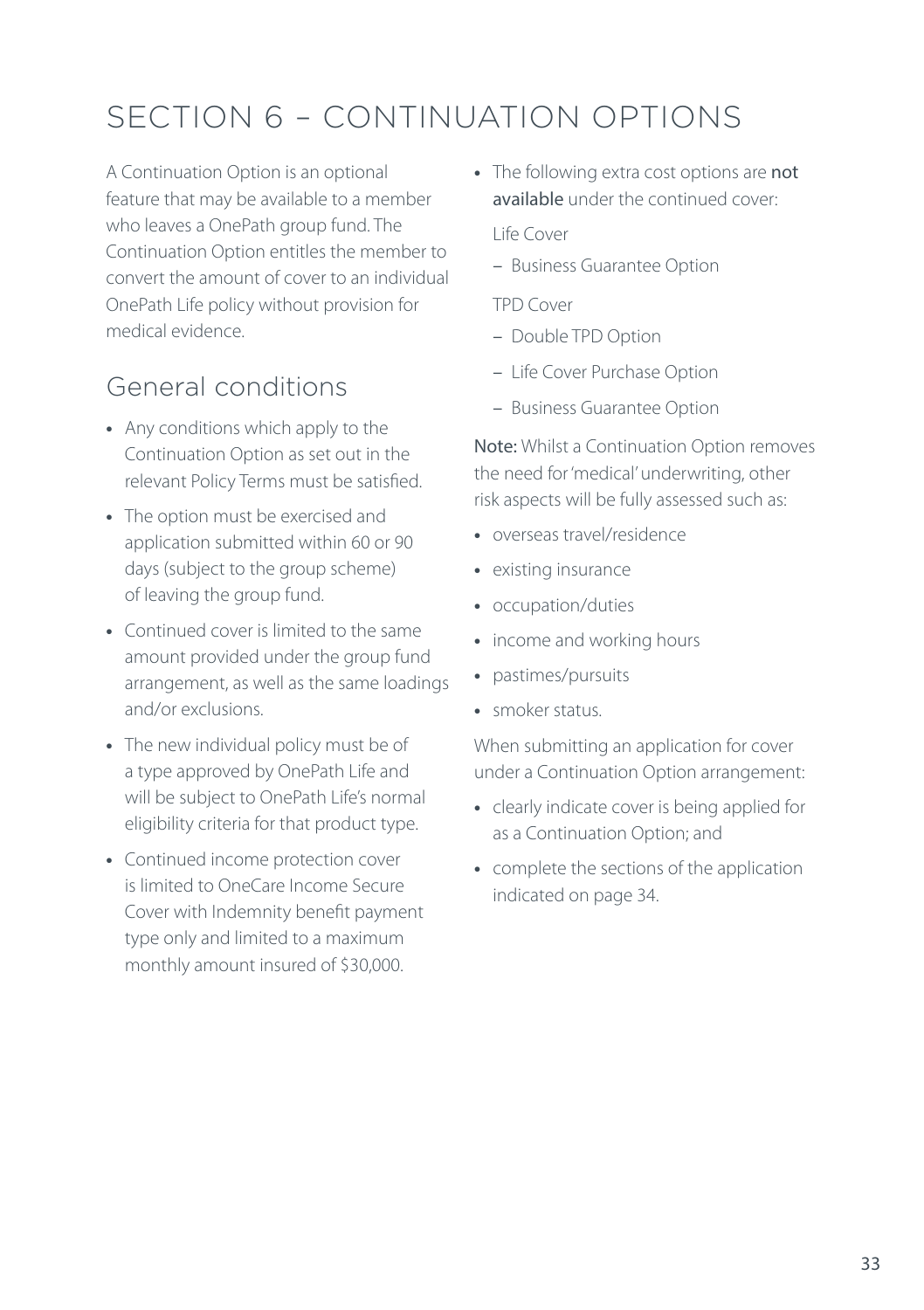<span id="page-33-0"></span>

| Sections to be completed             | Life         | Life and TPD* | <b>Income Secure</b><br>Indemnity |
|--------------------------------------|--------------|---------------|-----------------------------------|
| A-B Policy Owner/Beneficiary details | $\checkmark$ |               |                                   |
| C1 Residence/travel                  |              |               |                                   |
| C2 Existing Insurance (Question 1)   |              |               |                                   |
| C3 Occupation (Questions $1a - d$ )  | $\cdot$      |               |                                   |
| C3 Occupation (Questions 2 - 12)     |              |               |                                   |
| C4 Occupation                        |              |               |                                   |
| C6 Pastimes                          |              |               |                                   |
| C7 Smoking (Questions $3 - 5$ )      |              |               |                                   |
| $D1 - D2$ Declaration                |              |               |                                   |
| F Payment authority                  |              |               |                                   |

\* Not all funds allow continuation of TPD Cover. Please refer to the group fund's policy document to establish eligibility. If TPD Cover is available, partial payment for specific loss will be excluded as per the Policy Terms.

#### **Financial adviser commission**

Level commission is payable on all Continuation Options.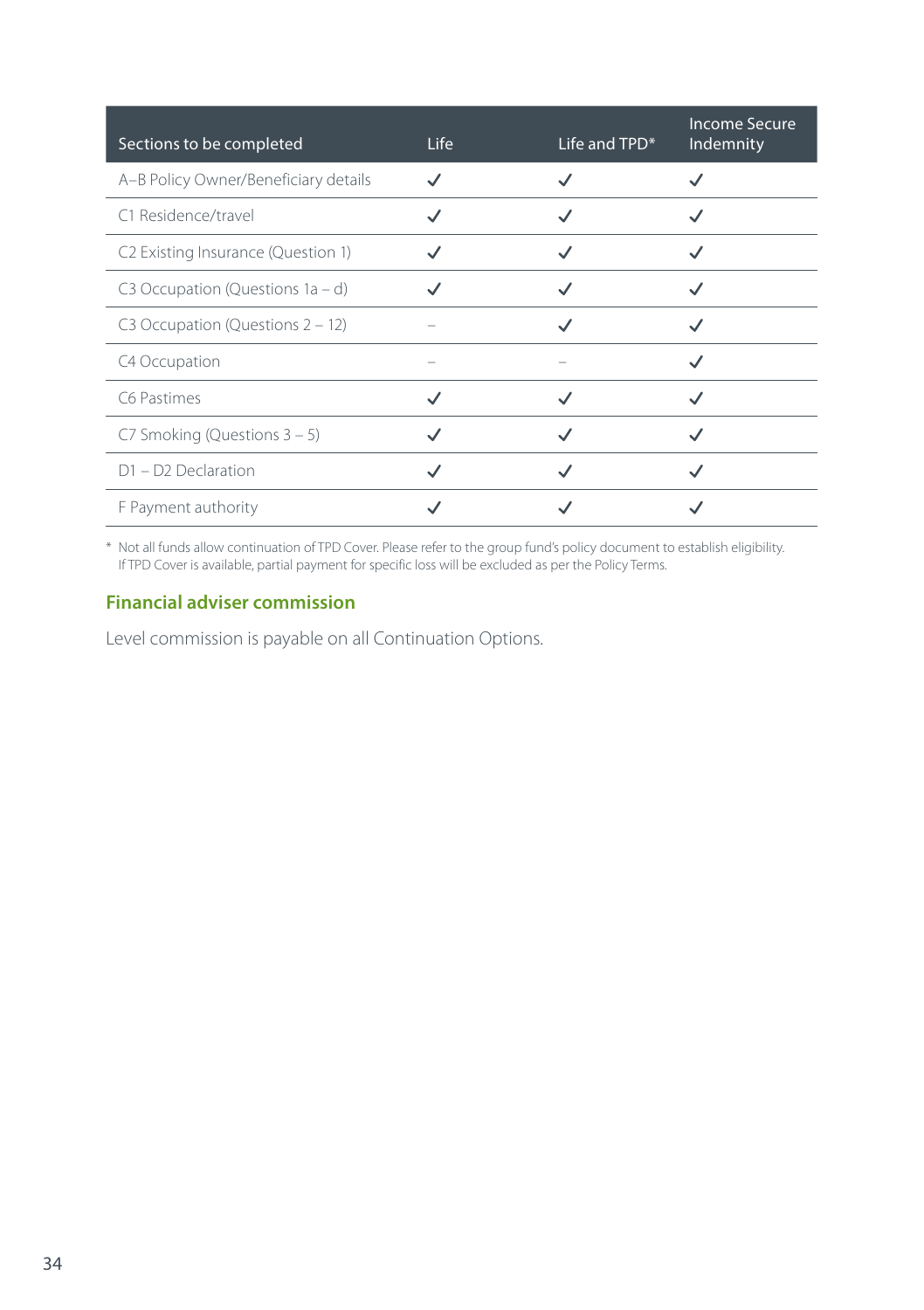# <span id="page-34-0"></span>SECTION 7 – OTHER UNDERWRITING RULES AND PRACTICES

### **Tele-Interviewing**

Our tele-interviewing service saves you time as we complete the medical and lifestyle questions on the personal statement at a time and place convenient for your client. Your client can elect to have us call them to complete the questions or we can provide a personalised URL for them to complete online when convenient for them. No forms are required and all calls are recorded.

Please contact your BDM or call 1800 751 983 for further information.

### **Tele-Underwriting**

Tele-underwriting is the fastest and simplest way to process applications that require further underwriting after an application is completed. This means we can finalise many applications without the need for requesting further reports resulting in quicker turnaround times and a better customers experience.

#### **Anticipated surgery or presently disabled**

Lives insured about to undergo surgery, or who are currently disabled, will normally only be considered for Income Secure Cover or TPD Cover following full recovery and return to full-time work.

### **Unexplained Medical Symptoms/Medical Investigations pending or ongoing**

It is underwriting practice not to offer any terms for cover where the life to be insured is experiencing symptoms of an unexplained nature or is currently undergoing/or expecting to undergo medical investigations of any kind. In any circumstances where

the symptoms or investigations may be pertinent to the assessment of cover(s) proposed, the application will be declined pending completion of investigations and obtaining an unambiguous diagnosis.

### **Family history**

There are some medical conditions that may result in a claim under the OneCare range of covers (particularly under the benefits defined in Trauma Cover) that have a demonstrated familial link. Some significant medical conditions can have up to a 50% chance of being passed from one generation to the next. As a result, the family history of the life insured is very important to the underwriting assessment, particularly where Trauma Cover has been applied for.

Where there has been a disclosure of a familial condition in a 'first degree' relative (i.e. mother, father or a sibling), then OnePath Life may apply an exclusion or other restriction on a policy. This restriction may be applied regardless of whether the life insured has already exhibited any evidence, sign or symptom of the condition.

### **Current or impending Workers' Compensation claims**

If the life insured has a Workers' Compensation (or similar compensatory benefit) claim active, or intends to lodge such a claim, then cover for either Income Secure Cover or Total and Permanent Disablement benefits must be declined until such time as that claim has been finalised.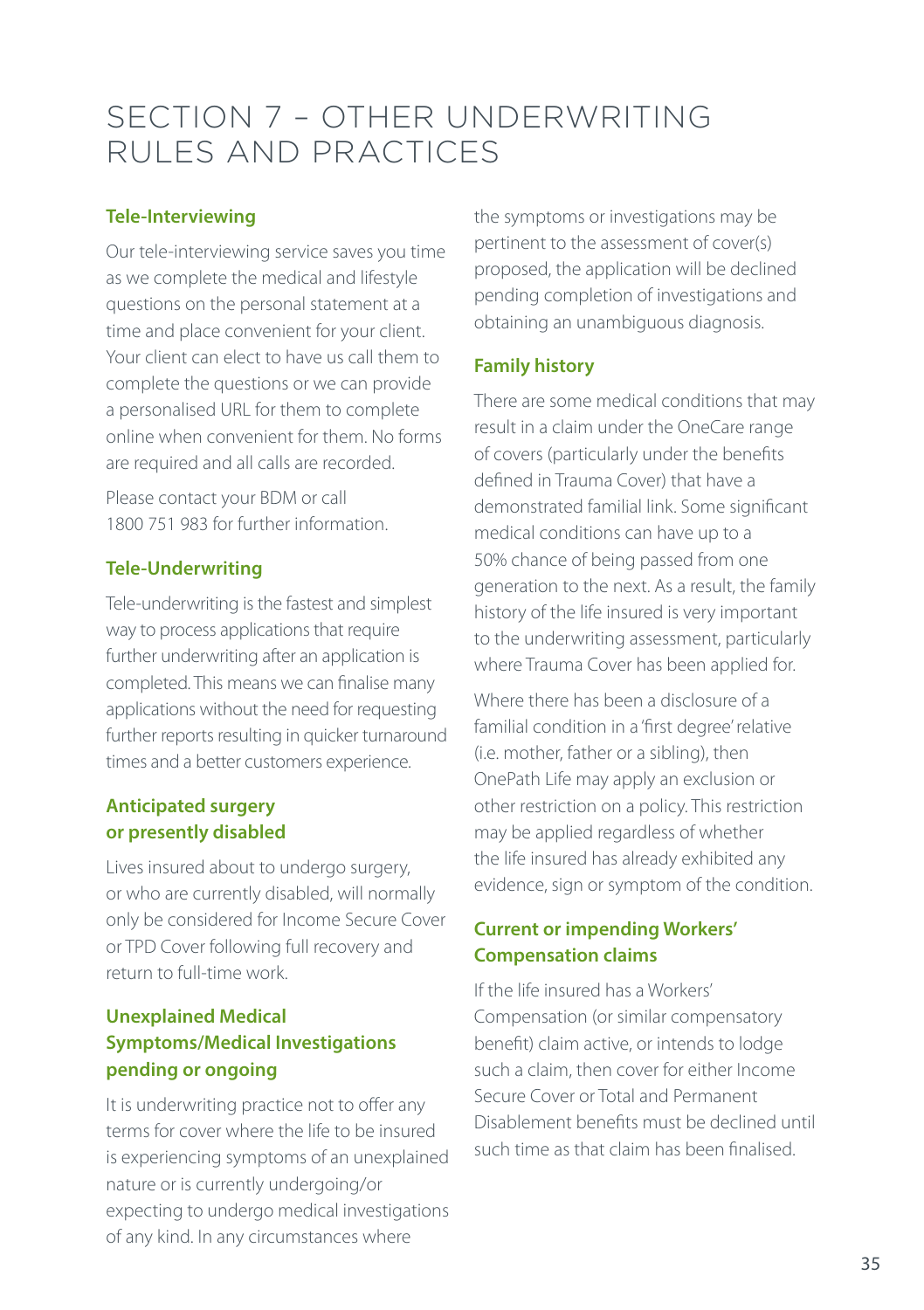#### **Non-English speaking residents**

It is important that both the life insured and the policy owner understand the product being purchased and the questions asked within the application. If you have concerns over the ability of your client to read or understand English then you will need to contact Translating and Interpreting Service (TIS) in order for an interpreter to translate both the application form and the duty to take reasonable care not to make a misrepresentation. TIS can be found at [tisnational.gov.au](http://tisnational.gov.au) and contacted on 131 450. You will need to use a level 3 translator or above and any fees incurred will need to be covered by the advisor or client.

#### **Residency status**

The life insured must be a permanent resident of Australia and currently residing in Australia in order to qualify for cover with OnePath Life.

The following guidelines set out the current criteria required for those who are not yet permanent residents. Unless stated otherwise these guidelines apply to all benefit types.

1. The insured must currently be applying, or intending to apply, for permanent residency status in Australia.

An exception to this rule (for Life, TPD and Trauma Cover only) is that cover can be considered on a potential life insured who does not intend to apply for permanent residency status provided that life insured is a key person in the business and that the policy owner is to be the Australian-based employer of the life insured. Any cover offered under these circumstances will be subject to a residency exclusion clause.

Note: This exception does not apply to Income Secure Cover as the insured's employer cannot be the policy owner.

- 2. The insured must hold and may be requested to provide a copy of an Australian visa acceptable to OnePath Life (refer to your underwriter for a list of acceptable visas).
- 3. Australia is to be the insured's sole country of residence, and living in Australia on a permanent basis.
- 4. Income Secure Cover only: The insured must have been living in Australia for a minimum of three months.
- 5. Income Secure Cover only: The insured must be employed by an independent employer, be on a long term contract (minimum of 12 months), or have purchased an existing business.

Other than for those employed by an independent employer or on a long-term contract (minimum of 12 months), an indemnity contract is to apply until the insured has been in Australia for a full financial year and the applicable financial evidence pertaining to that year is available.

- 6. a. The insured's immediate family (spouse and/or children) or partner (de facto or fiancé(e)) must also be residing in Australia, or planning to reside in Australia in the near future; or
	- b. The insured must hold or be in the process of obtaining one of the following assets within Australia:
		- property
		- business (unless employed as an independent employee) – Income Secure Cover only
		- bank, credit union or building society account, or similar.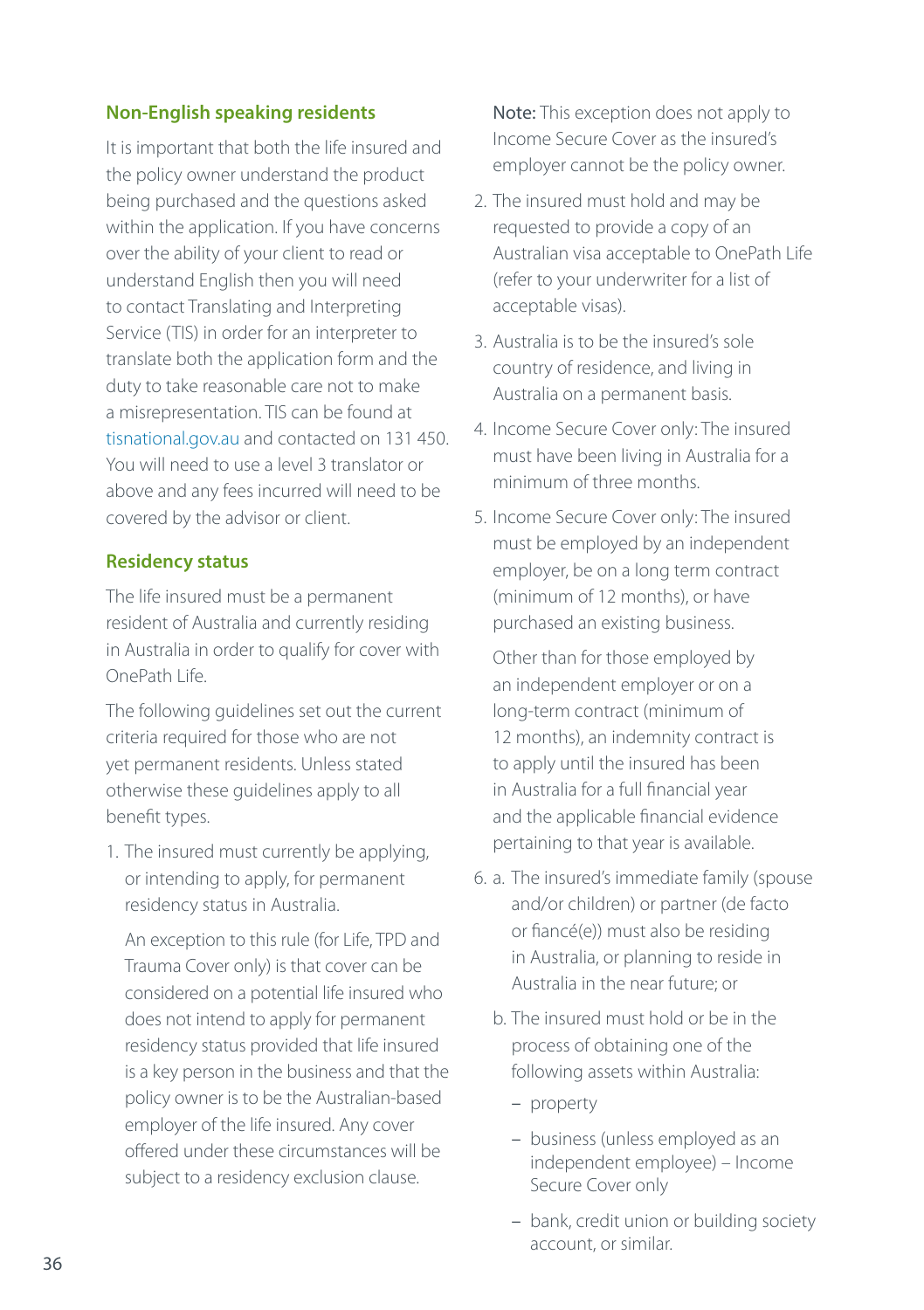- 7. The insured must have no plans to leave Australia within the next five years other than for a holiday or for duration of less than three months. (Note: Those who spend regular periods of time overseas on business will need special consideration before any terms can be offered).
- 8. All applications for non-permanent residents who are accepted for insurance cover will be subject to a territorial exclusion which can be reviewed when permanent residency status has been granted.
- 9. Those who hold New Zealand Citizenship and reside full time in Australia can be considered without restriction.

#### **Overseas residency**

Consideration will be given to Australian citizens planning to reside overseas subject to the life insured's:

- **•** intended country of residence
- **•** employment status
- **•** occupation
- **•** duration of stay
- **•** intention to return to Australia.

Where cover can be offered, travel or residency exclusions may apply and premiums must be paid in Australian dollars.

# **Overseas travel – War and terrorism/social instability exclusions**

Due to the high risk of war, terrorism and social instability associated with overseas travel, clients intending to travel overseas will be assessed according to the Travel Advisory rating provided by the Australian Department of Foreign Affairs and Trade (DFAT) for the country(ies) of intended travel. Depending on the rating provided, the cover applied for may be subject to an exclusion for War and Terrorism and/or Social Instability.

#### DFAT ([smartraveller.gov.au](http://smartraveller.gov.au))

For any travel to countries rated by DFAT for categories one and two, cover can generally be offered without restriction. For travel to countries rated by DFAT for category three, cover would generally be offered with the applicable exclusion (if the reason for travel is an extended holiday of greater than six months then Income Secure, Living Expense and TPD Cover will generally be declined). For travel to countries rated by DFAT for category four, cover is not available.

Some countries will have regions/areas that attract a higher DFAT rating than that of the overall rating for the country. Special consideration will be given in these circumstances.

For travel limited to no more than two high risk destinations (i.e. those that would warrant an exclusion clause), we may apply a 'country specific' exclusion. For travel to more than two high risk destinations a general exclusion wording will apply.

The above guide relates to the War and Terrorism and Social Instability risk only. The date(s), duration, location and reason for travel will also be taken into account when assessing cover and may result in further restrictions or the cover being declined.

#### **More than one occupation**

If a life insured has more than one occupation, the monthly amount insured will be based on income from the principal occupation only and in some situations, a second occupation exclusion may be applied.

On request, the underwriter may be able to consider covering the income from both occupations, and altering the occupation rating to the more hazardous occupation. Please talk to your underwriter for more information on this option.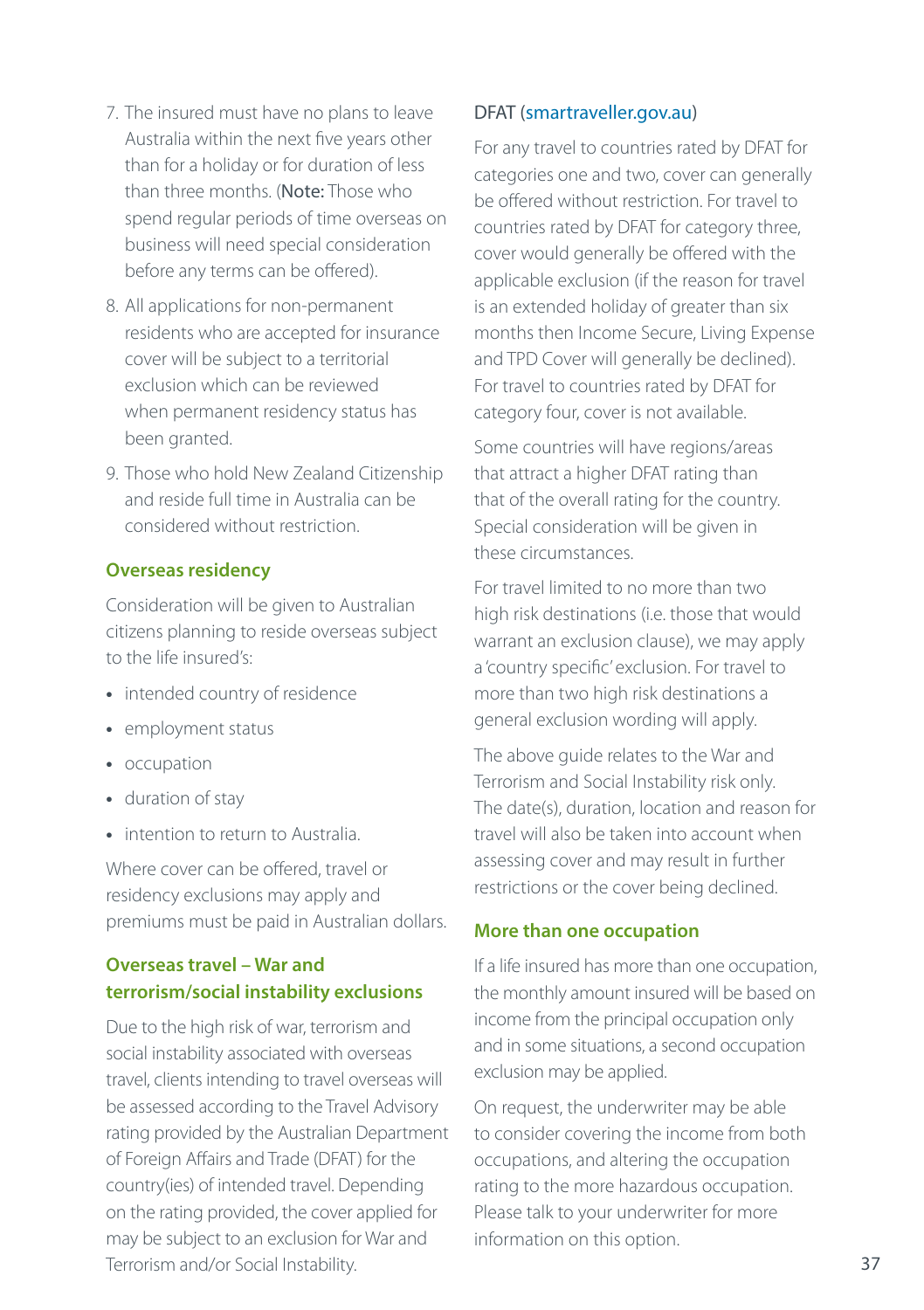### **Volunteers**

All insurance covers can be considered for volunteers of Rural Fire Services (RFS), State Emergency Services (SES), Ambulance Services e.g. Red Cross, Careflight, Army Reserve.

The life insured's occupation category will be based on their main occupation.

### **Seasonal workers**

Seasonal workers, such as fruit pickers, are not eligible for Income Secure Cover, but may be eligible for Living Expense Cover.

#### **Professional sportspersons**

Generally professional sportspersons are not eligible for Income Secure Cover or TPD Cover. We will consider terms for semi-professional sportspersons subject to their age, level of involvement in the sport, income received and their potential to become a full-time professional.

Where terms are considered possible, a full exclusion to the relevant sport may apply. Income earned from sport cannot be included as part of a client's insurable income.

#### **Newly self-employed**

Where the life insured has become newly self-employed within the last 12 months, a minimum 30 day waiting period will apply and your underwriter may apply a newly self-employed clause. The benefit period will depend on the life insured's specific circumstances, such as their experience in the relevant field and whether they have purchased an existing business.

The following forms are to be provided in addition to the Application Form:

- **•** Newly Self-employed Questionnaire
- **•** Profit and Loss Statement of existing entity (if applicable)

If a claim is made within 24 months of the policy commencing, the monthly amount insured will be calculated based upon the average earnings as per the following clause:

If the life insured becomes totally or partially disabled within 12 months of the policy start date, their pre-claim earnings will be calculated based on the average of their monthly earnings for the period between the date they became disabled and the policy start date.

#### **Working hours**

#### Part-time workers – Income Secure Cover

Generally, to be considered for Income Secure Cover, the life insured must work a minimum of 20 hours per week in order to be eligible for the cover.

#### Part-time workers – TPD Cover

In order to qualify for 'Any Occupation', the insured must be working a minimum of 15 hours a week.

To qualify for 'Own Occupation' or SuperLink SIS Own TPD the insured must work a minimum of 20 hours a week. However OnePath Life will consider 'Own Occupation' or 'SuperLink SIS Own Occupation' TPD definition for those working between 15–19 hours a week in certain circumstances. Please contact your local underwriting office for further consideration.

Note: There is no minimum working hour requirements for 'Home-maker' TPD, 'Super Home-maker' TPD, 'Non-working' TPD or 'Super Home-maker' TPD.

#### Working more than 50 hours a week

For those who are working more than 50 hours per week, the insurable income may need to be adjusted to the equivalent of a 50 hour work week.

**•** Copies of contracts (if applicable).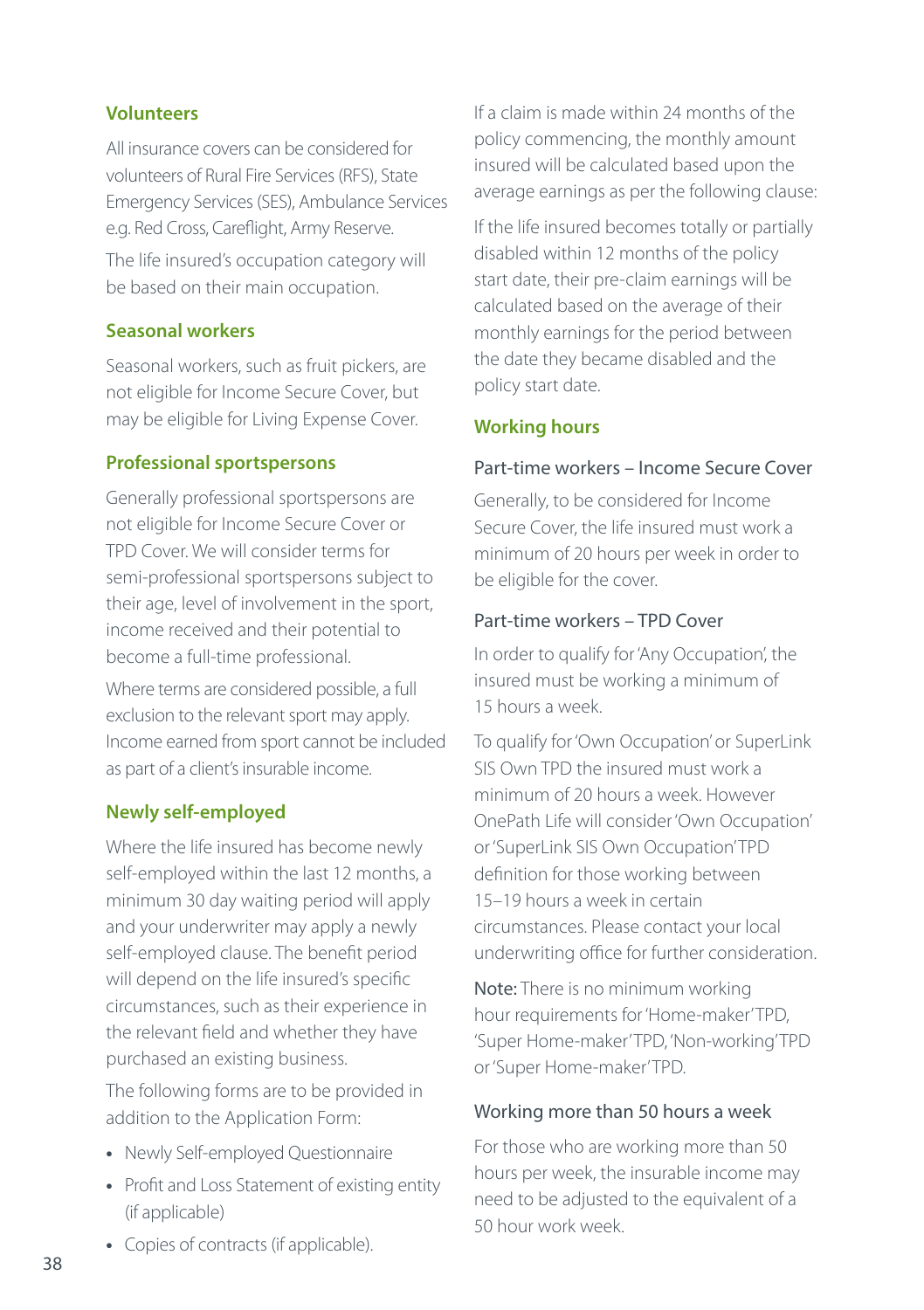In general, additional clarification will be required to present an understanding of the reason for and anticipated duration of these working hours. In addition a PMAR may be required. Each case will be subject to individual consideration and should be referred to your local underwriting team.

#### **Bankruptcy**

When applying for Income Secure Cover, if the insured declares that they (or any business in which they have held an interest) have been made bankrupt, or are in the process of being declared bankrupt or insolvent, then a Bankruptcy Questionnaire must be completed. This questionnaire can be found in Illustrator.

Income Secure Cover may be available for those who have been formerly bankrupt (or current un-discharged from bankruptcy), depending on the individual circumstances. Such cases should be discussed with your underwriter prior to submission. However, if the life to be insured is currently in the process of being made bankrupt or insolvent, or if there are any associated legal proceedings pending, then cover cannot be offered.

#### **Ongoing income from business**

In the case of small to medium business owners, the measure of their personal exertion includes net profit(s) of the business(es) they operate. In the event of the owner's disablement, there may not be an immediate impact on the profitability of the business, and in some cases a significant proportion of the business profits may continue to be generated notwithstanding the owner's disablement.

In these cases, any benefits payable at time of claim will be offset by any ongoing income.

If the claimant sells the business, the ongoing income will cease, there will be no offset and they will receive their full benefit.

#### **Waiting Period Conversion**

Many customers have existing Group Salary Continuance cover under their superannuation by their employer. However, the benefit period is generally only two years. If the customer takes out cover with OnePath Life with a two year waiting period to complement their existing Group Salary Continuance, they will be eligible for the Waiting Period Conversion option.

This conversion option allows the life insured to switch from the two year waiting period to a 90 day waiting period without further medical underwriting, should they leave their Group Salary Continuance scheme. At the time of conversion we will underwrite all other aspects of the life insured's history.

The usual financial requirements will apply depending on the type of contract requested (indemnity or guaranteed) including proof of exit from the Group Salary Continuance scheme under which the life insured has been covered must be supplied.

At the time of the initial application for the two year waiting period, we will underwrite as though the policy owner is applying for a 90 day waiting period. There may be some instances where an exclusion or a loading would apply to a 90 day waiting period but not necessarily to a two year waiting period. In such cases, the policy owner will be asked to sign an exclusion indicating that if the conversion option to a 90 day waiting period is exercised, then the exclusion or loading will become effective at that time.

The eligibility to exercise this option expires at the policy anniversary when the life insured is age 55.  $\frac{39}{2}$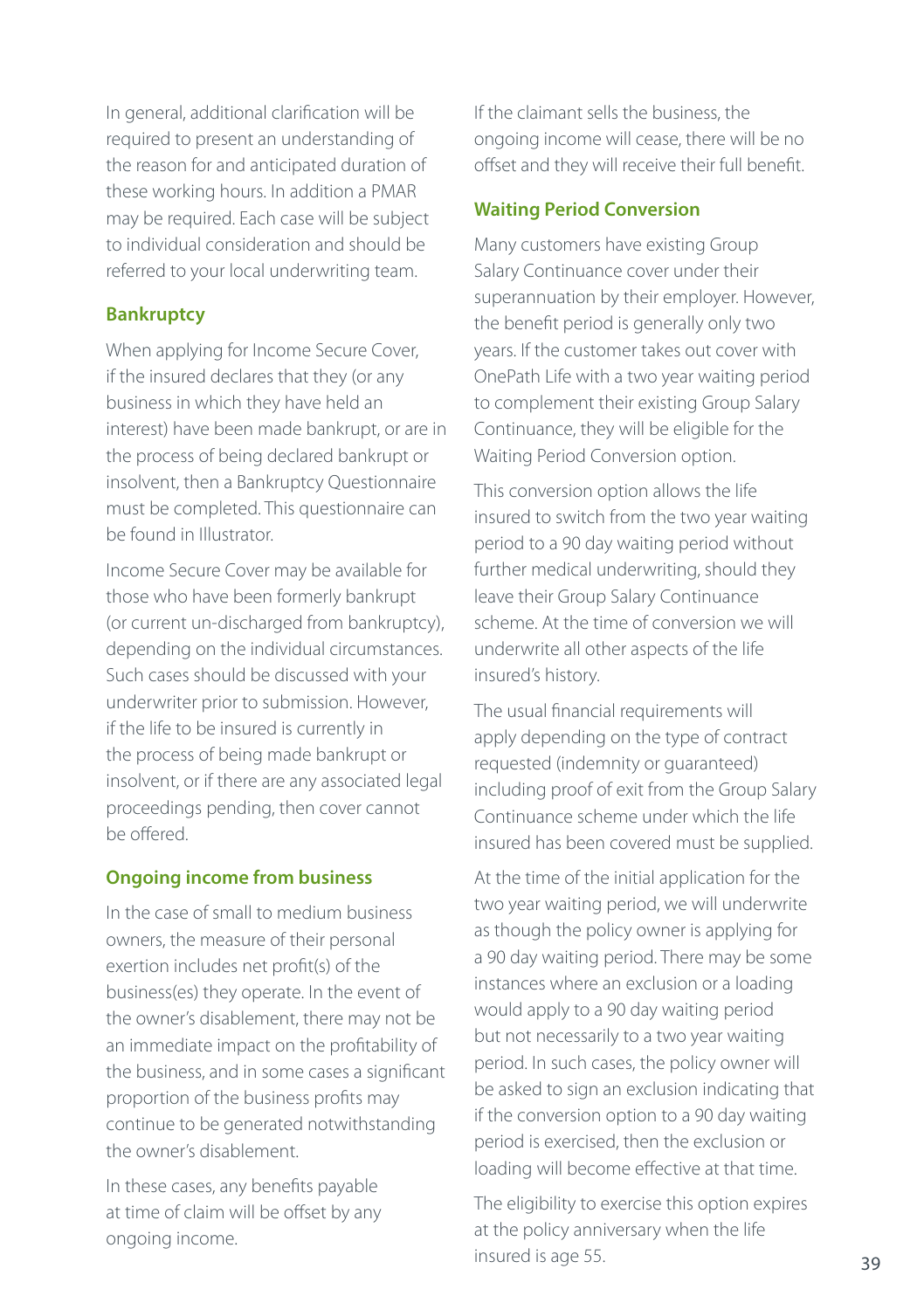### **Family Cover Pause**

Under this feature the policy owner may reduce the monthly amount insured by up to 70% in the event of their income reducing as a result of pregnancy or caring for their child who is too young to attend school. When the life insured returns to earning a higher income, the monthly amount insured can be increased (up to their original level) without medical underwriting. The ability to increase cover without medical underwriting will cease when the life insured's youngest child turns six (usual school age). Increases in cover under this feature will require proof of income at the time of increase, and a copy of the youngest child's birth certificate or adoption record.

### **Bank interest in Life policies**

OnePath Life allows some banks to be the owner or beneficiary of a policy. Check with the financial institution to see if they allow this structure.

# **Third party ownership of Income Secure and Living Expense Cover**

Third party ownership of Income Secure Cover is acceptable in the following situations:

- **•** company ownership where the life insured is the owner/major shareholder and chief executive personally responsible for generating income;
- **•** family trust or family business ownership – where the life insured personally generates the income;
- **•** self-managed superannuation funds where the insured is a trustee of the fund (written confirmation will be required that the fund rules regarding distribution of any proceeds are compliant with statutory requirements); and
- **•** Retirement Portfolio Service or External Master Trust.

Third party ownership of Living Expense Cover is acceptable in the following situations:

- **•** where the life insured is gainfully employed, the same ownership rules that apply to Income Secure Cover can be extended to Living Expense Cover; and
- where the life insured is not gainfully employed, Living Expense Cover can be owned by a spouse or adult child of the insured, provided that the arrangement is for personal/family purposes, rather than for business reasons.

Other than in the situations outlined above, third party ownership is not allowable for Living Expense Cover.

In all cases of third party ownership, premiums must be paid by the policy owner. In the event of a claim, any benefits paid will be paid to the policy owner.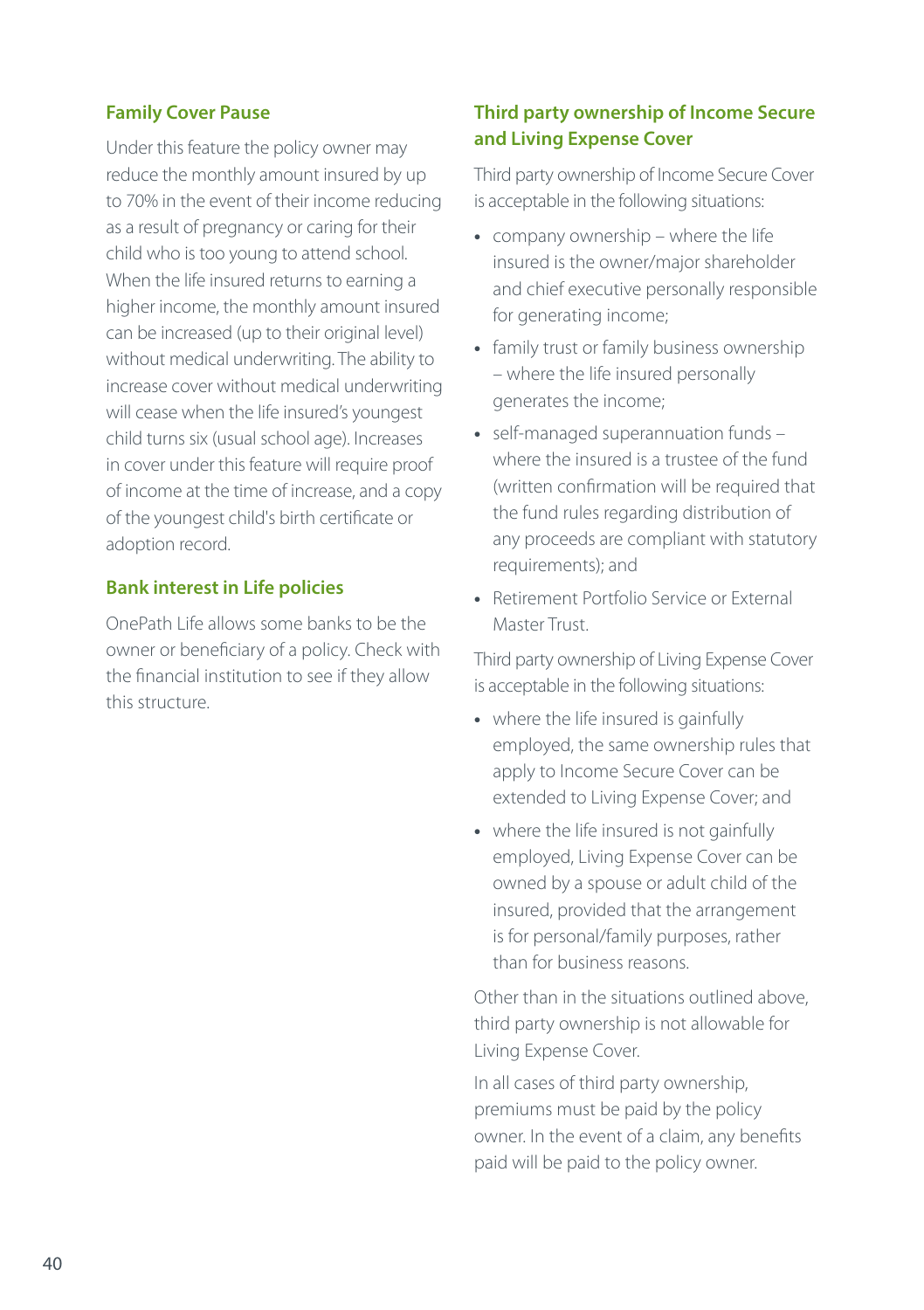# Occupation categories

The following categories are a guide only. If you cannot find a suitable occupation, please contact your local underwriter. Occupational categories can also be accessed via Illustrator.

# **A Legal industry**

#### (e.g. lawyer, solicitor)

Qualified legal professionals who require membership of a professional or government body in order to practise their occupation.

# **C Community professionals**

#### (e.g. school teacher, qualified social worker)

Non-manual workers who are employed by 'not-for-profit' organisations.

### **D Medical/dental**

### (e.g. doctor, dentist)

Qualified medical professionals who require membership of a professional or government body in order to practise their occupation.

# **E Executive**

Senior white collar workers with salary packages in excess of \$100,000 who do not perform any manual work.

Many occupations listed in Category I are eligible for this category subject to above requirements being met.

# **F Finance industry consultants**

# (e.g. insurance adviser/broker, investment adviser)

Qualified financial professionals who require membership of a professional or government body to practise their occupation.

### **H Heavy trades**

### (e.g. qualified wall/floor tiler, glazier)

Skilled or semi-skilled manual workers and heavy machinery operators who are not exposed to high risk via accidents or health hazards.

### **HH Heavy duties**

### (e.g. bulldozer driver, forklift driver)

Skilled or semi-skilled manual workers and heavy machinery operators who may be exposed to high risk via accidents or health hazards.

### **I Indoor sedentary**

# (e.g. administrative worker, travel consultant)

Clerical or administrative white collar workers who do not perform any manual work, or salespeople not involved with deliveries.

# **IC Individual consideration**

Needs to be referred to a OnePath underwriter.

# **L Light trade**

### (e.g. printer – qualified, hairdresser)

Certain skilled technicians involved in light manual work and proprietors in some non-hazardous industries.

# **M Mobile professionals**

### (e.g. advertising sales representative, cafe proprietor, beautician, head waiter)

Occupations particularly associated with the service sector, travelling or significant 'standing' but no heavy duties.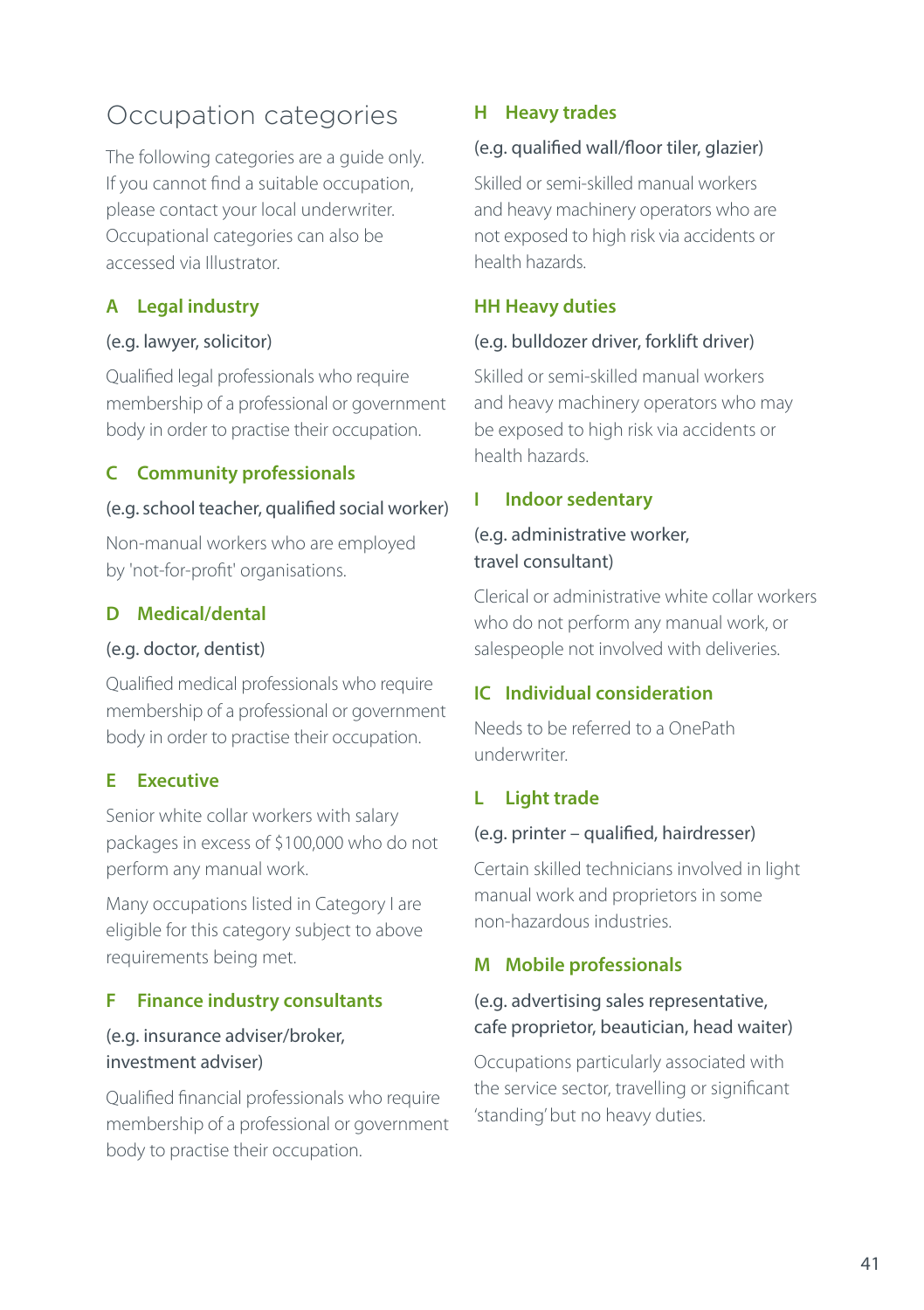# **P Qualified professionals**

### (e.g. architect, pharmacist)

Qualified professionals include:

- **•** professional white collar workers with university qualifications
- **•** individuals employed by an independent employer who are executives or senior managerial white collar workers with salary packages in excess of \$150,000.

We will also consider working directors of their own companies, provided:

- **•** they have a structured salary package in excess of \$150,000
- **•** their business has been established more than two years
- **•** their duties are totally sedentary.

### **R Special risk**

#### (e.g. bricklayer, process worker)

The occupation is eligible for Income Secure Cover. This will generally be for unskilled

manual workers who may be exposed to high risk via accidents or health hazards, or occupations that have volatility in earning capacity.

# **S Skilled technicians/trade supervisors**

# (e.g. dental hygienist, factory production manager, qualified locksmith)

Certain skilled technicians and supervisors of blue collar workers, whose supervising duties may include less than 10% of their time spent performing light manual work.

# **T Trades**

### (e.g. electrician, qualified plumber)

Fully qualified licensed tradespeople. Details of qualifications must be provided.

# **U Undefined**

Occupations that aren't eligible for Income Secure Cover or TPD Cover (Any, Own, Business, Home-maker definitions).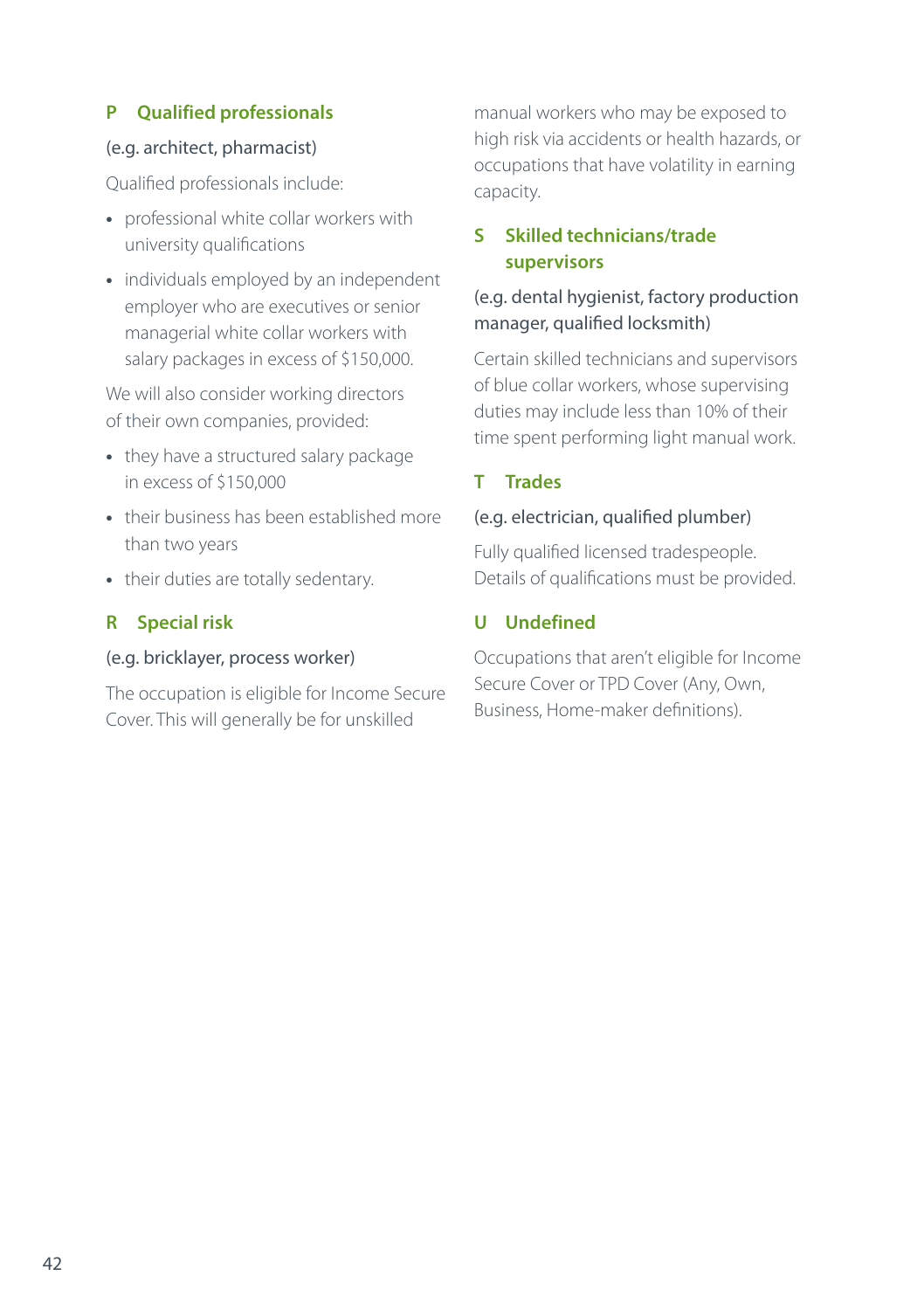# SECTION 8 – SUPERLINK ARRANGEMENT

A SuperLink arrangement refers to an arrangement under which a life insured can take cover inside and out of super. The benefit of being able to split the cover over two policies is that the cover is linked, therefore, it has the benefits of linked covers while being able to fund part of the premiums through the super fund and obtain the benefits of holding cover under a superannuation arrangement.

The following options are available:

| Policy 1 – held inside superannuation                                    | Policy 2 – held outside superannuation                                  |
|--------------------------------------------------------------------------|-------------------------------------------------------------------------|
| $\bullet$ life Cover                                                     | • SuperLink Trauma <sup>+</sup> and/or TPD Cover <sup>#</sup>           |
| • Life Cover with TPD Cover#                                             | • SuperLink Trauma+                                                     |
| $\bullet$ TPD Cover <sup>#</sup><br>• TPD (SuperLink) SIS Any Occupation | • SuperLink Trauma <sup>+</sup><br>• TPD (SuperLink) SIS Own Occupation |

#### What are the rules for SuperLink SIS TPD?

There are some rules you need to follow when you're setting up SuperLink SIS TPD, as certain aspects of the linked TPD Cover policies need to be the same. These are summarised in the following table:

#### Has to be the same on both policies

- **•** The amount insured
- **•** Any extra cost options
- **•** The life insured
- **•** Any increases in cover (including indexation)
- **•** Loadings and/or exclusions (if applicable)

#### Can be different

- **•** Method of payment
- **•** Payment frequency
- **•** Premium type (e.g. stepped or level)
- # Not available for Business TPD Cover.
- + Not available with linked Non-working TPD Cover.

### What are the rules for SuperLink Trauma?

A SuperLink arrangement for Trauma Cover provides the option to link Severity Trauma, Trauma Comprehensive or Trauma Premier Cover to covers held inside super. The rules for SuperLink Trauma are as follows:

#### Has to be the same on both policies

**•** The life insured

#### Can be different

- **•** The amount insured^
- **•** Premium type (e.g. stepped or level)
- **•** Any increases in cover (including indexation)
- **•** Method of payment
- **•** Payment frequency

<sup>^</sup> Principal cover must be higher or equal to the linked cover amount. For instance, where Life Cover is required with linked SuperLink Trauma Cover, the Life Cover amount selected must be higher or equal to the SuperLink Trauma amount selected.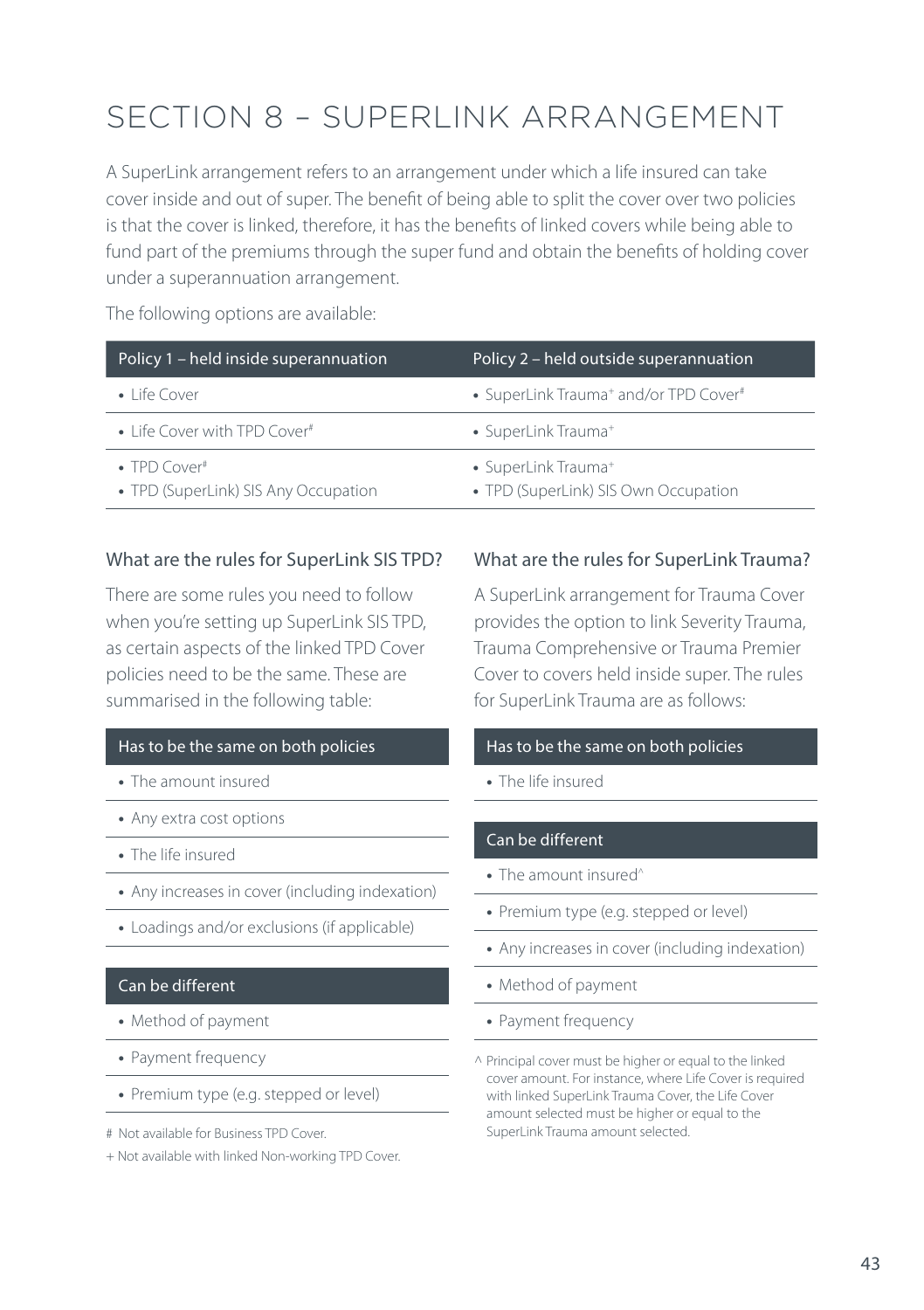# What are the rules for Life Cover through super linked to TPD Cover held outside of super?

A SuperLink arrangement of Life Cover through super linked to TPD Cover held outside of super provides the option to link TPD Any, Own, Home-maker and Non-working definitions to Life Cover held inside super. The rules for the SuperLink arrangement are as follows:

#### Has to be the same on both policies

**•** The life insured

#### Can be different

- **•** The amount insured^
- **•** Premium type (e.g. stepped or level)
- **•** Any increases in cover (including indexation)
- **•** Method of payment
- **•** Payment frequency

^ Principal cover must be higher or equal to the linked cover amount. For instance, where Life Cover is required with linked TPD Cover, the Life Cover amount selected must be higher or equal to the TPD amount selected.

### Policy administration for SuperLink

Refer to page [45](#page-44-0) for administration requirements for changes to SuperLink policies.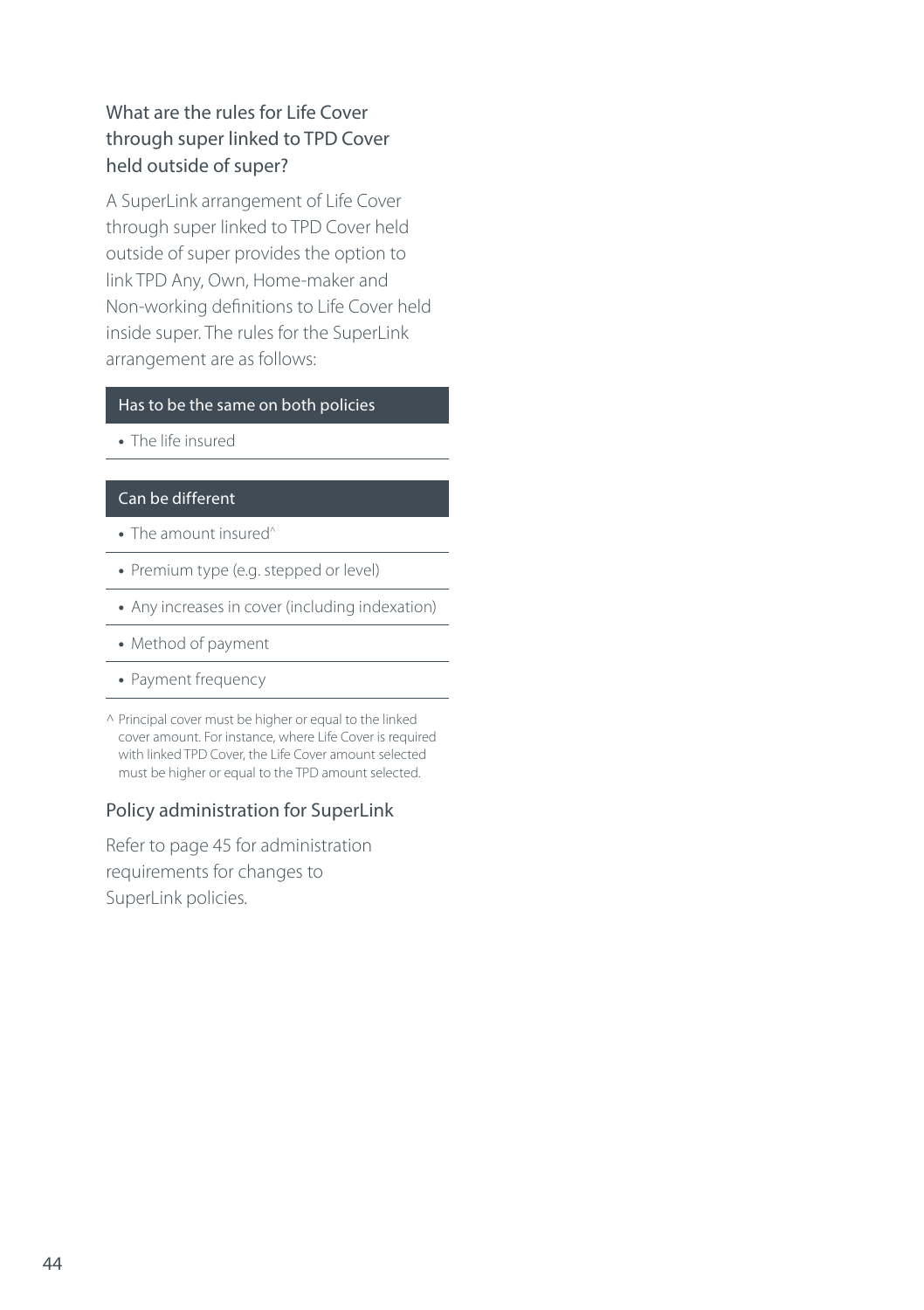# SECTION 9 – POLICY MAINTENANCE AND ADMINISTRATION PROCEDURES

This section provides you with a quick reference point for common policy administration tasks. It shows you the information and signatories we require, the formats we will accept, and where to send any correspondence.

When reading the information table below, the reference to 'policy owner' for signature would mean 'member' if the policy is held in super. If the process states both policy owner and life insured, then for nonsuperannuation policies both signatures are required if the policy owner and life insured are different.

If the form is scanned this would need to be emailed or submitted via the adviser portal.

All forms listed in this section can be downloaded from [onepath.com.au/onecareforms](http://onepath.com.au/onecareforms) or from the forms section in Illustrator.

Please note, for alterations to existing policies, call Risk Adviser Services on 1800 222 066 or log-in to the adviser portal to produce a quote.

Generally, increases in risk require the life insured to be within the entry age for the cover being increased. Please refer to the relevant form for age limits and other rules that may apply to your specific request.

# <span id="page-44-0"></span>General policy administration

This general policy administration table is relevant to the following policies:

- **•** OneCare
- **•** SmartCare
- **•** World of Protection
- **•** Mercantile Mutual
- **•** Ex-Armstrong Jones policies
- **•** Ex-Occidental policies
- **•** Ex-ANZ Life policies
- **•** Ex-Regal policies.

| Process                        | Form/letter required                                                                                | Form signed<br>by/change<br>requested by#                       | Accepted by<br>Mail<br>Scanned<br>Phone | Sendto |
|--------------------------------|-----------------------------------------------------------------------------------------------------|-----------------------------------------------------------------|-----------------------------------------|--------|
| Change of address <sup>^</sup> | • Via the adviser portal; or<br>• Letter from the policy owner; or<br>• Change of details form      | Policy owner Yes Yes Yes A<br>or adviser                        |                                         |        |
| Change of name                 | • Letter from the policy owner<br>or Change of details form<br>• Appropriate certified certificate* | Policy owner Yes Yes No A<br>or life insured<br>(as applicable) |                                         |        |

# When the cover is held in superannuation, policy owner refers to member.

<sup>^</sup> Cannot be the adviser's address. As stamp duty varies between States, where a life insured's state of residence changes, premiums may change to account for the costs of stamp duty we incur.

<sup>\*</sup> Must be within 1 year of certification. Appropriate certificate may include forms such marriage certificate, change of name certificate, divorce paper or trust deed.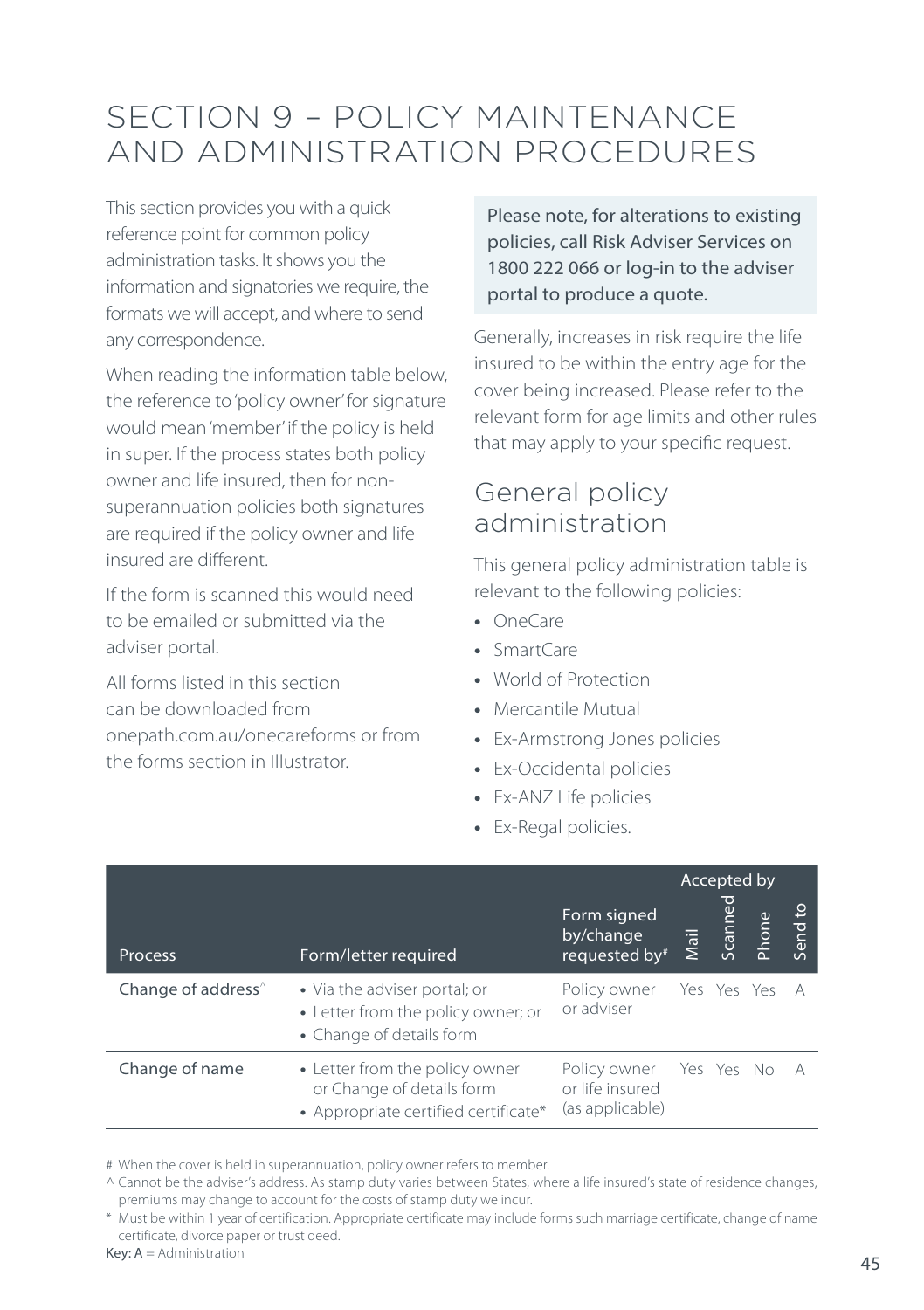|                                                                                                                                                                     |                                                                                                                        |                                           |      |            | Accepted by                |         |
|---------------------------------------------------------------------------------------------------------------------------------------------------------------------|------------------------------------------------------------------------------------------------------------------------|-------------------------------------------|------|------------|----------------------------|---------|
| <b>Process</b>                                                                                                                                                      | Form/letter required                                                                                                   | Form signed<br>by/change<br>requested by# | lieM | Scanned    | Phone                      | Send to |
| Notice of intent to<br>claim a deduction for<br>personal<br>superannuation<br>contributions                                                                         | • Notice form                                                                                                          | Life insured/<br>Member                   |      | Yes Yes No |                            | A       |
| Contribution<br>reclassification*                                                                                                                                   | • Letter<br>• Supporting evidence                                                                                      | I ife insured/<br>Member                  |      | Yes Yes No |                            | A       |
| Request to vary a<br>deduction for<br>personal<br>superannuation<br>contributions                                                                                   | • Variation form                                                                                                       | I ife insured/<br>Member                  |      | Yes Yes No |                            | A       |
| Reinstatement of<br>lapsed non-<br>superannuation/<br>external<br>superannuation<br>policies, or<br>recommence a lapsed<br>World of Protection<br>policy as OneCare | $\bullet$ Ouote <sup>#</sup><br>• Application to Reinstate<br>OneCare and World of<br>Protection policies <sup>^</sup> | Policy owner                              |      |            | Yes Yes Yes <sup>∆</sup>   | U       |
| Application to<br>reinstate OneCare<br>Super, or<br>recommence a lapsed<br><b>World of Protection</b><br>policy as OneCare<br>Super                                 | $\bullet$ Ouote <sup>#</sup><br>• Application to Reinstate<br>Super policies <sup>^</sup>                              | Life Insured/<br>Member                   |      |            | Yes Yes Yes <sup>A</sup> U |         |
| Change of<br>servicing adviser                                                                                                                                      | • Letter of appointment                                                                                                | Policy owner                              |      | Yes Yes No |                            | C       |
| Replacement of<br>Policy documents                                                                                                                                  | • Statutory Declaration for Issue of Policy owner<br>Replacement Policy Document                                       |                                           |      | Yes Yes No |                            | A       |

- \* Current and future financial years require a letter, past financial years require a letter and supporting evidence.
- ‡ For pre-27 September 2021 OneCare policies, you must call Risk Adviser Services or log-in to the adviser portal to produce a quote. Not available in Illustrator.

^ Only applicable after 30 days from the date Cover is cancelled due to non-payment. The terms and conditions available at the time of reinstatement will apply. For World of Protection policies, see page 62 for what is 'like for like' cover.

Δ Form and quote are not required within the auto-reinstatement period. Only payment of requested premium is required.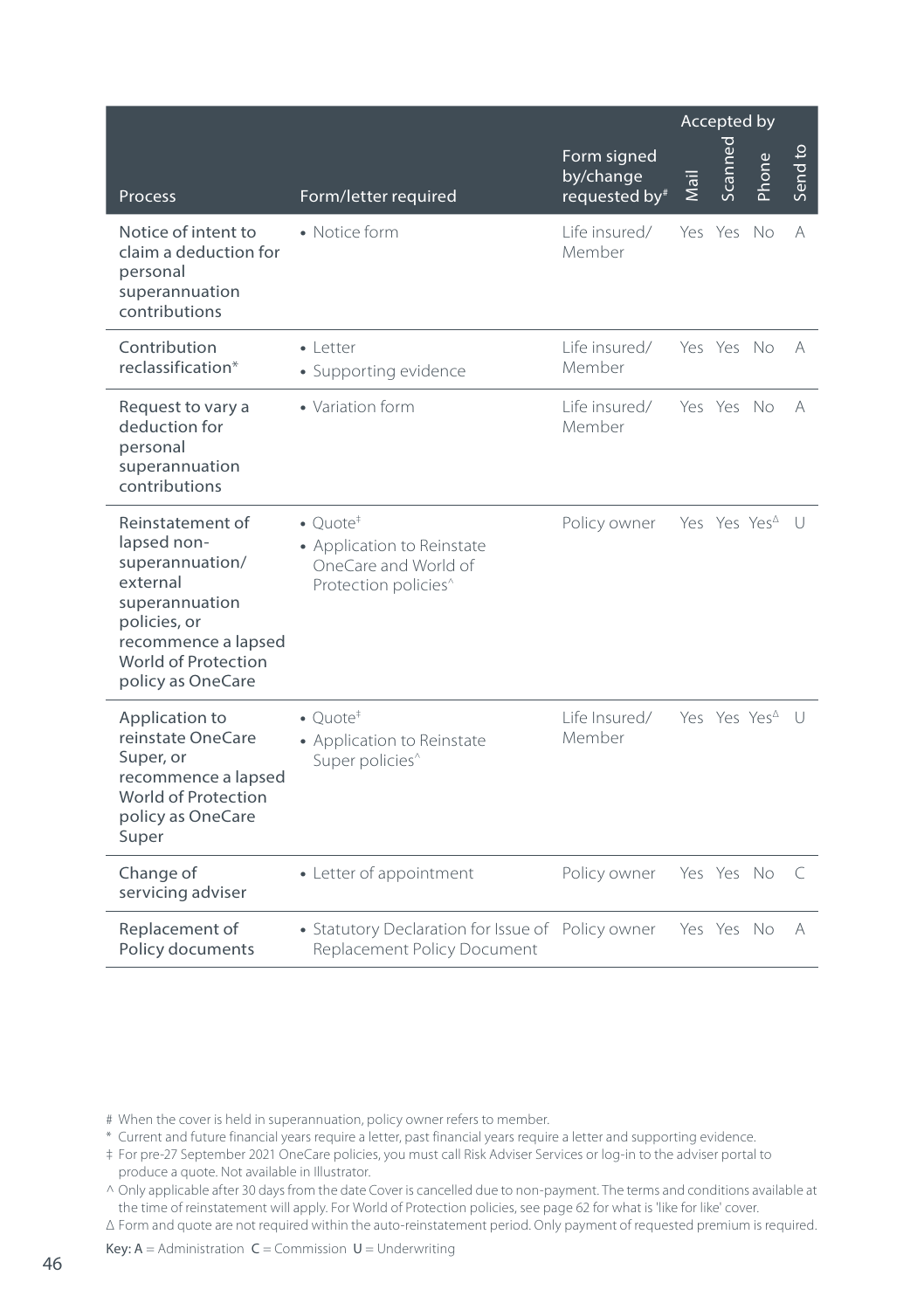### **Premiums**

Unless stated otherwise, the following table relates to 'all covers' for the following policies:

- **•** OneCare (OC)
- **•** SmartCare (SC)
- **•** Ex-Occidental Policies
- **•** World of Protection (WOP)
- **•** Ex-ANZ Life policies
- **•** Mercantile Mutual
- **•** Ex-Armstrong Jones policies
- **•** Ex-Regal policies.

|                                                                                                                                                                |                                                                                                                                                                                                                                                                      |                                                                                        |      | Accepted by |                            |         |
|----------------------------------------------------------------------------------------------------------------------------------------------------------------|----------------------------------------------------------------------------------------------------------------------------------------------------------------------------------------------------------------------------------------------------------------------|----------------------------------------------------------------------------------------|------|-------------|----------------------------|---------|
| Process                                                                                                                                                        | Form/letter required                                                                                                                                                                                                                                                 | Form signed<br>by/change<br>requested by#                                              | Nail | Scanned     | Phone                      | Send to |
| Stepped to level premium* <sup>†</sup><br>or Level to stepped premium<br>(only within 30 days of policy<br>anniversary)                                        | • Letter; or<br>$\bullet$ Ouote <sup>#</sup>                                                                                                                                                                                                                         | Policy owner                                                                           |      | Yes Yes     | No                         | A       |
| Changing payment method<br>(credit card, direct debit,<br>internal or external rollover)                                                                       | • Direct Debit or Credit Card<br>request form; or OneCare<br>Super Rollover Authority or<br><b>Enduring Rollover Request</b><br>form (as applicable); or<br>• Letter: or<br>• Change of details form<br>• Via the adviser portal (for<br>updating existing DDR only) | Policy owner<br>and bank<br>account/credit<br>card holder<br>(if different)<br>Adviser |      |             | Yes Yes Yes <sup>§</sup> A |         |
| Changing payment<br>frequency                                                                                                                                  | • Letter; or<br>• Direct Debit Request (DDR);<br><b>or</b><br>$\bullet$ Ouote <sup>#</sup>                                                                                                                                                                           | Policy owner                                                                           |      | Yes Yes Yes |                            | A       |
| Change of regular billing<br>date (for direct debits)<br>(OneCare only)                                                                                        | • Direct Debit or Credit Card<br>request form; or<br>• Letter                                                                                                                                                                                                        | Policy owner<br>and bank<br>account/credit<br>card holder if<br>different              |      | Yes Yes Yes |                            | A       |
| Premium rollover as a result<br>of a cancellation or an<br>alteration for OneCare Super<br>or Leading Life in the<br>Retirement Portfolio Service <sup>+</sup> | Withdrawal Form <sup>^</sup><br>Certified ID of the life insured <sup>^</sup>                                                                                                                                                                                        | Life insured                                                                           |      | Yes Yes No  |                            | A       |

# When the cover is held in superannuation, policy owner refers to member.

\* Commission is paid on stepped commissionable premium for policies that commenced prior to 1 July 2010.

† Stepped to level premium change for Income Secure Cover, Business Expense Cover and Living Expense Cover is not available for new business from 15 July 2020.

‡ For pre-27 September 2021 OneCare policies, you must call Risk Adviser Services or log-in to the adviser portal to produce a quote. Not available in Illustrator.

§ For updating existing DDR only.

^ Not required for policies paid via internal rollover where the account is still open, or for policies paid via an enduring external rollover.

+ Excess premiums to be rolled to the Australian Taxation Office (ATO) if completed form not received within 30 days of request.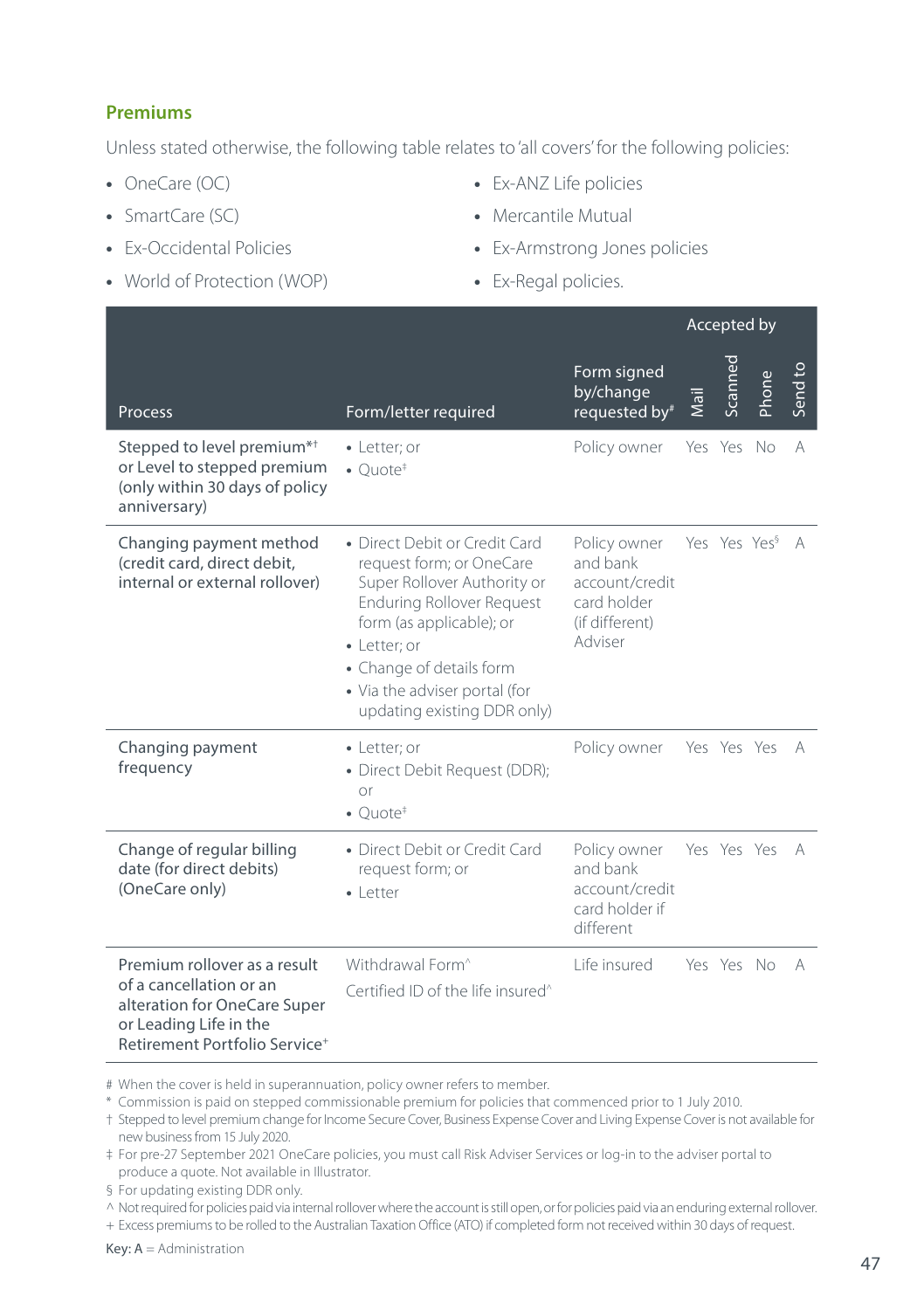### **Change to a life insured's cover**

Unless stated otherwise, the following table relates to 'all covers' for the following policies:

- **•** OneCare
- **•** SmartCare
- **•** World of Protection
- **•** Mercantile Mutual
- **•** Ex-Armstrong Jones policies
- **•** Ex-Occidental policies
- **•** Ex-ANZ Life policies
- **•** Ex-Regal policies

|                                                                                                              |                                                                                                                                         | Accepted by                               |      |             |                          |         |
|--------------------------------------------------------------------------------------------------------------|-----------------------------------------------------------------------------------------------------------------------------------------|-------------------------------------------|------|-------------|--------------------------|---------|
| Process                                                                                                      | Form/letter required                                                                                                                    | Form signed<br>by/change<br>requested by# | Nail | Scannec     | hone                     | Send to |
| All covers                                                                                                   |                                                                                                                                         |                                           |      |             |                          |         |
| Change of status from<br>smoker to non-smoker<br>(must be a non-smoker<br>for at least 12 months)            | • Non-smoker Declaration                                                                                                                | I ife insured                             |      | Yes Yes No  |                          | A       |
| Reduce amount insured                                                                                        | • Letter; or<br>$\bullet$ Quote <sup>#</sup>                                                                                            | Policy owner <sup>¤</sup> Yes Yes No      |      |             |                          | A       |
| Decline indexation<br>increase on current<br>policy anniversary<br>(within 30 days of<br>policy anniversary) | • Via the adviser portal; or<br>• Letter stating individual<br>indexation increase is not<br>required; or<br>• Change of details form   | Policy owner                              |      |             | Yes Yes Yes <sup>+</sup> | A       |
| Decline indexation<br>increase permanently<br>(within 30 days of<br>policy anniversary)                      | • Letter stating this indexation<br>increase and all future<br>indexation increases are not<br>required; or<br>• Change of details form | Policy owner                              |      | Yes Yes Yes |                          | A       |
| Add indexation<br>(within 30 days of<br>policy anniversary)                                                  | $\bullet$   etter<br>· Declaration of Continued<br>Good Health and<br>Circumstances                                                     | Policy owner<br>I ife insured             |      | Yes Yes No  |                          | U       |
| Review medical loading                                                                                       | OneCare policies:<br>• Complete 'Request to Review<br>Underwriting Assessment'<br>$form*$                                               | Policy owner<br>I ife insured             |      | Yes Yes No  |                          | U       |

# When the cover is held in superannuation, policy owner refers to member.

¤ Email from the policy owner will be accepted without a signature on quote.

‡ For pre-27 September 2021 OneCare policies, you must call Risk Adviser Services or log-in to the adviser portal to produce a quote. Not available in Illustrator. Quotes that are produced in the adviser portal can be accepted and submitted through the adviser portal by the adviser on behalf of the client (no signature is required).

† For individual policy owners only.

\* Note: Medical evidence relevant to the risk being reviewed or for conditions that have become apparent since policy commencement may be necessary.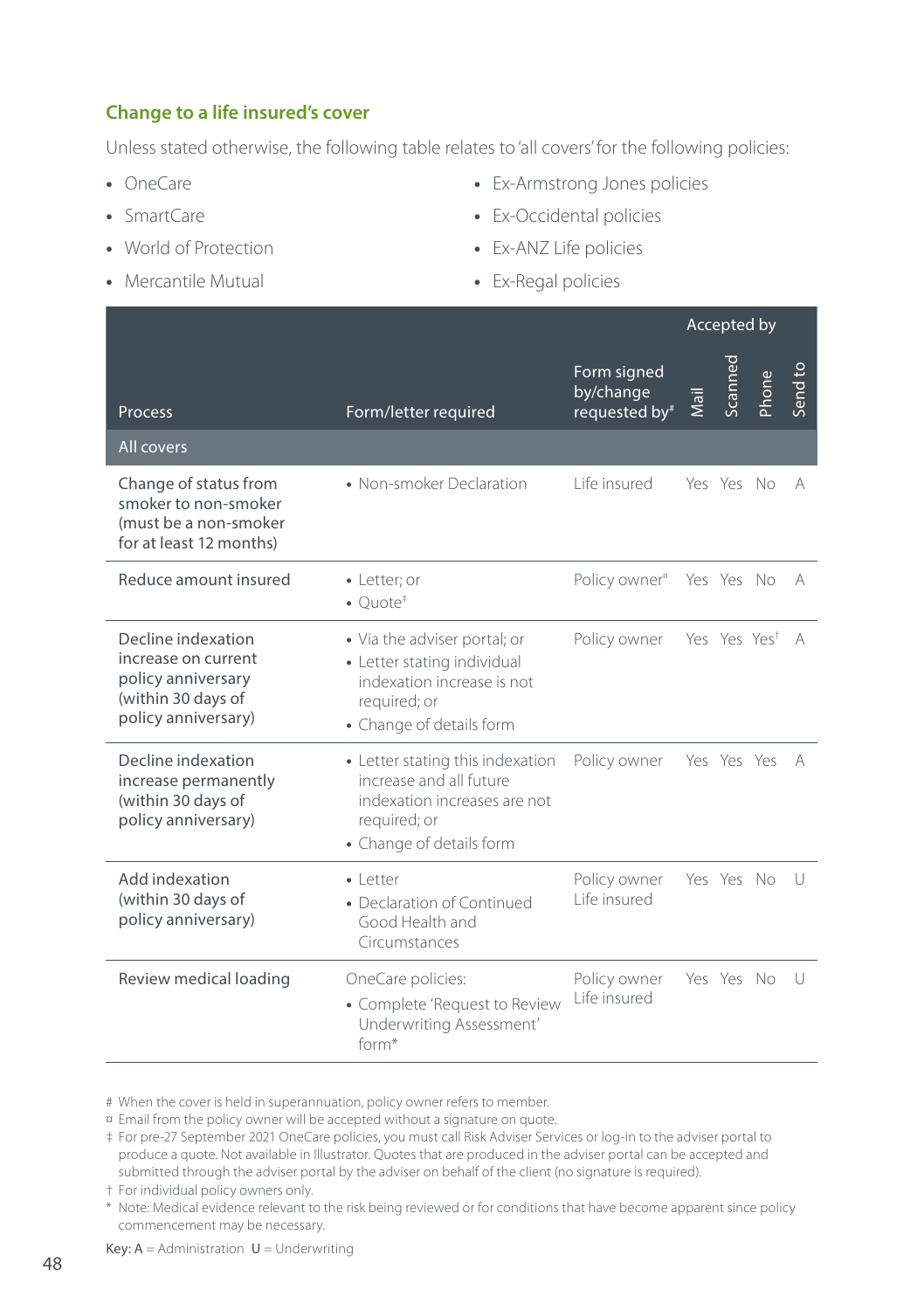|                                                                                                                                                            |                                                                                                                                                                                                                                                                                                                                                                                                                                       | Accepted by                               |      |            |           |         |
|------------------------------------------------------------------------------------------------------------------------------------------------------------|---------------------------------------------------------------------------------------------------------------------------------------------------------------------------------------------------------------------------------------------------------------------------------------------------------------------------------------------------------------------------------------------------------------------------------------|-------------------------------------------|------|------------|-----------|---------|
| Process                                                                                                                                                    | Form/letter required                                                                                                                                                                                                                                                                                                                                                                                                                  | Form signed<br>by/change<br>requested by# | Nail | Scanned    | Phone     | Send to |
| Review non-medical loading                                                                                                                                 | • Complete 'Request to<br><b>Review Underwriting</b><br>Assessment' form<br>• Letter confirming the life<br>insured has not participated<br>in the hazardous pursuit/<br>activity for the past<br>12 months and has no<br>intentions of doing so in<br>the future<br>• If the loading being<br>reviewed was originally<br>imposed due to the life<br>insured's occupation, an<br>Occupational Questionnaire<br>may also be necessary. | Policy owner<br>Life insured              |      | Yes Yes    | <b>No</b> | $\cup$  |
| Review of<br>medical exclusion                                                                                                                             | • Complete 'Request to<br>Review Underwriting<br>Assessment' form*<br>• Relevant questionnaire.                                                                                                                                                                                                                                                                                                                                       | Policy owner<br>Life insured              |      | Yes Yes No |           | U       |
| Review of<br>non-medical exclusion                                                                                                                         | • Complete 'Request to<br>Review Underwriting<br>Assessment' form<br>• Letter confirming the life<br>insured has not participated<br>in the hazardous pursuit/<br>activity for the past<br>12 months and has no<br>intentions of doing so in<br>the future.                                                                                                                                                                           | Policy owner<br>Life insured              |      | Yes Yes No |           | $\cup$  |
| Review of occupation<br>category. Please note,<br>to be eligible the client<br>must have been in their<br>current occupation for a<br>minimum of 12 months | $\bullet$   etter<br>• Occupational Questionnaire<br>$\bullet$ Ouote <sup>‡</sup><br>(OneCare only)                                                                                                                                                                                                                                                                                                                                   | Policy owner<br>Life insured              |      | Yes Yes No |           | U       |
| Other reviews                                                                                                                                              | • Refer to your underwriter<br>for requirements.                                                                                                                                                                                                                                                                                                                                                                                      | Policy owner<br>Life insured              |      | Yes No     | - No      | U       |

<sup>#</sup> When the cover is held in superannuation, policy owner refers to member.

<sup>\*</sup> Note: Medical evidence relevant to the risk being reviewed or for conditions that have become apparent since policy commencement may be necessary.

<sup>‡</sup> For pre-27 September 2021 OneCare policies, you must call Risk Adviser Services or log-in to the adviser portal to produce a quote. Not available in Illustrator.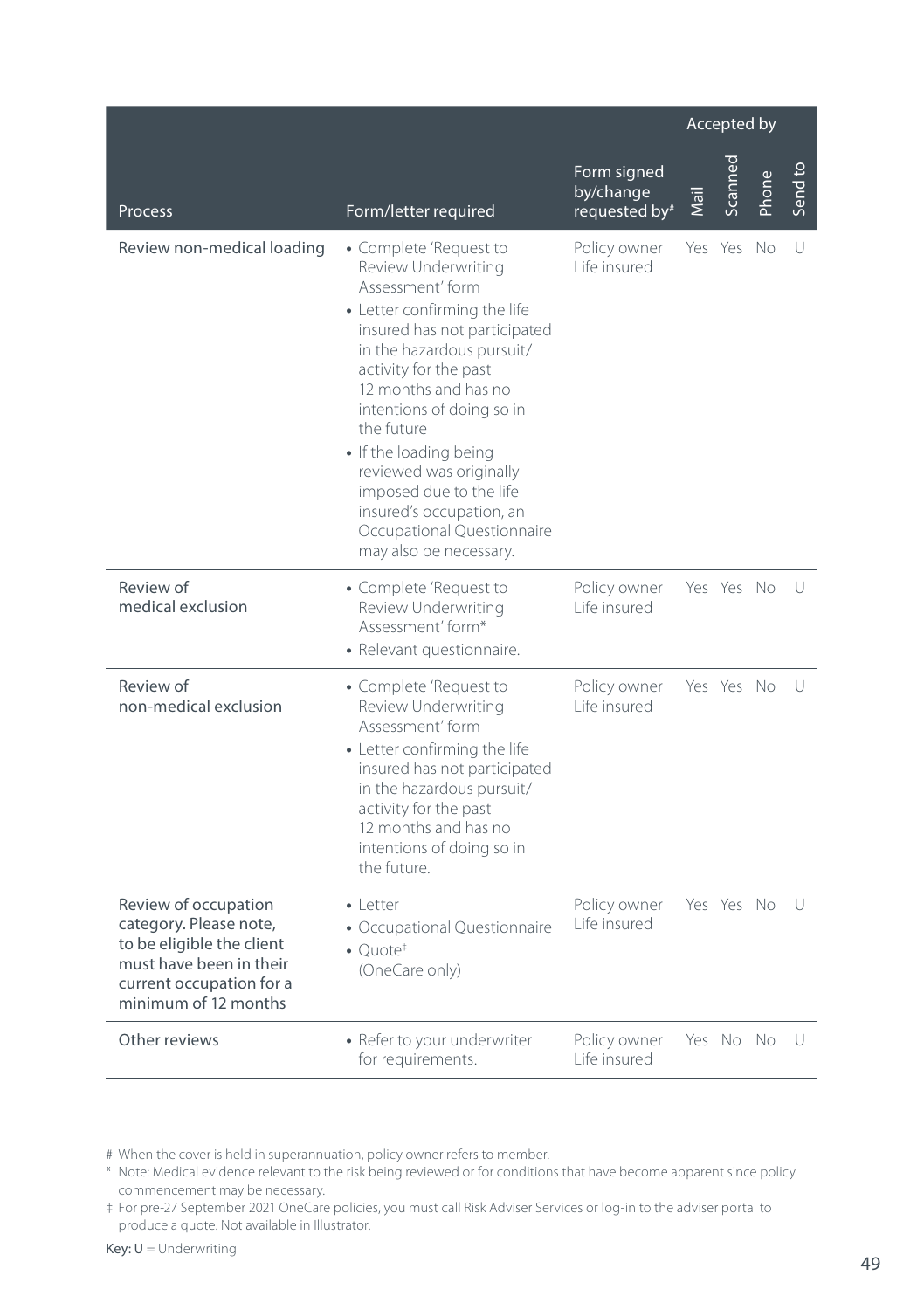# **OneCare policies only**

The following table relates to OneCare policies only. Alterations that involve an increase in risk require underwriting and also the completion of the Personal Statement in the relevant Application Form. Some alterations, even if they involve a decrease in risk, require the submission of an Application Form.

|                                                                                                                                      |                                                                                                              | Accepted by                                  |      |         |       |         |             |  |  |
|--------------------------------------------------------------------------------------------------------------------------------------|--------------------------------------------------------------------------------------------------------------|----------------------------------------------|------|---------|-------|---------|-------------|--|--|
| Process                                                                                                                              | Form/letter required                                                                                         | Form signed<br>by/change<br>requested<br>by# | Mail | Scanned | Phone | Send to | Commission  |  |  |
| OneCare Life, TPD, Trauma, Child and Extra Care Cover                                                                                |                                                                                                              |                                              |      |         |       |         |             |  |  |
| Increase amount insured<br>(min. premium increase<br>$$50 p.a.$ )                                                                    | • OneCare Application<br>Form including<br>Personal Statement<br>$\bullet$ Ouote <sup>#</sup>                | Policy<br>owner<br>Life insured              |      | Yes Yes | No.   | U       | <b>NBOI</b> |  |  |
| Change from a lump sum<br>payment to an instalment                                                                                   | • Letter (cancel and<br>replace required, no<br>underwriting if limits<br>are the same or less)              | Policy<br>owner                              |      | Yes Yes | No.   | $\cup$  | R           |  |  |
| Change from Severity<br><b>Trauma to Trauma</b><br>Comprehensive or<br>Trauma Premier.<br>Trauma Comprehensive<br>to Trauma Premier. | • OneCare Application<br>Form including<br>Personal Statement<br>$\bullet$ Quote <sup>#</sup>                | Policy<br>owner<br>Life insured              |      | Yes Yes | No.   | U       | <b>NBOI</b> |  |  |
| Change from Trauma<br>Premier to Trauma<br>Comprehensive or<br>Severity Trauma.<br>Trauma Comprehensive<br>to Severity Trauma.       | • OneCare Application<br>Form excluding<br>Personal Statement<br>$\bullet$ Quote <sup>#</sup>                | Policy<br>owner                              |      | Yes Yes | No.   | U       | R           |  |  |
| <b>Exercise Future Insurability</b>                                                                                                  | • Future Insurability<br>Increase Application<br>Form<br>$\bullet$ Ouote <sup>#</sup><br>• Relevant evidence | Policy<br>owner<br>Life insured              |      | Yes Yes | No.   | $\cup$  | <b>NBOI</b> |  |  |
| Change of TPD definition<br>- decrease risk<br>e.g. Own Occupation<br>to Any Occupation or<br>Own/Any to Home-maker                  | $\bullet$   etter<br>$\bullet$ Ouote <sup>#</sup>                                                            | Policy<br>owner                              |      | Yes Yes | No.   | А       | R           |  |  |

# When the cover is held in superannuation, policy owner refers to member.

‡ For pre-27 September 2021 OneCare policies, you must call Risk Adviser Services or log-in to the adviser portal to produce a quote. Not available in Illustrator.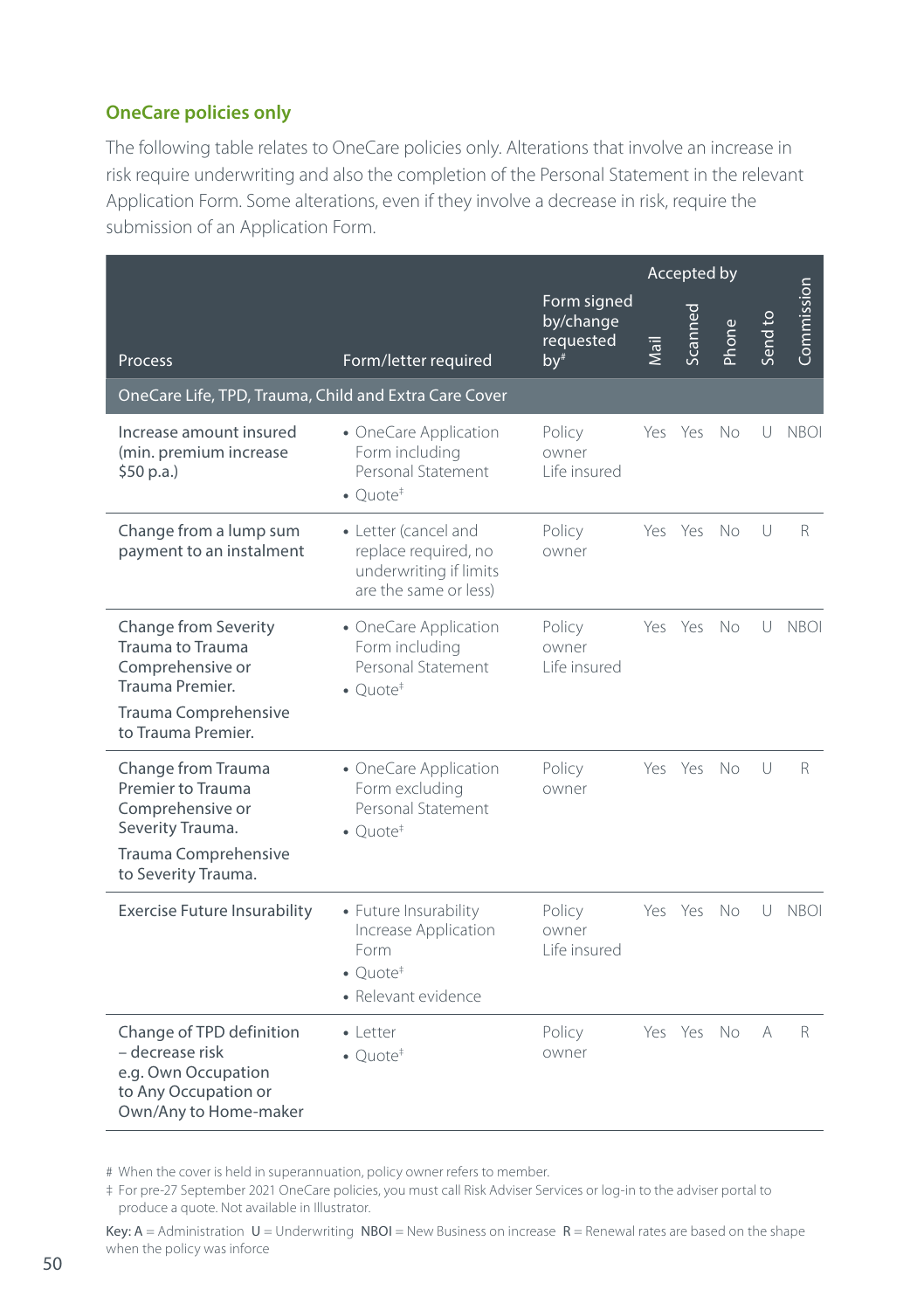|                                                                                                                                                                                                                   |                                                                                               | Accepted by                                  |       |         |           |         |             |
|-------------------------------------------------------------------------------------------------------------------------------------------------------------------------------------------------------------------|-----------------------------------------------------------------------------------------------|----------------------------------------------|-------|---------|-----------|---------|-------------|
| Process                                                                                                                                                                                                           | Form/letter required                                                                          | Form signed<br>by/change<br>requested<br>by# | Viail | Scanned | Phone     | Send to | Commission  |
| Change of occupation<br>under Business TPD cover                                                                                                                                                                  | • Letter<br>• TPD Business<br>Ouestionnaire<br>$\bullet$ Ouote <sup>#</sup>                   | Policy<br>owner                              | Yes   | Yes     | No        | $\cup$  | R           |
| Change from SuperLink<br>TPD to Any Occupation,<br>Super Any Occupation,<br>Home-maker, Super<br>Home-maker, Non working<br>or Super Non-working                                                                  | • OneCare Application<br>Form excluding<br>Personal Statement<br>$\bullet$ Ouote <sup>#</sup> | Policy<br>owner                              |       | Yes Yes | No        | $\cup$  | R           |
| Change of TPD definition<br>– increase risk<br>e.g. Any Occupation<br>to Own Occupation                                                                                                                           | • OneCare Application<br>Form including<br>Personal Statement<br>$\bullet$ Quote <sup>#</sup> | Policy<br>owner<br>Life insured              |       | Yes Yes | <b>No</b> | U       | <b>NBOI</b> |
| Change from Any Occupation,<br>Super Any Occupation,<br>Non-working, Super<br>non-working, Home-maker,<br>Super home-maker to<br>SuperLink TPD                                                                    | • OneCare Application<br>Form including<br>Personal Statement<br>$\bullet$ Ouote <sup>#</sup> | Policy<br>owner                              |       | Yes Yes | <b>No</b> | $\cup$  | <b>NBOI</b> |
| Change from Life linked<br>TPD Cover (under one<br>policy) to Life through<br>super linked to TPD held<br>outside super (maintain<br>TPD definition or decrease<br>risk e.g. Own Occupation<br>to Any Occupation) | • OneCare Application<br>Form excluding<br>Personal Statement<br>$\bullet$ Ouote <sup>#</sup> | Policy<br>owner                              | Yes   | Yes     | No        | $\cup$  | R           |
| Change from Life linked<br>TPD Cover (under one<br>policy) to Life through<br>super linked to TPD held<br>outside super (change of<br>TPD definition - increase<br>risk e.g. Any Occupation<br>to Own Occupation) | • OneCare Application<br>Form including<br>Personal Statement<br>$\bullet$ Ouote <sup>#</sup> | Policy<br>owner<br>Life insured              |       | Yes Yes | <b>No</b> | U       | <b>NBOI</b> |

# When the cover is held in superannuation, policy owner refers to member. ‡ For pre-27 September 2021 OneCare policies, you must call Risk Adviser Services or log-in to the adviser portal to produce a quote. Not available in Illustrator.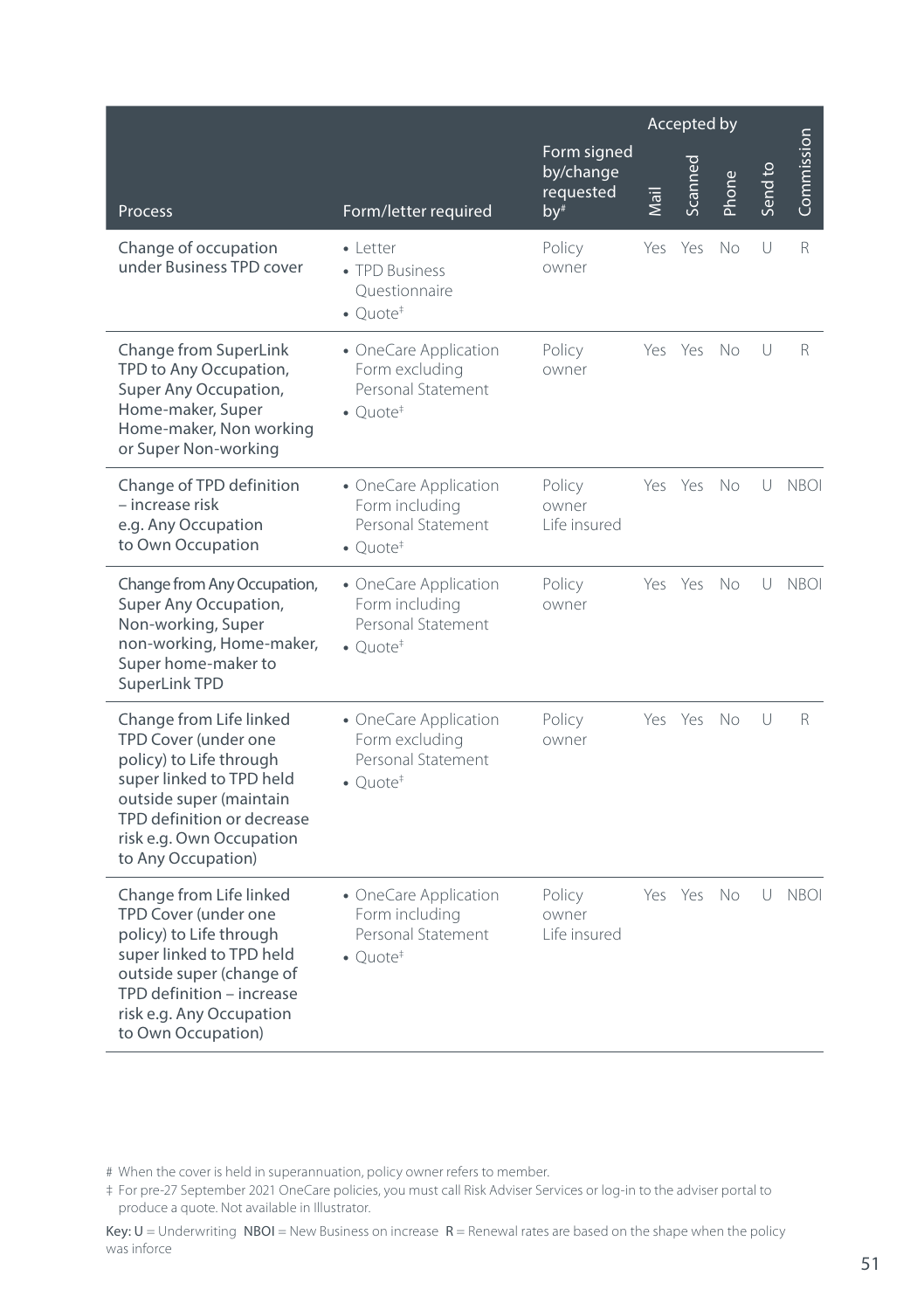|                                                                                                                                              |                                                                                                |                                              | Accepted by |         |           |         |             |
|----------------------------------------------------------------------------------------------------------------------------------------------|------------------------------------------------------------------------------------------------|----------------------------------------------|-------------|---------|-----------|---------|-------------|
| Process                                                                                                                                      | Form/letter required                                                                           | Form signed<br>by/change<br>requested<br>by# | Viail       | Scanned | Phone     | Send to | Commission  |
| Exercise continuation of<br>TPD Any and/or Own<br>Occupation at age 65<br>(subject to maximum<br>of \$1 million)                             | • Letter<br>• Occupational<br>Ouestionnaire<br>$\bullet$ Ouote <sup>#</sup>                    | Policy<br>owner<br>Life insured              | Yes         | Yes     | No.       | U       | R           |
| Add Extra Care Cover to<br>existing policy                                                                                                   | • OneCare Application<br>Form including<br>Personal Statement<br>$\bullet$ Ouote <sup>#</sup>  | Policy<br>owner<br>Life insured              |             | Yes Yes | <b>No</b> | U       | <b>NB</b>   |
| Add cover options:<br>e.g. Double TPD, Double<br>Trauma, Trauma Cover<br><b>Reinstatement and Life</b><br>Cover Purchase (TPD and<br>Trauma) | • OneCare Application<br>Form including<br>Personal Statement<br>$\bullet$ Ouote <sup>#</sup>  | Policy<br>owner<br>Life insured              |             | Yes Yes | No.       | U       | <b>NBOI</b> |
| Change from optional<br>TPD/Trauma Cover to stand<br>alone cover                                                                             | • OneCare Application<br>Form including<br>Personal Statement*<br>$\bullet$ Ouote <sup>#</sup> | Policy<br>owner<br>Life insured              |             | Yes Yes | <b>No</b> | U       | <b>NBOI</b> |
| Change of TPD definition<br>from Own Occupation to<br>SuperLink SIS TPD                                                                      | • OneCare Application<br>Form excludina<br>Personal Statement<br>$\bullet$ Ouote <sup>#</sup>  | Policy<br>owner<br>Life insured              |             | Yes Yes | <b>No</b> | $\cup$  | R           |
| Change of TPD definition<br>from Any Occupation to<br>SuperLink SIS TPD                                                                      | • OneCare Application<br>Form includina<br>Personal Statement<br>$\bullet$ Ouote <sup>#</sup>  | Policy<br>owner<br>I ife insured             |             | Yes Yes | <b>No</b> | U       | R           |
| Partial payment for specific<br>loss under TPD Cover<br>(for Continuation Option or<br>transfers from OneCare<br>Super policies)             | • OneCare Application<br>Form including<br>Personal Statement<br>$\bullet$ Ouote <sup>#</sup>  | Policy<br>owner<br>Life insured              |             | Yes Yes | <b>No</b> | U       | <b>NBOI</b> |
| Activate/cancel Premium<br>Freeze (within 30 days of<br>policy anniversary)                                                                  | • Letter                                                                                       | Policy<br>owner                              |             | Yes Yes | <b>No</b> | A       | R           |

- ‡ For pre-27 September 2021 OneCare policies, you must call Risk Adviser Services or log-in to the adviser portal to produce a quote. Not available in Illustrator.
- \* Personal Statement is only required where the primary cover (Life Cover or Trauma Cover linked to the optional Cover) is being retained.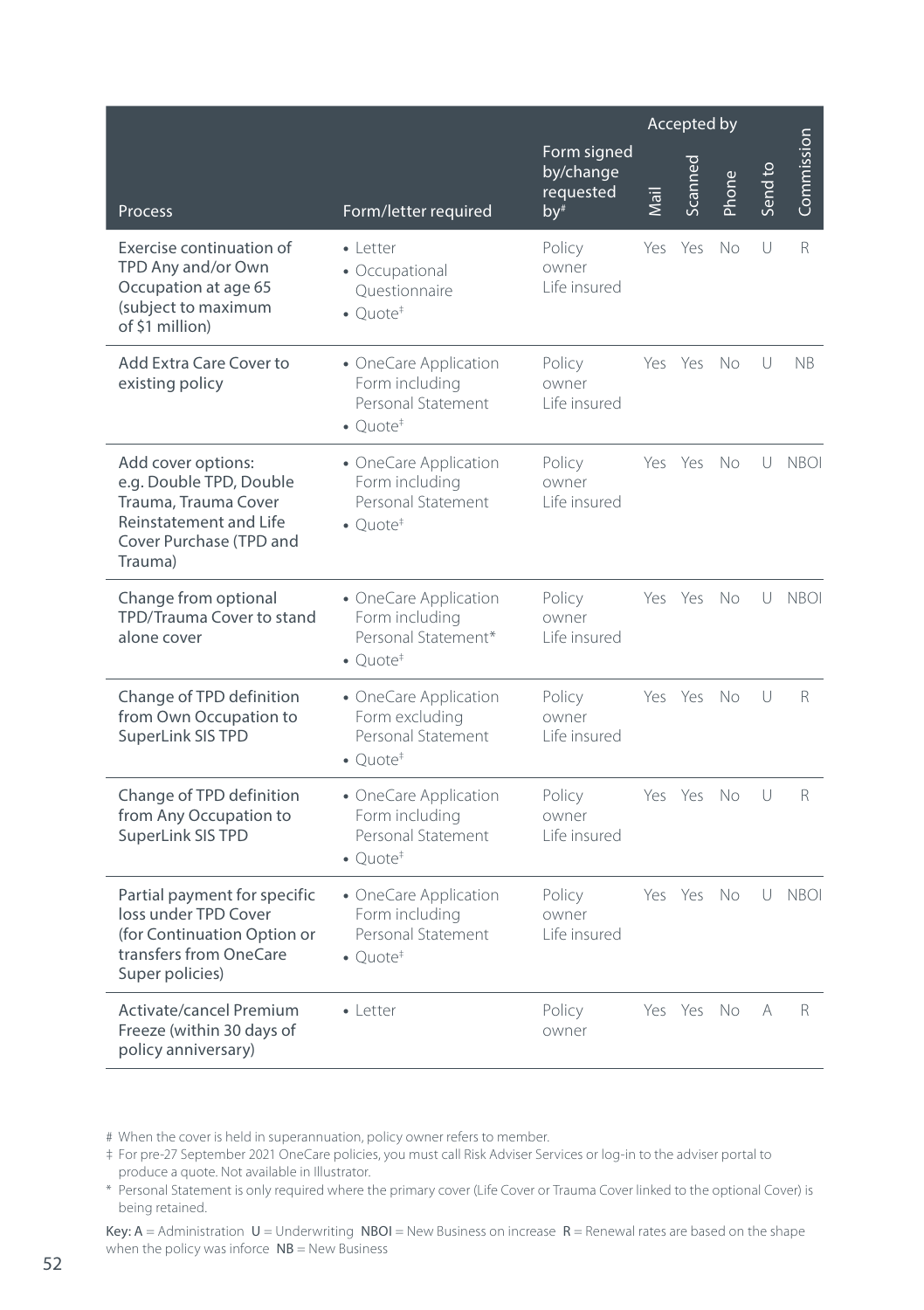|                                                                                                                                                |                                                                                                                                                                                                                                                  | Accepted by                                              |      |         |           |         |                |
|------------------------------------------------------------------------------------------------------------------------------------------------|--------------------------------------------------------------------------------------------------------------------------------------------------------------------------------------------------------------------------------------------------|----------------------------------------------------------|------|---------|-----------|---------|----------------|
| Process                                                                                                                                        | Form/letter required                                                                                                                                                                                                                             | Form signed<br>by/change<br>requested<br>by <sup>#</sup> | Nail | Scanneo | Phone     | Send to | Commission     |
| Accept Buy Back offer<br>(applies to Life Cover Buy<br>Back, Life Cover Purchase,<br><b>Trauma Cover</b><br>Reinstatement options)             | • Buy Back offer form<br>$\bullet$ Ouote <sup>#</sup>                                                                                                                                                                                            | Policy<br>owner<br>Life insured                          | Yes  | Yes     | No        | $\cup$  | R              |
| Continue Life or TPD Cover<br>under superannuation after<br>age 67<br>OneCare Super or Leading<br>Life held in Retirement<br>Portfolio Service | • Complete the 'OneCare<br>Super Employment<br>Declaration' or<br>'Retirement Portfolio<br>Service Employment<br>Declaration' form to<br>confirm life insured<br>meets the work test.                                                            | Policy<br>owner<br>Life insured                          |      | Yes Yes | <b>No</b> | A       | R              |
| <b>Exercise Business</b><br><b>Guarantee Option</b>                                                                                            | • OneCare Application<br>Form excluding<br>Personal Statement<br>• Current Occupational<br>Questionnaire<br>• Relevant financial<br>evidence of the<br>increase (e.g. business<br>valuations, loan<br>documents)<br>$\bullet$ Ouote <sup>#</sup> | Policy<br>owner<br>Life insured                          |      | Yes Yes | <b>No</b> | $\cup$  | R              |
| Add Child Cover to<br>existing policy                                                                                                          | • 'Application to Add or<br>Increase Child Cover<br>Non Super' Form<br>$\bullet$ Ouote <sup>#</sup>                                                                                                                                              | Policy<br>owner                                          |      | Yes Yes | <b>No</b> | $\cup$  | N <sub>B</sub> |
| <b>Exercise Conversion of</b><br><b>Child Cover</b>                                                                                            | • Child cover conversion<br>form                                                                                                                                                                                                                 | Policy<br>owner<br>Life insured<br>(child)               |      | Yes Yes | <b>No</b> | $\cup$  | R              |
| <b>Exercise Continuation</b><br>of Child Cover                                                                                                 | $\bullet$   etter<br>• OneCare Application<br>Form excluding<br>Personal Statement<br>$\bullet$ Quote <sup>#</sup>                                                                                                                               | Policy<br>owner<br>Life insured<br>(child)               |      | Yes Yes | <b>No</b> | $\cup$  | R              |

# When the cover is held in superannuation, policy owner refers to member. ‡ For pre-27 September 2021 OneCare policies, you must call Risk Adviser Services or log-in to the adviser portal to produce a quote. Not available in Illustrator.

Key:  $A =$  Administration  $U =$  Underwriting  $R =$  Renewal rates are based on the shape when the policy was inforce NB = New Business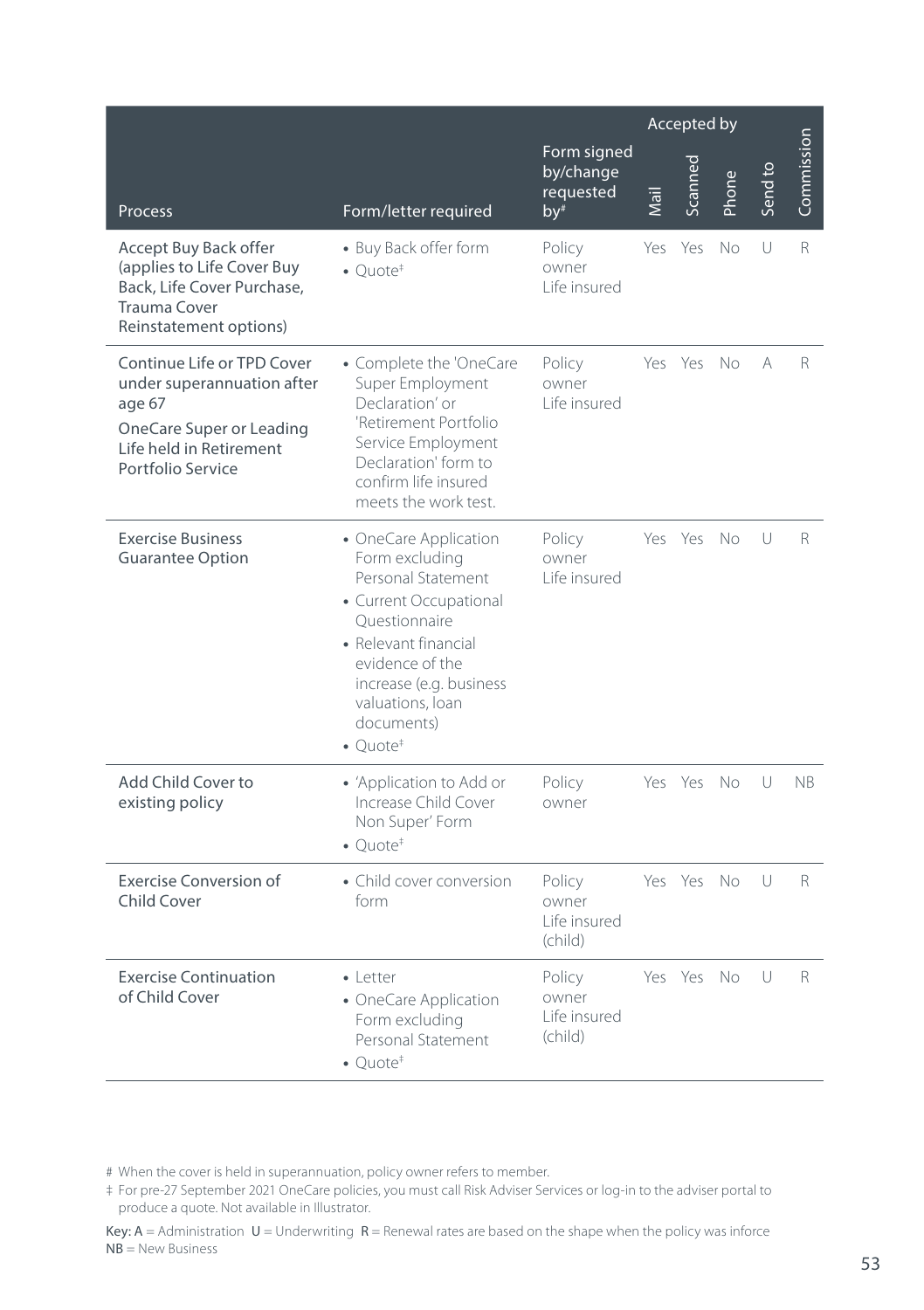|                                                                           |                                                                                                                                    |                                              | Accepted by |         |           |         |             |
|---------------------------------------------------------------------------|------------------------------------------------------------------------------------------------------------------------------------|----------------------------------------------|-------------|---------|-----------|---------|-------------|
| Process                                                                   | Form/letter required                                                                                                               | Form signed<br>by/change<br>requested<br>by# | Jiey        | pennes  | Phone     | Send to | Commission  |
| Add Premier Maximiser to<br>existing Trauma Policy                        | • OneCare Application<br>Form including<br>Personal Statement<br>$\bullet$ Ouote <sup>#</sup>                                      | Policy<br>owner<br>Life insured              | Yes         | Yes     | No        | U       | <b>NBOI</b> |
| OneCare Income Secure, Business Expense and Living Expense Cover          |                                                                                                                                    |                                              |             |         |           |         |             |
| Increase to monthly<br>amount insured<br>(min. premium \$50 p.a.)         | • OneCare Application<br>Form including<br>Personal Statement<br>$\bullet$ Ouote <sup>#</sup>                                      | Policy<br>owner<br>Life insured              |             | Yes Yes | <b>No</b> | U       | <b>NBOI</b> |
| Increase waiting period (e.g.<br>30 day wait to 60 day wait)              | • Letter; or<br>$\bullet$ Ouote <sup>#</sup>                                                                                       | Policy<br>owner <sup>¤</sup>                 |             | Yes Yes | No.       | А       | R           |
| Decrease waiting period<br>(e.g. 60 day wait to<br>30 day wait)           | • OneCare Application<br>Form including<br>Personal Statement<br>$\bullet$ Ouote <sup>#</sup>                                      | Policy<br>owner<br>Life insured              |             | Yes Yes | No.       | U       | <b>NBOI</b> |
| Increase benefit period<br>excluding to age 70<br>(e.g. age 55 to age 60) | • OneCare Application<br>Form including<br>Personal Statement<br>$\bullet$ Ouote <sup>#</sup>                                      | Policy<br>owner<br>Life insured              |             | Yes Yes | <b>No</b> | U       | <b>NBOI</b> |
| Decrease benefit period<br>(e.g. age 60 to age 55)                        | • Letter; or<br>$\bullet$ Ouote <sup>#</sup>                                                                                       | Policy<br>owner                              |             | Yes Yes | <b>No</b> | A       | R           |
| <b>Exercise Increasing</b><br>Income feature                              | • Increasing Income and<br><b>Expenses Application</b><br>Form<br>• Relevant financial<br>evidence<br>$\bullet$ Ouote <sup>#</sup> | Policy<br>owner<br>Life insured              |             | Yes Yes | No.       | U       | <b>NBOI</b> |
| <b>Exercise Increasing</b><br><b>Expense feature</b>                      | • Increasing Income and<br><b>Expenses Application</b><br>Form<br>• Relevant financial<br>evidence<br>$\bullet$ Quote <sup>#</sup> | Policy<br>owner<br>Life insured              |             | Yes Yes | No.       | U       | <b>NBOI</b> |

‡ For pre-27 September 2021 OneCare policies, you must call Risk Adviser Services or log-in to the adviser portal to produce a quote. Not available in Illustrator.

¤ Email from the policy owner will be accepted without a signature on quote.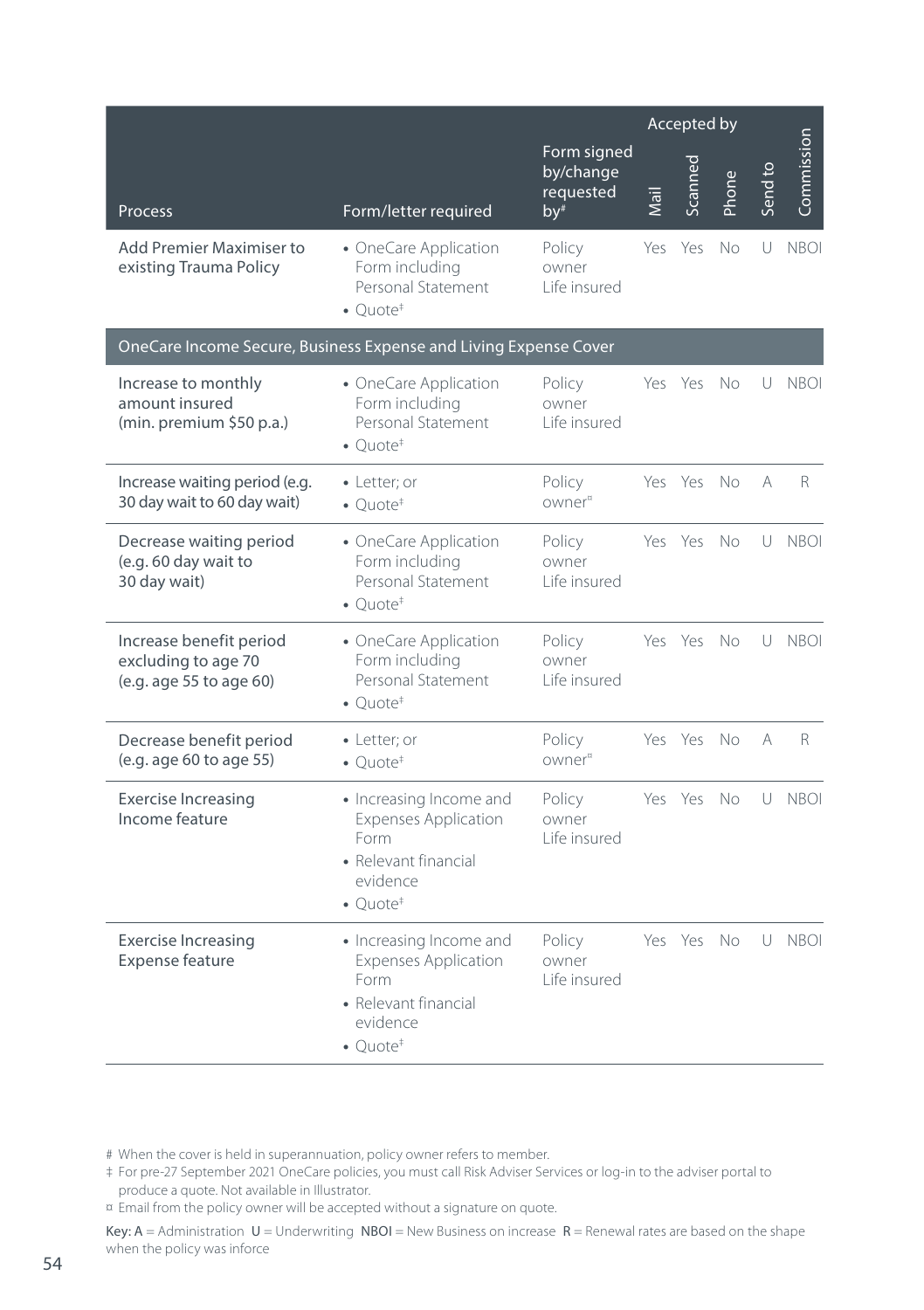|                                                                                                   |                                                                                                                                                                                                                |                                              |       | Accepted by |                 |         |             |
|---------------------------------------------------------------------------------------------------|----------------------------------------------------------------------------------------------------------------------------------------------------------------------------------------------------------------|----------------------------------------------|-------|-------------|-----------------|---------|-------------|
| Process                                                                                           | Form/letter required                                                                                                                                                                                           | Form signed<br>by/change<br>requested<br>by# | Viail | Scanned     | <sup>hone</sup> | Send to | Commission  |
| Increase cover under<br><b>Family Cover Pause feature</b>                                         | • Family Cover Pause<br>Application Form<br>• Relevant financial<br>evidence (quaranteed<br>only)<br>• Copy of the youngest<br>child's birth certificate<br>or adoption record<br>$\bullet$ Quote <sup>#</sup> | Policy<br>owner<br>Life insured              | Yes   | Yes         | No              | U       | R           |
| <b>Exercising Pregnancy</b><br>Premium Waiver*                                                    | $\bullet$   etter<br>• Medical certificate                                                                                                                                                                     | Policy<br>owner<br>Life insured              |       | Yes Yes     | No              | A       | R           |
| Decrease cover under<br><b>Family Cover Pause feature</b>                                         | • Family Cover Pause<br>Application Form                                                                                                                                                                       | Policy<br>owner                              | Yes   | Yes         | <b>No</b>       | A       | R           |
| <b>Activate Premium</b><br>Pause under Income<br>Secure Professional                              | • Letter within 30 days<br>of the unemployment<br>or long term leave; and<br>• Proof of termination<br>or long term leave; or<br>• Letter and proof of<br>financial hardship                                   | Policy<br>owner                              | Yes   | Yes         | <b>No</b>       | А       | R           |
| Activate Premium and<br><b>Cover Suspension</b>                                                   | • Letter within 30 days of<br>the unemployment or<br>long term leave; and<br>• Proof of termination or<br>long term leave; or<br>• Letter and proof of<br>financial hardship                                   | Policy<br>owner                              |       | Yes Yes     | <b>No</b>       | A       | R           |
| Add cover options<br>e.g. Indexation (while on<br>claim) Option, Day 14<br><b>Accident Option</b> | • OneCare Application<br>Form excluding<br>Personal Statement<br>$\bullet$ Ouote <sup>#</sup><br>• Declaration of<br>Continued Good<br>Health and<br>Circumstances                                             | Policy<br>owner<br>I ife insured             | Yes.  | Yes         | No              | U       | <b>NBOI</b> |

‡ For pre-27 September 2021 OneCare policies, you must call Risk Adviser Services or log-in to the adviser portal to produce a quote. Not available in Illustrator.

\* This option is not available if you have taken up the Family Cover Pause feature.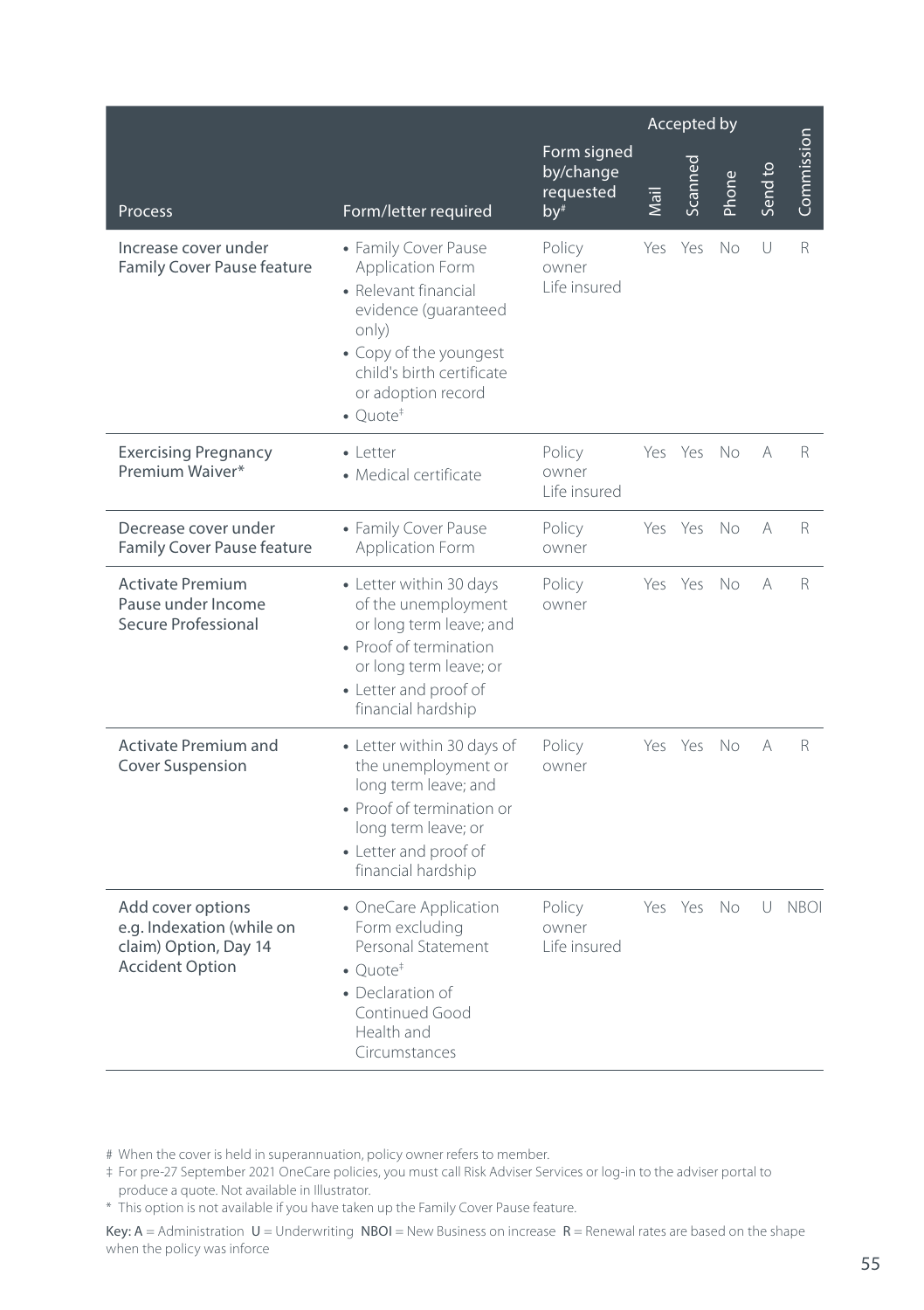|                                                                                                                                   |                                                                                                                                                                                 |                                                          |      | Accepted by |              |                |             |
|-----------------------------------------------------------------------------------------------------------------------------------|---------------------------------------------------------------------------------------------------------------------------------------------------------------------------------|----------------------------------------------------------|------|-------------|--------------|----------------|-------------|
| Process                                                                                                                           | Form/letter required                                                                                                                                                            | Form signed<br>by/change<br>requested<br>by <sup>#</sup> | Mail | Scanned     | <b>Phone</b> | Send to        | Commission  |
| Exercise Cover<br>Continuation for Income<br>Secure Professional<br>(subject to maximum<br>of \$10,000 monthly<br>amount insured) | • Occupational<br>Ouestionnaire<br>· Letter of confirmation<br>from the client<br>regarding their<br>intention to continue<br>working full time<br>$\bullet$ Ouote <sup>#</sup> | Policy<br>owner<br>Life insured                          | Yes. | Yes         | No           |                | R           |
| Income Secure Cover -<br>Flexible guaranteed<br>(endorsed) to quaranteed <sup>^</sup>                                             | $\bullet$   etter<br>· Financial evidence                                                                                                                                       | Policy<br>owner<br>Life insured                          |      | Yes Yes     | <b>No</b>    | $\cup$         | R           |
| Income Secure Cover/<br>Business Expense Cover-<br>quaranteed to indemnity                                                        | • Signed letter; and<br>$\bullet$ Quote <sup>#</sup>                                                                                                                            | Policy<br>owner<br>Life insured                          |      | Yes Yes No  |              | $\overline{A}$ | R           |
| Income Secure Cover to<br>Living Expense Cover                                                                                    | • OneCare Application<br>Form excluding<br>Personal Statement                                                                                                                   | Policy<br>owner<br>Life insured                          |      | Yes Yes     | <b>No</b>    | U              | R           |
| Living Expense Cover to<br>Income Secure Cover                                                                                    | • OneCare Application<br>Form including<br>Personal Statement<br>$\bullet$ Ouote <sup>#</sup>                                                                                   | Policy<br>owner<br>I ife insured                         |      | Yes Yes     | <b>No</b>    | U              | <b>NBOI</b> |

- ‡ For pre-27 September 2021 OneCare policies, you must call Risk Adviser Services or log-in to the adviser portal to produce a quote. Not available in Illustrator.
- ^ Guaranteed 'endorsed' refers to guaranteed cover where financial evidence has not been provided at time of application, but must be provided prior to making a claim.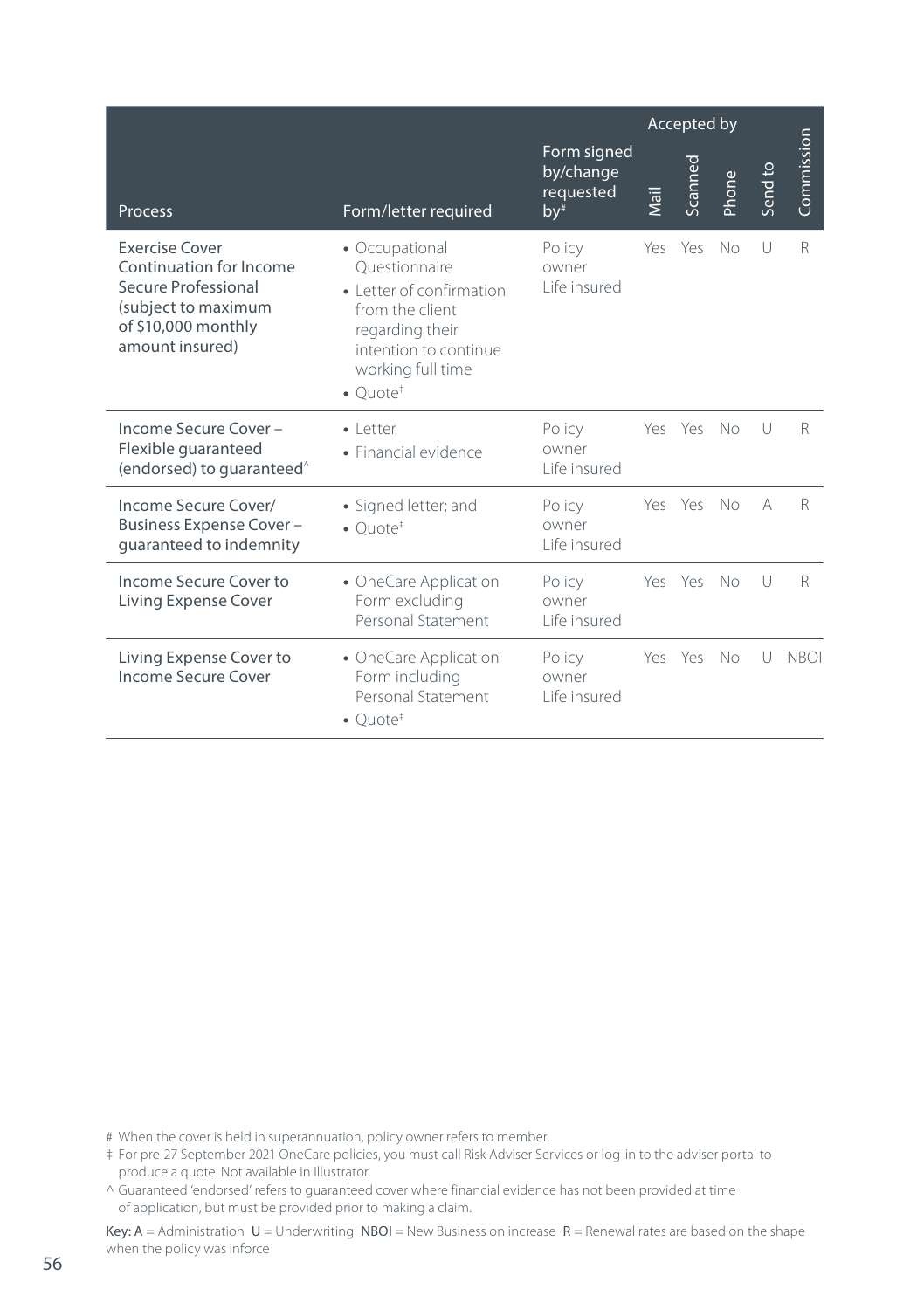|                                                                                                                                                                                                                                                                                                                                                                                                                                                                                           | Accepted by                                                                                                                                                                                                                            |                                                          |       |         |           |         |            |
|-------------------------------------------------------------------------------------------------------------------------------------------------------------------------------------------------------------------------------------------------------------------------------------------------------------------------------------------------------------------------------------------------------------------------------------------------------------------------------------------|----------------------------------------------------------------------------------------------------------------------------------------------------------------------------------------------------------------------------------------|----------------------------------------------------------|-------|---------|-----------|---------|------------|
| Process                                                                                                                                                                                                                                                                                                                                                                                                                                                                                   | Form/letter required                                                                                                                                                                                                                   | Form signed<br>by/change<br>requested<br>by <sup>#</sup> | Vlail | Scanned | Phone     | Send to | Commission |
| Change from:<br>• Income Secure Essentials,<br>Basic, Basic SuperLink,<br>Standard, SuperLink,<br>Comprehensive or<br>Professional to Income<br>Secure Protection or<br><b>Protection Super</b>                                                                                                                                                                                                                                                                                           | • Application to Cancel<br>and Replace form<br>$\bullet$ Ouote <sup>#</sup>                                                                                                                                                            | Policy<br>owner<br>I ife insured                         | Yes   | Yes     | No        | $\cup$  | R          |
| Change from:<br>• Income Secure<br>Professional to Income<br>Secure Basic, Basic<br>SuperLink, Essentials,<br>Standard, SuperLink,<br>Comprehensive<br>• Income Secure SuperLink<br>or Comprehensive to<br>Income Secure Basic,<br>Basic SuperLink,<br><b>Essentials or Standard</b><br>• Income Secure Standard<br>to Income Secure Basic,<br><b>Basic SuperLink or</b><br><b>Essentials</b><br>• Income Secure Basic or<br><b>Basic SuperLink to</b><br><b>Income Secure Essentials</b> | • OneCare Application<br>Form excluding<br>Personal Statement<br>$\bullet$ Ouote <sup>#</sup>                                                                                                                                          | Policy<br>owner<br>I ife insured                         |       | Yes Yes | No        | U       | R          |
| <b>Exercise Conversion of</b><br><b>Waiting Period</b>                                                                                                                                                                                                                                                                                                                                                                                                                                    | • OneCare Application<br>Form includina<br>Personal Statement<br>(but excluding sections<br>$C7-C14$<br>$\bullet$ Ouote <sup>#</sup><br>• Copy of group scheme<br>exit statement<br>• Waiting Period<br>Conversion Declaration<br>form | Policy<br>owner<br>I ife insured                         |       | Yes Yes | <b>No</b> |         | U NBOI     |

<sup>‡</sup> For pre-27 September 2021 OneCare policies, you must call Risk Adviser Services or log-in to the adviser portal to produce a quote. Not available in Illustrator.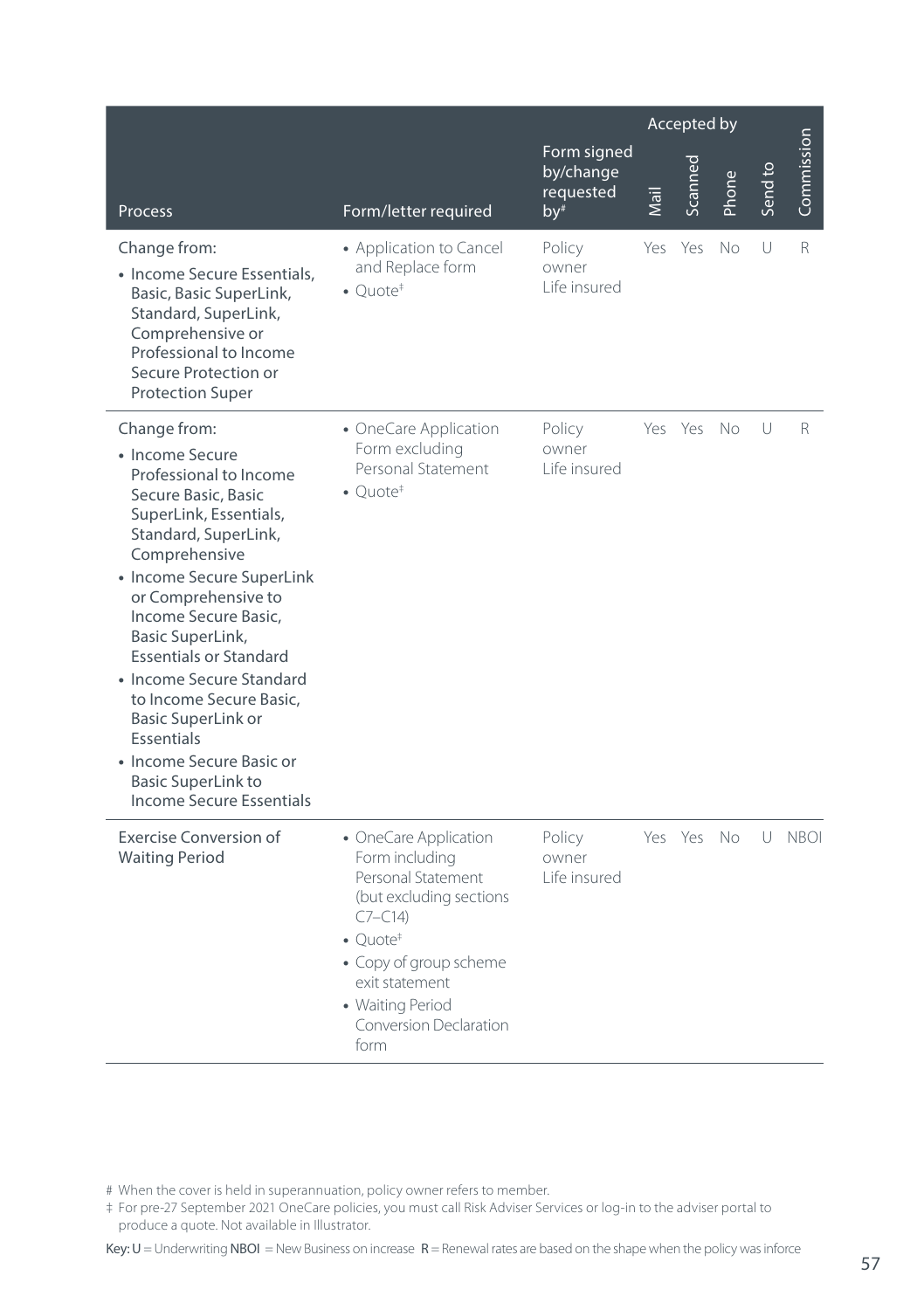The following processes are not allowed for Income Secure Essentials, Basic, Basic SuperLink, Standard, Comprehensive, SuperLink or Professional:

Changing benefit period to 'To age 70'

Changing benefit payment type from 'Indemnity' to 'Guaranteed'

Changing premium type from 'Stepped' to 'Level' for policies that commenced after 14 July 2020

Changing cover types to a more comprehensive offer, e.g. changing from Income Secure Standard to Income Secure Comprehensive

Only Income Secure Protection or Income Secure Protection Super will be available for the following processes:

Cancel and replace due to change of ownership where there is a new policy owner\*

Reinstating a policy that was cancelled because premiums have not been paid and the auto-reinstatement period has passed

\* Except for Memorandum of Transfer, or Conversion to Non-Super feature under Income Secure Basic, Standard or SuperLink.

# OnePath Life policies excluding OneCare

Unless stated otherwise, the following table relates to OnePath Life, life risk policies commencing in and after 1992, excluding OneCare policies. Products are closed to new business however are available for increases to the amount insured and some alterations. New options cannot be added to existing policies.

|                                                                                                    |                                                                                |                                           | Accepted by |         |                  |                    |
|----------------------------------------------------------------------------------------------------|--------------------------------------------------------------------------------|-------------------------------------------|-------------|---------|------------------|--------------------|
| Process                                                                                            | Form/letter required                                                           | Form signed<br>by/change<br>requested by# | Nail        | Scanne  | <sup>h</sup> one | Send <sub>to</sub> |
|                                                                                                    | World of Protection Leading Life, Recovery Cash and Stand Alone Recovery       |                                           |             |         |                  |                    |
| Increase to Life, TPD or<br>Trauma Cover amount<br>insured (min. premium<br>increase \$50 p.a.)    | • Increases/Alterations<br>Form including Personal<br>Statement<br>• Ouote     | Policy owner<br>Life insured              |             | Yes Yes | No               | $\cup$             |
| Activate/cancel Premium<br>Freeze (where available)                                                | • Letter within 30 days of<br>policy anniversary                               | Policy owner                              | Yes         | Yes     | No               | A                  |
| Accept Buy Back offer                                                                              | • Buy Back offer form                                                          | Policy owner<br>I ife insured             | Yes.        | Yes     | <b>No</b>        | A                  |
| Continue Life or TPD Cover<br>under Retirement Portfolio<br>Service superannuation<br>after age 65 | • Retirement Portfolio<br>Service Employment<br>Declaration Form               | I ife insured                             | Yes         | Yes     | No               | A                  |
| Change of TPD definition<br>- decrease risk<br>e.g. Own Occupation<br>to Any Occupation            | • Letter; or<br>• Ouote                                                        | Policy owner<br>I ife insured             | Yes         | Yes     | <b>No</b>        | A                  |
| Change of TPD definition<br>- increase risk e.g.<br>Any Occupation to<br>Own Occupation            | • Increases/Alterations<br>Application Form<br>including Personal<br>Statement | Policy owner<br>I ife insured             |             | Yes Yes | <b>No</b>        | U                  |

# When the cover is held in superannuation, policy owner refers to member.

 $Kev: A =$  Administration  $U =$  Underwriting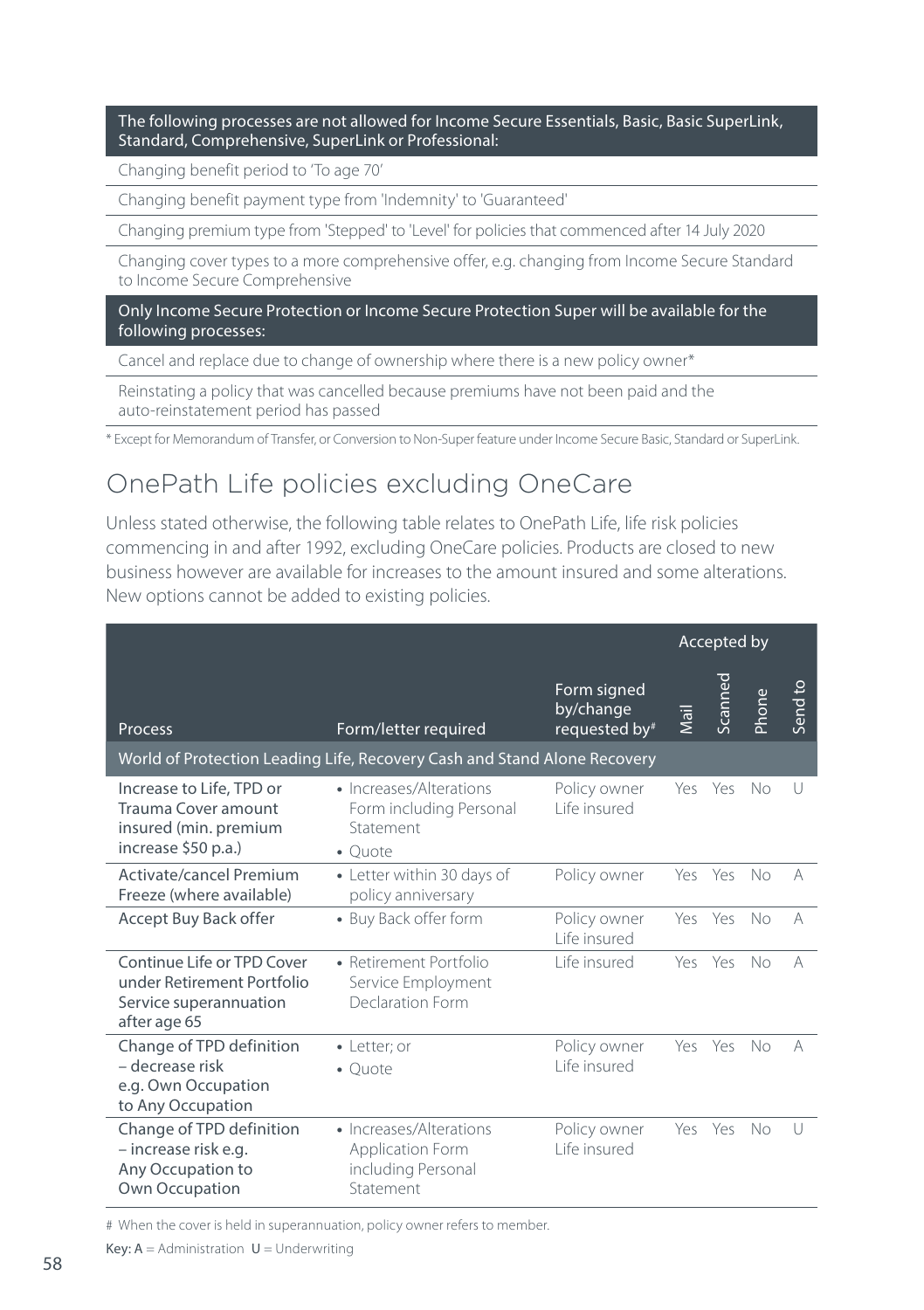|                                                                             |                                                                                             | Accepted by                               |       |         |                 |         |
|-----------------------------------------------------------------------------|---------------------------------------------------------------------------------------------|-------------------------------------------|-------|---------|-----------------|---------|
| Process                                                                     | Form/letter required                                                                        | Form signed<br>by/change<br>requested by# | Jiely | Scannec | <sup>hone</sup> | Send to |
| <b>Protection Basic/Plus</b>                                                | World of Protection Income Cover, Income Safe/Safe Plus, Business Expense Plan, Merc Income |                                           |       |         |                 |         |
| Increase monthly<br>amount insured<br>(applies to WOP only)                 | • Increase/Alterations Form<br>including Personal<br>Statement<br>• Ouote                   | Policy owner<br>I ife insured             |       | Yes Yes | No              | U       |
| Increase waiting period<br>e.g. 30 days to 60 days etc                      | $\bullet$   etter<br>• Quote                                                                | Policy owner <sup>¤</sup>                 |       | Yes Yes | <b>No</b>       | А       |
| Decrease waiting period<br>e.g. 90 days to 60 days<br>(applies to WOP only) | • Increases/Alterations<br>Application Form<br>including Personal<br>Statement<br>• Ouote   | Policy owner<br>I ife insured             |       | Yes Yes | <b>No</b>       | U       |
| Increase benefit period<br>e.g. age 55 to age 60<br>(applies to WOP only)   | • Increases/Alterations<br>Application Form<br>including Personal<br>Statement<br>• Quote   | Policy owner<br>I ife insured             |       | Yes Yes | No              | $\cup$  |
| Decrease benefit period<br>e.g. age $65$ to age $60$                        | $\bullet$   etter<br>• Quote                                                                | Policy owner <sup>a</sup><br>Life insured |       | Yes Yes | <b>No</b>       | A       |
| Continue IP as<br>Living Expense Cover<br>(applies to WOP only)             | • OneCare Application<br>excluding Personal<br>Statement<br>• Quote                         | Policy Owner                              |       | Yes Yes | No              | $\cup$  |

¤ Email from the policy owner will be accepted without a signature on quote.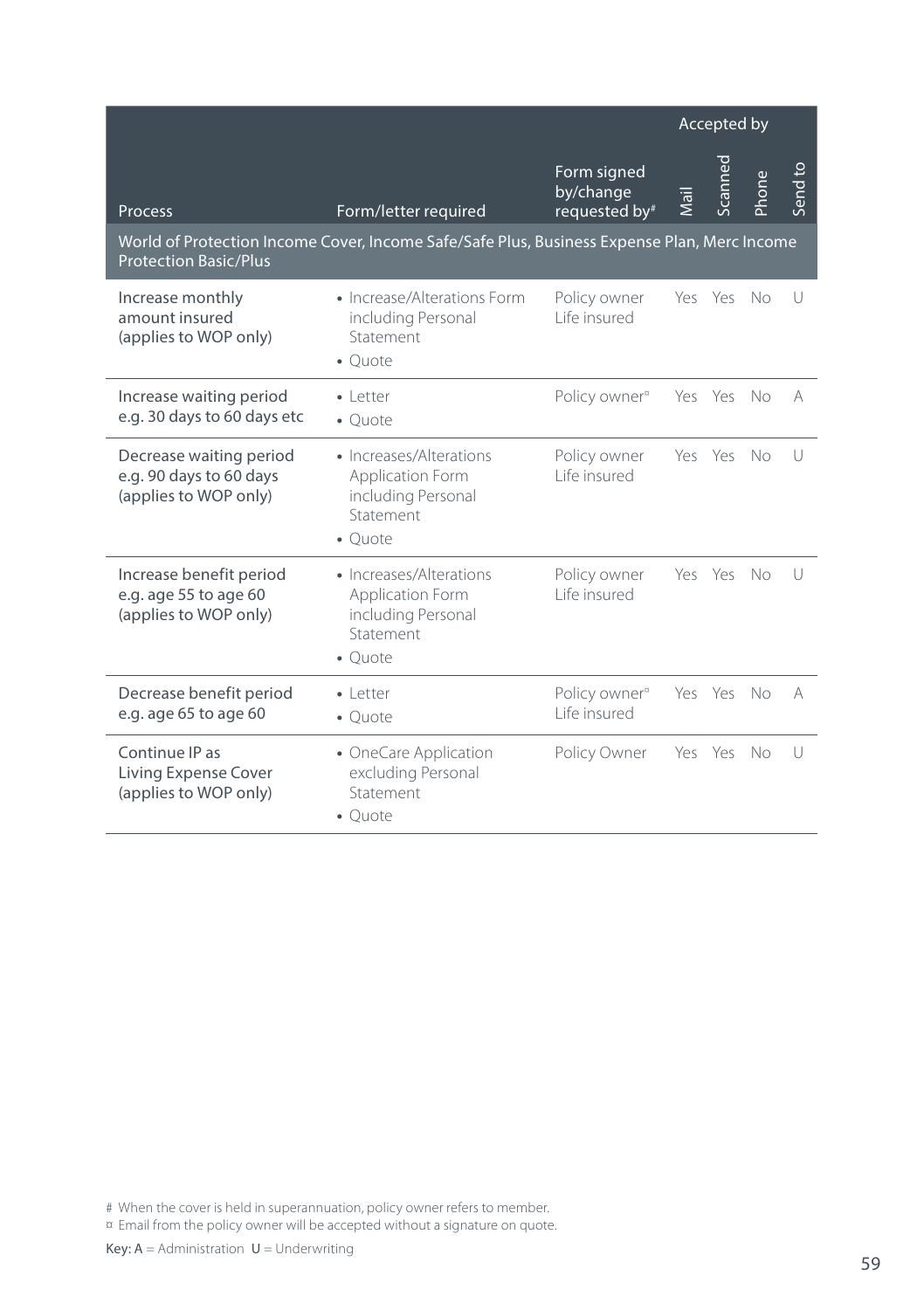# Transfer of cover to OneCare

The following rules apply for replacing existing OnePath insurance with OneCare. The cover must be in force at the time of requesting the transfer.

| OneAnswer, OptiMix and Oasis                                                                                                                                                                                                                                                                                                                                                                                                                                                                                                                                                           | Integra Super,<br>Corporate Super,<br><b>ANZ Super Advantage</b><br>and ANZ OA Personal                                     | <b>Group Risk</b>                                                                  |
|----------------------------------------------------------------------------------------------------------------------------------------------------------------------------------------------------------------------------------------------------------------------------------------------------------------------------------------------------------------------------------------------------------------------------------------------------------------------------------------------------------------------------------------------------------------------------------------|-----------------------------------------------------------------------------------------------------------------------------|------------------------------------------------------------------------------------|
| Transfer rules (Life and TPD):<br>Maximum amount insured \$500,000<br>• Existing cover underwritten within<br>last five years at standard rates<br>• Must be 'like for like' cover<br>• OneCare application less Personal<br>Statement to be completed with<br>declaration signed<br>• Declaration of Continued Good<br>Health and Circumstances required<br>• Limited to OneCare product<br>parameters<br>• Must be in an insurable occupation<br>under OneCare<br>• OneCare hybrid renewal commission<br>$(22%)$ to apply.<br>Please note:<br>• For TPD Own Occupation cover, a full | Transfer rules<br>(Life, TPD and GSC):<br>• Full underwriting<br>to apply<br>• OneCare new business<br>commission to apply. | • Full underwriting<br>to apply.<br>• OneCare new business<br>commission to apply. |
| Personal Statement is required (we<br>will waive mandatory requirements)<br>· For cases over \$500,000, underwritten<br>greater than five years ago or where<br>loadings and/or exclusions applied<br>to the original assessment, full<br>underwriting and new business<br>commission to apply.                                                                                                                                                                                                                                                                                        |                                                                                                                             |                                                                                    |

Note: Transfers are not available from OneCare to any of these products.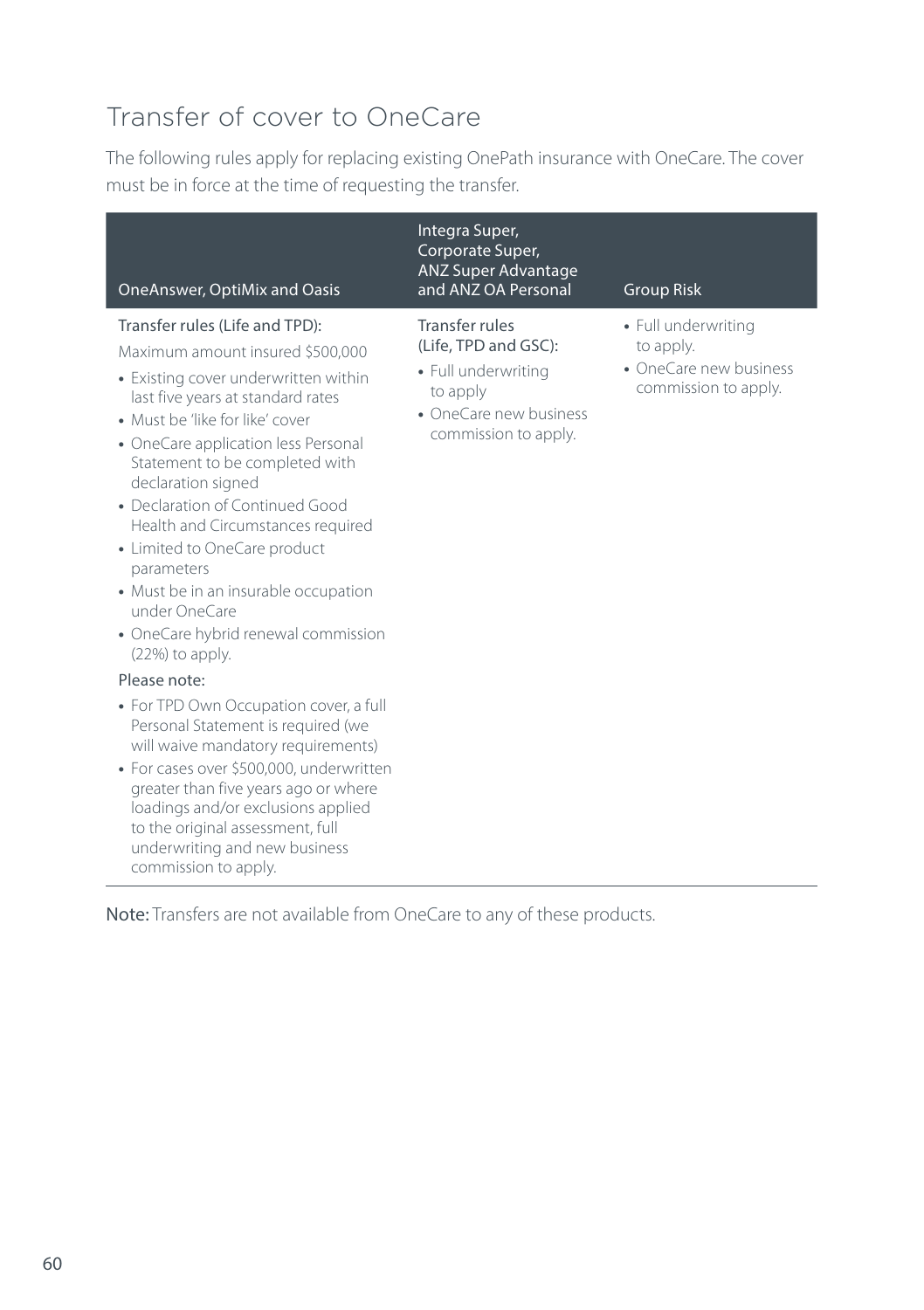| World of Protection (WOP) and pre July 2000 policies – Transfer terms to OneCare*     |                                                                                                                                                                                                                                                                                                                                                                                                                                                        |                                                                                                                                                                                                                                                        |  |  |  |  |  |
|---------------------------------------------------------------------------------------|--------------------------------------------------------------------------------------------------------------------------------------------------------------------------------------------------------------------------------------------------------------------------------------------------------------------------------------------------------------------------------------------------------------------------------------------------------|--------------------------------------------------------------------------------------------------------------------------------------------------------------------------------------------------------------------------------------------------------|--|--|--|--|--|
| Policy issue date                                                                     | <b>Transfer requirements</b>                                                                                                                                                                                                                                                                                                                                                                                                                           | <b>Commission terms</b>                                                                                                                                                                                                                                |  |  |  |  |  |
| July 2000 - Dec 2005<br>(World of Protection)                                         | • Proposed cover must be on<br>a 'like for like' basis with the<br>same or decreased amount<br>insured (refer to the<br>following table for 'like for<br>like' product advice).<br>· Signed quote.<br>• OneCare Application<br>Form including the<br>Personal Statement.<br>• Instruction from the<br>WOP policy owner to<br>cancel and replace.<br>• Mandatory medical and<br>financial requirements listed<br>on the quote are waived <sup>#</sup> . | • New business commission<br>applies, unless level<br>commission currently<br>applies. In this case, level<br>commission will continue<br>to apply.<br>• Other commission<br>structures and dial downs<br>are not available for the<br>existing cover. |  |  |  |  |  |
| Pre July 2000 (e.g. Mercantile<br>Mutual, Armstrong Jones,<br>Occidental, Regal etc.) | · Signed quote.<br>• OneCare Application<br>Form including<br>Personal Statement.<br>• Instruction from the<br>previous policy owner<br>to cancel and replace.<br>• Full underwriting applies<br>including any mandatory<br>medical and financial<br>requirements as outlined<br>on the quote.                                                                                                                                                         | • New business<br>commission applies.                                                                                                                                                                                                                  |  |  |  |  |  |

<sup>\*</sup> These transfer terms may be withdrawn at any time by OnePath Life.

<sup>‡</sup> Where mandatory medical and financial requirements listed on the quote are waived, our underwriting team maintains the discretion to request additional medical information should it be considered necessary based on information provided in the Personal Statement.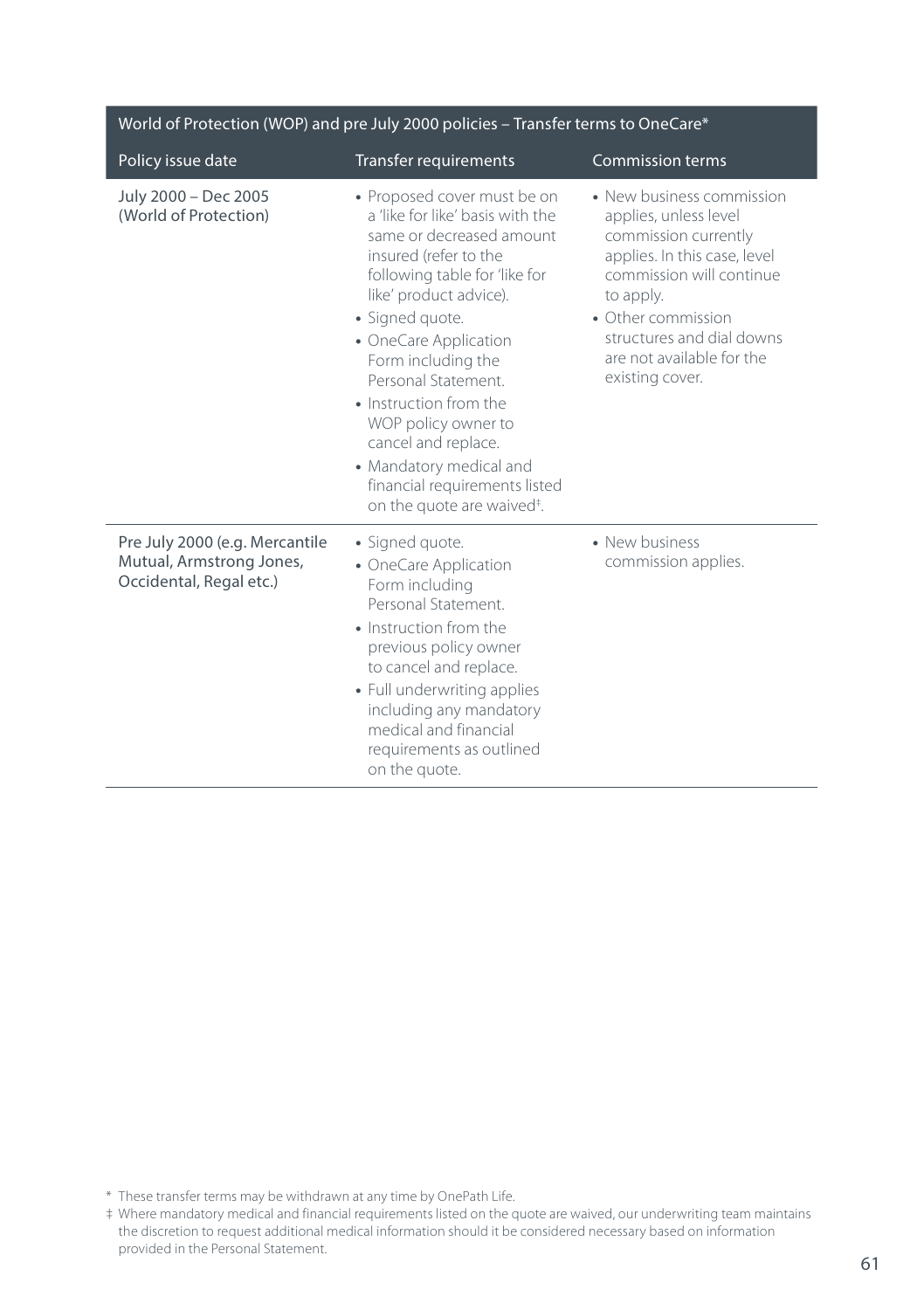### **What is 'like for like' cover?**

'Like for like' cover is where the cover features are the same for OneCare as they are for the existing cover. The following table refers to World of Protection (WOP) policies that are being transferred to, or recommencing lapsed policy as, OneCare under 'like for like' conditions.

| World of Protection (WOP) products                                        | 'Like for like' OneCare product                                             |
|---------------------------------------------------------------------------|-----------------------------------------------------------------------------|
| Leading Life with optional Total and<br>Permanent (TPD) and Trauma Cover* | Life Cover with optional TPD and<br>Trauma Cover Comprehensive <sup>+</sup> |
| <b>Recovery Cash</b>                                                      | N/A                                                                         |
| Recovery Cash Plus                                                        | Life Cover with optional TPD and<br>Trauma Cover Comprehensive <sup>+</sup> |
| <b>Stand Alone Recovery</b>                                               | Stand alone Trauma Cover Comprehensive                                      |
| Income Safe<br>Income Safe Plus                                           | Income Secure Protection or Protection Super                                |
| Income Cover                                                              | Income Secure Protection or Protection Super                                |
| <b>Business Expense Plan</b>                                              | Business Expense Cover                                                      |

\* Extended Trauma Cover only. Basic Trauma Cover has no equivalent in OneCare.

† Optional covers are applicable only if they were selected as options on the World of Protection policy. Where TPD is being replaced 'like for like', the same TPD definition will apply to the OneCare policy. The OneCare TPD 'partial payment for specific loss' benefit is excluded from 'like for like' transfers.

^ Guaranteed benefit payment type is not available under OneCare Income Secure or Business Expense Covers.

# Other WOP transfer situations

# **'Like for like' transfers from WOP to OneCare with new or increased cover**

Where there is an increase in cover in conjunction with an upgrade or replacement policy, the increase and/or new cover will be fully underwritten with new business commission applying to the increased portion of cover. The transfer guidelines in this section will then relate to the existing portion of cover.

### **New OneCare business not replacing 'like for like' WOP cover**

Any new cover written in OneCare that is not replacing a 'like for like' product will be fully underwritten. Mandatory medical and financial requirements will need to be provided, with new business commission payable.

#### How to place these applications

Clients who have an existing OnePath policy will need to complete an Application Form, and tick the relevant application type. Please note, OneCare Express cannot be used for increases and alterations to existing cover with OnePath.

# Change of policy ownership

A change of ownership can be done by assignment or, in certain circumstances can be arranged by providing a new policy via 'cancel and replace'.

#### Assignment

Assignment involves the transfer of ownership from one person or entity to another by agreement between the parties.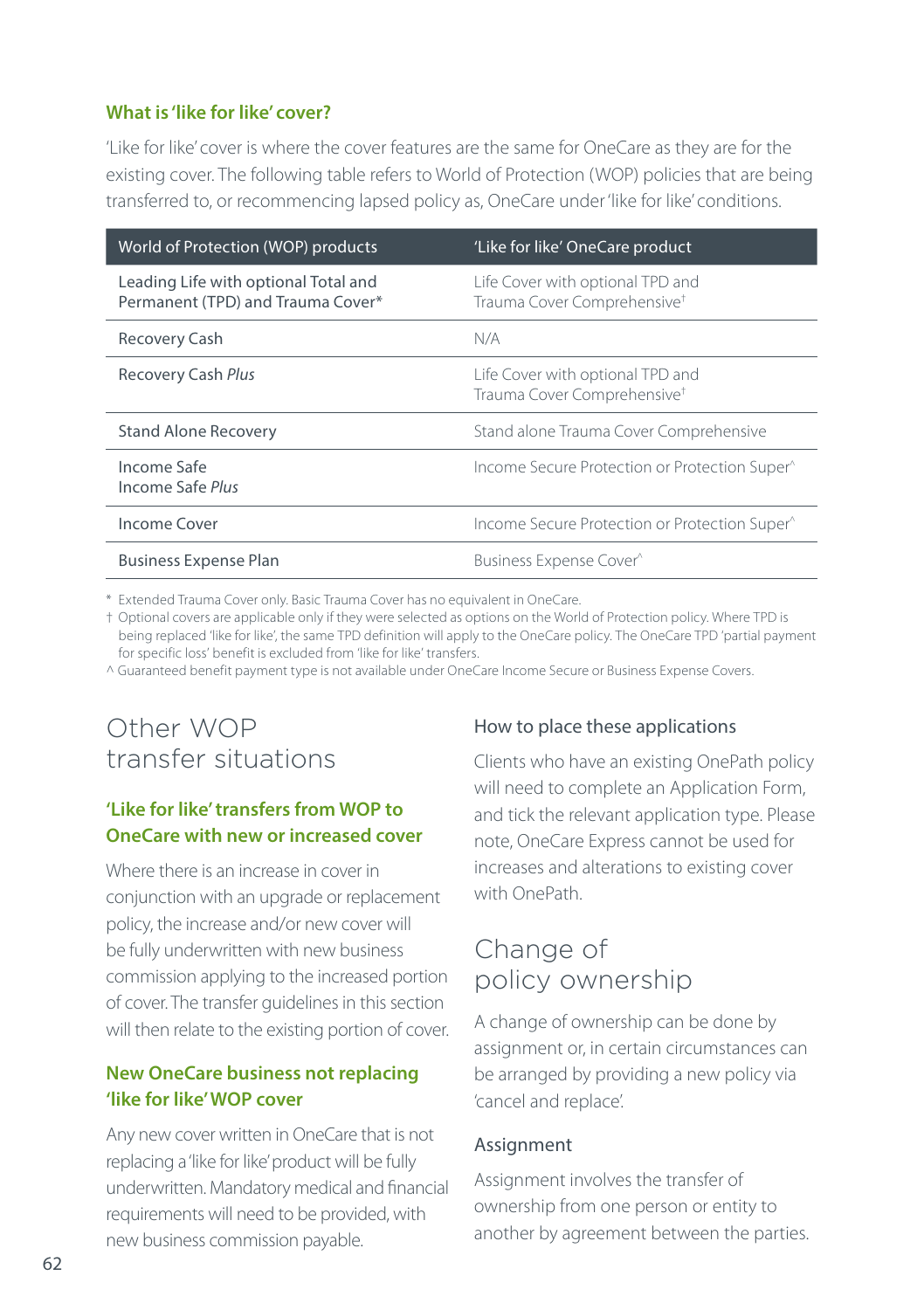It requires both the current policy owner (transferor) and the proposed policy owner (transferee) to complete a Memorandum of Transfer (MOT) and register the assignment with us. Assignment can be used to transfer ownership for all non-superannuation to non-superannuation cases. You should take account of any capital gains tax implications that may arise.

If the most recent policy document cannot be returned, please refer to 'replacement of documents' requirements under the general policy administration guidelines on page 45.

Assignment into or out of superannuation may not be available. Please refer to the table on page 64 for more detail.

# Cancel and replace to the closest equivalent cover due to change of ownership

In some circumstances we may allow a change of ownership by cancel and replace. This involves the transfer of risk from one policy to a new policy. It can be used in:

- **•** non-superannuation to superannuation (and vice versa)
- **•** superannuation to superannuation.

The closest equivalent cover is where the cover features are not the same as the current OneCare offer, however is the most closely aligned offer for the existing cover.

Optional covers are applicable only if they were selected as options on the existing policy.

Where TPD is being replaced the closest equivalent option, the same TPD definition will apply to the new OneCare policy. The OneCare TPD 'partial payment for specific loss' benefit is excluded from the transfers

from all products prior to OneCare including Continuation Options.

Any exclusions and loadings that applied to the original cover will be transferred onto the new cover.

Commission structure for the transferred cover will be as per the rules outlined on the following pages.

Cancel and replace can be used for superannuation to non-superannuation, however any excess monies cannot be transferred from the OneCare Super policy to a OneCare non-super policy. The monies must be transferred to an eligible rollover fund.

A change of policy ownership involving a cancel and replace is not available if the life insured is either on claim or eligible to claim at the time of the request.

### Closest equivalent option

When change of ownership moves the cover from super to non-super or vice versa the following are the closest equivalent options in the current OneCare PDS for TPD.

| Cover held in Super     | Cover held in<br>Non Super |
|-------------------------|----------------------------|
| Super Any TPD           | Any Occupation TPD         |
| SuperLink SIS TPD       | Own Occupation TPD         |
| Super Home-Maker<br>TPD | Home-Maker TPD             |
| Super Non-Working       | Non-Working TPD            |

Refer to Section 10 Policy Administration page 50 for the requirements for these changes.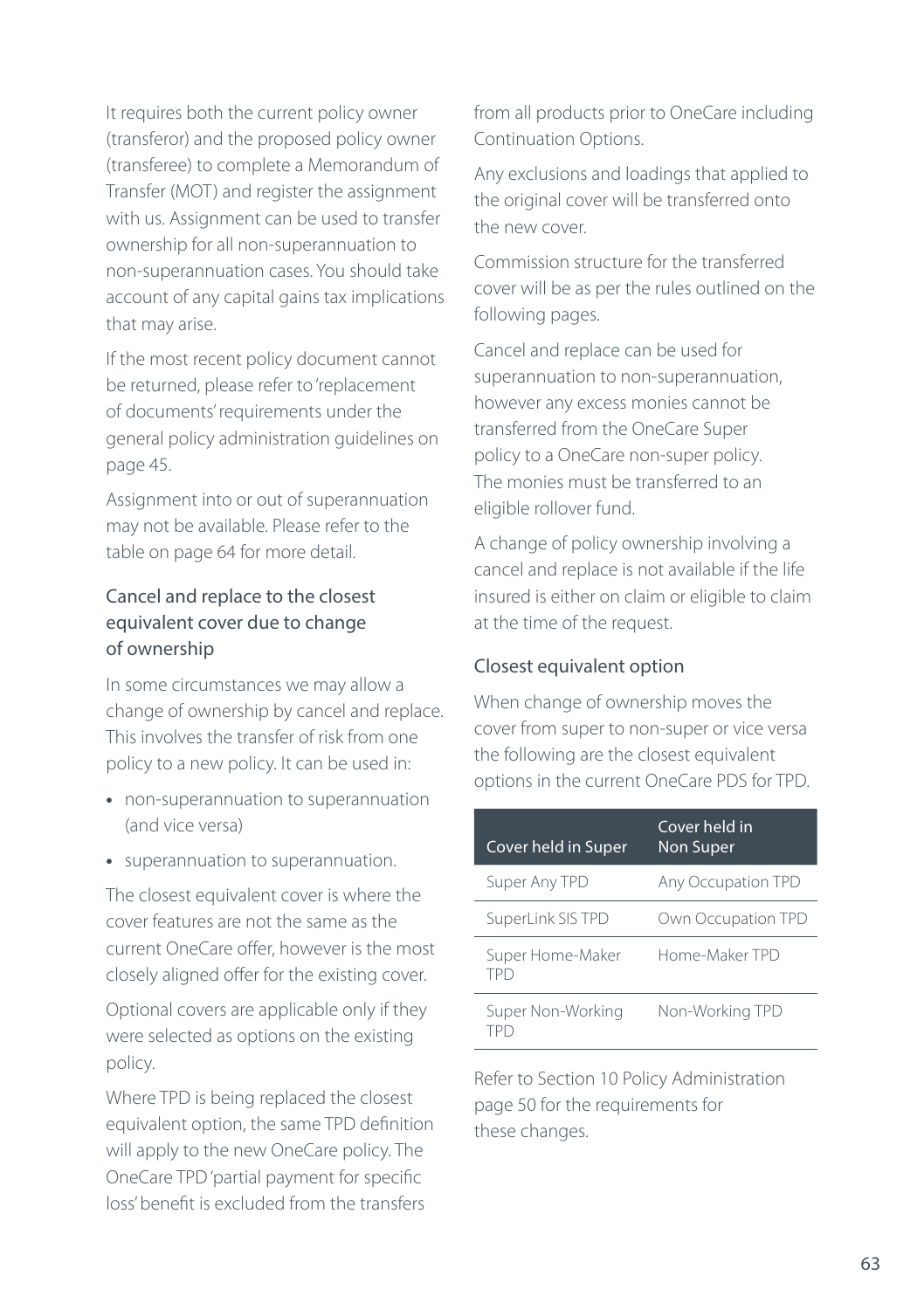# Availability of assignment or cancel and replace due to change of ownership

| Original ownership             | Proposed new ownership                     | Assignment                                                     | Cancel and<br>replace      |
|--------------------------------|--------------------------------------------|----------------------------------------------------------------|----------------------------|
| Non-superannuation             | Non-superannuation                         | Yes.                                                           | Yes.                       |
| Non-superannuation             | Retirement Portfolio Service Not available |                                                                | Yes                        |
| Non-superannuation             | External superannuation                    | Not available                                                  | Yes                        |
| Retirement Portfolio Service   | Non-superannuation                         | Not available                                                  | Yes                        |
| Retirement Portfolio Service   | External superannuation                    | Not available                                                  | Yes                        |
| External superannuation        | Non-superannuation                         | Not available                                                  | Yes                        |
| <b>External superannuation</b> | Retirement Portfolio Service Not available |                                                                | Yes                        |
| <b>External superannuation</b> | External superannuation                    | May be available<br>depending on external<br>trustee agreement | Yes, if MOT<br>unavailable |

# Requirements to effect assignment or cancel and replace due to change of ownership

|                          |                                                                                                                                                                                                                                                          |                                                              |       | <b>Accepted by</b> |       |         |            |
|--------------------------|----------------------------------------------------------------------------------------------------------------------------------------------------------------------------------------------------------------------------------------------------------|--------------------------------------------------------------|-------|--------------------|-------|---------|------------|
| Process                  | Form/letter required                                                                                                                                                                                                                                     | Form signed<br>by/change<br>requested<br>by <sup>#</sup>     | Vlail | Scanned            | Phone | Send to | Commission |
| All covers               |                                                                                                                                                                                                                                                          |                                                              |       |                    |       |         |            |
| Assignment <sup>+</sup>  | • Original memorandum of transfer<br>(MOT)<br>• Most recent original policy<br>schedule. (If unable to locate most<br>recent original policy schedule<br>refer to Replacement of policy<br>documents.)<br>• Certified Transferor(s) proof<br>of identity | Transferor,<br>Transferee<br>and witnesses                   |       | Yes Yes No         |       | A       | R          |
| Death of policy<br>owner | • Certified copy of death certificate<br>• Section 213 Transfer of Ownership<br>Declaration <sup>^</sup>                                                                                                                                                 | Executor or<br>Administrator<br>of the<br>deceased<br>estate |       | Yes Yes No         |       | A       | R          |

# When the cover is held in superannuation, policy owner refers to member.

+ If the policy is owned by a company and is changing to being individually owned, we require the following:

^ Only required if there is a transfer of ownership.

Key:  $A =$  Administration  $R =$  Renewal rates are based on the shape when the policy was inforce

<sup>–</sup> Confirmation letter on company letterhead advising that the person completing the MOT is a current director or secretary of the company.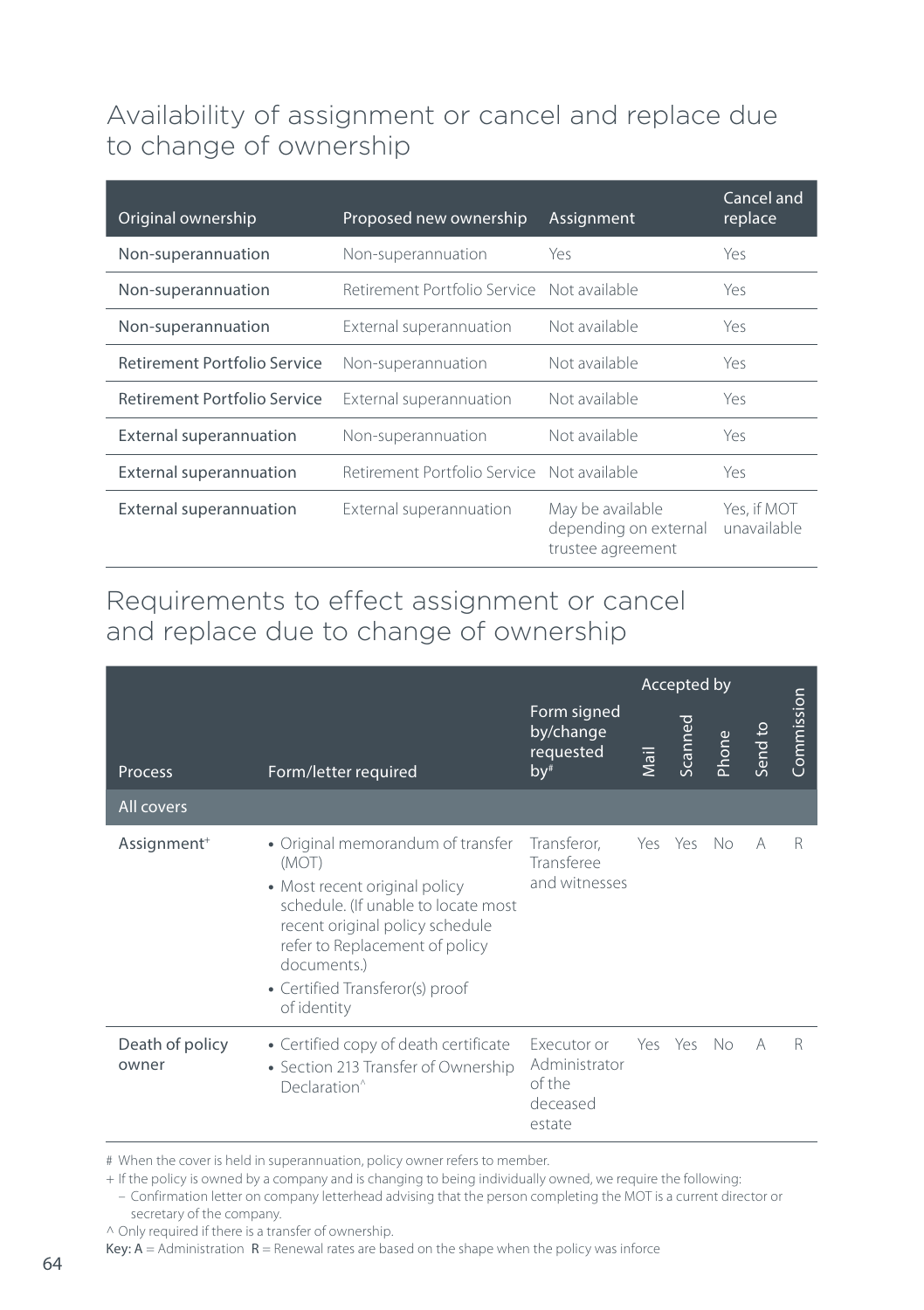|                                                                                                        |                                                                                                                                                |                                              | Accepted by |         |           |         |            |
|--------------------------------------------------------------------------------------------------------|------------------------------------------------------------------------------------------------------------------------------------------------|----------------------------------------------|-------------|---------|-----------|---------|------------|
| Process                                                                                                | Form/letter required                                                                                                                           | Form signed<br>by/change<br>requested<br>by# | Mail        | Scanned | Phone     | Send to | Commission |
| Replacement of<br>policy documents*                                                                    | • Statutory Declaration for Issue of<br><b>Replacement Policy Documents</b>                                                                    | Policy Owner Yes Yes                         |             |         | No        | A       |            |
| <b>OneCare</b>                                                                                         |                                                                                                                                                |                                              |             |         |           |         |            |
| Cancel and replace<br>due to change of<br>ownership                                                    | • Application to Cancel and<br>Replace form <sup>^</sup><br>$\bullet$ Ouote <sup>#</sup>                                                       | Policy owner<br>I ife insured                |             | Yes Yes | <b>No</b> | U       | R          |
| <b>World of Protection</b>                                                                             |                                                                                                                                                |                                              |             |         |           |         |            |
| Cancel and replace<br>due to change of<br>ownership<br>Leading Life<br>Leading Life with<br><b>TPD</b> | $\bullet$   etter<br>• Application to Cancel and<br>Replace form <sup>^</sup><br>• Ouote                                                       | Policy owner<br>I ife insured                |             | Yes Yes | No.       | U       | R          |
| All other covers                                                                                       | • Cancel and replace not available<br>• Transition to OneCare with reduced<br>underwriting is available. Refer to<br>Transfer rules on page 61 |                                              |             |         |           |         | <b>HR</b>  |
| <b>Mercantile Mutual policies</b>                                                                      |                                                                                                                                                |                                              |             |         |           |         |            |
| Cancel and replace<br>due to change of<br>ownership<br>Leading Life<br>Leading Life with<br><b>TPD</b> | $\bullet$   etter<br>• Application to Cancel and<br>Replace form <sup>^</sup><br>• Ouote                                                       | Policy owner<br>I ife insured                |             | Yes Yes | No        | U       | R          |

- \* If the current policy owner is ANZ Banking Group Limited and changing ownership to an individual, we require the following:
	- Completion of original MOT signed by Branch Manager of the Branch
	- Most recent Policy Schedule. If unable to locate policy schedule, completion of Statutory Declaration for Issue of Replacement Policy Document.
- ^ Not available if on claim. The terms and conditions available at the time of the change of ownership will apply.

‡ For pre-27 September 2021 OneCare policies, you must call Risk Adviser Services or log-in to the adviser portal to obtain a quote. Not available in Illustrator.

Key:  $A =$  Administration  $U =$  Underwriting  $R =$  Renewal rates are based on the shape when the policy was inforce  $HR = Hvbrid$  Renewal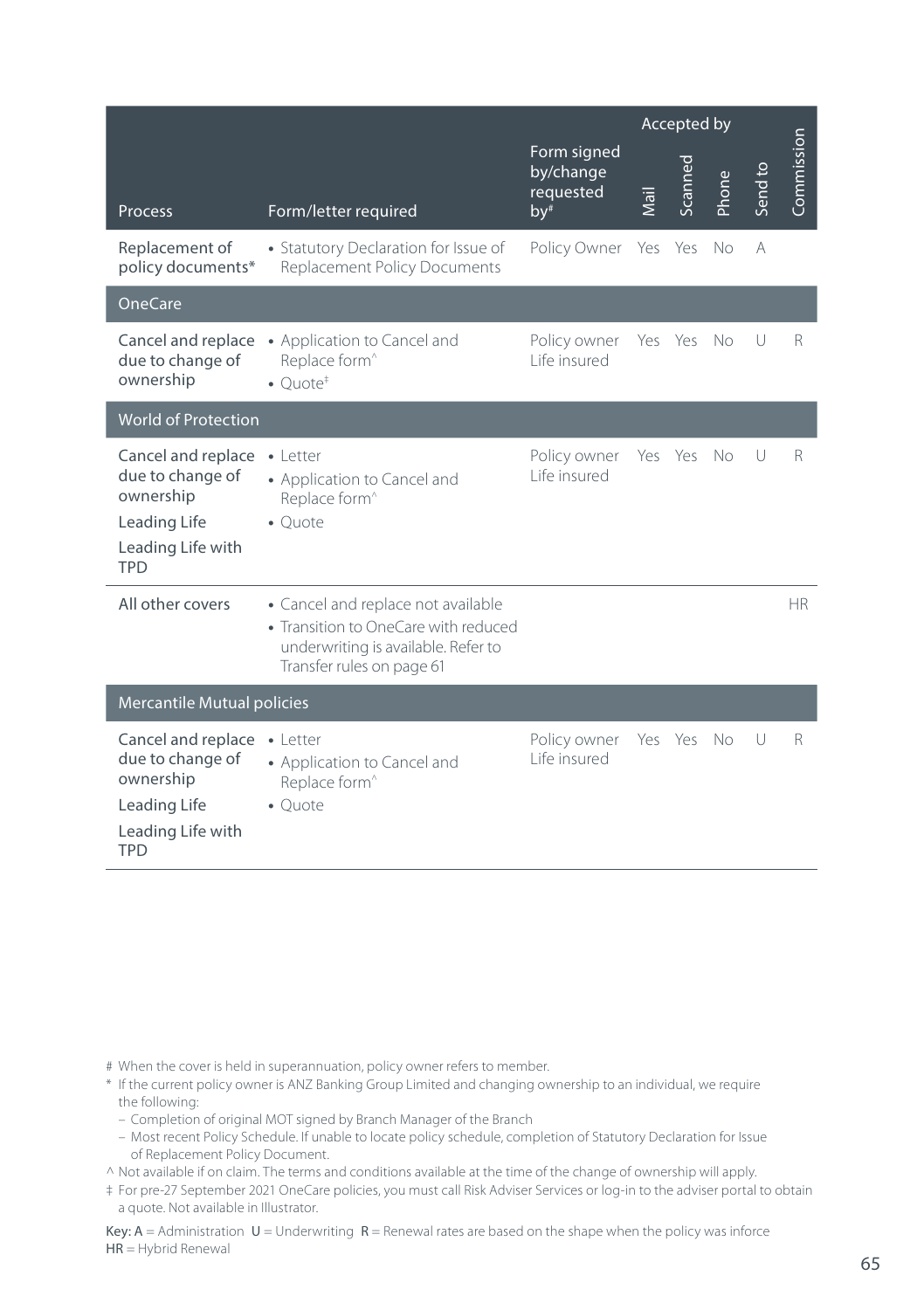|                                                                                       |                                                                                                                                                                |                                                    |      | Accepted by |       |         |            |
|---------------------------------------------------------------------------------------|----------------------------------------------------------------------------------------------------------------------------------------------------------------|----------------------------------------------------|------|-------------|-------|---------|------------|
| <b>Process</b>                                                                        | Form/letter required                                                                                                                                           | Form signed<br>by/change<br>requested<br>$by^{\#}$ | Nail | Scanned     | Phone | Send to | Commission |
| due to change of<br>ownership<br>All other covers                                     | Cancel and replace • Cancel and replace not available<br>• A new OneCare application is<br>required and full underwriting<br>will apply                        |                                                    |      |             |       |         | <b>NB</b>  |
|                                                                                       | Ex-Armstrong Jones policies, ex-Occidental policies, ex-ANZ policies, ex-Regal policies                                                                        |                                                    |      |             |       |         |            |
| Cancel and replace<br>due to change of<br>ownership<br>Life Cover<br><b>TPD Cover</b> | $\bullet$   etter<br>• Application to Cancel and<br>Replace form <sup>^</sup><br>• Ouote<br>• Declaration of Continued Good<br><b>Health and Circumstances</b> | Policy owner Yes Yes No<br>Life insured            |      |             |       | $\cup$  | HR.        |
| Cancel and replace<br>due to change of<br>ownership<br>All other covers               | • Cancel and replace not available<br>• A new OneCare application is<br>required and full underwriting<br>will apply                                           |                                                    |      |             |       |         | <b>NB</b>  |

^ Not available if on claim. The terms and conditions available at the time of the change of ownership will apply.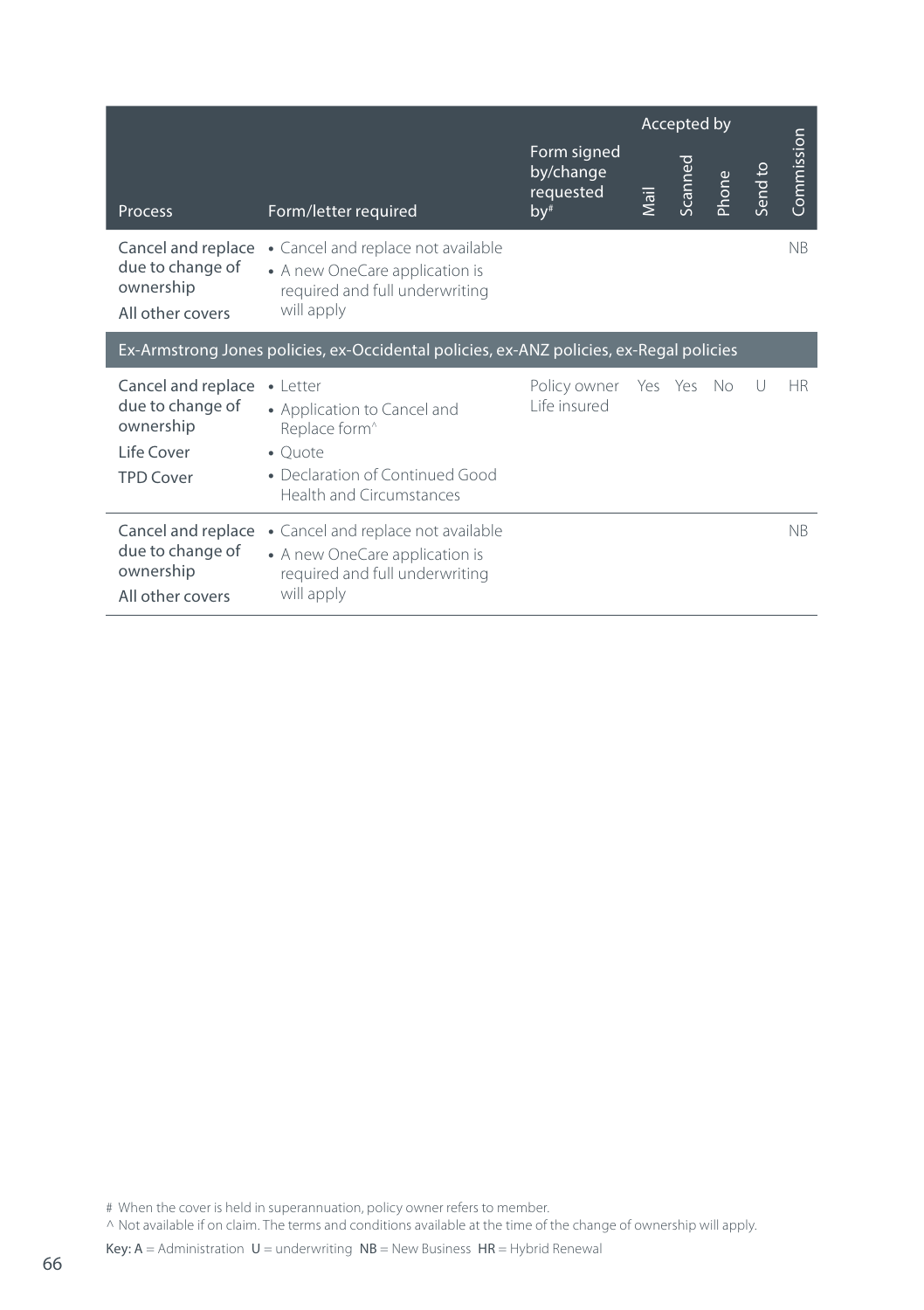# Change of Trustee on an SMSF

The change of trustee refers to when a policy has been issued or assigned to a person/s or company as trustee. The issuing of a policy and changing of trustees is covered under the Life Insurance Act and therefore any change needs to abide by the 'Act'.

|                                                                                                                                                                                                                        |                                                                                                                                | Form<br>signed<br>by/change<br>requested<br>by <sup>#</sup> | Accepted by |            |       |                |
|------------------------------------------------------------------------------------------------------------------------------------------------------------------------------------------------------------------------|--------------------------------------------------------------------------------------------------------------------------------|-------------------------------------------------------------|-------------|------------|-------|----------------|
| Process                                                                                                                                                                                                                | Form/letter required                                                                                                           |                                                             | Mail        | Scanneo    | Phone | Send to        |
| <b>OneCare</b>                                                                                                                                                                                                         |                                                                                                                                |                                                             |             |            |       |                |
| Change of Trustee<br>- Individual Trustees<br>to Corporate Trustee<br>(vice versa)<br>- Corporate Trustee to<br>Corporate Trustee<br>- Individual Trustees to<br><b>Individual Trustees</b><br>(removing or replacing) | • Signed statutory declaration<br>• Original certified copy of the trust<br>deed (for correction of trustees)                  | New<br>Trustee                                              |             | Yes Yes No |       | А              |
| <b>Change of Trustees</b><br>with a change in Super<br>Fund name:<br>- Individual Trustees<br>- Corporate Trustee                                                                                                      | • Original memorandum<br>of transfer (MOT)<br>• Signed statutory declaration<br>• Original certified copy of the<br>trust deed | Trustee                                                     |             | Yes Yes No |       | $\overline{A}$ |
| Change of Super Fund<br>name only on an SMSF                                                                                                                                                                           | • Original certified copy of the trust<br>deed, or<br>• ASIC name change certificate                                           | New<br>trustee                                              |             | Yes Yes No |       | A              |

# When the cover is held in superannuation, policy owner refers to member.

Key: A = Administration

# When the cover is held in superannuation, policy owner refers to member.

^ Not available if on claim. The terms and conditions available at the time of the change of ownership will apply.

Key:  $A =$  Administration  $U =$  underwriting  $NB =$  New Business  $HR =$  Hybrid Renewal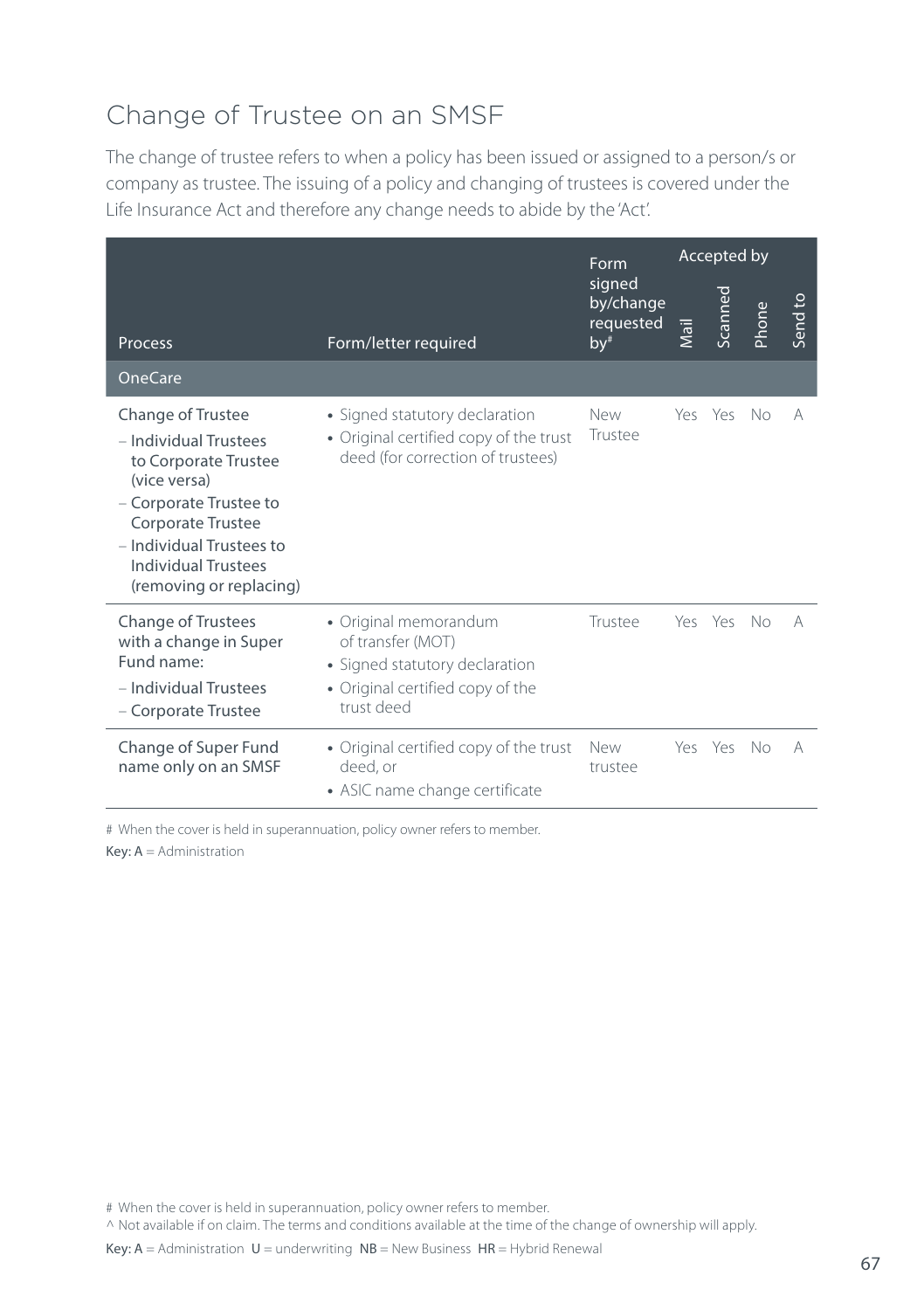# Change of company name

If the company name has changed on the policy or the company liquidated and replaced by new company or removal or adding of new director to company, we require the following:

If current company and new company has the same ABN/ACN:

**•** Original certified copy of ASIC change of company name certificate is sufficient

If current company and new company has different ABN/ACN:

- **•** Completion of original MOT ensuring complete company names and director names (current and new) be printed in the Transferor and Transferee Sections
- **•** Transferor proof of identity (certified)
- **•** Most recent original Policy Schedule

# Beneficiaries

Beneficiaries that can be nominated under a non-superannuation policy include individuals, companies, trusts and other entities (subject to limitations as set out on the relevant form and in the Policy Terms).

Where an entity (such as a trust) is nominated, it must be a legally recognised entity. Banks, Financial Institutions and Foreign Trusts can be nominated beneficiaries.

Unless indicated otherwise, the table relates to 'all covers' for the following policies:

- **•** OneCare
- **•** SmartCare
- **•** World of Protection (July 2000 to October 2005)
- **•** Mercantile Mutual (1980 to 1993)
- **•** ex-Armstrong Jones policies (October 1989 to April 1997)
- **•** ex-Occidental policies
- **•** ex-ANZ Life policies
- **•** ex-Regal policies

Beneficiaries that can be nominated under a superannuation policy include dependants or your legal personal representative.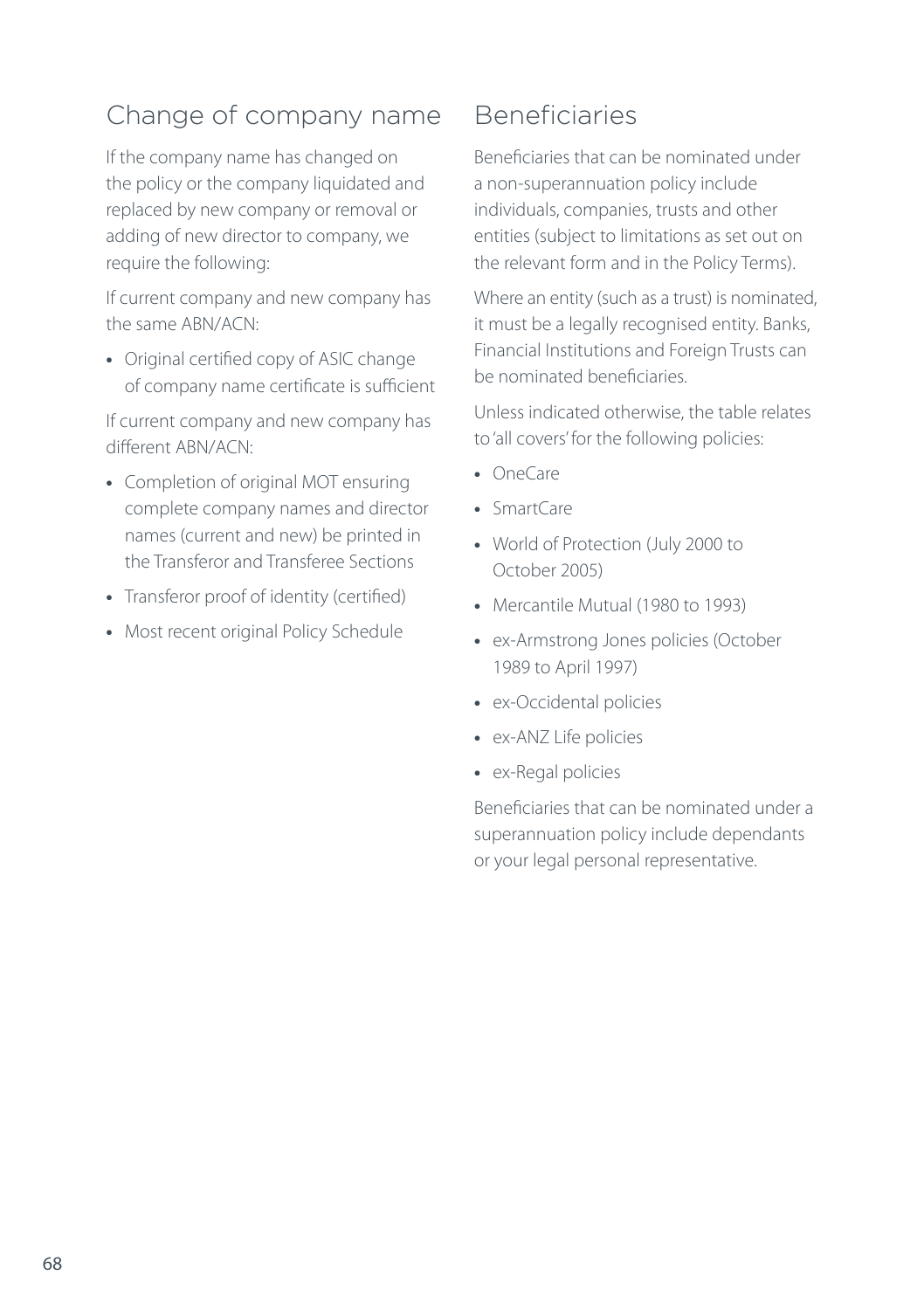|                                                                                                                                                                                                                             |                                                                                       |                                                          | Accepted by |            |       |         |
|-----------------------------------------------------------------------------------------------------------------------------------------------------------------------------------------------------------------------------|---------------------------------------------------------------------------------------|----------------------------------------------------------|-------------|------------|-------|---------|
| Process                                                                                                                                                                                                                     | Form/letter required                                                                  | Form signed<br>by/change<br>requested<br>by <sup>#</sup> | Nail        | Scanned    | Phone | Send to |
| <b>OneCare</b>                                                                                                                                                                                                              |                                                                                       |                                                          |             |            |       |         |
| Non-superannuation                                                                                                                                                                                                          | • Letter; or<br>• Nomination of Beneficiaries<br>Form (Non-Super)                     | Policy owner Yes Yes No                                  |             |            |       | A       |
| Superannuation non-lapsing<br>nomination (Only available<br>for OneCare Super) <sup>^</sup><br>Superannuation non-binding<br>nomination (Only available for<br>Leading Life in Retirement<br>Portfolio Service <sup>^</sup> | $\bullet$   etter<br>$\alpha$ r<br>• Super nomination of<br><b>Beneficiaries Form</b> | Life insured                                             |             | Yes Yes No |       | A       |
| Superannuation - lapsing<br>nomination (Only available<br>for OneCare Super) <sup>^</sup><br>Superannuation - binding<br>nomination (Only available<br>for Leading Life in Retirement<br>Portfolio Service <sup>^</sup>     | • Super nomination of<br><b>Beneficiaries Form</b>                                    | Life insured<br>and two<br>witnesses                     |             | Yes Yes No |       | A       |

<sup>#</sup> When the cover is held in superannuation, policy owner refers to member.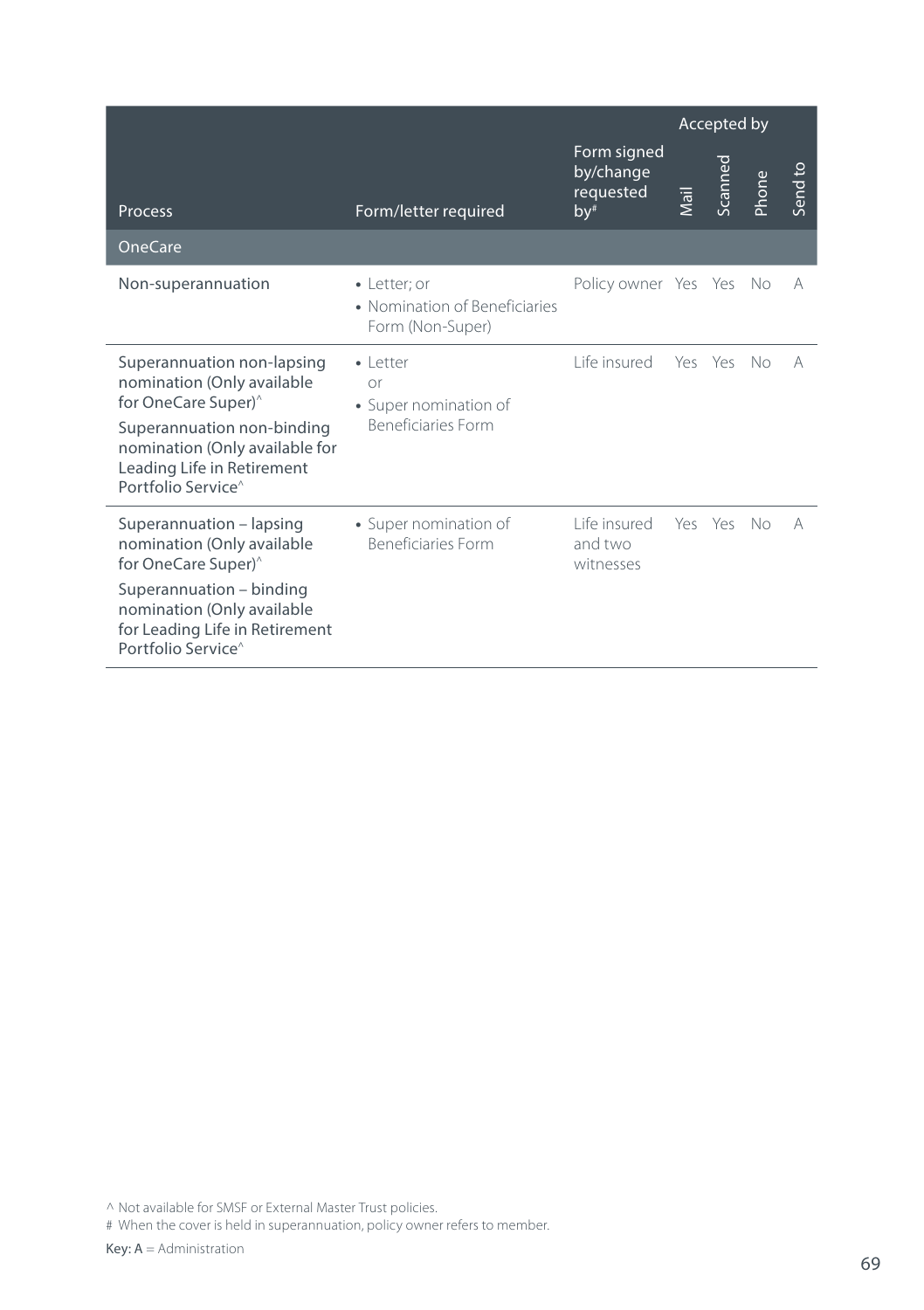# SECTION 10 – PREMIUMS AND COMMISSION

# Discounts

Clients may be entitled to one or more of the following premium discounts:

- **•** Multiple life discount a discount based on the number of lives insured in a group of related policies.
- **•** Multi-cover discount a discount based on a certain combination of covers for each life insured, even across different OneCare policies.
- **•** Size discount a discount based on the size of the amount insured with OnePath, even across different OneCare policies.
- **•** Platform discount a discount based on policies that are issued to a trustee of an eligible platform which premiums are funded.

The benefit of any discount will be reflected in the product illustration received at the time of the application. We do not guarantee premium discounts and may remove or vary the current discounts.

# Multiple life discount

To be eligible for multiple life (group) discounts, there must be a valid family and/or business relationship. A policy may only be in one group at any time.

A family relationship refers to lives insured who are immediate family members.

An immediate family member may be:

- **•** a spouse
- **•** a son, daughter, father, mother, father-in-law, mother-in-law, brother or sister

**•** a person with whom the policy owner is financially interdependent and sharing a bona fide domestic living arrangement (the policy owner must provide us with satisfactory evidence that there is an established and ongoing interdependency).

A business relationship refers to business partners with whom the policy owner has a written partnership agreement outlining each partner's rights and responsibilities to the business. It does not include employees.

The multiple life discount is based on the number of adult lives only. It excludes children under Child Cover.

Grouping is not a legal connection between policies but a means for us to determine a discount for the client.

There is no owner of a group – each policy in a group has a separate policy owner.

Eligibility to join a group will be at OnePath's discretion.

The discount is applied to all policies and lives insured in the group. It does not include policy owners if they are different to the lives insured.

The discount does not apply on \$ per mille loadings that apply to a policy (e.g. \$2 per \$1,000 amount insured pastime loading). As a result, the dollar value of the discount may appear less than the percentages quoted on the next page.

A business group that also contains family members of the business partners is an 'extended business group' and the discount is based on the total number of adult lives. For example, two business partners and their respective spouses will form a group of four lives.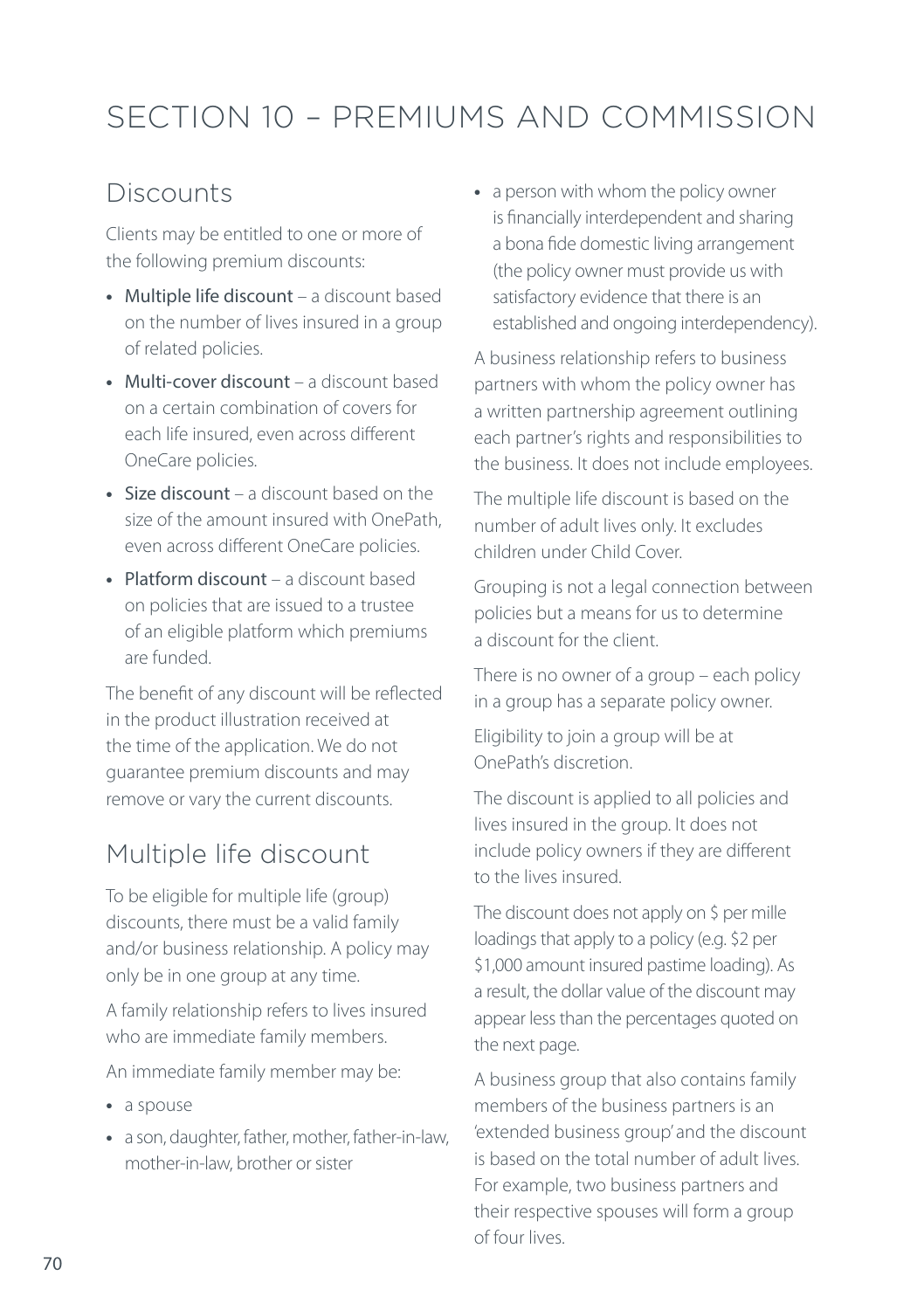| Number of adult lives insured<br>in multiple life group | <b>Discount</b> |  |  |
|---------------------------------------------------------|-----------------|--|--|
| 1                                                       | 0%              |  |  |
| $\overline{2}$                                          | 5%              |  |  |
| 3                                                       | 6%              |  |  |
| 4                                                       | 7%              |  |  |
| 5 or 6                                                  | 8%              |  |  |
| 7,8 or 9                                                | 9%              |  |  |
| 10 or more                                              | 10%             |  |  |

OnePath's Illustrator will automatically calculate the multiple life discount once the number of lives in the group has been entered.

### Financial adviser commission

Your client's multiple life discount may affect your commission. From 1 January 2018, the commission is based on the premium after allowing for the multiple life discount. Policies prior to 1 January 2018, the commission is based on the premium before allowing for the multiple life discount.

### Group number

All policies in a group will be assigned a group number. This will be included on the Policy Schedule.

### **Changes to a group**

### Add new policy to a group

If a policy is already in force, and a new policy joins that policy to form a group, only the new policy will immediately get a discount. The existing policy will get a multiple life discount from its next policy anniversary or the date of the next alteration to the policy.

### One policy leaves a group

If a policy leaves a group (including as a result of a claim), the multiple life discount will be reset for each remaining policy on the earliest of the:

- **•** next policy anniversary date; or
- **•** date of the next alteration to the policy.

#### One life leaves a policy

If a client (i.e. life insured) leaves a policy (including as a result of a claim), the multiple life discount will be reset for the remaining lives at that time.

#### Relationship changes

The eligibility for a discount and the relationship between the policy owners is defined at the application stage. If the relationship between policy owners changes subsequently, the discount will not be revised unless a policy owner exits the group.

# Multi-cover discount

Life, TPD, Trauma and/or Business Expense Cover will receive a multi-cover discount of 5% off the base rate across all OneCare policies when Income Secure Cover is taken for the same life insured.

The multiple covers do not have to commence at the same time. A life insured can purchase their Life Cover one year, Income Secure Cover the next, at which time a multi-cover discount will apply to the Life Cover premium.

The discount does not apply on \$ per mille loadings that apply to a policy (e.g. \$2 per \$1,000 amount insured pastime loading). As a result, the dollar value of the discount may appear less than the percentages quoted below.

The client gets the discount on the following covers when they are taken with Income Secure Cover.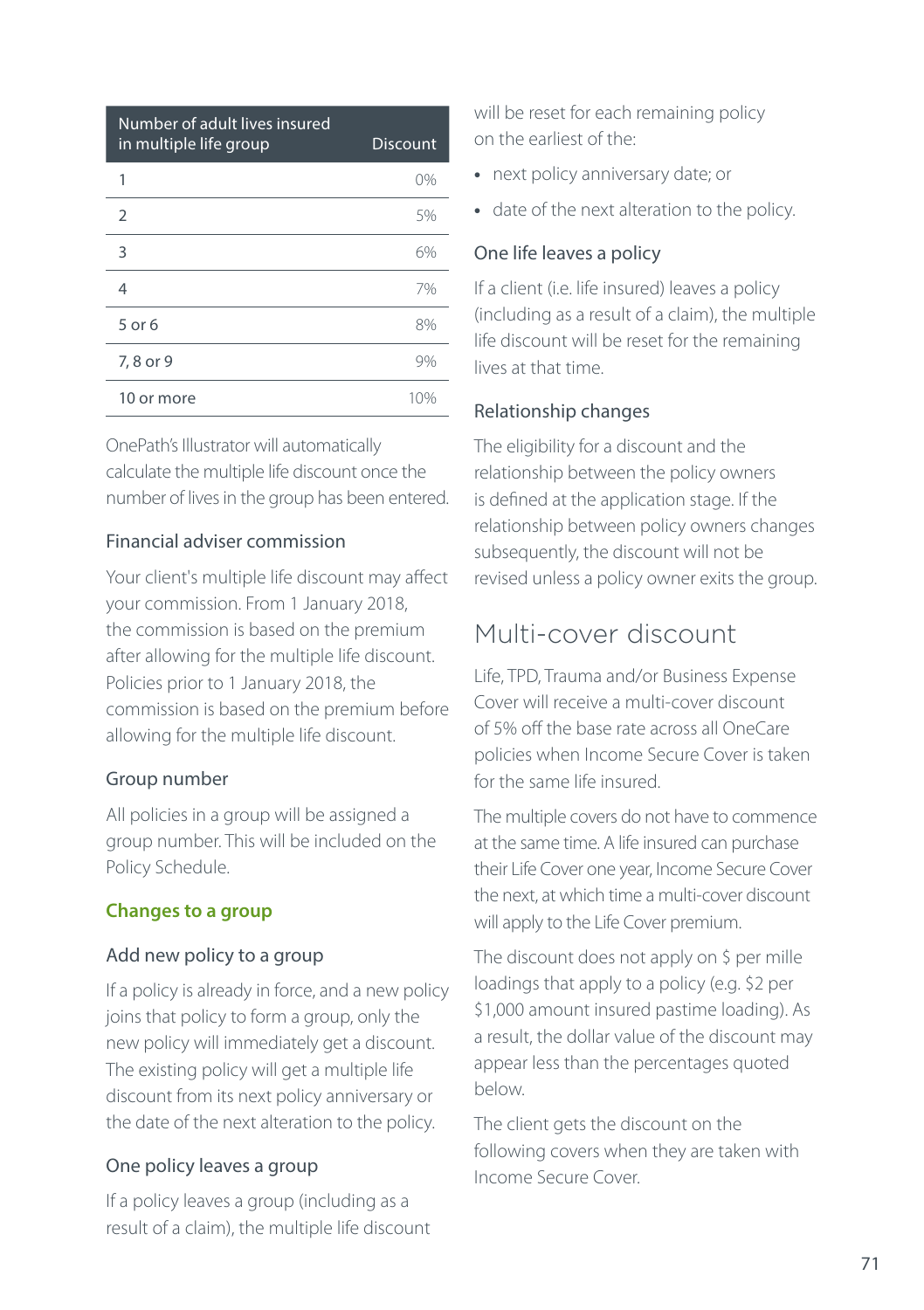| Cover type                    | Discount |
|-------------------------------|----------|
| Life Cover                    | 5%       |
| TPD Cover                     | 5%       |
| Trauma Cover                  | 5%       |
| Child Cover                   | 0%       |
| <b>Business Expense Cover</b> | 5%       |
| Living Expense Cover          | 0%       |
| Extra Care Cover              | 0%       |

OnePath's Illustrator will automatically calculate the multi-cover discount at the time of illustration.

Please note, your illustration may be overstated if you produce an illustration for only part of a life insured's cover. We will, however, determine the appropriate premium for the additional cover and any adjustment will be settled at that time.

### Financial adviser commission

Your client's multi-cover discount may affect your commission. From 1 January 2018, the commission is based on the premium after allowing for the multi-cover discount. Policies prior to 1 January 2018, the commission is based on the premium before allowing for the multi-cover discount.

#### **Changes to cover**

# Adding cover to existing Income Secure Cover

If a life insured has Income Secure Cover under any in-force OneCare policy and they add either Life Cover, Trauma Cover, TPD Cover and/or Business Expense Cover to the existing cover or in the form of a new policy, then the new cover (i.e. Life Cover, Trauma Cover), TPD Cover and/or Business Expense Cover) will receive a multi-cover discount at that time.

# Adding Income Secure Cover to existing cover

If a life insured has either Life Cover, Trauma Cover, TPD Cover and/or Business Expense Cover under any in-force OneCare policy and they add Income Secure Cover to the existing cover or in the form of a new policy, the existing cover (i.e. Life Cover, Trauma Cover, TPD Cover and/or Business Expense Cover) will receive a multi-cover discount at that time. If these covers are under a separate policy, the discount will be applied at the next policy anniversary or the date of the next alteration to those policies.

### Lapsed cover

If a cover lapsing means that the policy is no longer eligible for a multi-cover discount, this discount will be removed from the remaining covers on all policies on the next policy anniversary or the date of the next alteration to those policies.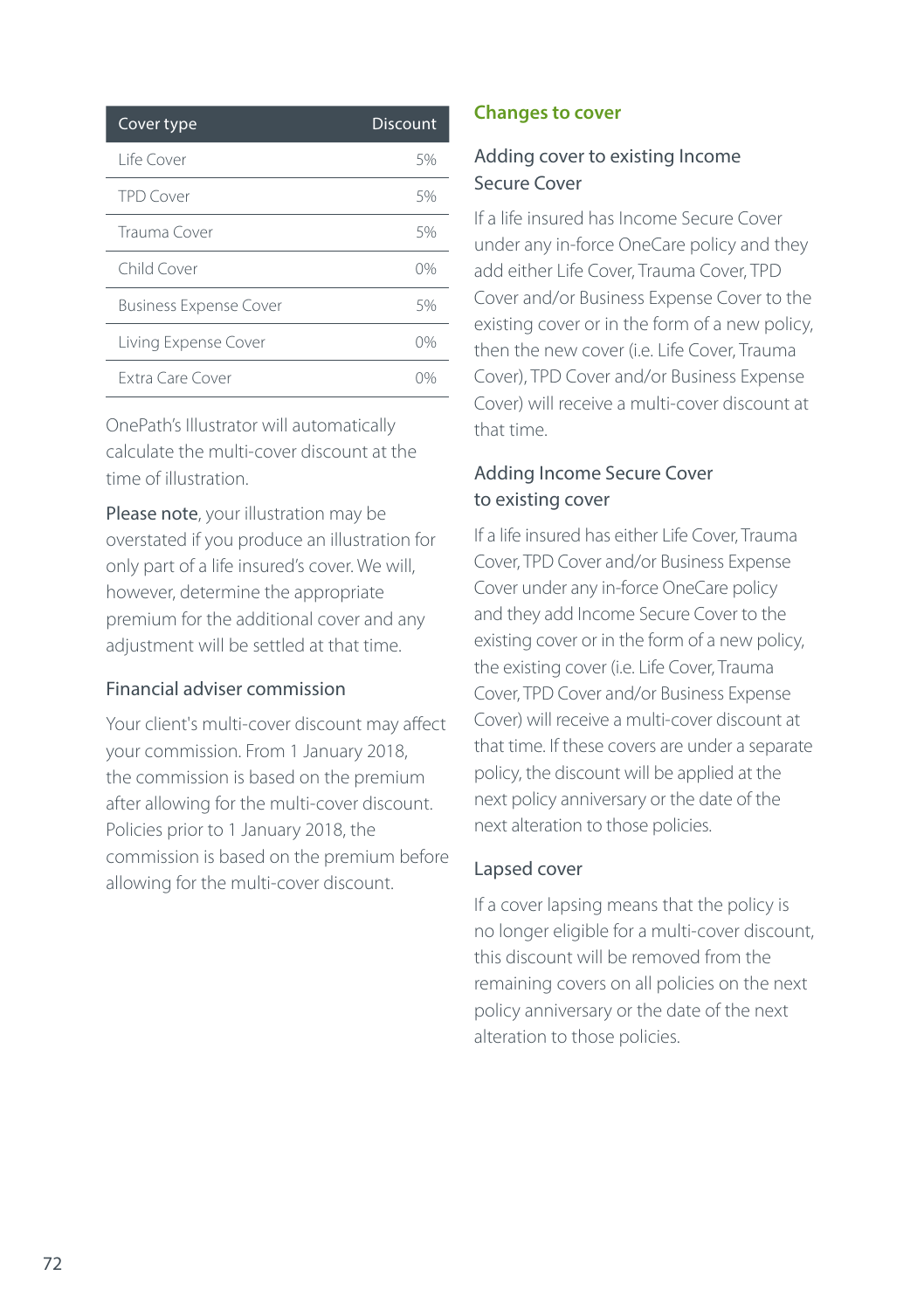# Size discount/loading

A size discount is awarded based on the accumulated amount insured across all OneCare policies for a life insured including super and non-super.

The separate policies do not have to commence at the same time to be eligible for accumulated size discounts. A life insured can purchase their first cover one year and their next cover the following year, at which time a discount will apply to the new policy. The existing policy will also be eligible for the size discount from its next policy anniversary or the date of the next alteration to those policies.

The discount does not apply on \$ per mille loadings that apply to a policy (e.g. \$2 per \$1,000 amount insured pastime loading). As a result, the dollar value of the discount may appear less than the percentages quoted in the table in the adjacent column.

If an instalment benefit payment type is selected, the lump sum equivalent (LSE) is used to determine the size discount. Please note, if the LSE reduces over time due to increasing age, the size discount will not be adjusted and is based on the original LSE.

If the policy owner reduces the amount insured, the size discount will be reset at that time.

The following table provides information on the discounts applied to each of the amount insured bands.

# **Pre-18 March 2017 OneCare Life Cover, Trauma Cover and TPD Cover**

| Life Cover, stand alone<br>Trauma Cover and<br>stand alone TPD<br>Cover accumulative<br>amount insured | I ife and<br><b>TPD</b><br>discount | Trauma<br>discount |
|--------------------------------------------------------------------------------------------------------|-------------------------------------|--------------------|
| \$0-\$99,999                                                                                           | 0%                                  | 0%                 |
| \$100,000-\$249,999                                                                                    | 8%                                  | 8%                 |
| \$250,000-\$499,999                                                                                    | 14%                                 | 14%                |
| \$500,000-\$749,999                                                                                    | 20%                                 | 20%                |
| \$750,000-\$999,999                                                                                    | 24%                                 | 24%                |
| \$1,000,000-\$1,999,999                                                                                | 28%                                 | 28%                |
| \$2,000,000 and over                                                                                   | 32%                                 | 28%                |

# **OneCare Life Cover and TPD Cover from 18 March 2017**

| Life Cover, stand alone Trauma<br>Cover and stand alone TPD Cover<br>accumulative amount insured | I ife and<br>TPD<br>discount |
|--------------------------------------------------------------------------------------------------|------------------------------|
| \$0-\$99,999                                                                                     | 0%                           |
| \$100,000-\$249,999                                                                              | 8%                           |
| \$250,000-\$499,999                                                                              | 14%                          |
| \$500,000-\$749,999                                                                              | 20%                          |
| \$750,000-\$999,999                                                                              | 74%                          |
| \$1,000,000-\$1,999,999                                                                          | 28%                          |
| \$2,000,000 and over                                                                             | 32%                          |

# **OneCare Trauma Cover from 18 March 2017**

| Trauma Cover accumulative<br>amount insured | Trauma<br>discount     |
|---------------------------------------------|------------------------|
| \$0-\$99,999                                | $\bigcap\mathcal{O}_C$ |
| \$100,000-\$249,999                         | 8%                     |
| \$250,000-\$499,999                         | 14%                    |
| \$500,000-\$749,999                         |                        |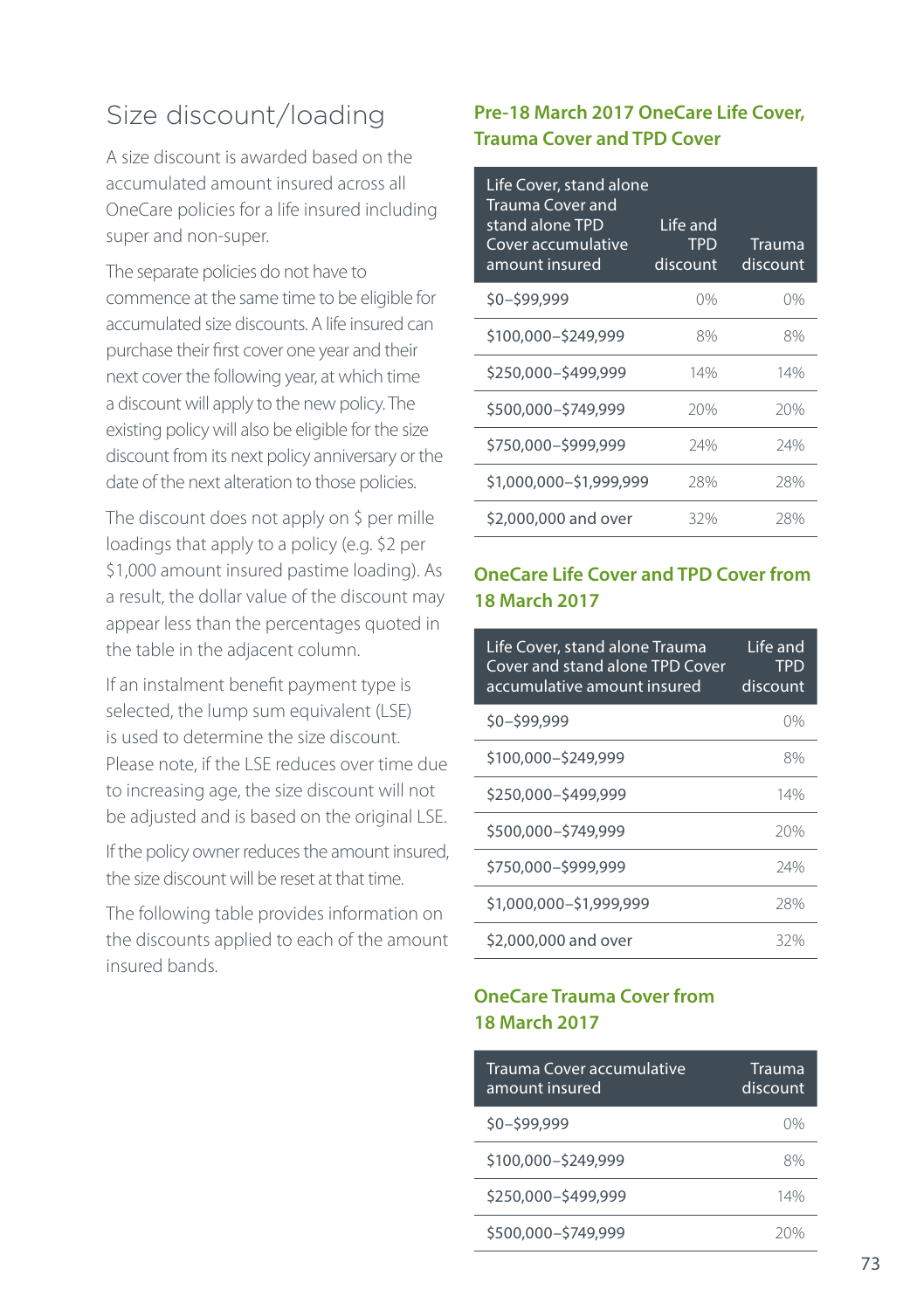| Trauma Cover accumulative<br>amount insured | Trauma<br>discount |
|---------------------------------------------|--------------------|
| \$750,000-\$999,999                         | 24%                |
| \$1,000,000 and over                        | 28%                |

# **OneCare Income Secure Cover, Business Expense Cover and Living Expense Cover**

| Accumulated monthly amount<br>insured | Discount            |
|---------------------------------------|---------------------|
| $$0 - $2,499$                         | $-10%$<br>(loading) |
| \$2,500 and over                      | $0.0\%$             |

OnePath's Illustrator will automatically determine the size discount at the time of illustration.

Please note, your illustration may be overstated if you produce an illustration for only part of a life insured's cover.

We will, however, determine the appropriate premium for the additional cover and any adjustment would be settled at that time.

#### Financial adviser commission

OnePath Life pays commission on the reduced premium after the size discount is applied.

# **Changes to cover**

# Adding cover

If a life insured adds additional cover which then entitles them to a discount, the discounts will be applied as follows:

- **•** Covers on the policy which is being altered will have premiums recalculated to reflect the new applicable size discounts.
- **•** Covers on other policies will only have premiums recalculated to reflect new

applicable size discounts at those policies' next policy anniversary or the date of the next alteration to those policies.

## Lapsed cover

- **•** Covers on the policy which is being altered will have premiums recalculated to reflect the new applicable size discounts.
- **•** Covers on other policies will only have premiums recalculated to reflect the new applicable size discounts at those policies' next policy anniversary or the date of the next alteration to those policies.

# Platform discount

Only available to new business from 18 March 2017.

To be eligible for a platform discount, the client must fund their premiums from an eligible platform with an eligible payment method. The platform discount will apply to all covers under the policy that is issued to a trustee of an eligible platform from which premiums are funded.

The discount does not apply on \$ per mille loadings that apply to a policy (e.g. \$2 per \$1,000 amount insured pastime loading). As a result, the dollar value of the discount may appear less than the percentages quoted.

Where the policies are under a SuperLink arrangement, the platform discount will not apply to the non-superannuation policy.

OnePath's Illustrator will automatically calculate the platform discount at the time of illustration.

# Financial adviser commission

OnePath Life pays commission on the reduced premium after the platform discount is applied.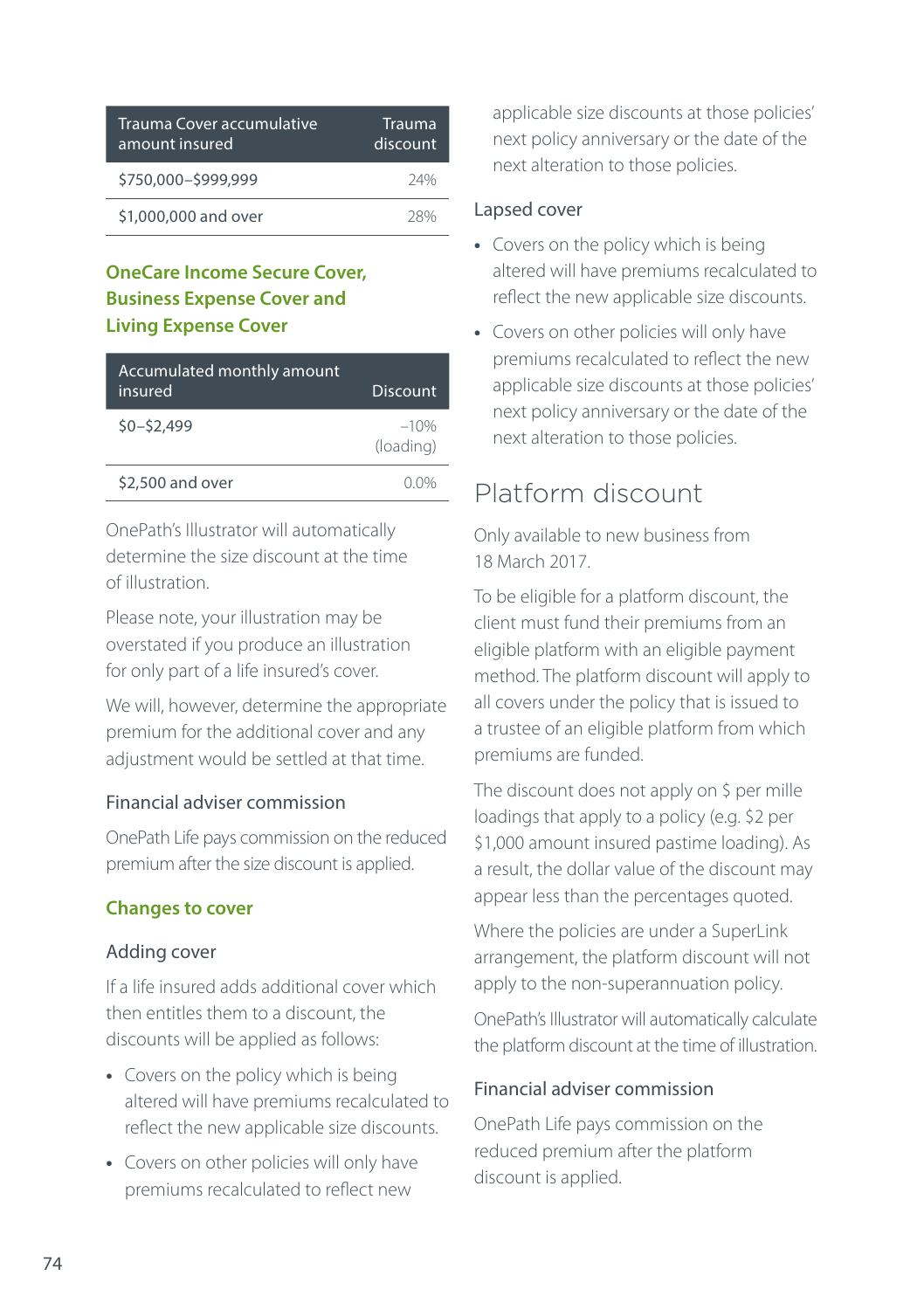#### **Changes to cover**

If a life insured changes the payment method or platform that entitles them to a discount, covers on the policy which is being altered will have premiums recalculated to reflect the new applicable platform discount.

# Other factors that affect the premium

## **Premium Waiver Disability Option (Applies to Life, TPD and Trauma Cover)**

The fixed percentages applied to the base rate and options across all ages are 6% for males and 10% for females.

# **Business Guarantee Option (Applies to Life, TPD and Trauma Cover)**

A fixed percentage of 15% is applied to the base rate across genders and all ages.

#### **Occupational ratings**

The rating factor is based on occupation category and gender.

All occupational categories for Life Cover have a rating of 1.00 except where a \$ per mille loading has been applied. For TPD, Income Protection and Business Expense, the loading differs across occupation classes. Occupation rating tables are available on request.

# **Day 14 Accident Option**

Day 14 Accident Option has a loading applied and is also impacted by the occupation class, gender and wait period. These tables are available on request.

#### **Smoking status**

(Applies to Income Secure Cover, Business Expense and Living Expense Cover)

The rating factors are 1.00 for non-smoker and 1.30 for smoker.

#### **Underwriting loadings (% loadings)**

Any medical, occupational or pastime loadings that have been specified in the Occupation or Pastimes Table or through underwriting are applied as a percentage of the premium. The Occupation Table and the Pastimes Table is available at [onepath.com.au/onecareforms](http://onepath.com.au/onecareforms ) or speak to your OnePath Business Development Manager.

#### **\$ per mille loadings**

Any medical, occupational or pastime loadings for Life and Trauma Cover that have been specified in the Occupation or Pastimes Table or through underwriting are applied as a dollar per thousand dollars of cover.

#### **Dial-down commission discount**

See 'dial-down commission and premium discount' on pages 79 and 82 for more detail on how to calculate the premium discount.

#### **Frequency loading**

This loading applies when the policy owner pays their premium on a half-yearly or monthly basis.

| <b>Payment Frequency</b> | Frequency loading |
|--------------------------|-------------------|
| Yearly                   | $0\%$             |
| Half yearly              | 3%                |
| Monthly                  | 6%                |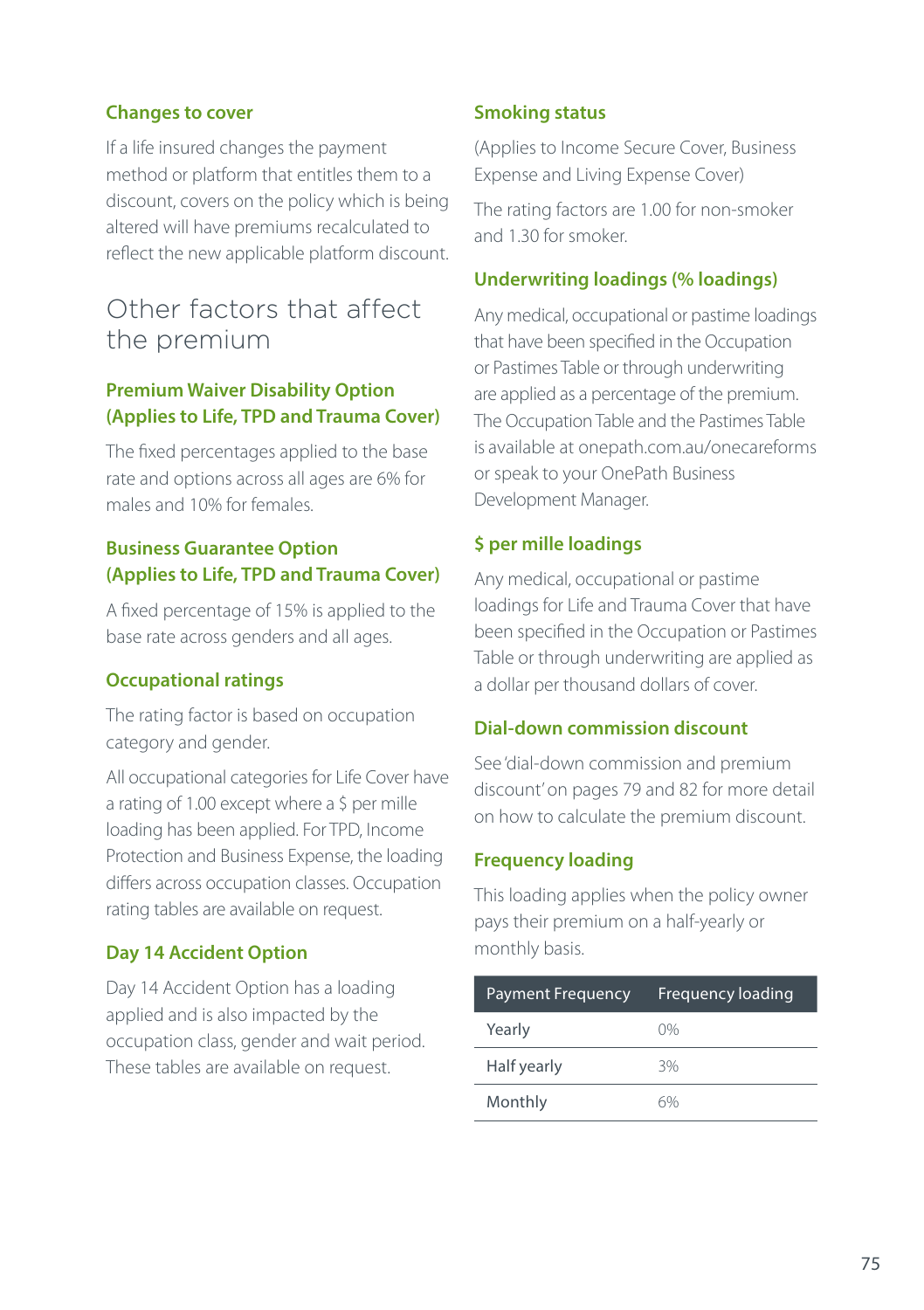# Stamp duty

In order for us to meet our stamp duty costs to the States and Territories, the cover premiums we charge will either be inclusive of any applicable stamp duty or stamp duty will be charged at the statutory rate in addition to the cover premium. The amount that we may recover as part of the cover premium or in addition to the cover premium will depend on numerous factors including the type of cover and the location of the insured.

# Financial adviser commission from 1 January 2018

OnePath will pay your commission when an application is accepted and the policy is issued and is based on:

- **•** the commission type you choose
- **•** the number of years to maximum entry age
- **•** whether you choose dial-down commission. If you choose dial-down commission, the premium payable by the policy owner will be reduced.

## **Fee for service**

Fee for service option is available. If this option is selected on the illustration all commission is removed and the premium is discounted.

#### **Standard commission rates**

Standard commission rates apply when the life insured's cover commences at least five years before maximum entry age.

From 1 January 2018

- **•** Upfront commission rates refers to H2ybrid (in 2018), H3ybrid (in 2019) and H4ybrid (in 2020) commission shape in Illustrator
- Level commission rates refers to L2evel commission shape in Illustrator
- **•** LIF Hybrid commission shape in the adviser portal and quotes we provide refer to Upfront as shown in the table below.

# <span id="page-75-0"></span>**Standard commission rates by type (including GST)**

| Policy      | From<br>From<br>1 Jan 2018<br>1 Jan 2019 |     |                     | From<br>1 Jan 2020 |         |       |
|-------------|------------------------------------------|-----|---------------------|--------------------|---------|-------|
| year        | Upfront                                  |     | Level Upfront Level |                    | Upfront | Level |
| Year 1      | 88%                                      | 30% | 77%                 | 30%                | 66%     | 30%   |
| Year 2      | 22%                                      | 30% | 72%                 | 30%                | 22%     | 30%   |
| Year 3+ 22% |                                          | 30% | 22%                 | 30%                | 22%     | 30%   |

Standard commission is paid on the following components of the premium:

- **•** base stepped or level premium (depending on what premium type is selected by the policy owner)
- **•** options
- **•** underwriting loading and \$ per mille loadings
- **•** other loadings e.g. occupation, smoker status.

Where a policy includes a multi-cover, multiple life, size and platform discount the commission is payable on the premium after the discount is applied.

Commission is not paid on components of premium that represent stamp duty paid at general insurance rates or frequency loadings.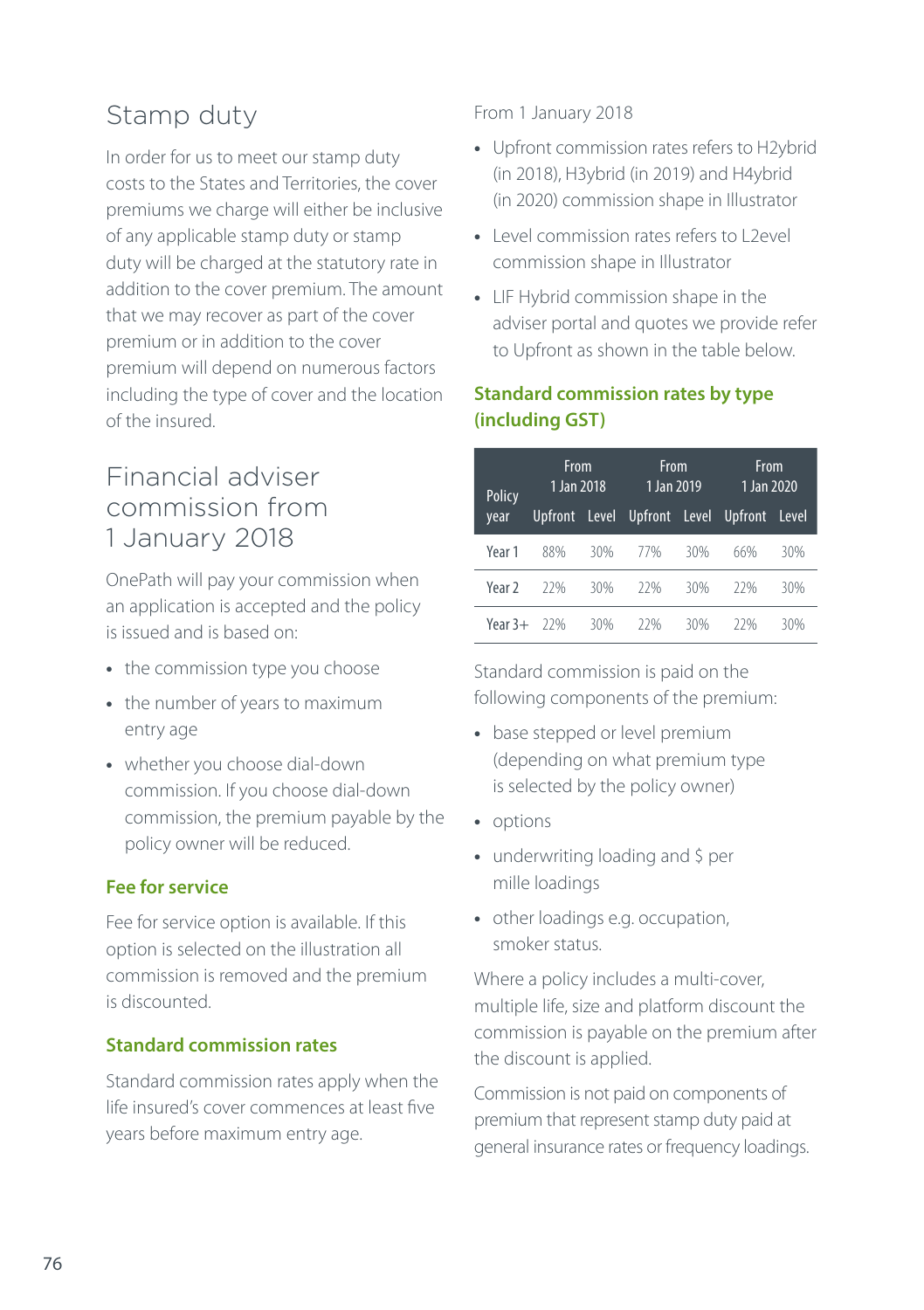Fee for Service is available as an alternative to receiving commissions, replacing commission paid by OnePath Life with a fee payable directly by the client.

The commission rates are inclusive of any applicable GST.

A commission type or Fee for Service default will be set for each adviser (as determined by their dealer group if applicable) with an option to change at a policy level.

#### **Year one commission (i.e. new business commission) is payable on:**

- **•** the first year premium
- **•** underwritten increases in the first year
- **•** Increasing Income, Increasing Expenses, Future Insurability and Business Guarantee Option increases
- **•** additional benefits.

It is not payable on:

- **•** frequency loading
- **•** indexation increases
- **•** stamp duty paid at general insurance rates
- **•** Life Cover Buy Back, Life Cover Purchase Option, Trauma Cover Reinstatement Option or Conversion Options if exercised\*.
- \* Please note, year two onward commission is payable in the first year.

New business commission is payable on completion (i.e. after the application has been accepted and the policy is issued). You will receive this as an upfront payment.

# **Year two onward commission (i.e. renewal commission)**

Is payable as a percentage of the premium (as defined in the adjacent column), excluding any premium on which year one commission has been paid in the same year.

This is payable on receipt of premium.

#### **Premium pause**

If premium pause is applied for, commission will also cease until cover recommences.

#### **High entry age commission rates**

If the life insured applies for the cover with less than five years to maximum entry age, the year one commission is reduced.

High entry age commission rates will be applied to individual covers under the OneCare policy where the life insured applies with less than five years to the maximum entry age for the selected cover, except where level commissions apply.

Renewal commission rates for year two onward will be the same as standard commission rates for renewal, as set out on page [76.](#page-75-0)

# **High entry age commission rates by type for year one (including GST)**

| No. of years to<br>maximum entry<br>age for cover* | 2018<br><b>Upfront</b> | 2019<br><b>Upfront</b> | 2020<br><b>Upfront</b> | Level |
|----------------------------------------------------|------------------------|------------------------|------------------------|-------|
| 4                                                  | 84.17%                 | 73.65%                 | 63.13%                 | 30%   |
| ς                                                  | 80.35%                 | 70.30%                 | 60.26%                 | 30%   |
| $\mathcal{I}$                                      | 72.70%                 | 63.61%                 | 54.52%                 | 30%   |
|                                                    | 61.22%                 | 53.57%                 | 45.91%                 | 30%   |
|                                                    | 49.74%                 | 43 52%                 | 37.30%                 | 30%   |

\* To determine whether reduced commission rates apply, use the maximum entry age for the cover selected for stepped premiums, regardless of whether the premium type selected is level or stepped.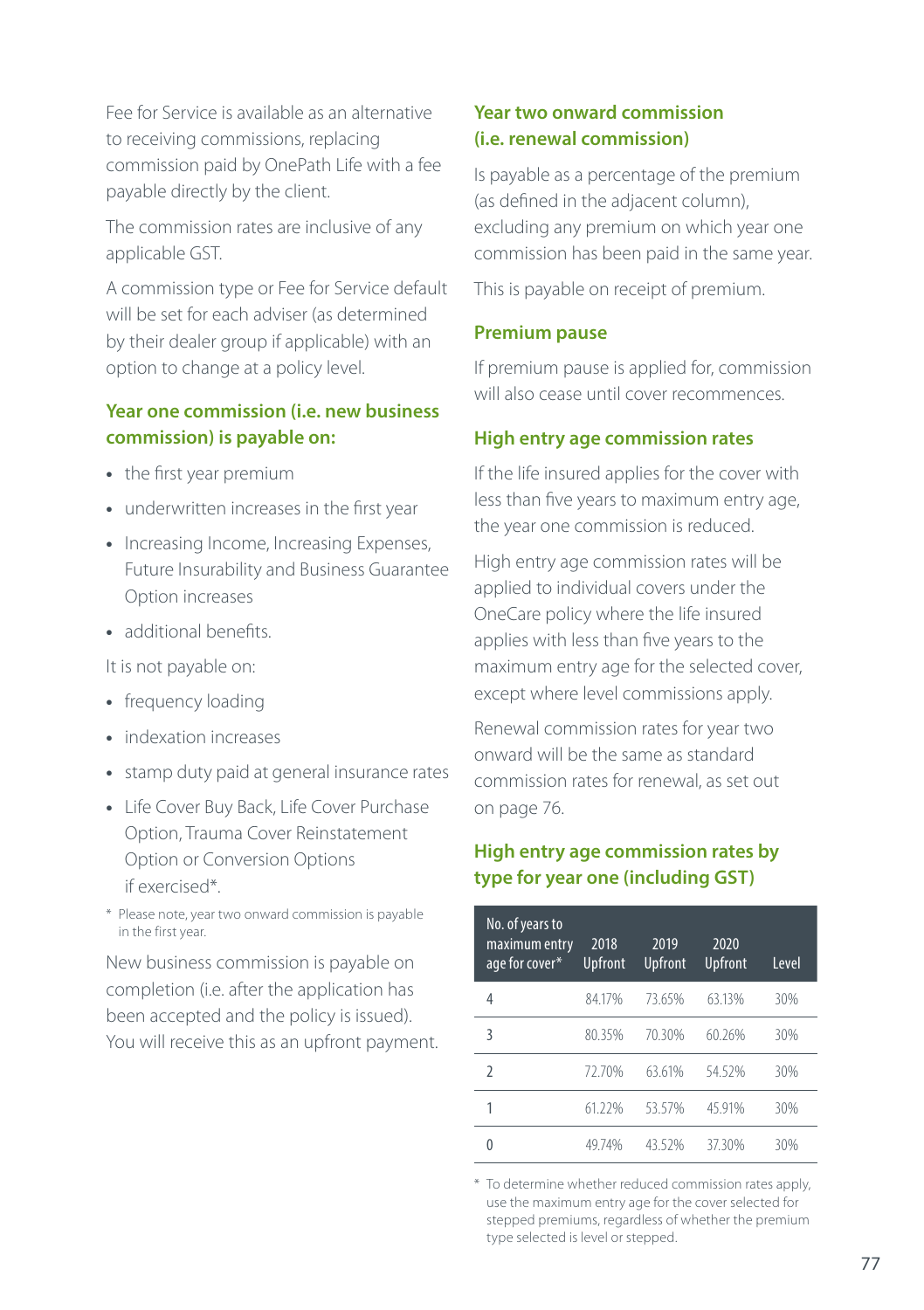# **Responsibility period for level commission**

The responsibility period for level commission rates is 1 year.

If a policy lapses or is cancelled, we may clawback commission depending on the premium paid. Where cover is reduced, or the premium type changed from level to stepped, the clawback applies to the premium difference.

The amount of the clawback will be a percentage of the commission credited for that cover, or portion of that cover, as outlined in the table below.

| Month*         | Clawback |
|----------------|----------|
| 0              | 100%     |
| 1              | 91.7%    |
| $\overline{2}$ | 83.3%    |
| 3              | 75%      |
| $\overline{4}$ | 66.7%    |
| 5              | 58.3%    |
| 6              | 50%      |
| 7              | 41.7%    |
| 8              | 33.3%    |
| 9              | 25%      |
| 10             | 16.7%    |
| 11             | 8.3%     |
| 12             | 0%       |

\* Month refers to the complete calendar month(s) since the effective date of the cover where a premium has been received, therefore creating the year one commission credit.

The responsibility period applies only to premiums on which year one commission is paid or credited in full at the time of the new sales or increase in cover (including CPI).

Please note, clawback applies to the servicing adviser of the policy at the time of the clawback, even if they did not originally submit the cover or acquire the commission entitlement as a result of, for example, a transfer of servicing rights.

# **Responsibility Period for Upfront Commission**

The responsibility period for upfront commission on OneCare policies commencing on or after 1 January 2018 is 2 years. Clawbacks will be applied to upfront commission paid if the policy:

- **•** is cancelled;
- **•** lapses; or
- **•** has a premium reduction;

within 2 years of the policy issue, or policy change, we paid upfront commission on.

If these occur in the first 12 months from the policy issue, or policy change, we paid upfront commission on, there will be 100% clawback of the commission (or portion of that commission attributed to the premium reduction).

If these occur in the subsequent 12 months, there will be 60% clawback of the commission (or portion of that commission attributed to the premium reduction).

There are some limited exceptions provided by legislation to these clawbacks such as policy cancellation on payment of a claim.

Clawback obligations may be deducted from future commission payments or requested separately at our option. You agree to pay these requested amounts within 14 days of our request.

Please note, clawback applies to the servicing adviser of the policy at the time of the clawback, even if they did not originally submit the cover or acquire the commission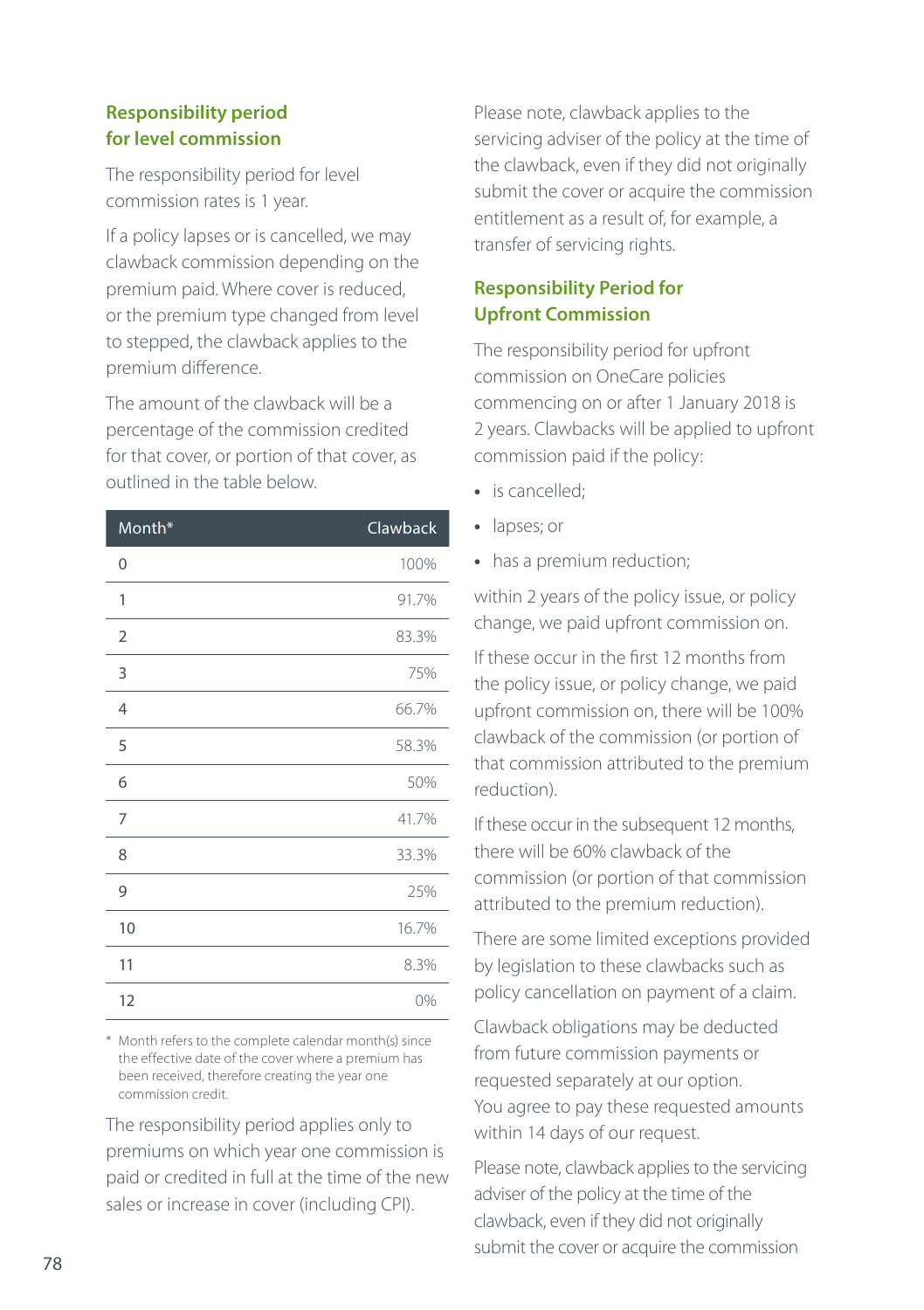entitlement as a result of, for example, a transfer of servicing rights. Where there is no current servicing adviser for the policy, we will clawback year one commission from the previous servicing adviser for the policy.

# **Dial-down commission and premium discount**

Dial-down commission may be used for New Business only.

Once the application is accepted, under no circumstances can you change the dial-down options.

You can dial-down the commission payable with the two standard commission types.

There are two dial-down options which allow you to tailor your commission and premium to suit your client. These are:

| Dial-down<br>option | Commission<br>reduced | Premium<br>discount |
|---------------------|-----------------------|---------------------|
|                     | All years             | All years           |
|                     | Year one              | All years           |

# **How to exercise the dial down option using Illustrator**

- **•** Select the dial down option either 'All years' (Option A) or 'Year 1 comm only, all years prem' (Option B).
- **•** Select the dial-down rate (as shown as a percentage). This must be whole numbers between 1% and 100%.
- **•** Illustrator will show you the resulting discounted premium. See the adjacent column for some examples.

Under all options, the dial-down percentage cannot be added or altered after the cover start date.

In the case of commission splits, the dial-down factor applies to both splits.

The minimum premium rules apply to the reduced premium.

## Option A

If you choose option A, the dial-down and premium discount apply each year the cover is in force.

The following table provides examples of dial-down commission for option A.

#### **Discount applying to all years' premiums**

| Dial-down %                          | 2018           |         |                | 2019<br>2020 |                |              |
|--------------------------------------|----------------|---------|----------------|--------------|----------------|--------------|
| applying to all years'<br>commission | <b>Upfront</b> | Level   | <b>Upfront</b> | Level        | <b>Upfront</b> | <b>Level</b> |
| 20%                                  | 5.71%          | 5.45%   | 5 4 3 %        | 545%         | 5.14%          | 545%         |
| 40%                                  | 11.43%         | 10 9 1% | 10.86%         | 10 9 1%      | 10 29%         | 10 91%       |
| 60%                                  | 1714%          | 16 36%  | 16.29%         | 16 36%       | 15 4 3 %       | 16.36%       |
| 80%                                  | 22.86%         | 21.82%  | 21.71%         | 21.82%       | 20.57%         | 218296       |
| 100%                                 | 28.57%         | 27.27%  | 2714%          | 27.27%       | 25.71%         | 27.27%       |

#### Option B

The dial-down only applies to year one commission while year two onward commission is preserved i.e. does not reduce. However, the premium will be discounted each year while the cover is in force.

The following table provides examples of dial-down commission for option B.

#### **Discount applying to all years' premiums**

| Dial-down %                             | 2018           |       |                | 2019<br>2020 |                |       |
|-----------------------------------------|----------------|-------|----------------|--------------|----------------|-------|
| applying to year one<br>commission only | <b>Upfront</b> | Level | <b>Upfront</b> | Level        | <b>Upfront</b> | Level |
| 20%                                     | 2.29%          | 0.78% | 2%             | 0.78%        | 1.71%          | 0.78% |
| 40%                                     | 4 5 7 %        | 1.56% | 4%             | 1.56%        | 3 4 3 %        | 1.56% |
| 60%                                     | 6.86%          | 2.34% | 6%             | 2.34%        | 5.14%          | 2.34% |
| 80%                                     | 9 1 4 %        | 3.12% | 8%             | 31296        | 6.86%          | 3.12% |
| 100%                                    | 11 4 3 %       | 3 9%  | 10%            | 390%         | 857%           | 3.90% |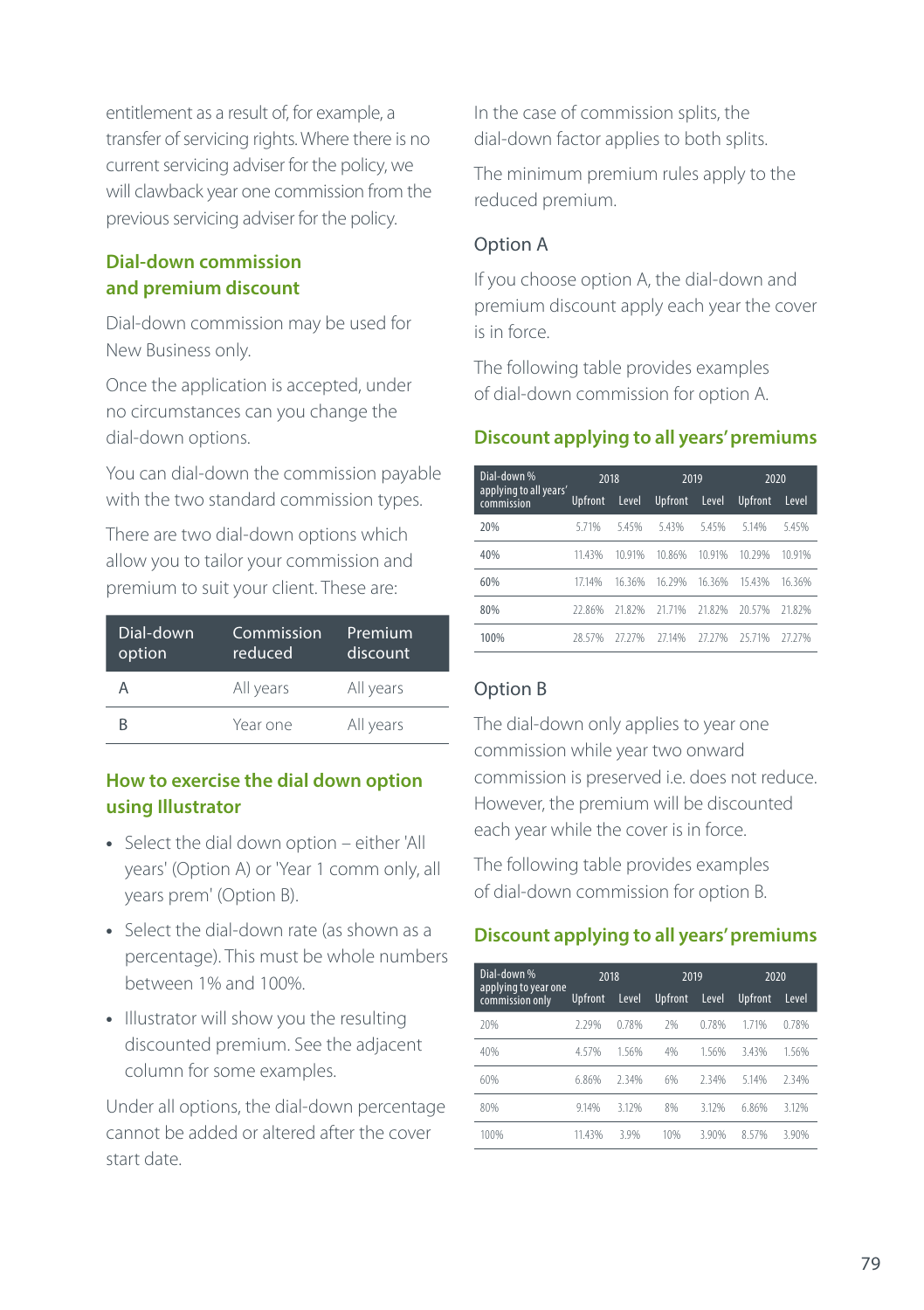# **Commission opt out/opt in for policies commencing from 1 January 2018**

You have the option of reducing your clients' premiums by the amount of renewal commission you were due to receive in that year by opting out of receiving future commission on the policy.

This will trigger a discount on the policy depending on original commission type chosen:

- **•** Upfront: 17%
- **•** Level: 25%

You are able to opt back into receiving renewal commission. This will increase your client's premium and therefore requires your clients' consent.

Commission opt-out is not available on policies that already have a commission dial down.

#### **Fee for Service and Premium Discount**

The following table shows the commission reduction and premium discount applicable on policies with Fee for Service. The Fee for Service model removes all commission and provides a premium discount for all years.

|         | Commission.<br>reduced | Premium<br>discount |
|---------|------------------------|---------------------|
| Fee for | All years -            | All years -         |
| Service | 100%                   | 2727%               |

Note that once a policy is accepted with Fee for Service, under no circumstances can the policy (or any replacement policy) be changed to a Commission model, and vice versa. If a reduction in commission is required in the first year only, or at a reduced level for future years, then dial-down commission may be used.

Under no circumstances can you change the commission structure through a cancel and replace due to a change in ownership. This includes all dial-down options or changing to fee for service.

## **Cancel and Replace**

Where we consider that you have cancelled and then replaced any policy, we will not pay new business commission on the new policy and any trail commission on the new policy will be limited to the rate of trail commission paid on the cancelled policy immediately prior to cancellation. Where there is no current servicing adviser for the policy, we will clawback year one commission from the previous servicing adviser for the policy.

# Financial adviser commission for policies prior to 1 January 2018

OnePath will pay your commission when an application is accepted and the policy is issued and is based on:

- **•** the commission type you choose
- **•** the number of years to maximum entry age
- **•** whether you choose dial-down commission. If you choose dial-down commission, the premium payable by the policy owner will be reduced.

#### **Fee for service**

Fee for service option is available. If this option is selected on the illustration all commission is removed and the premium is discounted.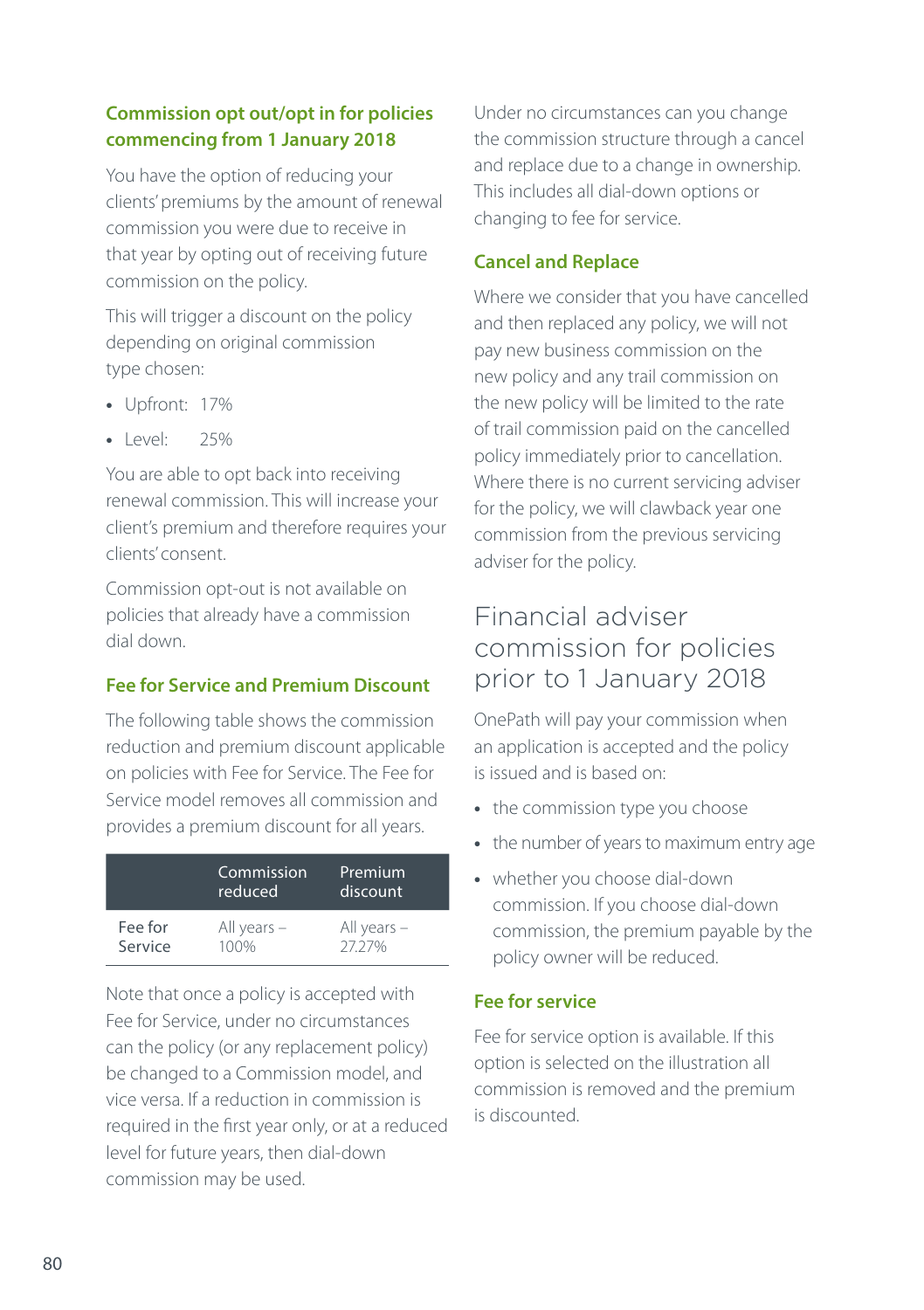#### <span id="page-80-0"></span>**Standard commission rates**

Standard commission rates apply when the life insured's cover commences at least five years before maximum entry age.

| Policy<br>year    | Standard commission rates<br>by type (including GST) |                        |     |       |
|-------------------|------------------------------------------------------|------------------------|-----|-------|
|                   |                                                      | Upfront Stepped Hybrid |     | Level |
| Year 1            | 115%                                                 | 95%                    | 70% | 32%   |
| Year <sub>2</sub> | 11%                                                  | 12.5%                  | 24% | 32%   |
| Year 3            | 11%                                                  | 15%                    | 24% | 32%   |
| Year 4            | 11%                                                  | 17.5%                  | 24% | 32%   |
| Year $5^+$        | 11%                                                  | 20%                    | 24% | 32%   |

Standard commission is paid on the following components of the premium:

- **•** base stepped or level premium (depending on what premium type is selected by the policy owner)
- **•** options
- **•** underwriting loading and \$ per mille loadings
- **•** other loadings e.g. occupation, smoker status
- **•** size discount.

Where a policy includes a multi-cover discount or multiple life discount, the commission is payable on the premium before the discount is applied.

Commission is not paid on components of premium that represent stamp duty paid at general insurance rates or frequency loadings.

The commission rates are inclusive of any applicable GST.

A commission type default will be set for each adviser (as determined by their dealer group if applicable) with an option to change at cover level for each policy.

# **Year one commission (i.e. new business commission) is payable on:**

- **•** the first year premium
- **•** underwritten increases
- **•** Increasing Income, Increasing Expenses, Future Insurability and Business Guarantee Option increases
- **•** additional benefits
- **•** indexation increases

It is not payable on:

- **•** Continuation Options (from group insurance to retail insurance), instead you will receive only the level commission type
- **•** Life Cover Buy Back, Life Cover Purchase Option, Trauma Cover Reinstatement Option or Conversion Options if exercised\*.
- \* Please note, year two onward commission is payable in the first year.

New business commission is payable on completion (i.e. after the application has been accepted and the policy is issued). You will receive this as an upfront payment or on receipt of the premium during the year (i.e. drip payments).

In the case of indexation, it is paid on receipt of premium.

# **Year two onward commission (i.e. renewal commission)**

Is payable as a percentage of the commissionable premium as defined above, excluding any premium on which year one commission has been paid in the same year.

This is payable on receipt of premium.

#### **Premium pause**

If premium pause is applied for, commission will also cease until cover recommences.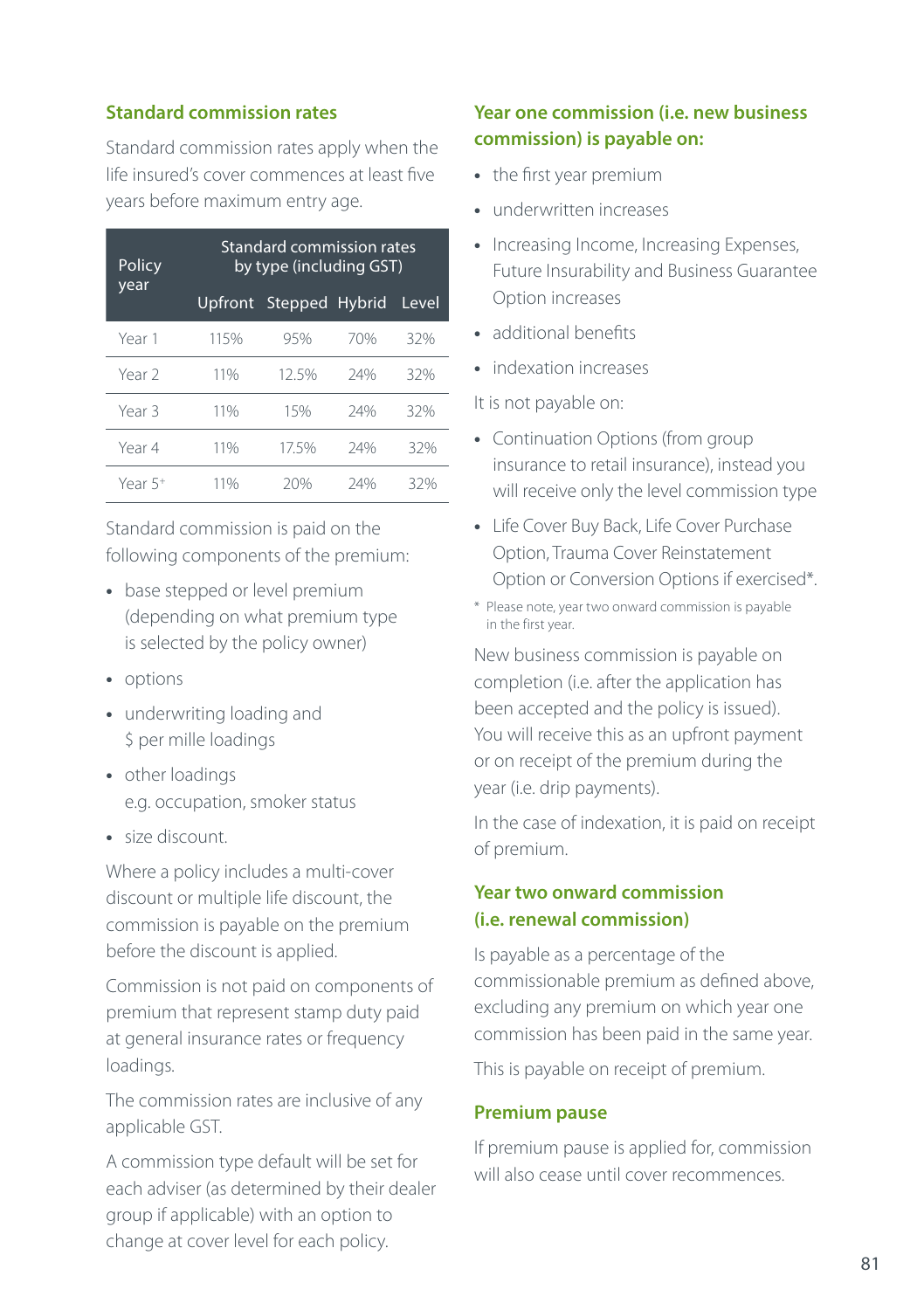#### **High entry age commission rates**

If the life insured applies for the cover with less than five years to maximum entry age, the year one commission is reduced.

High entry age commission rates will be applied to individual covers under the OneCare policy where the life insured applies with less than five years to the maximum entry age for the selected cover, except where level commissions apply.

Renewal commission rates for year two onward will be the same as standard commission rates for renewal, as set out on page [81](#page-80-0).

| No. of<br>years to<br>maximum<br>entry age | High entry age commission<br>rates by type for year one<br>(including GST) |                 |        |                    |
|--------------------------------------------|----------------------------------------------------------------------------|-----------------|--------|--------------------|
| for cover                                  |                                                                            | Upfront Stepped | Hybrid | Level <sup>+</sup> |
| 4                                          | 110%                                                                       | 90%             | 67%    | 32%                |
| 3                                          | 105%                                                                       | 83%             | 63%    | 32%                |
| $\mathcal{P}$                              | 95%                                                                        | 75%             | 58%    | 32%                |
|                                            | 80%                                                                        | 65%             | 52%    | 32%                |
|                                            | 65%                                                                        | 54%             | 45%    | 32%                |

† Standard commission rates apply for level commission only.

#### **Responsibility period**

The responsibility period is 12 months.

If a policy lapses or is cancelled, we may write back commission depending on the premium paid. Where cover is reduced, or the premium type changed from level to stepped, the write back applies to the premium difference.

The amount of the write back will be a percentage of the commission credited for that cover, or portion of that cover, as outlined in the table on the adjacent column.

| Month*         | Write back |
|----------------|------------|
| 0              | 100%       |
| 1              | 91.7%      |
| $\overline{2}$ | 83.3%      |
| 3              | 75%        |
| $\overline{4}$ | 66.7%      |
| 5              | 58.3%      |
| 6              | 50%        |
| 7              | 41.7%      |
| 8              | 33.3%      |
| 9              | 25%        |
| 10             | 16.7%      |
| 11             | 8.3%       |
| 12             | 0%         |

\* Month refers to the complete calendar month(s) since the effective date of the cover where a premium has been received, therefore creating the year one commission credit.

The responsibility period applies only to premiums on which year one commission is paid or credited in full at the time of the new sales or increase in cover e.g. indexation increases or applications to request an increase.

Please note, write back applies to the servicing adviser of the policy at the time of the write back, even if they did not originally submit the cover or acquire the commission entitlement as a result of, for example, a transfer of servicing rights.

# **Dial-down commission and premium discount**

Dial-down commission may be used for New Business only and cannot be added or altered after the cover start date.

Once the application is accepted, under no circumstances can you change the dial-down options or change to fee for service. You do have the ability to opt out of receiving future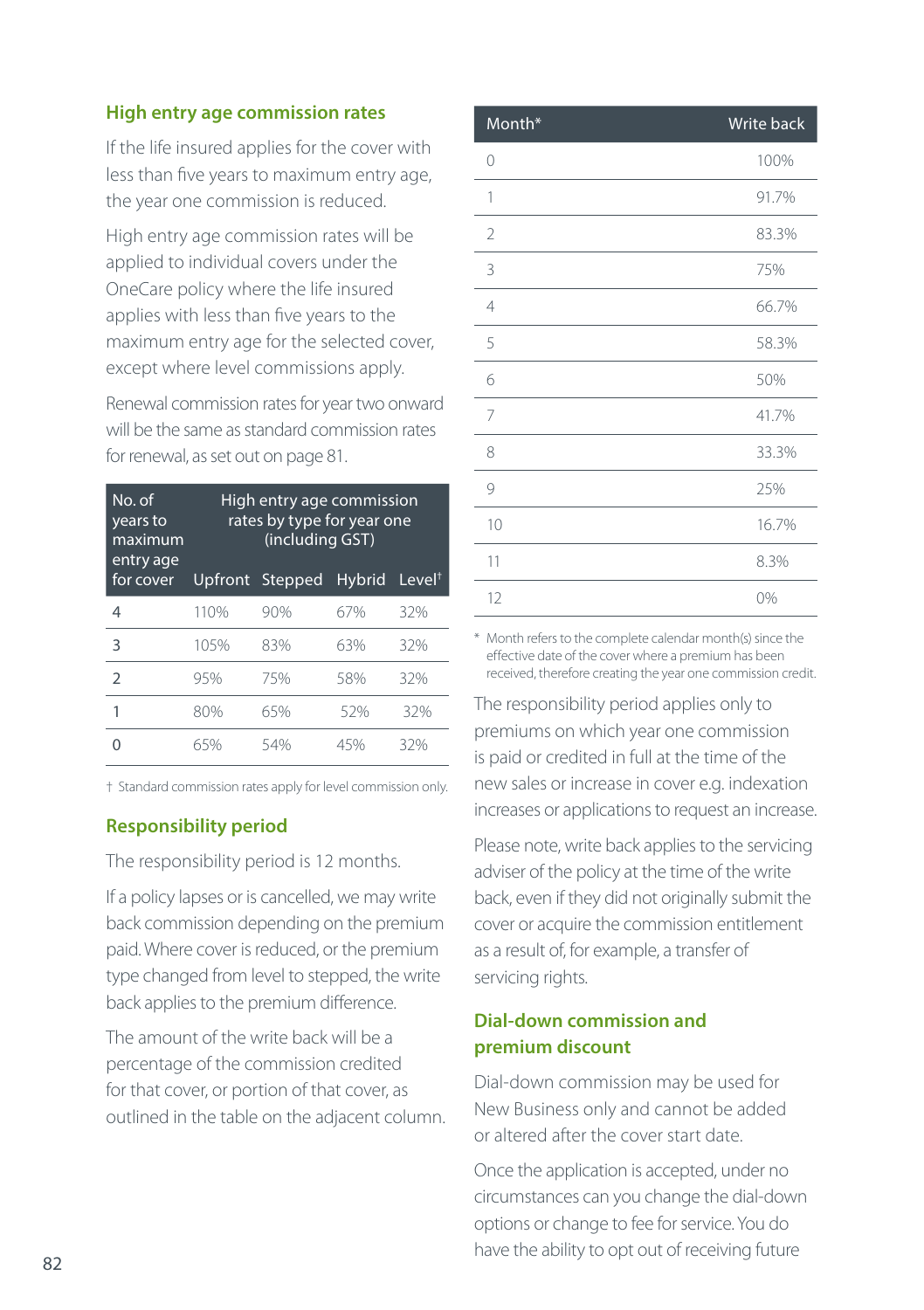commission. Further information regarding this is located later in this guide.

You can dial-down the commission payable with the two standard commission types.

There are two dial-down options which allow you to tailor your commission and premium to suit your client. These are:

| Dial-down<br>option | Commission<br>reduced | Premium<br>discount |
|---------------------|-----------------------|---------------------|
|                     | All years             | All years           |
|                     | Year one              | All years           |

In the case of commission splits, the dial-down factor applies to both splits.

The premium discount is applied and minimum premium rules apply to the reduced premium.

The dial-down commission rate is applied to the commissionable premium before the discount is applied.

#### Option A (All years)

If you choose option A, the dial-down and premium discount apply each year the cover is in force.

For example, if a 40% dial-down was selected for option A the following table illustrates the impact on premium with all four commission types.

| Discount applied to premium            |       |                   |  |  |
|----------------------------------------|-------|-------------------|--|--|
| Dial-down Upfront Stepped Hybrid Level |       |                   |  |  |
| 40%                                    | 11.6% | 10.5% 12.1% 11.6% |  |  |

# Option B (Year 1 only)

The dial-down only applies to year one commission while year two onward commission is preserved i.e. does not reduce. However, the premium will be discounted each year while the cover is in force.

For example, if a 40% dial-down was selected for option B the following table illustrates the impact on premium with all four commission types.

| Discount applied to premium            |      |     |      |     |
|----------------------------------------|------|-----|------|-----|
| Dial-down Upfront Stepped Hybrid Level |      |     |      |     |
| 40%                                    | 8.4% | 69% | 5 1% | 23% |

#### **Reinstating a lapsed policy**

If a policy is reinstated within 12 months after lapsing, a reduced application process is required, and commission will continue using the commission structure of the original policy.

Policy reinstatement 12 months or more after a policy lapse is not available.

Full underwriting is required and new business commission will be payable.

### **Commission opt out/opt in for policies commencing prior to 1 January 2018**

You have the option of reducing your clients' premiums by the amount of renewal commission you were due to receive in that year by opting out of receiving future commission on the policy. This will trigger a discount on the policy depending on original commission type chosen:

- **•** Upfront: 10%
- **•** Stepped: 15%
- **•** Hybrid: 20%
- **•** Level: 25%

You are able to opt back into receiving commission for your advice. This will increase your client's premium and therefore requires your clients' consent.

Commission opt-out is not available on policies that already have a commission dial down.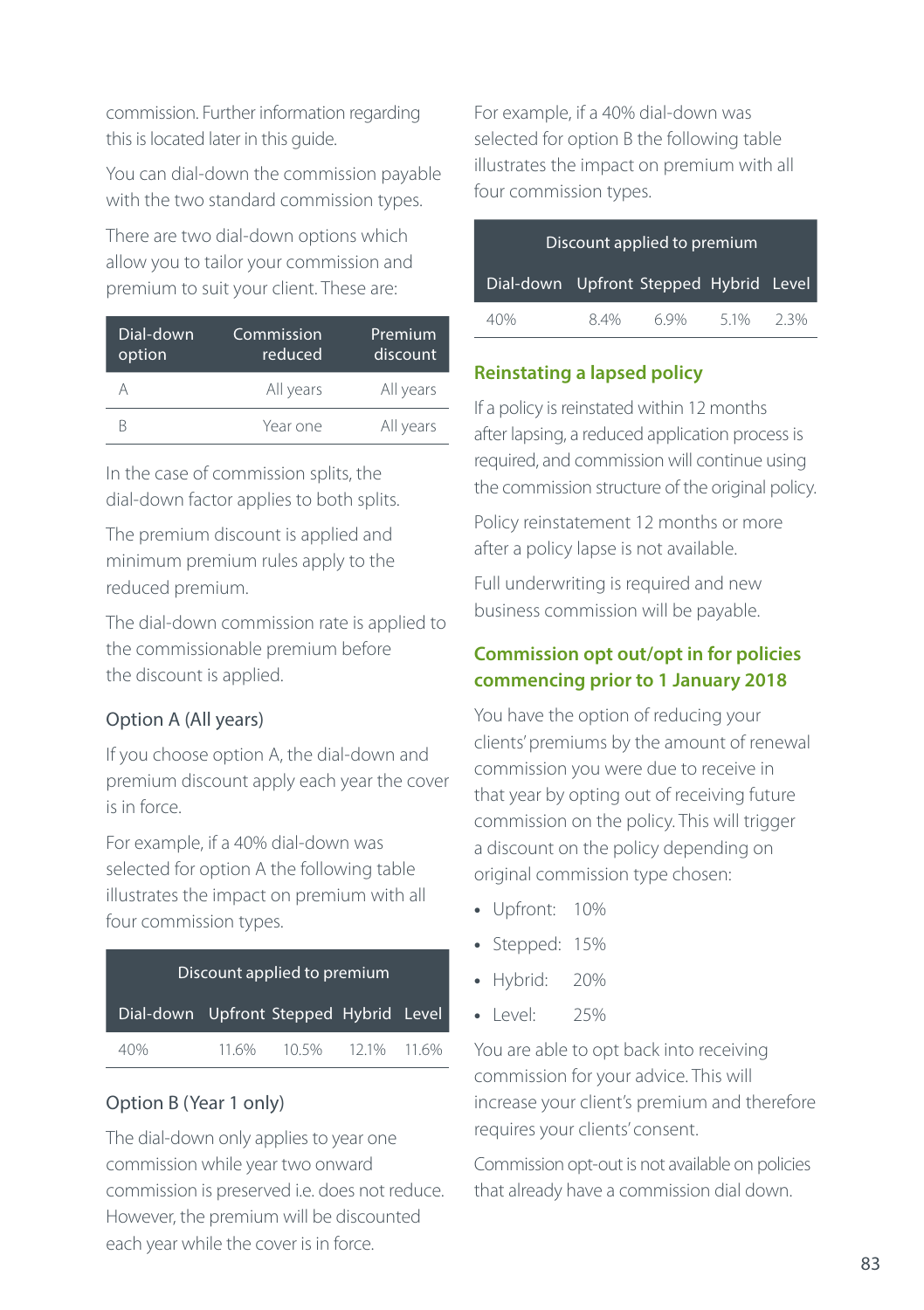# SECTION 11 - CLAIMS

# Claims process

When a client suffers from an illness or injury, or passes away unexpectedly, we appreciate it is a time of high emotion, stress and financial pressure. We also understand how difficult this time can be, and so we approach every claim with a commitment to do whatever we can to process it as quickly, correctly and as efficiently as possible.

#### **How to notify OnePath Life of a claim**

Call our Claims Helpline on 1300 555 250 and:

- **•** quote the policy number. For privacy purposes, you will need to give your name, your relationship to the life insured, the insured's date of birth and address, together with such other information that may be required.
- **•** provide, where possible, the date the event that caused the claim, and brief details if known.

Within 24 hours of receiving the call, we will send the appropriate claim forms with a covering letter detailing our specific requirements to the address you provide.

#### **Claims mailbox**

You can also notify OnePath Life of a claim via our claim's email address on [general.retail.claims@zurich.com.au](http://general.retail.claims@zurich.com.au)

#### **Hypothetical queries**

The assessment of all claims involves the actual evaluation of the life insured's circumstances (both past and present) in relation to the relevant Policy Terms. Where possible our claims team, through the Claims Helpline or the claims mailbox will try and answer any hypothetical questions or situations you may have.

### **Claims mailing address**

OnePath Life Life Risk Claims Locked Bag 994 North Sydney NSW 2059

#### **Retail Claims helpline**

1300 555 250

#### **Claims practices**

The following information explains the way in which certain Policy Terms are applied.

#### **All covers – interpretation of 'war'**

Reference is made to 'war' in the wording of exclusions which apply to some covers under OneCare. In this context, we interpret 'war' as a condition in which there are at least two protagonists which are sovereign or at least de facto sovereign states. It involves an act on the part of at least one of such protagonists either pursuant to the conflict, or which initiates the conflict.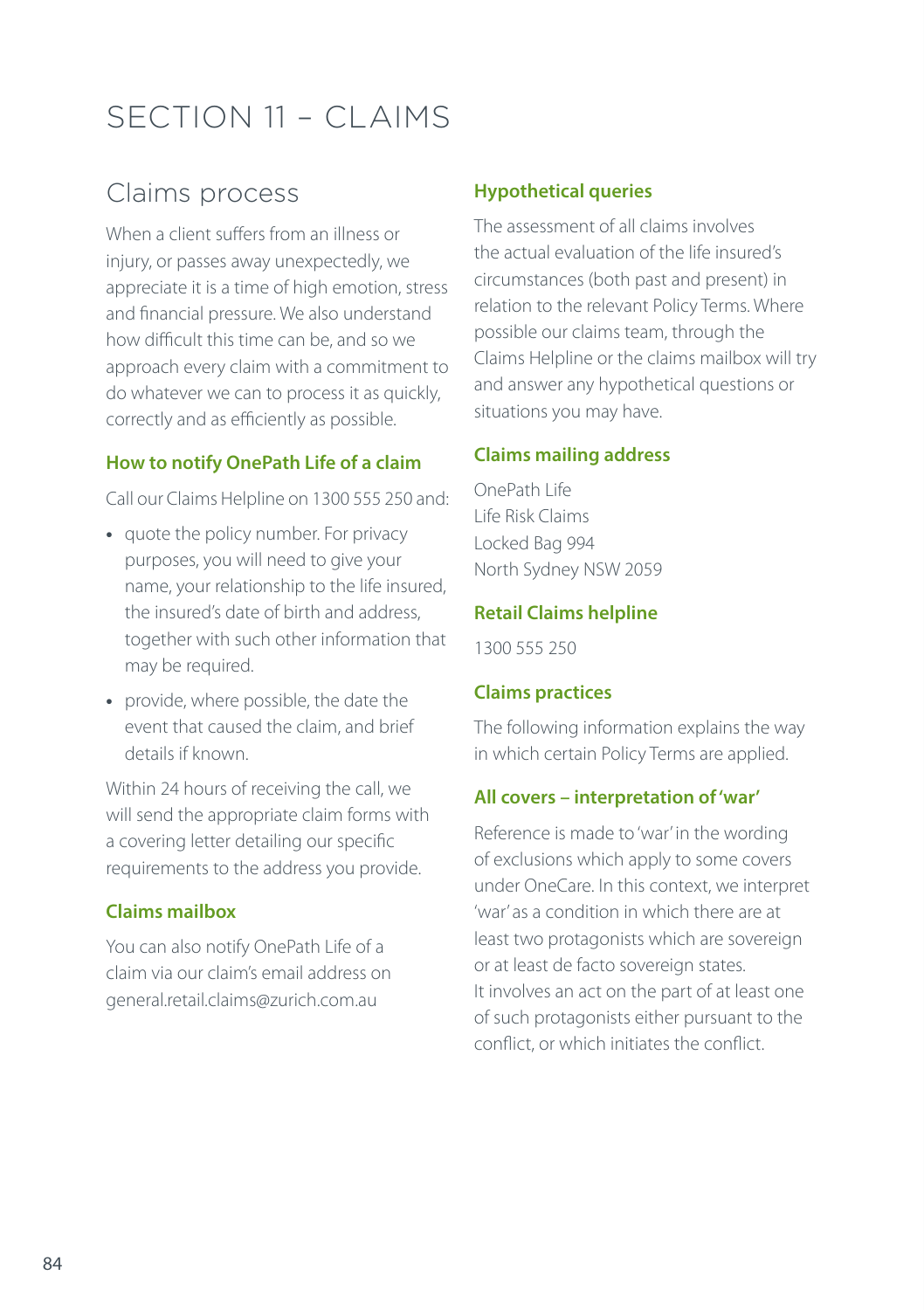# SECTION 12 – CONTACTS

# Risk Adviser Services

Mail: Locked Bag 994 North Sydney NSW 2059

Phone: 1800 222 066 Weekdays between 8.00am and 8.00pm (AEST)

Email: adviser.onepath@zurich.com.au

# Underwriting

Mail: Locked Bag 994 North Sydney NSW 2059

Phone: 1800 300 006 (Underwriting Hotline) Weekdays between 8.30am and 5.00pm

Email: risk.underwriting@onepath.com.au

#### Pre-assessments email:

opl.preassessments@onepath.com.au

# Commissions (Adviser Administration)

Mail: PO Box 677 North Sydney NSW 2059

Phone: 1800 222 066 (option 4) Weekdays between 8.30am and 5.30pm (AEST)

Email: adviser.admin@zurich.com.au

# Claims

Mail: Life Risk Claims Locked Bag 994 North Sydney NSW 2059

Phone: 1300 555 250 Weekdays between 8.30am and 5.30pm (AEST)

Email: general.retail.claims@zurich.com.au

# Customer Services

Mail: OnePath Life Locked Bag 994 North Sydney NSW 2059

Phone: 133 667 Weekdays between 8.30am and 6.00pm (AEST)

Email: client.onepath@zurich.com.au

# Paramedical service providers

#### **UHG**

| Phone: | 1300 558 583 |  |
|--------|--------------|--|
|--------|--------------|--|

Email: adviser.relations@uhg.com.au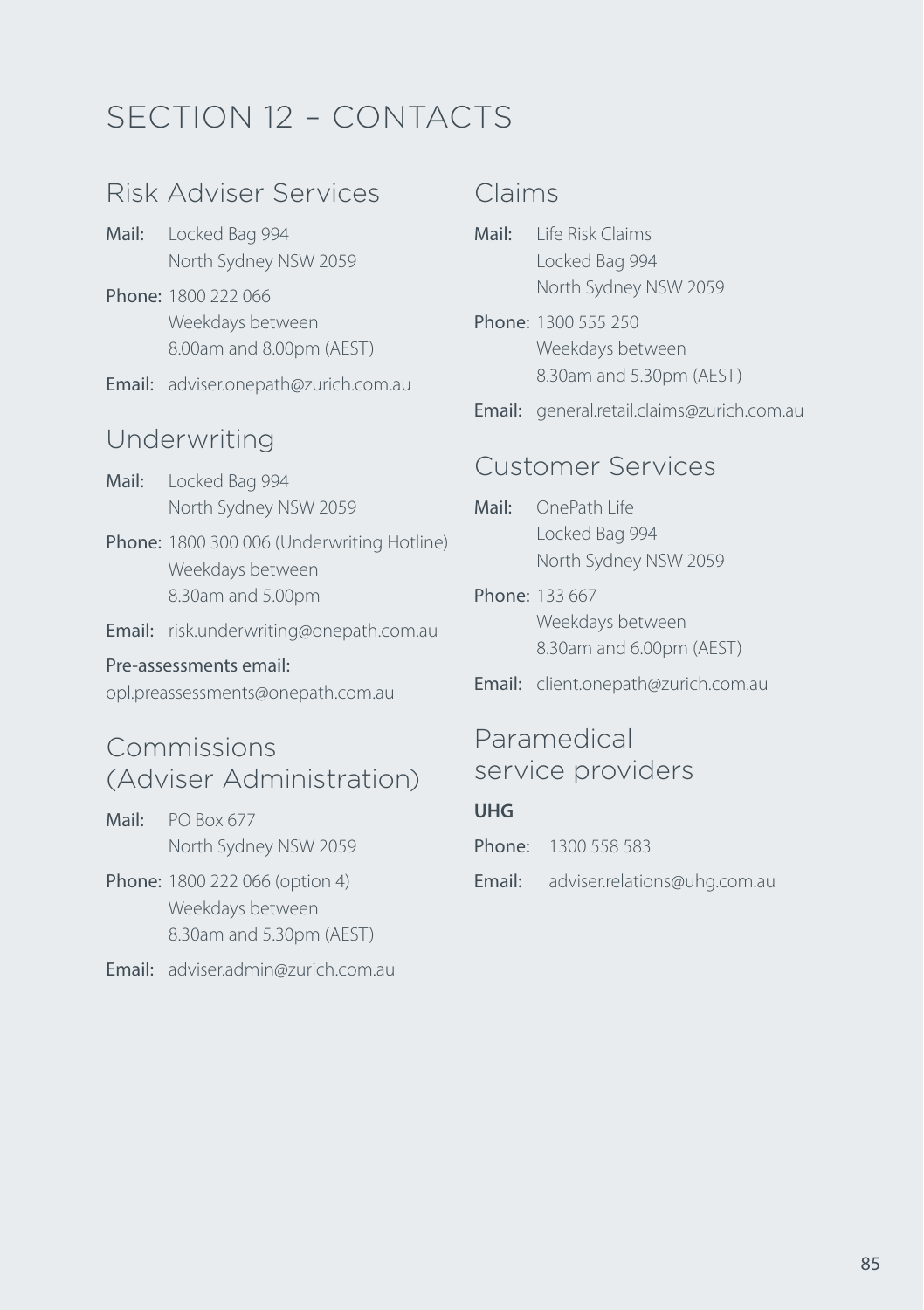This page has been left blank intentionally.